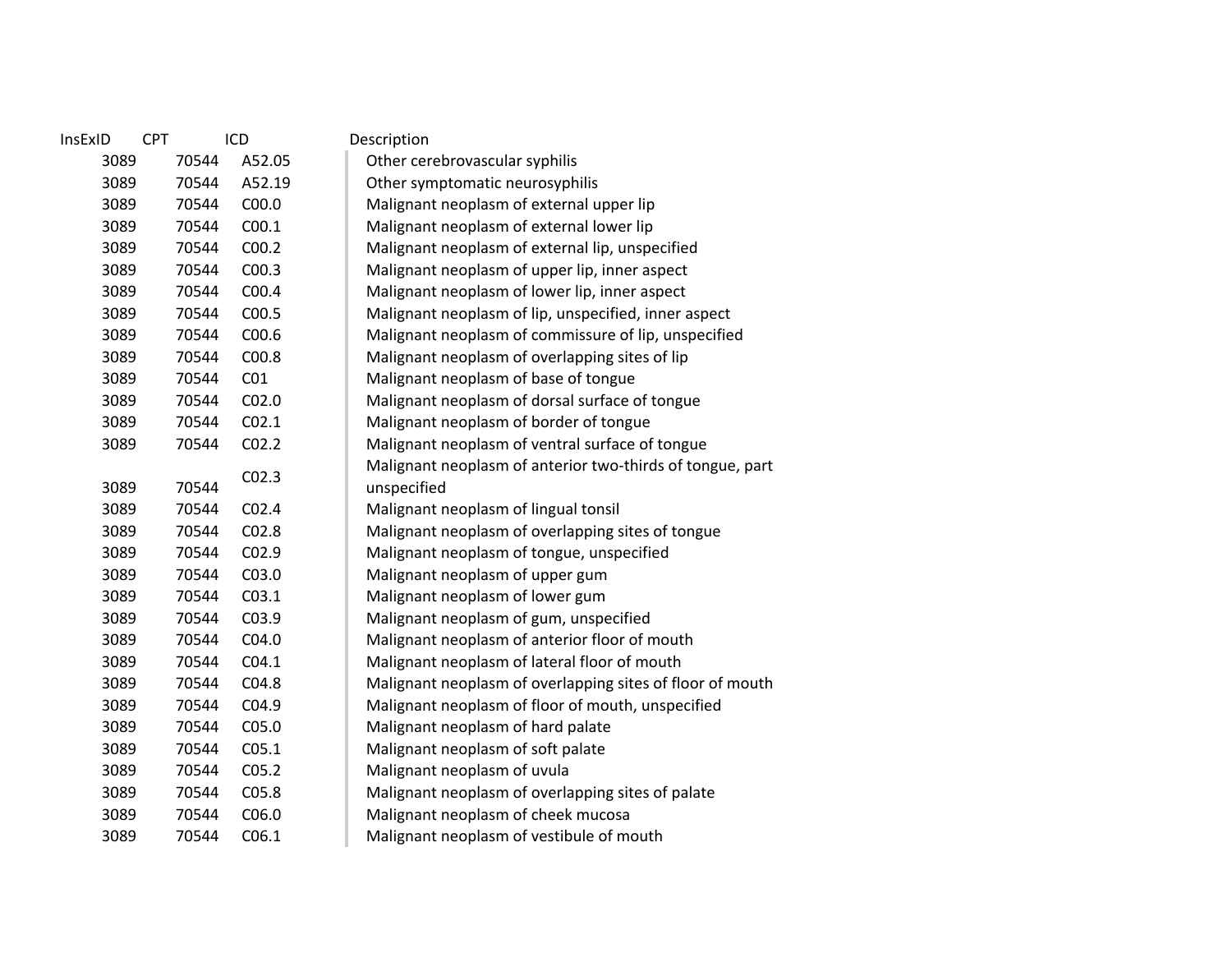| 3089 | 70544 | C <sub>06.2</sub> | Malignant neoplasm of retromolar area                         |
|------|-------|-------------------|---------------------------------------------------------------|
|      |       | C06.89            | Malignant neoplasm of overlapping sites of other parts of     |
| 3089 | 70544 |                   | mouth                                                         |
| 3089 | 70544 | C06.9             | Malignant neoplasm of mouth, unspecified                      |
| 3089 | 70544 | CO <sub>7</sub>   | Malignant neoplasm of parotid gland                           |
| 3089 | 70544 | C08.0             | Malignant neoplasm of submandibular gland                     |
| 3089 | 70544 | CO8.1             | Malignant neoplasm of sublingual gland                        |
| 3089 | 70544 | C08.9             | Malignant neoplasm of major salivary gland, unspecified       |
| 3089 | 70544 | C09.0             | Malignant neoplasm of tonsillar fossa                         |
| 3089 | 70544 | C <sub>09.1</sub> | Malignant neoplasm of tonsillar pillar (anterior) (posterior) |
| 3089 | 70544 | C09.8             | Malignant neoplasm of overlapping sites of tonsil             |
| 3089 | 70544 | C10.0             | Malignant neoplasm of vallecula                               |
| 3089 | 70544 | C10.1             | Malignant neoplasm of anterior surface of epiglottis          |
| 3089 | 70544 | C10.2             | Malignant neoplasm of lateral wall of oropharynx              |
| 3089 | 70544 | C10.3             | Malignant neoplasm of posterior wall of oropharynx            |
| 3089 | 70544 | C10.4             | Malignant neoplasm of branchial cleft                         |
| 3089 | 70544 | C10.8             | Malignant neoplasm of overlapping sites of oropharynx         |
| 3089 | 70544 | C10.9             | Malignant neoplasm of oropharynx, unspecified                 |
| 3089 | 70544 | C11.0             | Malignant neoplasm of superior wall of nasopharynx            |
| 3089 | 70544 | C11.1             | Malignant neoplasm of posterior wall of nasopharynx           |
| 3089 | 70544 | C11.2             | Malignant neoplasm of lateral wall of nasopharynx             |
| 3089 | 70544 | C11.3             | Malignant neoplasm of anterior wall of nasopharynx            |
| 3089 | 70544 | C11.8             | Malignant neoplasm of overlapping sites of nasopharynx        |
| 3089 | 70544 | C11.9             | Malignant neoplasm of nasopharynx, unspecified                |
| 3089 | 70544 | C12               | Malignant neoplasm of pyriform sinus                          |
| 3089 | 70544 | C13.0             | Malignant neoplasm of postcricoid region                      |
|      |       |                   | Malignant neoplasm of aryepiglottic fold, hypopharyngeal      |
| 3089 | 70544 | C13.1             | aspect                                                        |
| 3089 | 70544 | C13.2             | Malignant neoplasm of posterior wall of hypopharynx           |
| 3089 | 70544 | C13.8             | Malignant neoplasm of overlapping sites of hypopharynx        |
| 3089 | 70544 | C13.9             | Malignant neoplasm of hypopharynx, unspecified                |
| 3089 | 70544 | C <sub>33</sub>   | Malignant neoplasm of trachea                                 |
| 3089 | 70544 | C69.01            | Malignant neoplasm of right conjunctiva                       |
| 3089 | 70544 | C69.02            | Malignant neoplasm of left conjunctiva                        |
| 3089 | 70544 | C69.11            | Malignant neoplasm of right cornea                            |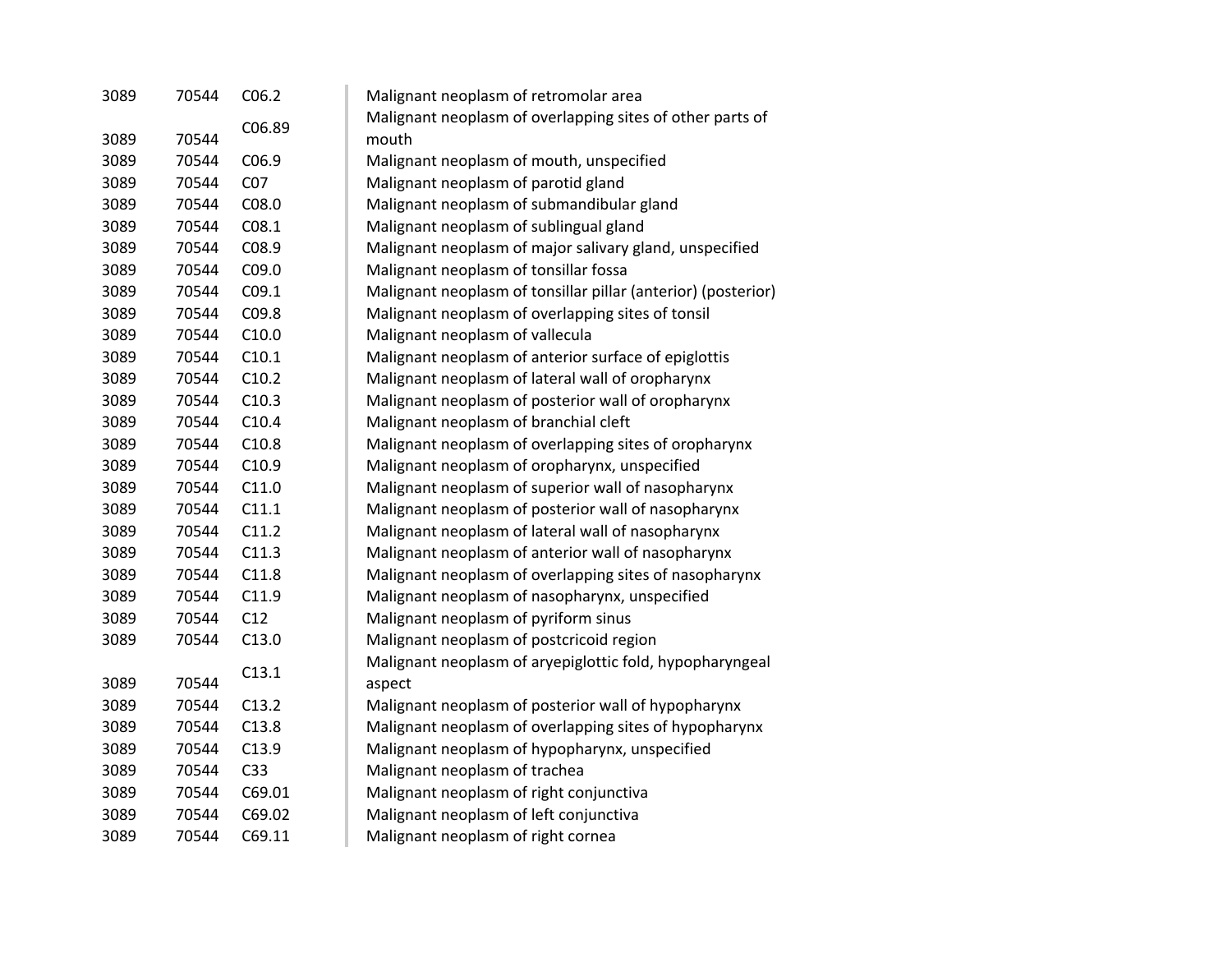| 3089 | 70544 | C69.12 | Malignant neoplasm of left cornea                           |
|------|-------|--------|-------------------------------------------------------------|
| 3089 | 70544 | C69.21 | Malignant neoplasm of right retina                          |
| 3089 | 70544 | C69.22 | Malignant neoplasm of left retina                           |
| 3089 | 70544 | C69.31 | Malignant neoplasm of right choroid                         |
| 3089 | 70544 | C69.32 | Malignant neoplasm of left choroid                          |
| 3089 | 70544 | C69.41 | Malignant neoplasm of right ciliary body                    |
| 3089 | 70544 | C69.42 | Malignant neoplasm of left ciliary body                     |
| 3089 | 70544 | C69.51 | Malignant neoplasm of right lacrimal gland and duct         |
| 3089 | 70544 | C69.52 | Malignant neoplasm of left lacrimal gland and duct          |
| 3089 | 70544 | C69.61 | Malignant neoplasm of right orbit                           |
| 3089 | 70544 | C69.62 | Malignant neoplasm of left orbit                            |
|      |       | C69.81 | Malignant neoplasm of overlapping sites of right eye and    |
| 3089 | 70544 |        | adnexa                                                      |
|      |       | C69.82 | Malignant neoplasm of overlapping sites of left eye and     |
| 3089 | 70544 |        | adnexa                                                      |
| 3089 | 70544 | C70.0  | Malignant neoplasm of cerebral meninges                     |
| 3089 | 70544 | C70.9  | Malignant neoplasm of meninges, unspecified                 |
|      |       |        |                                                             |
|      |       |        |                                                             |
| 3089 | 70544 | C71.0  | Malignant neoplasm of cerebrum, except lobes and ventricles |
| 3089 | 70544 | C71.1  | Malignant neoplasm of frontal lobe                          |
| 3089 | 70544 | C71.2  | Malignant neoplasm of temporal lobe                         |
| 3089 | 70544 | C71.3  | Malignant neoplasm of parietal lobe                         |
| 3089 | 70544 | C71.4  | Malignant neoplasm of occipital lobe                        |
| 3089 | 70544 | C71.5  | Malignant neoplasm of cerebral ventricle                    |
| 3089 | 70544 | C71.6  | Malignant neoplasm of cerebellum                            |
| 3089 | 70544 | C71.7  | Malignant neoplasm of brain stem                            |
| 3089 | 70544 | C71.8  | Malignant neoplasm of overlapping sites of brain            |
| 3089 | 70544 | C71.9  | Malignant neoplasm of brain, unspecified                    |
| 3089 | 70544 | C75.1  | Malignant neoplasm of pituitary gland                       |
| 3089 | 70544 | C75.2  | Malignant neoplasm of craniopharyngeal duct                 |
| 3089 | 70544 | C75.3  | Malignant neoplasm of pineal gland                          |
| 3089 | 70544 | C75.4  | Malignant neoplasm of carotid body                          |
| 3089 | 70544 | C75.5  | Malignant neoplasm of aortic body and other paraganglia     |
| 3089 | 70544 | C79.31 | Secondary malignant neoplasm of brain                       |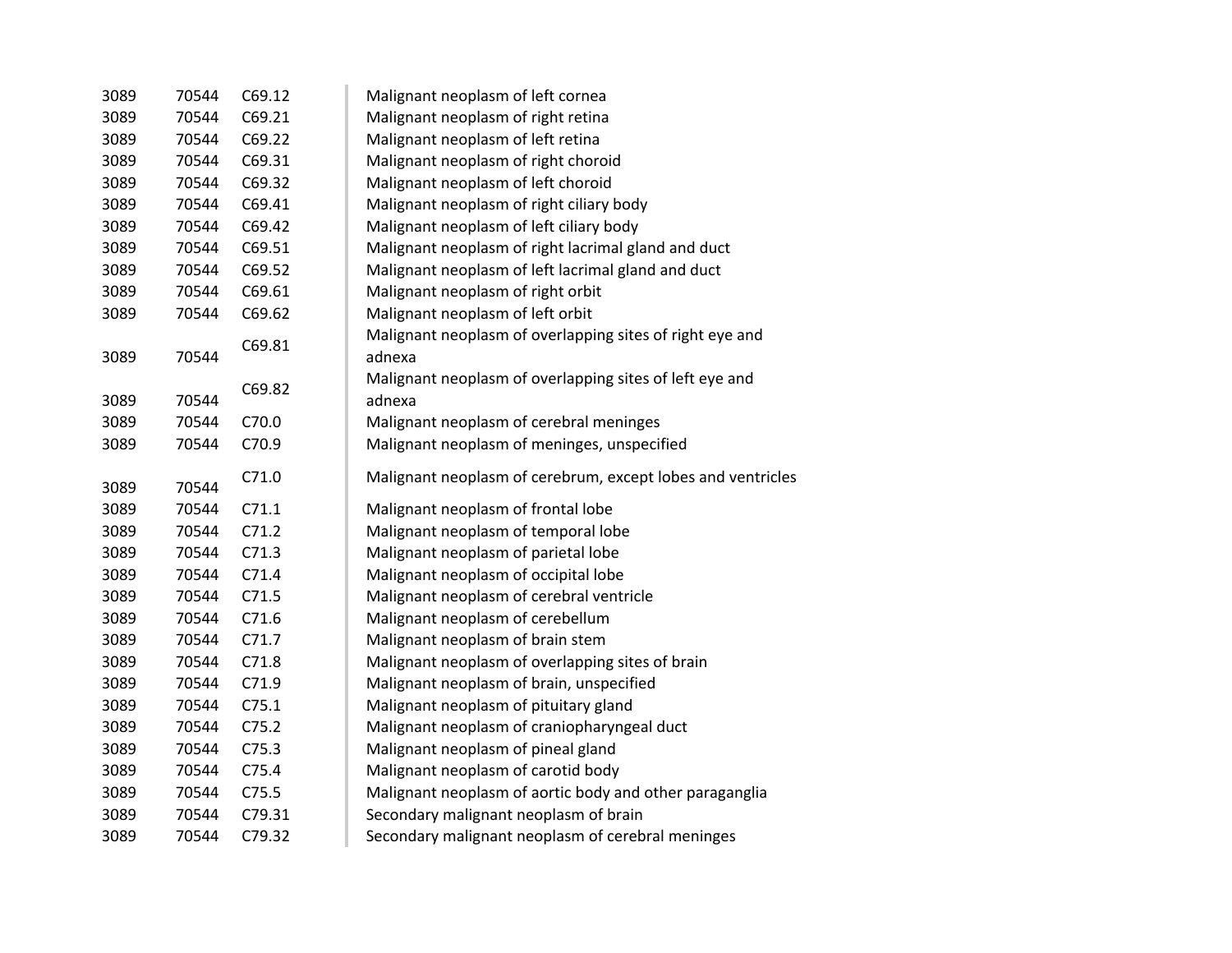|      |       |         | Secondary malignant neoplasm of other parts of nervous              |
|------|-------|---------|---------------------------------------------------------------------|
| 3089 | 70544 | C79.49  | system                                                              |
| 3089 | 70544 | D18.02  | Hemangioma of intracranial structures                               |
| 3089 | 70544 | D18.09  | Hemangioma of other sites                                           |
| 3089 | 70544 | D32.0   | Benign neoplasm of cerebral meninges                                |
| 3089 | 70544 | D32.9   | Benign neoplasm of meninges, unspecified                            |
| 3089 | 70544 | D33.0   | Benign neoplasm of brain, supratentorial                            |
| 3089 | 70544 | D33.1   | Benign neoplasm of brain, infratentorial                            |
| 3089 | 70544 | D33.3   | Benign neoplasm of cranial nerves                                   |
| 3089 | 70544 | D35.2   | Benign neoplasm of pituitary gland                                  |
| 3089 | 70544 | D35.3   | Benign neoplasm of craniopharyngeal duct                            |
| 3089 | 70544 | D35.4   | Benign neoplasm of pineal gland                                     |
| 3089 | 70544 | D35.5   | Benign neoplasm of carotid body                                     |
| 3089 | 70544 | D35.6   | Benign neoplasm of aortic body and other paraganglia                |
| 3089 | 70544 | D42.0   | Neoplasm of uncertain behavior of cerebral meninges                 |
| 3089 | 70544 | D42.1   | Neoplasm of uncertain behavior of spinal meninges                   |
| 3089 | 70544 | D42.9   | Neoplasm of uncertain behavior of meninges, unspecified             |
| 3089 | 70544 | D43.0   | Neoplasm of uncertain behavior of brain, supratentorial             |
| 3089 | 70544 | D43.1   | Neoplasm of uncertain behavior of brain, infratentorial             |
| 3089 | 70544 | D43.4   | Neoplasm of uncertain behavior of spinal cord                       |
| 3089 | 70544 | D49.6   | Neoplasm of unspecified behavior of brain                           |
| 3089 | 70544 | F01.50  | Vascular dementia without behavioral disturbance                    |
| 3089 | 70544 | F01.51  | Vascular dementia with behavioral disturbance                       |
| 3089 | 70544 | G08     | Intracranial and intraspinal phlebitis and thrombophlebitis         |
| 3089 | 70544 | G43.401 | Hemiplegic migraine, not intractable, with status migrainosus       |
| 3089 | 70544 | G43.409 | Hemiplegic migraine, not intractable, without status<br>migrainosus |
| 3089 | 70544 | G43.411 | Hemiplegic migraine, intractable, with status migrainosus           |
| 3089 | 70544 | G43.419 | Hemiplegic migraine, intractable, without status migrainosus        |
| 3089 | 70544 | G45.0   | Vertebro-basilar artery syndrome                                    |
| 3089 | 70544 | G45.3   | Amaurosis fugax                                                     |
|      |       |         | Other transient cerebral ischemic attacks and related               |
| 3089 | 70544 | G45.8   | syndromes                                                           |
| 3089 | 70544 | G45.9   | Transient cerebral ischemic attack, unspecified                     |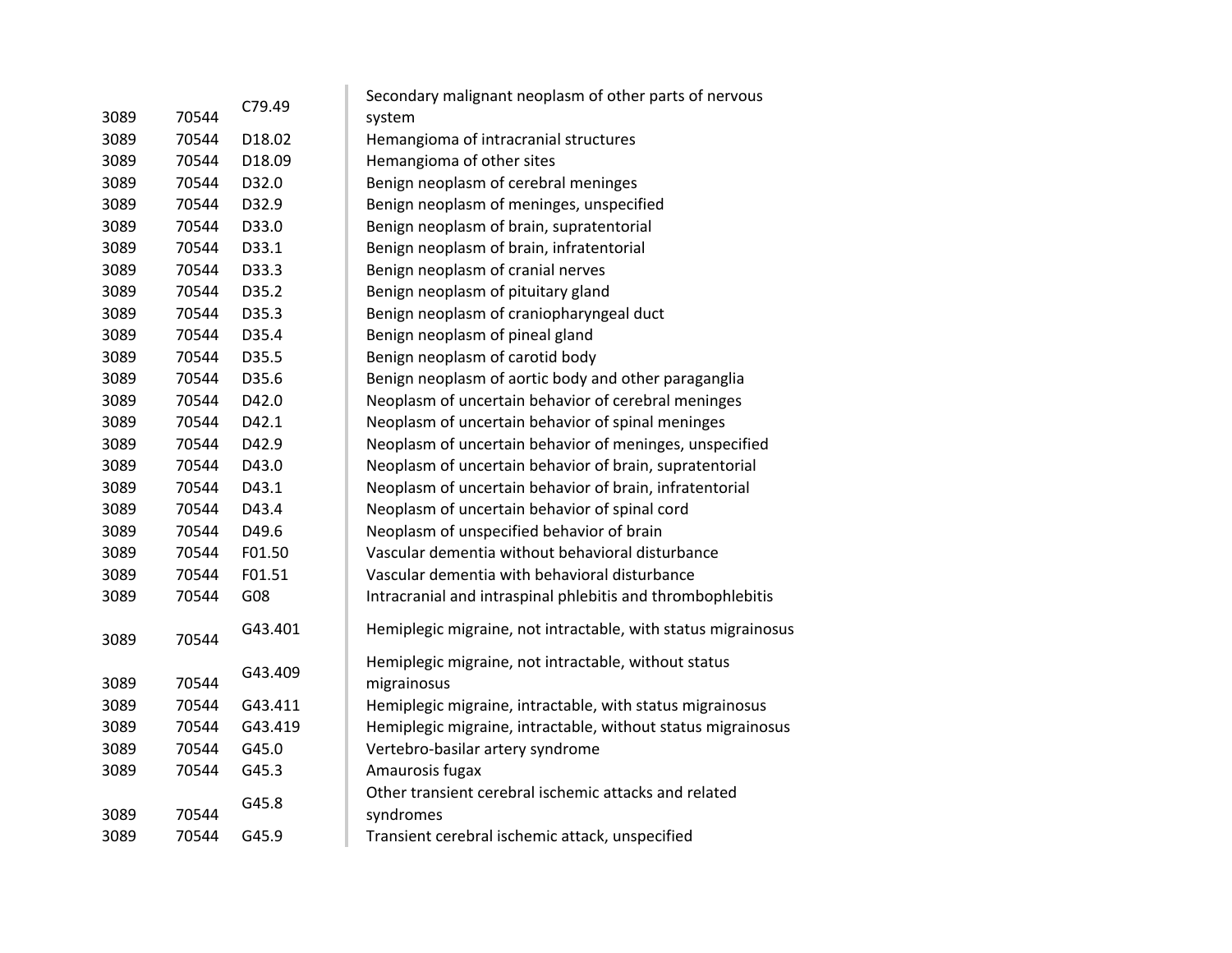| 3089 | 70544 | G50.0   | Trigeminal neuralgia                                           |
|------|-------|---------|----------------------------------------------------------------|
| 3089 | 70544 | G50.8   | Other disorders of trigeminal nerve                            |
| 3089 | 70544 | H34.01  | Transient retinal artery occlusion, right eye                  |
| 3089 | 70544 | H34.02  | Transient retinal artery occlusion, left eye                   |
| 3089 | 70544 | H34.03  | Transient retinal artery occlusion, bilateral                  |
| 3089 | 70544 | H34.11  | Central retinal artery occlusion, right eye                    |
| 3089 | 70544 | H34.12  | Central retinal artery occlusion, left eye                     |
| 3089 | 70544 | H34.13  |                                                                |
| 3089 | 70544 | H34.211 | Central retinal artery occlusion, bilateral                    |
|      |       |         | Partial retinal artery occlusion, right eye                    |
| 3089 | 70544 | H34.212 | Partial retinal artery occlusion, left eye                     |
| 3089 | 70544 | H34.213 | Partial retinal artery occlusion, bilateral                    |
| 3089 | 70544 | H34.231 | Retinal artery branch occlusion, right eye                     |
| 3089 | 70544 | H34.232 | Retinal artery branch occlusion, left eye                      |
| 3089 | 70544 | H34.233 | Retinal artery branch occlusion, bilateral                     |
| 3089 | 70544 | H34.9   | Unspecified retinal vascular occlusion                         |
| 3089 | 70544 | H47.021 | Hemorrhage in optic nerve sheath, right eye                    |
| 3089 | 70544 | H47.022 | Hemorrhage in optic nerve sheath, left eye                     |
| 3089 | 70544 | H47.023 | Hemorrhage in optic nerve sheath, bilateral                    |
| 3089 | 70544 | H47.11  | Papilledema associated with increased intracranial pressure    |
| 3089 | 70544 | H47.141 | Foster-Kennedy syndrome, right eye                             |
| 3089 | 70544 | H47.142 | Foster-Kennedy syndrome, left eye                              |
| 3089 | 70544 | H47.143 | Foster-Kennedy syndrome, bilateral                             |
| 3089 | 70544 | H47.41  | Disorders of optic chiasm in (due to) inflammatory disorders   |
| 3089 | 70544 | H47.42  | Disorders of optic chiasm in (due to) neoplasm                 |
| 3089 | 70544 | H47.43  | Disorders of optic chiasm in (due to) vascular disorders       |
| 3089 | 70544 | H47.49  | Disorders of optic chiasm in (due to) other disorders          |
| 3089 | 70544 | H47.521 | Disorders of visual pathways in (due to) neoplasm, right side  |
| 3089 | 70544 | H47.522 | Disorders of visual pathways in (due to) neoplasm, left side   |
|      |       | H47.531 | Disorders of visual pathways in (due to) vascular disorders,   |
| 3089 | 70544 |         | right side                                                     |
|      |       | H47.532 | Disorders of visual pathways in (due to) vascular disorders,   |
| 3089 | 70544 |         | left side                                                      |
|      |       | H47.631 | Disorders of visual cortex in (due to) neoplasm, right side of |
| 3089 | 70544 |         | brain                                                          |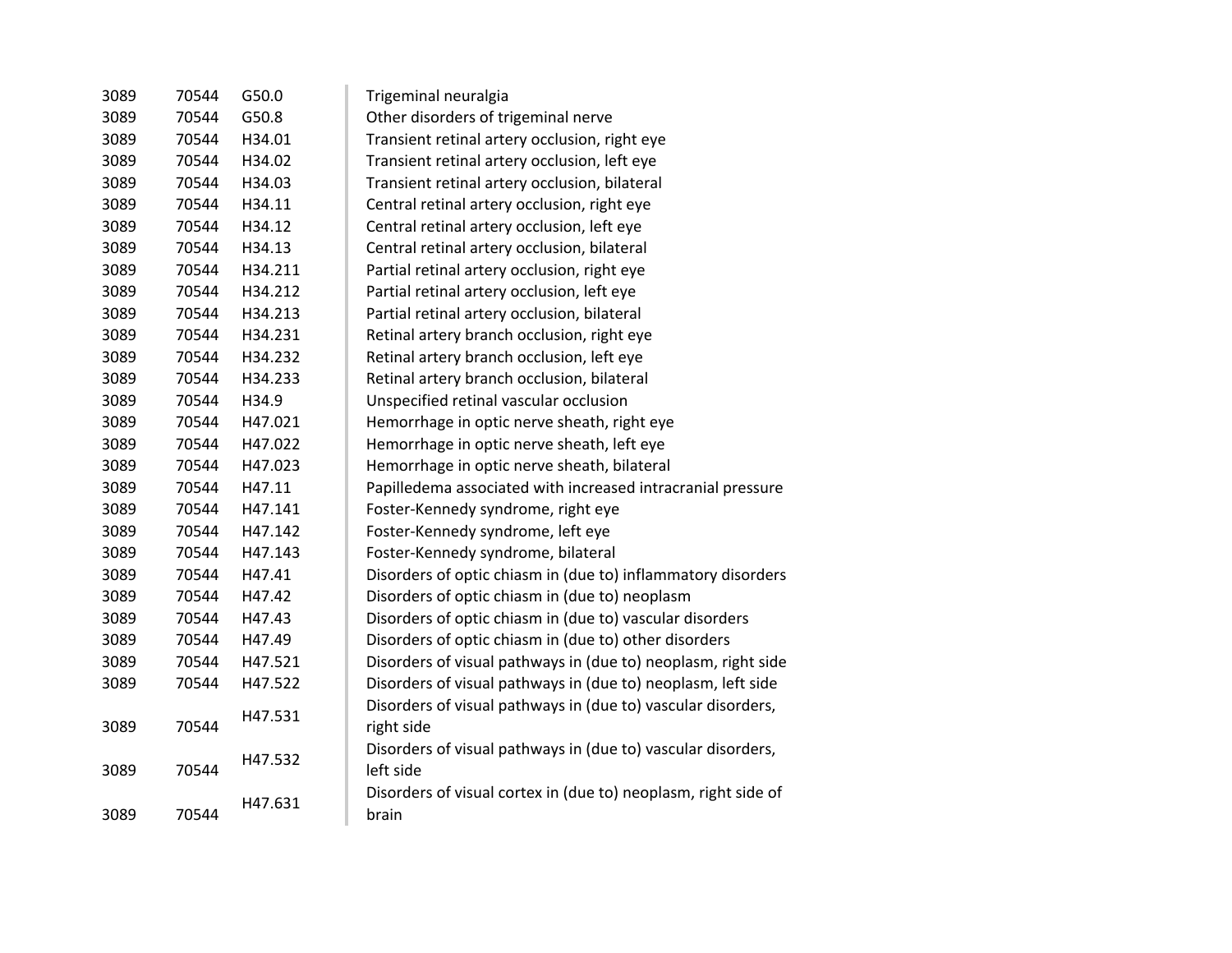| 3089 | 70544 | H47.632 | Disorders of visual cortex in (due to) neoplasm, left side of<br>brain |
|------|-------|---------|------------------------------------------------------------------------|
|      |       |         | Disorders of visual cortex in (due to) vascular disorders, right       |
| 3089 | 70544 | H47.641 | side of brain                                                          |
|      |       |         | Disorders of visual cortex in (due to) vascular disorders, left        |
| 3089 | 70544 | H47.642 | side of brain                                                          |
| 3089 | 70544 | H49.01  | Third [oculomotor] nerve palsy, right eye                              |
| 3089 | 70544 | H49.02  | Third [oculomotor] nerve palsy, left eye                               |
| 3089 | 70544 | H49.03  | Third [oculomotor] nerve palsy, bilateral                              |
| 3089 | 70544 | H49.11  | Fourth [trochlear] nerve palsy, right eye                              |
| 3089 | 70544 | H49.12  | Fourth [trochlear] nerve palsy, left eye                               |
| 3089 | 70544 | H49.13  | Fourth [trochlear] nerve palsy, bilateral                              |
| 3089 | 70544 | H49.21  | Sixth [abducent] nerve palsy, right eye                                |
| 3089 | 70544 | H49.22  | Sixth [abducent] nerve palsy, left eye                                 |
| 3089 | 70544 | H49.23  | Sixth [abducent] nerve palsy, bilateral                                |
| 3089 | 70544 | H53.121 | Transient visual loss, right eye                                       |
| 3089 | 70544 | H53.122 | Transient visual loss, left eye                                        |
| 3089 | 70544 | H53.123 | Transient visual loss, bilateral                                       |
| 3089 | 70544 | H53.131 | Sudden visual loss, right eye                                          |
| 3089 | 70544 | H53.132 | Sudden visual loss, left eye                                           |
| 3089 | 70544 | H53.133 | Sudden visual loss, bilateral                                          |
| 3089 | 70544 | H53.40  | Unspecified visual field defects                                       |
| 3089 | 70544 | H53.461 | Homonymous bilateral field defects, right side                         |
| 3089 | 70544 | H53.462 | Homonymous bilateral field defects, left side                          |
| 3089 | 70544 | H53.47  | Heteronymous bilateral field defects                                   |
| 3089 | 70544 | H81.4   | Vertigo of central origin                                              |
| 3089 | 70544 | H93.11  | Tinnitus, right ear                                                    |
| 3089 | 70544 | H93.12  | Tinnitus, left ear                                                     |
| 3089 | 70544 | H93.13  | Tinnitus, bilateral                                                    |
| 3089 | 70544 | H93.A1  | Pulsatile tinnitus, right ear                                          |
| 3089 | 70544 | H93.A2  | Pulsatile tinnitus, left ear                                           |
| 3089 | 70544 | H93.A3  | Pulsatile tinnitus, bilateral                                          |
|      |       | 126.02  | Saddle embolus of pulmonary artery with acute cor                      |
| 3089 | 70544 |         | pulmonale                                                              |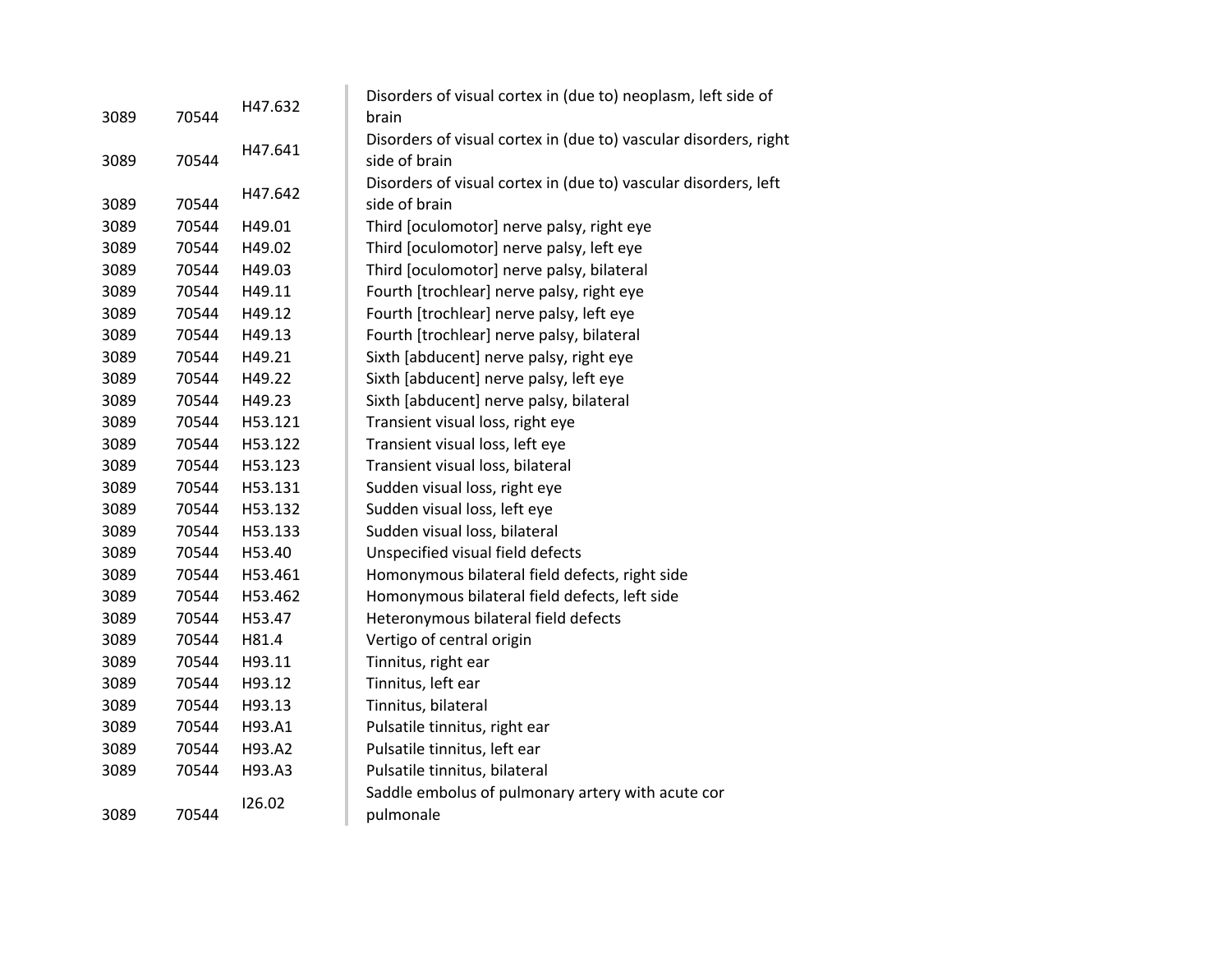| 3089 | 70544 | 126.92 | Saddle embolus of pulmonary artery without acute cor<br>pulmonale                 |
|------|-------|--------|-----------------------------------------------------------------------------------|
| 3089 | 70544 | 160.01 | Nontraumatic subarachnoid hemorrhage from right carotid<br>siphon and bifurcation |
| 3089 | 70544 | 160.02 | Nontraumatic subarachnoid hemorrhage from left carotid<br>siphon and bifurcation  |
| 3089 | 70544 | 160.11 | Nontraumatic subarachnoid hemorrhage from right middle<br>cerebral artery         |
| 3089 | 70544 | 160.12 | Nontraumatic subarachnoid hemorrhage from left middle<br>cerebral artery          |
| 3089 | 70544 | 160.2  | Nontraumatic subarachnoid hemorrhage from anterior<br>communicating artery        |
| 3089 | 70544 | 160.31 | Nontraumatic subarachnoid hemorrhage from right posterior<br>communicating artery |
| 3089 | 70544 | 160.32 | Nontraumatic subarachnoid hemorrhage from left posterior<br>communicating artery  |
| 3089 | 70544 | 160.4  | Nontraumatic subarachnoid hemorrhage from basilar artery                          |
| 3089 | 70544 | 160.51 | Nontraumatic subarachnoid hemorrhage from right vertebral<br>artery               |
| 3089 | 70544 | 160.52 | Nontraumatic subarachnoid hemorrhage from left vertebral<br>artery                |
| 3089 | 70544 | 160.6  | Nontraumatic subarachnoid hemorrhage from other<br>intracranial arteries          |
| 3089 | 70544 | 160.8  | Other nontraumatic subarachnoid hemorrhage                                        |
| 3089 | 70544 | 161.0  | Nontraumatic intracerebral hemorrhage in hemisphere,<br>subcortical               |
| 3089 | 70544 | 161.1  | Nontraumatic intracerebral hemorrhage in hemisphere,<br>cortical                  |
| 3089 | 70544 | 161.3  | Nontraumatic intracerebral hemorrhage in brain stem                               |
| 3089 | 70544 | 161.4  | Nontraumatic intracerebral hemorrhage in cerebellum                               |
| 3089 | 70544 | 161.5  | Nontraumatic intracerebral hemorrhage, intraventricular                           |
| 3089 | 70544 | 161.6  | Nontraumatic intracerebral hemorrhage, multiple localized                         |
| 3089 | 70544 | 161.8  | Other nontraumatic intracerebral hemorrhage                                       |
| 3089 | 70544 | 162.01 | Nontraumatic acute subdural hemorrhage                                            |
| 3089 | 70544 | 162.02 | Nontraumatic subacute subdural hemorrhage                                         |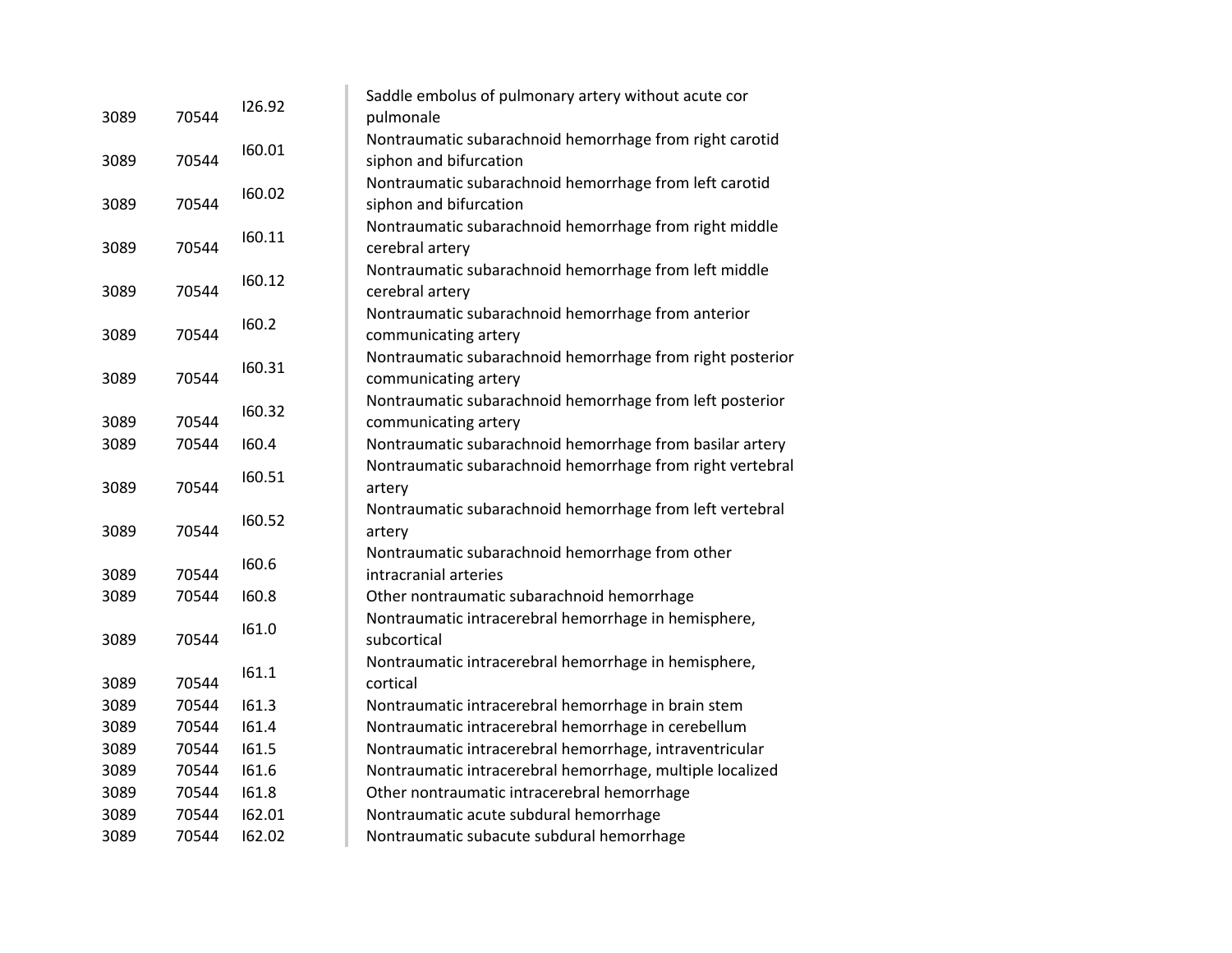| 3089 | 70544 | 162.03  | Nontraumatic chronic subdural hemorrhage                                 |
|------|-------|---------|--------------------------------------------------------------------------|
| 3089 | 70544 | 162.1   | Nontraumatic extradural hemorrhage                                       |
| 3089 | 70544 | 162.9   | Nontraumatic intracranial hemorrhage, unspecified                        |
|      |       |         | Cerebral infarction due to thrombosis of unspecified                     |
| 3089 | 70544 | 163.00  | precerebral artery                                                       |
| 3089 | 70544 | 163.011 | Cerebral infarction due to thrombosis of right vertebral artery          |
| 3089 | 70544 | 163.012 | Cerebral infarction due to thrombosis of left vertebral artery           |
| 3089 | 70544 | 163.013 | Cerebral infarction due to thrombosis of bilateral vertebral<br>arteries |
| 3089 | 70544 | 163.02  | Cerebral infarction due to thrombosis of basilar artery                  |
| 3089 | 70544 | 163.031 | Cerebral infarction due to thrombosis of right carotid artery            |
| 3089 | 70544 | 163.032 | Cerebral infarction due to thrombosis of left carotid artery             |
|      |       |         | Cerebral infarction due to thrombosis of bilateral carotid               |
| 3089 | 70544 | 163.033 | arteries                                                                 |
|      |       | 163.09  | Cerebral infarction due to thrombosis of other precerebral               |
| 3089 | 70544 |         | artery                                                                   |
|      |       | 163.10  | Cerebral infarction due to embolism of unspecified                       |
| 3089 | 70544 |         | precerebral artery                                                       |
| 3089 | 70544 | 163.111 | Cerebral infarction due to embolism of right vertebral artery            |
| 3089 | 70544 | 163.112 | Cerebral infarction due to embolism of left vertebral artery             |
|      |       | 163.113 | Cerebral infarction due to embolism of bilateral vertebral               |
| 3089 | 70544 |         | arteries                                                                 |
| 3089 | 70544 | 163.12  | Cerebral infarction due to embolism of basilar artery                    |
| 3089 | 70544 | 163.131 | Cerebral infarction due to embolism of right carotid artery              |
| 3089 | 70544 | 163.132 | Cerebral infarction due to embolism of left carotid artery               |
|      |       | 163.133 | Cerebral infarction due to embolism of bilateral carotid                 |
| 3089 | 70544 |         | arteries                                                                 |
|      |       | 163.19  | Cerebral infarction due to embolism of other precerebral                 |
| 3089 | 70544 |         | artery                                                                   |
|      |       | 163.211 | Cerebral infarction due to unspecified occlusion or stenosis of          |
| 3089 | 70544 |         | right vertebral artery                                                   |
|      |       | 163.212 | Cerebral infarction due to unspecified occlusion or stenosis of          |
| 3089 | 70544 |         | left vertebral artery                                                    |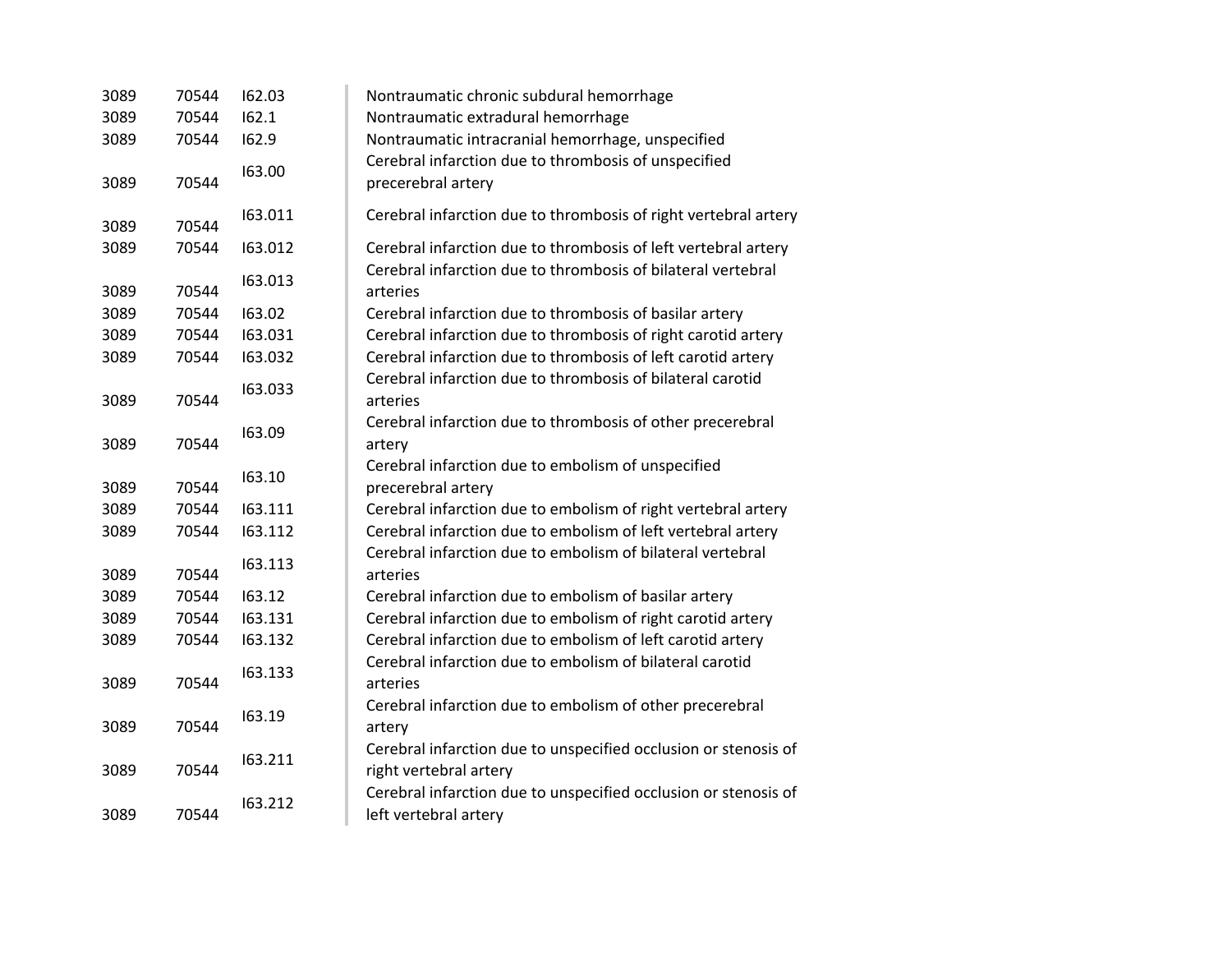| Cerebral infarction due to unspecified occlusion or stenosis of<br>163.22<br>70544<br>3089<br>basilar artery<br>Cerebral infarction due to unspecified occlusion or stenosis of<br>163.231<br>70544<br>3089<br>right carotid arteries<br>Cerebral infarction due to unspecified occlusion or stenosis of<br>163.232<br>70544<br>3089<br>left carotid arteries<br>Cerebral infarction due to unspecified occlusion or stenosis of<br>163.233<br>70544<br>bilateral carotid arteries<br>3089<br>Cerebral infarction due to unspecified occlusion or stenosis of<br>163.29<br>70544<br>3089<br>other precerebral arteries<br>Cerebral infarction due to thrombosis of right middle cerebral<br>163.311<br>3089<br>70544<br>artery<br>Cerebral infarction due to thrombosis of left middle cerebral<br>163.312<br>70544<br>3089<br>artery<br>Cerebral infarction due to thrombosis of bilateral middle<br>163.313<br>70544<br>3089<br>cerebral arteries<br>Cerebral infarction due to thrombosis of right anterior<br>163.321<br>70544<br>3089<br>cerebral artery<br>Cerebral infarction due to thrombosis of left anterior cerebral<br>163.322<br>70544<br>3089<br>artery<br>Cerebral infarction due to thrombosis of bilateral anterior<br>163.323<br>3089<br>70544<br>cerebral arteries<br>Cerebral infarction due to thrombosis of right posterior<br>163.331<br>70544<br>3089<br>cerebral artery<br>Cerebral infarction due to thrombosis of left posterior<br>163.332<br>70544<br>3089<br>cerebral artery<br>Cerebral infarction due to thrombosis of bilateral posterior<br>163.333<br>3089<br>70544<br>cerebral arteries<br>Cerebral infarction due to thrombosis of right cerebellar<br>163.341<br>70544<br>3089<br>artery<br>163.342<br>Cerebral infarction due to thrombosis of left cerebellar artery<br>70544<br>3089 | 3089 | 70544 | 163.213 | Cerebral infarction due to unspecified occlusion or stenosis of<br>bilateral vertebral arteries |
|--------------------------------------------------------------------------------------------------------------------------------------------------------------------------------------------------------------------------------------------------------------------------------------------------------------------------------------------------------------------------------------------------------------------------------------------------------------------------------------------------------------------------------------------------------------------------------------------------------------------------------------------------------------------------------------------------------------------------------------------------------------------------------------------------------------------------------------------------------------------------------------------------------------------------------------------------------------------------------------------------------------------------------------------------------------------------------------------------------------------------------------------------------------------------------------------------------------------------------------------------------------------------------------------------------------------------------------------------------------------------------------------------------------------------------------------------------------------------------------------------------------------------------------------------------------------------------------------------------------------------------------------------------------------------------------------------------------------------------------------------------------------------------------------------------------------------------|------|-------|---------|-------------------------------------------------------------------------------------------------|
|                                                                                                                                                                                                                                                                                                                                                                                                                                                                                                                                                                                                                                                                                                                                                                                                                                                                                                                                                                                                                                                                                                                                                                                                                                                                                                                                                                                                                                                                                                                                                                                                                                                                                                                                                                                                                                |      |       |         |                                                                                                 |
|                                                                                                                                                                                                                                                                                                                                                                                                                                                                                                                                                                                                                                                                                                                                                                                                                                                                                                                                                                                                                                                                                                                                                                                                                                                                                                                                                                                                                                                                                                                                                                                                                                                                                                                                                                                                                                |      |       |         |                                                                                                 |
|                                                                                                                                                                                                                                                                                                                                                                                                                                                                                                                                                                                                                                                                                                                                                                                                                                                                                                                                                                                                                                                                                                                                                                                                                                                                                                                                                                                                                                                                                                                                                                                                                                                                                                                                                                                                                                |      |       |         |                                                                                                 |
|                                                                                                                                                                                                                                                                                                                                                                                                                                                                                                                                                                                                                                                                                                                                                                                                                                                                                                                                                                                                                                                                                                                                                                                                                                                                                                                                                                                                                                                                                                                                                                                                                                                                                                                                                                                                                                |      |       |         |                                                                                                 |
|                                                                                                                                                                                                                                                                                                                                                                                                                                                                                                                                                                                                                                                                                                                                                                                                                                                                                                                                                                                                                                                                                                                                                                                                                                                                                                                                                                                                                                                                                                                                                                                                                                                                                                                                                                                                                                |      |       |         |                                                                                                 |
|                                                                                                                                                                                                                                                                                                                                                                                                                                                                                                                                                                                                                                                                                                                                                                                                                                                                                                                                                                                                                                                                                                                                                                                                                                                                                                                                                                                                                                                                                                                                                                                                                                                                                                                                                                                                                                |      |       |         |                                                                                                 |
|                                                                                                                                                                                                                                                                                                                                                                                                                                                                                                                                                                                                                                                                                                                                                                                                                                                                                                                                                                                                                                                                                                                                                                                                                                                                                                                                                                                                                                                                                                                                                                                                                                                                                                                                                                                                                                |      |       |         |                                                                                                 |
|                                                                                                                                                                                                                                                                                                                                                                                                                                                                                                                                                                                                                                                                                                                                                                                                                                                                                                                                                                                                                                                                                                                                                                                                                                                                                                                                                                                                                                                                                                                                                                                                                                                                                                                                                                                                                                |      |       |         |                                                                                                 |
|                                                                                                                                                                                                                                                                                                                                                                                                                                                                                                                                                                                                                                                                                                                                                                                                                                                                                                                                                                                                                                                                                                                                                                                                                                                                                                                                                                                                                                                                                                                                                                                                                                                                                                                                                                                                                                |      |       |         |                                                                                                 |
|                                                                                                                                                                                                                                                                                                                                                                                                                                                                                                                                                                                                                                                                                                                                                                                                                                                                                                                                                                                                                                                                                                                                                                                                                                                                                                                                                                                                                                                                                                                                                                                                                                                                                                                                                                                                                                |      |       |         |                                                                                                 |
|                                                                                                                                                                                                                                                                                                                                                                                                                                                                                                                                                                                                                                                                                                                                                                                                                                                                                                                                                                                                                                                                                                                                                                                                                                                                                                                                                                                                                                                                                                                                                                                                                                                                                                                                                                                                                                |      |       |         |                                                                                                 |
|                                                                                                                                                                                                                                                                                                                                                                                                                                                                                                                                                                                                                                                                                                                                                                                                                                                                                                                                                                                                                                                                                                                                                                                                                                                                                                                                                                                                                                                                                                                                                                                                                                                                                                                                                                                                                                |      |       |         |                                                                                                 |
|                                                                                                                                                                                                                                                                                                                                                                                                                                                                                                                                                                                                                                                                                                                                                                                                                                                                                                                                                                                                                                                                                                                                                                                                                                                                                                                                                                                                                                                                                                                                                                                                                                                                                                                                                                                                                                |      |       |         |                                                                                                 |
|                                                                                                                                                                                                                                                                                                                                                                                                                                                                                                                                                                                                                                                                                                                                                                                                                                                                                                                                                                                                                                                                                                                                                                                                                                                                                                                                                                                                                                                                                                                                                                                                                                                                                                                                                                                                                                |      |       |         |                                                                                                 |
|                                                                                                                                                                                                                                                                                                                                                                                                                                                                                                                                                                                                                                                                                                                                                                                                                                                                                                                                                                                                                                                                                                                                                                                                                                                                                                                                                                                                                                                                                                                                                                                                                                                                                                                                                                                                                                |      |       |         |                                                                                                 |
|                                                                                                                                                                                                                                                                                                                                                                                                                                                                                                                                                                                                                                                                                                                                                                                                                                                                                                                                                                                                                                                                                                                                                                                                                                                                                                                                                                                                                                                                                                                                                                                                                                                                                                                                                                                                                                |      |       |         |                                                                                                 |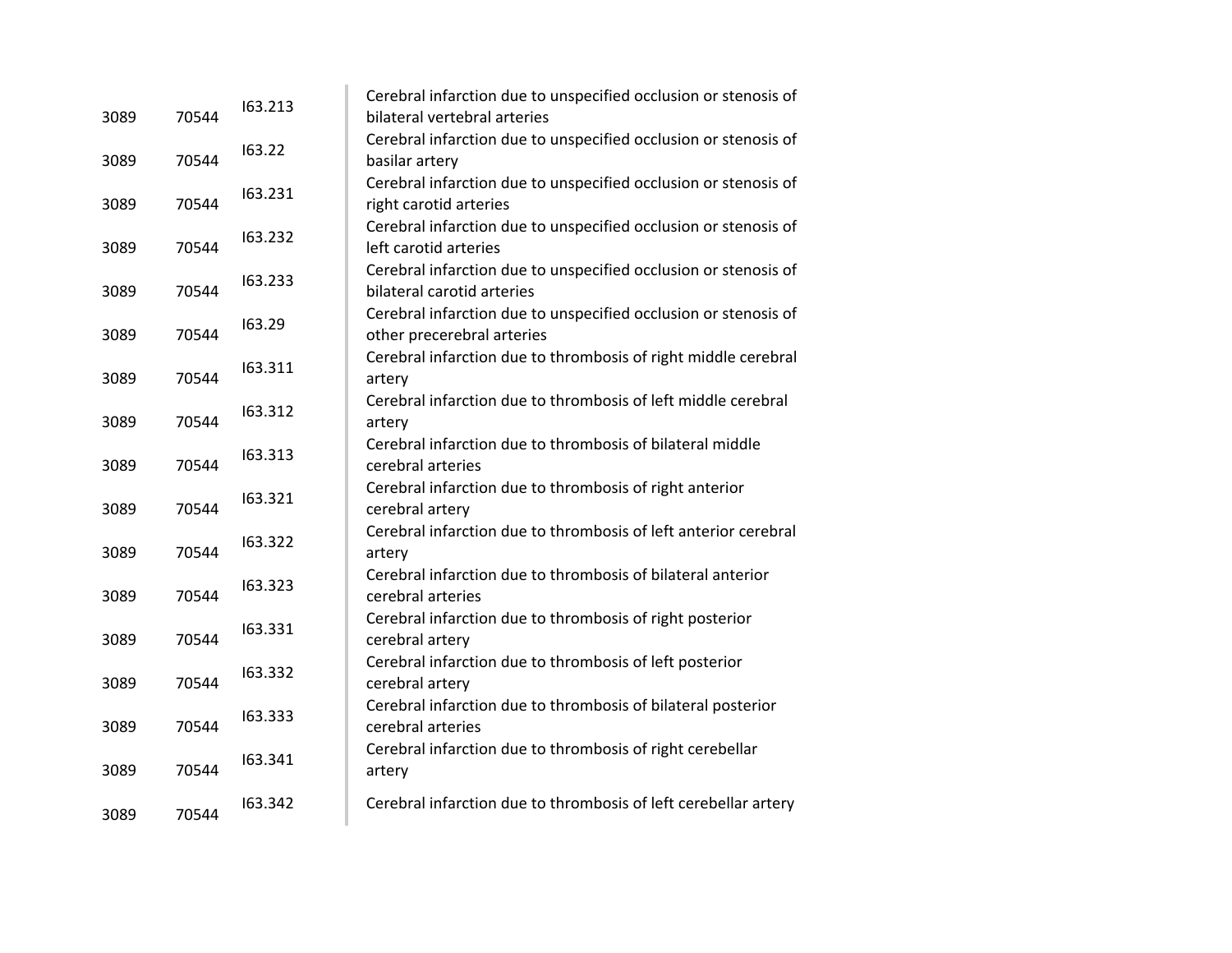| 3089 | 70544 | 163.343 | Cerebral infarction due to thrombosis of bilateral cerebellar<br>arteries                             |
|------|-------|---------|-------------------------------------------------------------------------------------------------------|
| 3089 | 70544 | 163.39  | Cerebral infarction due to thrombosis of other cerebral artery                                        |
| 3089 | 70544 | 163.411 | Cerebral infarction due to embolism of right middle cerebral<br>artery                                |
| 3089 | 70544 | 163.412 | Cerebral infarction due to embolism of left middle cerebral<br>artery                                 |
| 3089 | 70544 | 163.413 | Cerebral infarction due to embolism of bilateral middle<br>cerebral arteries                          |
| 3089 | 70544 | 163.421 | Cerebral infarction due to embolism of right anterior cerebral<br>artery                              |
| 3089 | 70544 | 163.422 | Cerebral infarction due to embolism of left anterior cerebral<br>artery                               |
| 3089 | 70544 | 163.423 | Cerebral infarction due to embolism of bilateral anterior<br>cerebral arteries                        |
| 3089 | 70544 | 163.431 | Cerebral infarction due to embolism of right posterior<br>cerebral artery                             |
| 3089 | 70544 | 163.432 | Cerebral infarction due to embolism of left posterior cerebral<br>artery                              |
| 3089 | 70544 | 163.433 | Cerebral infarction due to embolism of bilateral posterior<br>cerebral arteries                       |
| 3089 | 70544 | 163.441 | Cerebral infarction due to embolism of right cerebellar artery                                        |
| 3089 | 70544 | 163.442 | Cerebral infarction due to embolism of left cerebellar artery                                         |
| 3089 | 70544 | 163.443 | Cerebral infarction due to embolism of bilateral cerebellar<br>arteries                               |
| 3089 | 70544 | 163.49  | Cerebral infarction due to embolism of other cerebral artery                                          |
| 3089 | 70544 | 163.511 | Cerebral infarction due to unspecified occlusion or stenosis of<br>right middle cerebral artery       |
| 3089 | 70544 | 163.512 | Cerebral infarction due to unspecified occlusion or stenosis of<br>left middle cerebral artery        |
| 3089 | 70544 | 163.513 | Cerebral infarction due to unspecified occlusion or stenosis of<br>bilateral middle cerebral arteries |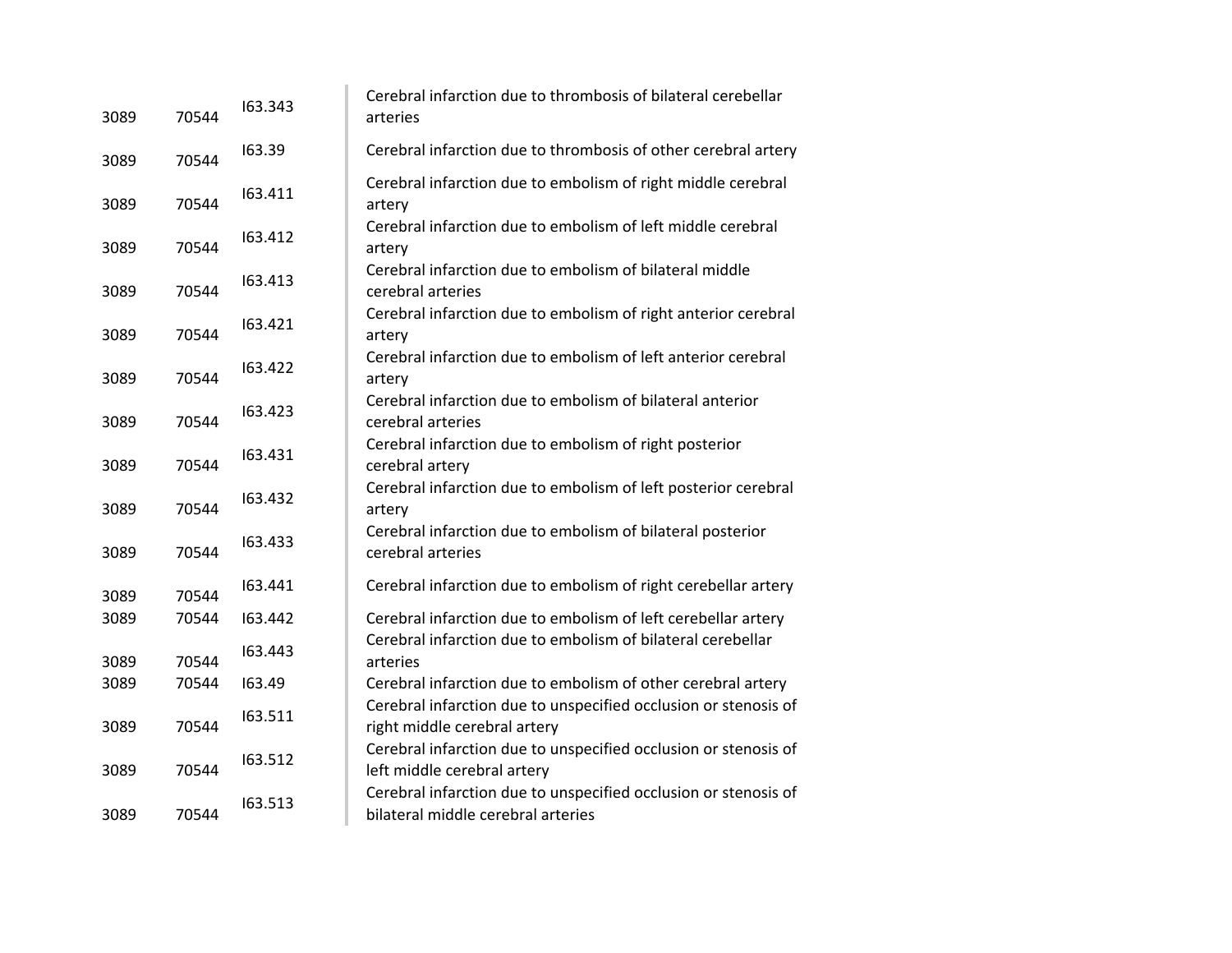|      |       | 163.521 | Cerebral infarction due to unspecified occlusion or stenosis of |
|------|-------|---------|-----------------------------------------------------------------|
| 3089 | 70544 |         | right anterior cerebral artery                                  |
|      |       | 163.522 | Cerebral infarction due to unspecified occlusion or stenosis of |
| 3089 | 70544 |         | left anterior cerebral artery                                   |
|      |       | 163.523 | Cerebral infarction due to unspecified occlusion or stenosis of |
| 3089 | 70544 |         | bilateral anterior cerebral arteries                            |
|      |       | 163.531 | Cerebral infarction due to unspecified occlusion or stenosis of |
| 3089 | 70544 |         | right posterior cerebral artery                                 |
|      |       | 163.532 | Cerebral infarction due to unspecified occlusion or stenosis of |
| 3089 | 70544 |         | left posterior cerebral artery                                  |
|      |       | 163.533 | Cerebral infarction due to unspecified occlusion or stenosis of |
| 3089 | 70544 |         | bilateral posterior cerebral arteries                           |
|      |       |         | Cerebral infarction due to unspecified occlusion or stenosis of |
| 3089 | 70544 | 163.541 | right cerebellar artery                                         |
|      |       |         | Cerebral infarction due to unspecified occlusion or stenosis of |
| 3089 | 70544 | 163.542 | left cerebellar artery                                          |
|      |       |         | Cerebral infarction due to unspecified occlusion or stenosis of |
| 3089 | 70544 | 163.543 | bilateral cerebellar arteries                                   |
|      |       | 163.59  | Cerebral infarction due to unspecified occlusion or stenosis of |
| 3089 | 70544 |         | other cerebral artery                                           |
|      |       | 163.6   | Cerebral infarction due to cerebral venous thrombosis,          |
| 3089 | 70544 |         | nonpyogenic                                                     |
|      |       | 163.81  | Other cerebral infarction due to occlusion or stenosis of small |
| 3089 | 70544 |         | artery                                                          |
| 3089 | 70544 | 163.89  | Other cerebral infarction                                       |
| 3089 | 70544 | 165.01  | Occlusion and stenosis of right vertebral artery                |
| 3089 | 70544 | 165.02  | Occlusion and stenosis of left vertebral artery                 |
| 3089 | 70544 | 165.03  | Occlusion and stenosis of bilateral vertebral arteries          |
| 3089 | 70544 | 165.1   | Occlusion and stenosis of basilar artery                        |
| 3089 | 70544 | 165.21  | Occlusion and stenosis of right carotid artery                  |
| 3089 | 70544 | 165.22  | Occlusion and stenosis of left carotid artery                   |
| 3089 | 70544 | 165.23  | Occlusion and stenosis of bilateral carotid arteries            |
| 3089 | 70544 | 165.8   | Occlusion and stenosis of other precerebral arteries            |
| 3089 | 70544 | 165.9   | Occlusion and stenosis of unspecified precerebral artery        |
| 3089 | 70544 | 166.01  | Occlusion and stenosis of right middle cerebral artery          |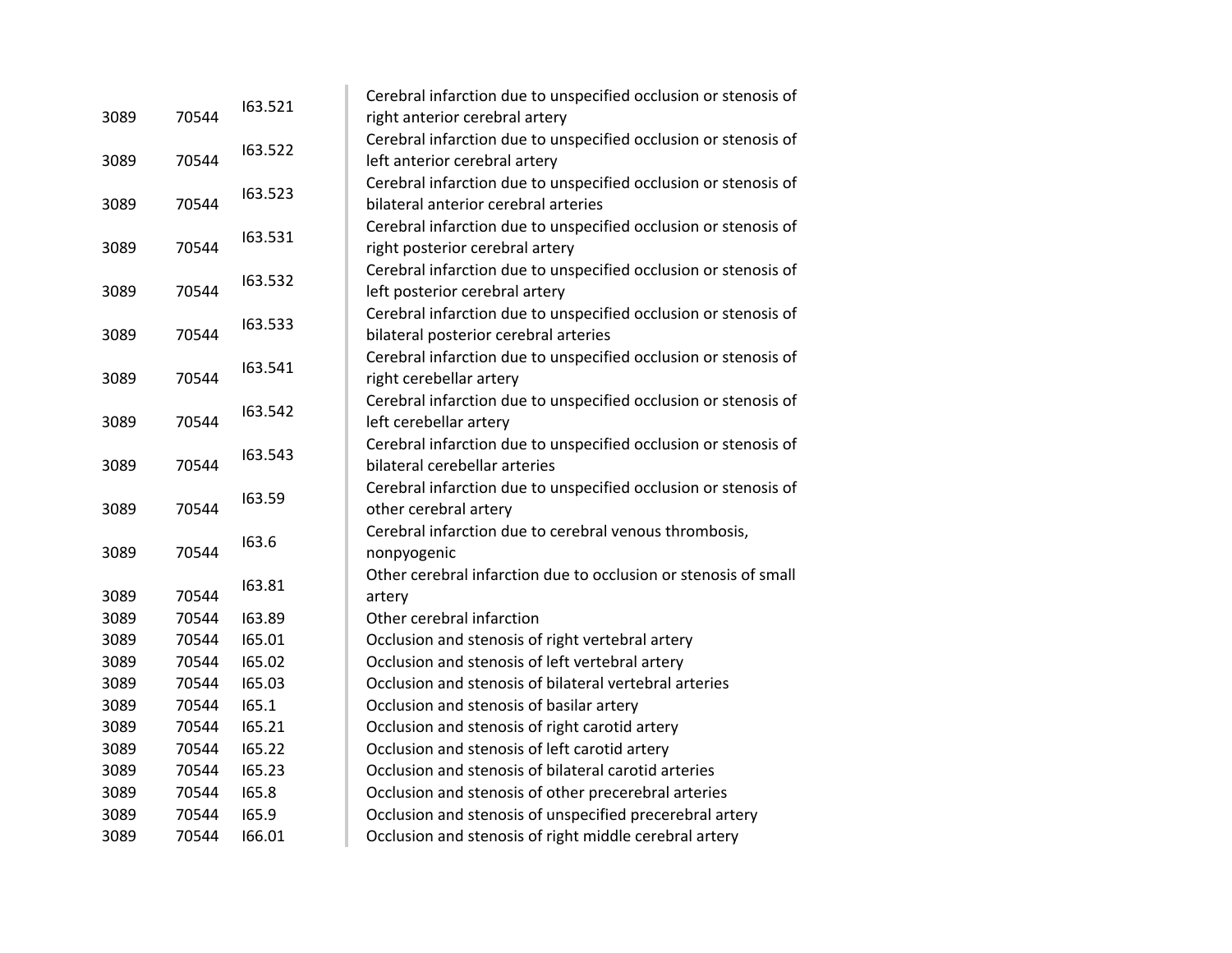| 3089 | 70544 | 166.02         | Occlusion and stenosis of left middle cerebral artery           |
|------|-------|----------------|-----------------------------------------------------------------|
| 3089 | 70544 | 166.03         | Occlusion and stenosis of bilateral middle cerebral arteries    |
| 3089 | 70544 | 166.11         | Occlusion and stenosis of right anterior cerebral artery        |
| 3089 | 70544 | 166.12         | Occlusion and stenosis of left anterior cerebral artery         |
| 3089 | 70544 | 166.13         | Occlusion and stenosis of bilateral anterior cerebral arteries  |
| 3089 | 70544 | 166.21         | Occlusion and stenosis of right posterior cerebral artery       |
| 3089 | 70544 | 166.22         | Occlusion and stenosis of left posterior cerebral artery        |
| 3089 | 70544 | 166.23         | Occlusion and stenosis of bilateral posterior cerebral arteries |
| 3089 | 70544 | 166.3          | Occlusion and stenosis of cerebellar arteries                   |
| 3089 | 70544 | 166.8          | Occlusion and stenosis of other cerebral arteries               |
| 3089 | 70544 | 167.1          | Cerebral aneurysm, nonruptured                                  |
| 3089 | 70544 | 167.89         | Other cerebrovascular disease                                   |
| 3089 | 70544 | 168.2          | Cerebral arteritis in other diseases classified elsewhere       |
| 3089 | 70544 | 172.0          | Aneurysm of carotid artery                                      |
| 3089 | 70544 | 172.5          | Aneurysm of other precerebral arteries                          |
| 3089 | 70544 | 172.6          | Aneurysm of vertebral artery                                    |
| 3089 | 70544 | 172.8          | Aneurysm of other specified arteries                            |
| 3089 | 70544 | 176            | Septic arterial embolism                                        |
| 3089 | 70544 | 177.0          | Arteriovenous fistula, acquired                                 |
| 3089 | 70544 | 177.1          | Stricture of artery                                             |
| 3089 | 70544 | 177.2          | Rupture of artery                                               |
| 3089 | 70544 | 177.3          | Arterial fibromuscular dysplasia                                |
| 3089 | 70544 | 177.5          | Necrosis of artery                                              |
| 3089 | 70544 | 177.6          | Arteritis, unspecified                                          |
| 3089 | 70544 | 177.71         | Dissection of carotid artery                                    |
| 3089 | 70544 | 177.74         | Dissection of vertebral artery                                  |
| 3089 | 70544 | 177.75         | Dissection of other precerebral arteries                        |
| 3089 | 70544 | 177.89         | Other specified disorders of arteries and arterioles            |
| 3089 | 70544 | I82.C11        | Acute embolism and thrombosis of right internal jugular vein    |
| 3089 | 70544 | <b>182.C12</b> | Acute embolism and thrombosis of left internal jugular vein     |
|      |       | I82.C13        | Acute embolism and thrombosis of internal jugular vein,         |
| 3089 | 70544 |                | bilateral                                                       |
| 3089 | 70544 | M30.0          | Polyarteritis nodosa                                            |
| 3089 | 70544 | M31.5          | Giant cell arteritis with polymyalgia rheumatica                |
| 3089 | 70544 | M31.6          | Other giant cell arteritis                                      |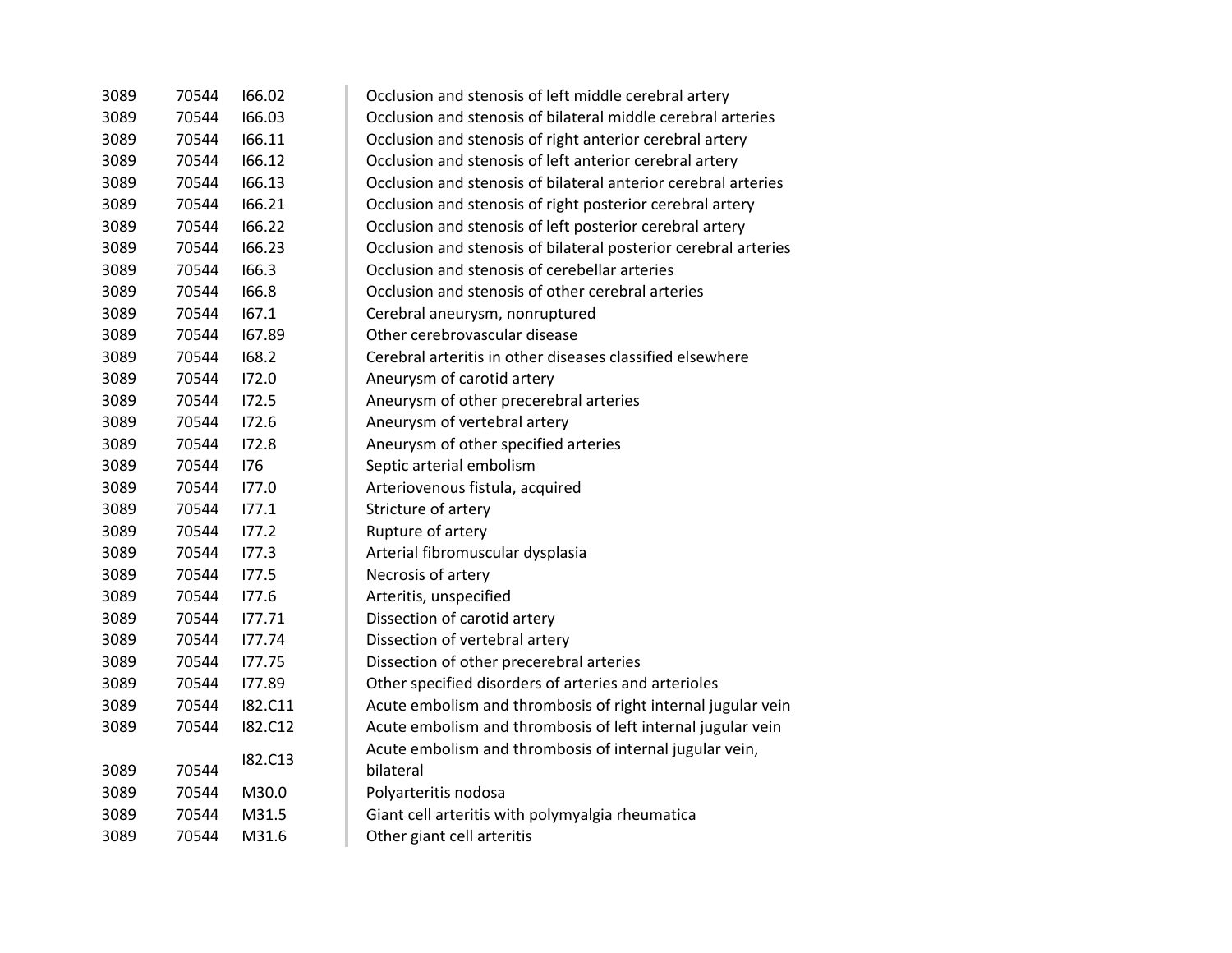|      |                   |                | Other organ or system involvement in systemic lupus                                  |
|------|-------------------|----------------|--------------------------------------------------------------------------------------|
| 3089 | 70544             | M32.19         | erythematosus                                                                        |
| 3089 | 70544             | M32.8          | Other forms of systemic lupus erythematosus                                          |
| 3089 | 70544             | Q28.2          | Arteriovenous malformation of cerebral vessels                                       |
| 3089 | 70544             | Q28.3          | Other malformations of cerebral vessels                                              |
| 3089 | 70544             | Q61.3          | Polycystic kidney, unspecified                                                       |
| 3089 | 70544             | Q85.00         | Neurofibromatosis, unspecified                                                       |
| 3089 | 70544             | Q85.01         | Neurofibromatosis, type 1                                                            |
| 3089 | 70544             | Q85.02         | Neurofibromatosis, type 2                                                            |
| 3089 | 70544             | R22.0          | Localized swelling, mass and lump, head                                              |
| 3089 | 70544             | R22.1          | Localized swelling, mass and lump, neck                                              |
| 3089 | 70544             | R29.5          | Transient paralysis                                                                  |
| 3089 | 70544             | R29.6*         | <b>Repeated falls</b>                                                                |
| 3089 | 70544             | R29.818*       | Other symptoms and signs involving the nervous system                                |
|      |                   | R29.898*       | Other symptoms and signs involving the musculoskeletal                               |
| 3089 | 70544             |                | system                                                                               |
| 3089 | 70544             | R42            | Dizziness and giddiness                                                              |
| 3089 | 70544             | <b>R55</b>     | Syncope and collapse                                                                 |
|      |                   | R90.0          | Intracranial space-occupying lesion found on diagnostic                              |
| 3089 | 70544             |                | imaging of central nervous system                                                    |
| 3089 | 70544             | R90.82         | White matter disease, unspecified                                                    |
|      |                   | R93.0          | Abnormal findings on diagnostic imaging of skull and head,                           |
| 3089 | 70544             |                | not elsewhere classified                                                             |
|      |                   | S05.41XA       | Penetrating wound of orbit with or without foreign body,                             |
| 3089 | 70544             |                | right eye, initial encounter                                                         |
|      |                   | S05.41XD       | Penetrating wound of orbit with or without foreign body,                             |
| 3089 | 70544             |                | right eye, subsequent encounter                                                      |
|      |                   | S05.41XS       | Penetrating wound of orbit with or without foreign body,                             |
| 3089 | 70544             |                | right eye, sequela                                                                   |
| 3089 |                   | 70544 S05.42XA | Penetrating wound of orbit with or without foreign body, left eye, initial encounter |
|      |                   |                | Penetrating wound of orbit with or without foreign body, left                        |
| 3089 | S05.42XD<br>70544 |                | eye, subsequent encounter                                                            |
| 3089 |                   | 70544 S05.42XS | Penetrating wound of orbit with or without foreign body, left eye, sequela           |
|      |                   |                | Epidural hemorrhage without loss of consciousness, initial                           |
| 3089 | 70544             | S06.4X0A       | encounter                                                                            |
|      |                   |                |                                                                                      |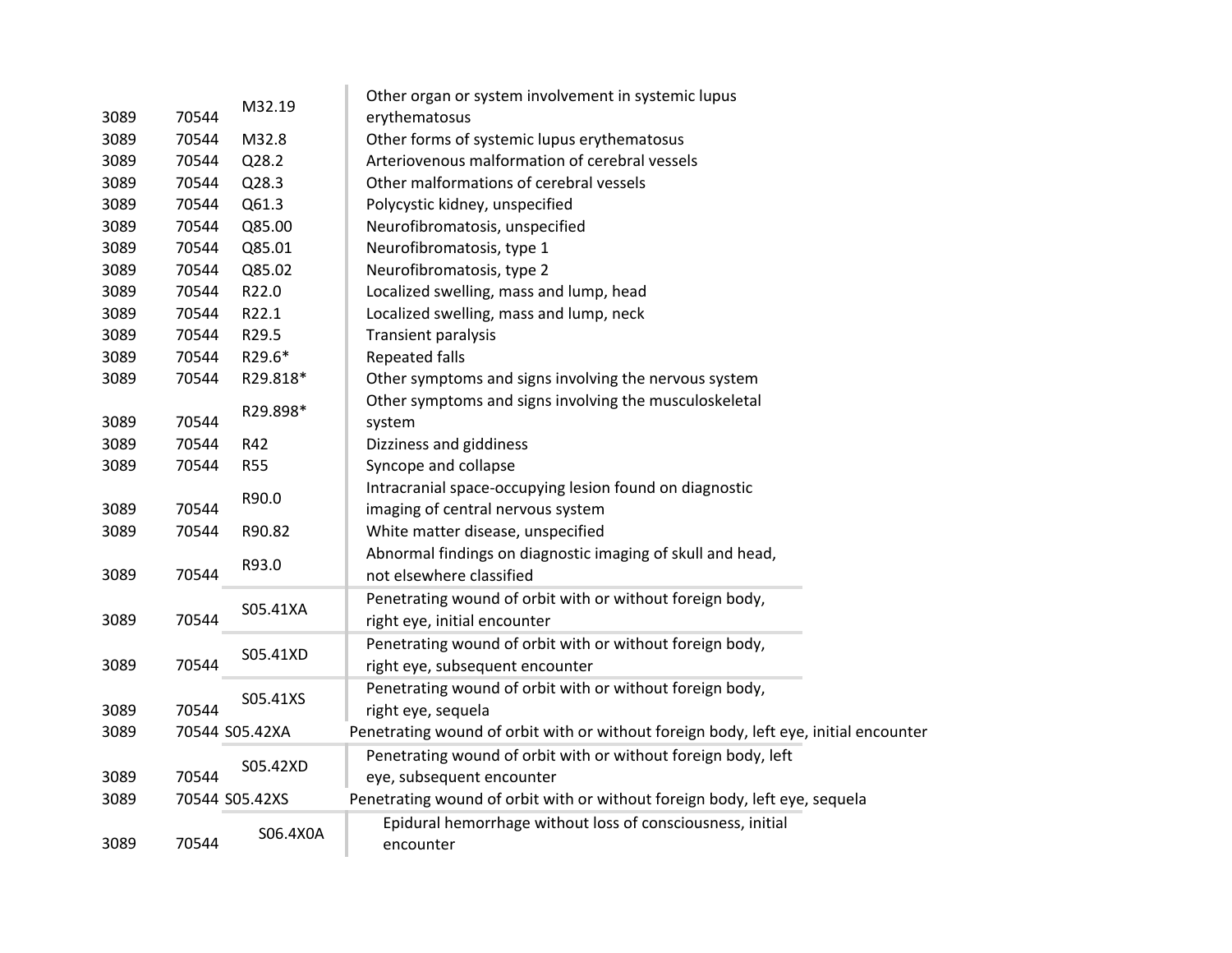| 3089 | 70544 | S06.4X0D | Epidural hemorrhage without loss of consciousness,<br>subsequent encounter                                                                   |
|------|-------|----------|----------------------------------------------------------------------------------------------------------------------------------------------|
| 3089 | 70544 | S06.4X0S | Epidural hemorrhage without loss of consciousness,<br>sequela                                                                                |
| 3089 | 70544 | S06.4X1A | Epidural hemorrhage with loss of consciousness of 30<br>minutes or less, initial encounter                                                   |
| 3089 | 70544 | S06.4X1D | Epidural hemorrhage with loss of consciousness of 30<br>minutes or less, subsequent encounter                                                |
| 3089 | 70544 | S06.4X1S | Epidural hemorrhage with loss of consciousness of 30<br>minutes or less, sequela                                                             |
| 3089 | 70544 | S06.4X2A | Epidural hemorrhage with loss of consciousness of 31<br>minutes to 59 minutes, initial encounter                                             |
| 3089 | 70544 | S06.4X2D | Epidural hemorrhage with loss of consciousness of 31<br>minutes to 59 minutes, subsequent encounter                                          |
| 3089 | 70544 | S06.4X2S | Epidural hemorrhage with loss of consciousness of 31<br>minutes to 59 minutes, sequela                                                       |
| 3089 | 70544 | S06.4X3A | Epidural hemorrhage with loss of consciousness of 1 hour<br>to 5 hours 59 minutes, initial encounter                                         |
| 3089 | 70544 | S06.4X3D | Epidural hemorrhage with loss of consciousness of 1 hour<br>to 5 hours 59 minutes, subsequent encounter                                      |
| 3089 | 70544 | S06.4X3S | Epidural hemorrhage with loss of consciousness of 1 hour<br>to 5 hours 59 minutes, sequela                                                   |
| 3089 | 70544 | S06.4X4A | Epidural hemorrhage with loss of consciousness of 6 hours<br>to 24 hours, initial encounter                                                  |
| 3089 | 70544 | S06.4X4D | Epidural hemorrhage with loss of consciousness of 6 hours<br>to 24 hours, subsequent encounter                                               |
| 3089 | 70544 | S06.4X4S | Epidural hemorrhage with loss of consciousness of 6 hours<br>to 24 hours, sequela                                                            |
| 3089 | 70544 | S06.4X5A | Epidural hemorrhage with loss of consciousness greater<br>than 24 hours with return to pre-existing conscious level,<br>initial encounter    |
| 3089 | 70544 | S06.4X5D | Epidural hemorrhage with loss of consciousness greater<br>than 24 hours with return to pre-existing conscious level,<br>subsequent encounter |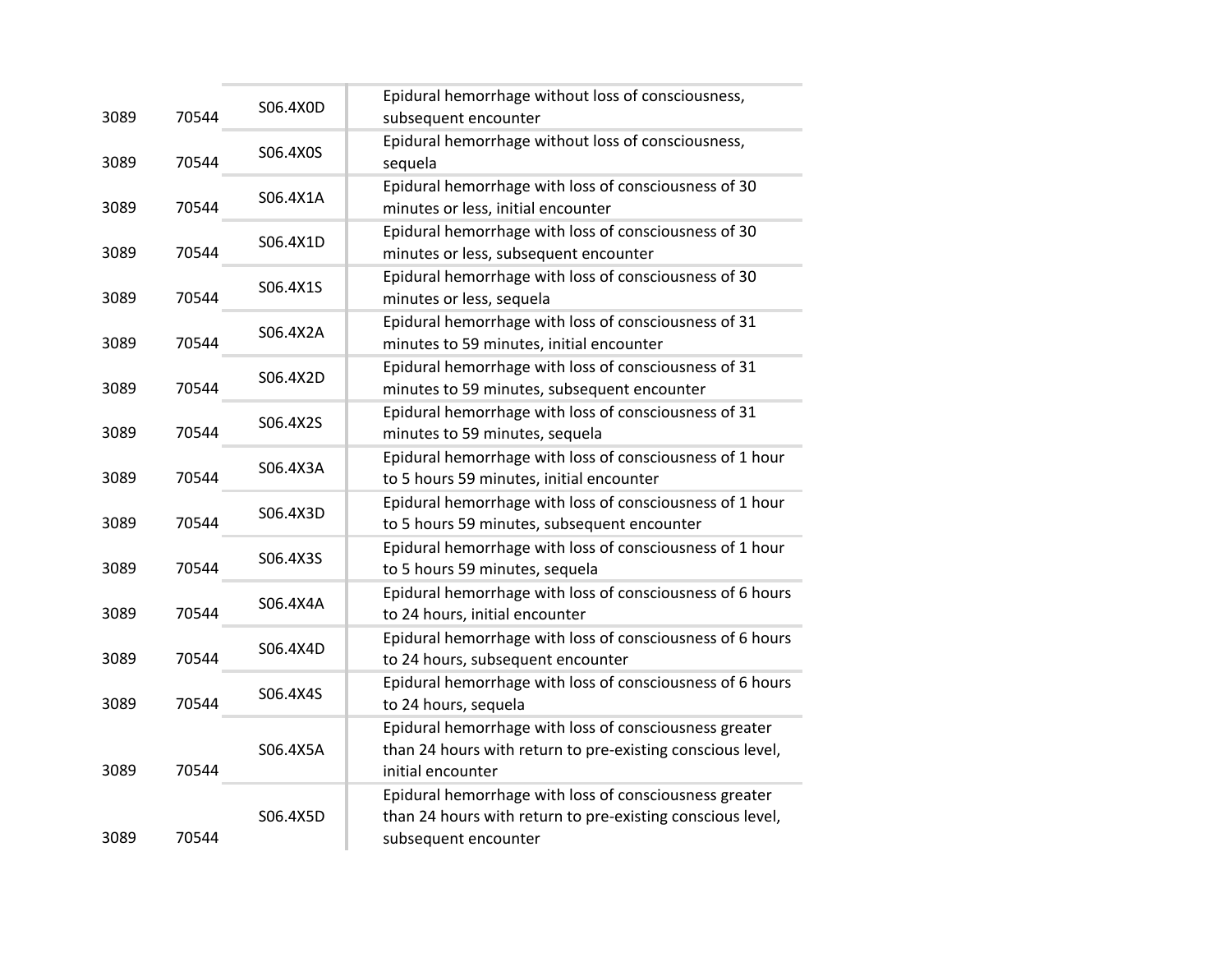| 3089 | 70544 | S06.4X5S | Epidural hemorrhage with loss of consciousness greater<br>than 24 hours with return to pre-existing conscious level,<br>sequela                                        |
|------|-------|----------|------------------------------------------------------------------------------------------------------------------------------------------------------------------------|
| 3089 | 70544 | S06.4X6A | Epidural hemorrhage with loss of consciousness greater<br>than 24 hours without return to pre-existing conscious level<br>with patient surviving, initial encounter    |
| 3089 | 70544 | S06.4X6D | Epidural hemorrhage with loss of consciousness greater<br>than 24 hours without return to pre-existing conscious level<br>with patient surviving, subsequent encounter |
| 3089 | 70544 | S06.4X6S | Epidural hemorrhage with loss of consciousness greater<br>than 24 hours without return to pre-existing conscious level<br>with patient surviving, sequela              |
| 3089 | 70544 | S06.4X9A | Epidural hemorrhage with loss of consciousness of<br>unspecified duration, initial encounter                                                                           |
| 3089 | 70544 | S06.4X9D | Epidural hemorrhage with loss of consciousness of<br>unspecified duration, subsequent encounter                                                                        |
| 3089 | 70544 | S06.4X9S | Epidural hemorrhage with loss of consciousness of<br>unspecified duration, sequela                                                                                     |
| 3089 | 70544 | S06.5X0A | Traumatic subdural hemorrhage without loss of<br>consciousness, initial encounter                                                                                      |
| 3089 | 70544 | S06.5X0D | Traumatic subdural hemorrhage without loss of<br>consciousness, subsequent encounter                                                                                   |
| 3089 | 70544 | S06.5X0S | Traumatic subdural hemorrhage without loss of<br>consciousness, sequela                                                                                                |
| 3089 | 70544 | S06.5X1A | Traumatic subdural hemorrhage with loss of consciousness<br>of 30 minutes or less, initial encounter                                                                   |
| 3089 | 70544 | S06.5X1D | Traumatic subdural hemorrhage with loss of consciousness<br>of 30 minutes or less, subsequent encounter                                                                |
| 3089 | 70544 | S06.5X1S | Traumatic subdural hemorrhage with loss of consciousness<br>of 30 minutes or less, sequela                                                                             |
| 3089 | 70544 | S06.5X2A | Traumatic subdural hemorrhage with loss of consciousness<br>of 31 minutes to 59 minutes, initial encounter                                                             |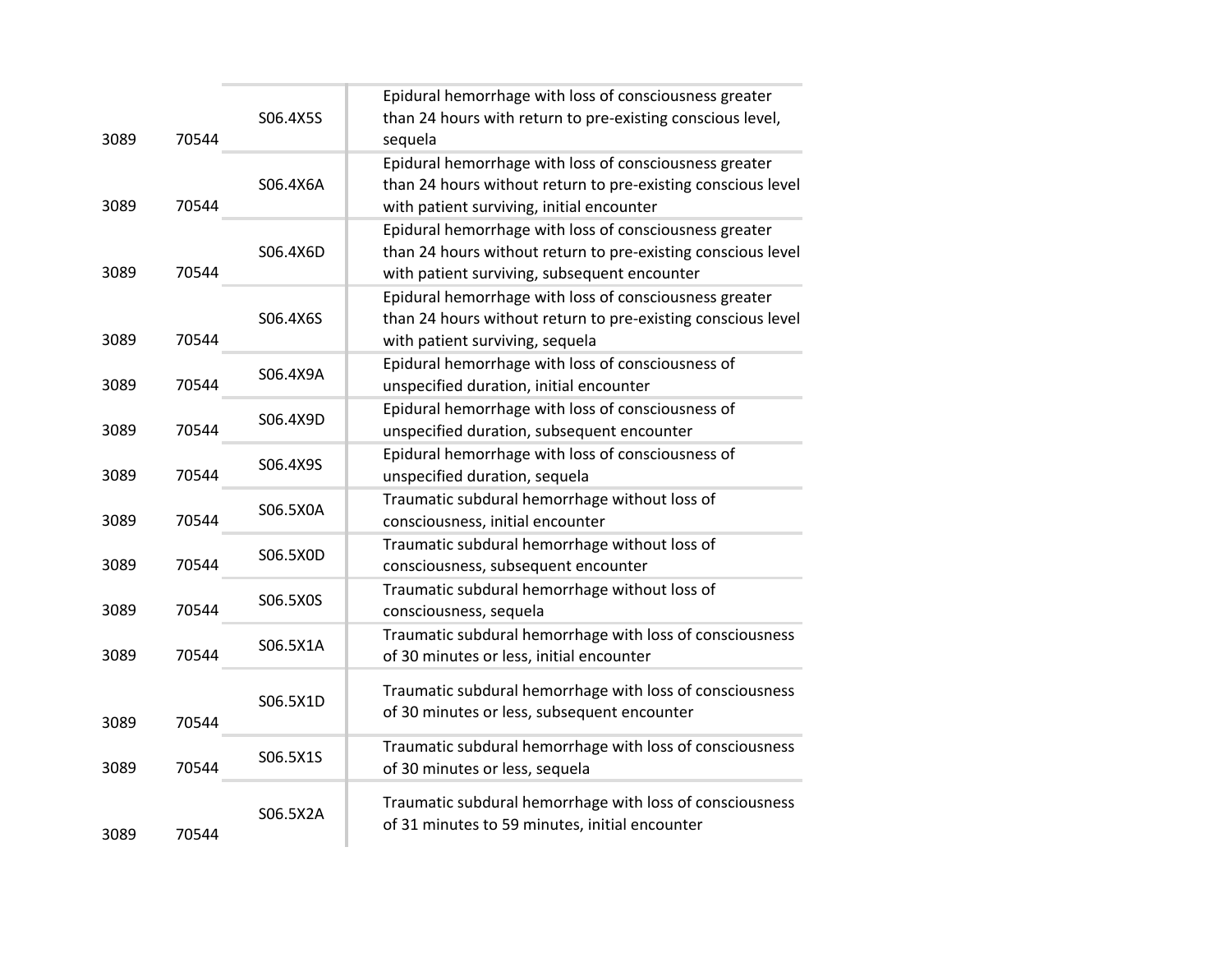| 3089 | 70544 | S06.5X2D | Traumatic subdural hemorrhage with loss of consciousness<br>of 31 minutes to 59 minutes, subsequent encounter                                                                         |
|------|-------|----------|---------------------------------------------------------------------------------------------------------------------------------------------------------------------------------------|
| 3089 | 70544 | S06.5X2S | Traumatic subdural hemorrhage with loss of consciousness<br>of 31 minutes to 59 minutes, sequela                                                                                      |
| 3089 | 70544 | S06.5X3A | Traumatic subdural hemorrhage with loss of consciousness<br>of 1 hour to 5 hours 59 minutes, initial encounter                                                                        |
| 3089 | 70544 | S06.5X3D | Traumatic subdural hemorrhage with loss of consciousness<br>of 1 hour to 5 hours 59 minutes, subsequent encounter                                                                     |
| 3089 | 70544 | S06.5X3S | Traumatic subdural hemorrhage with loss of consciousness<br>of 1 hour to 5 hours 59 minutes, sequela                                                                                  |
| 3089 | 70544 | S06.5X4A | Traumatic subdural hemorrhage with loss of consciousness<br>of 6 hours to 24 hours, initial encounter                                                                                 |
| 3089 | 70544 | S06.5X4D | Traumatic subdural hemorrhage with loss of consciousness<br>of 6 hours to 24 hours, subsequent encounter                                                                              |
| 3089 | 70544 | S06.5X4S | Traumatic subdural hemorrhage with loss of consciousness<br>of 6 hours to 24 hours, sequela                                                                                           |
| 3089 | 70544 | S06.6X5A | Traumatic subarachnoid hemorrhage with loss of<br>consciousness greater than 24 hours with return to pre-<br>existing conscious level, initial encounter                              |
| 3089 | 70544 | S06.6X5D | Traumatic subarachnoid hemorrhage with loss of<br>consciousness greater than 24 hours with return to pre-<br>existing conscious level, subsequent encounter                           |
| 3089 | 70544 | S06.6X5S | Traumatic subarachnoid hemorrhage with loss of<br>consciousness greater than 24 hours with return to pre-<br>existing conscious level, sequela                                        |
| 3089 | 70544 | S06.6X6A | Traumatic subarachnoid hemorrhage with loss of<br>consciousness greater than 24 hours without return to pre-<br>existing conscious level with patient surviving, initial<br>encounter |
|      |       |          |                                                                                                                                                                                       |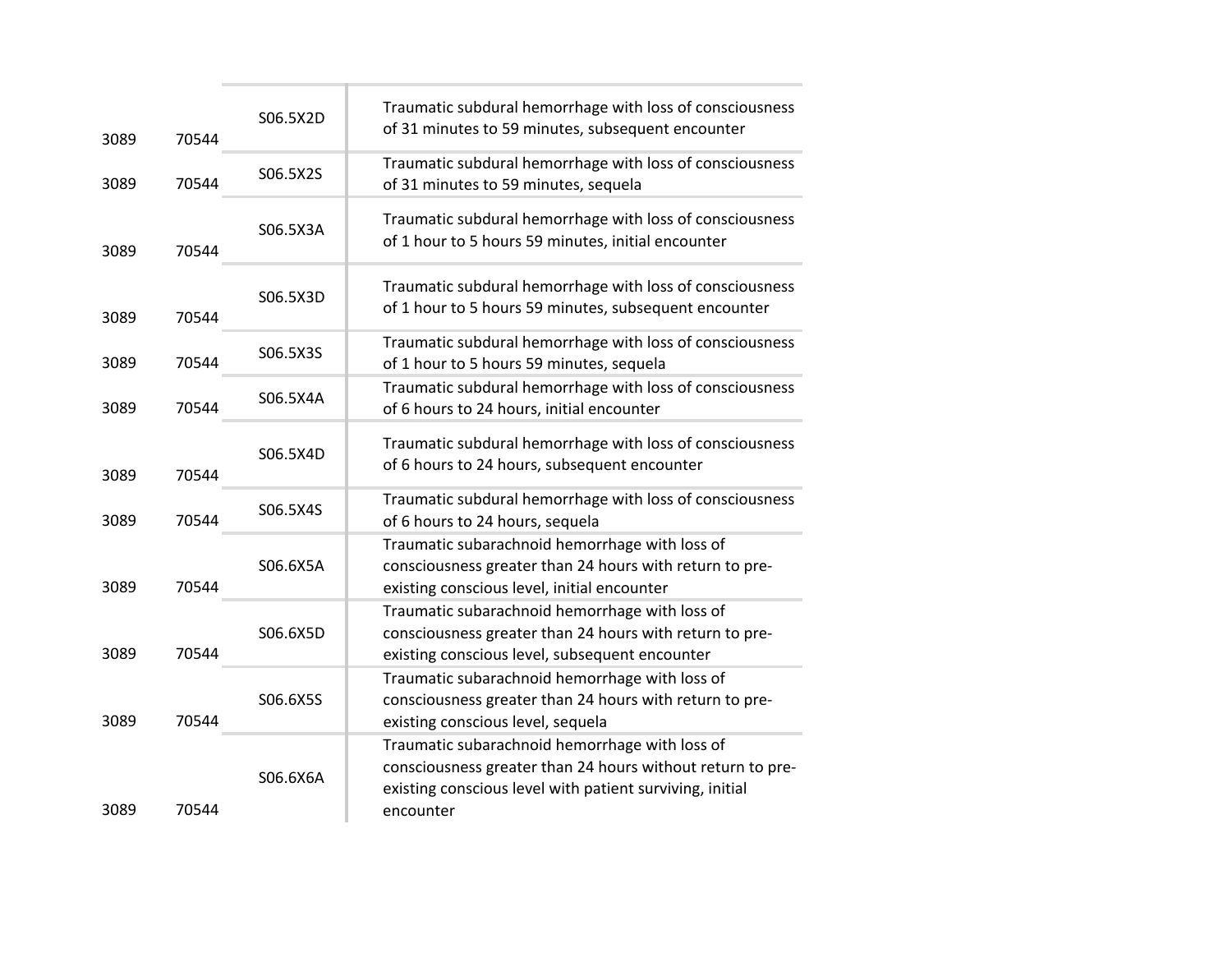| 3089 | 70544 | S06.6X6D | Traumatic subarachnoid hemorrhage with loss of<br>consciousness greater than 24 hours without return to pre-<br>existing conscious level with patient surviving, subsequent<br>encounter |
|------|-------|----------|------------------------------------------------------------------------------------------------------------------------------------------------------------------------------------------|
| 3089 | 70544 | S06.6X6S | Traumatic subarachnoid hemorrhage with loss of<br>consciousness greater than 24 hours without return to pre-<br>existing conscious level with patient surviving, sequela                 |
| 3089 | 70544 | S06.6X9A | Traumatic subarachnoid hemorrhage with loss of<br>consciousness of unspecified duration, initial encounter                                                                               |
| 3089 | 70544 | S06.6X9D | Traumatic subarachnoid hemorrhage with loss of<br>consciousness of unspecified duration, subsequent<br>encounter                                                                         |
| 3089 | 70544 | S06.6X9S | Traumatic subarachnoid hemorrhage with loss of<br>consciousness of unspecified duration, sequela                                                                                         |
| 3089 | 70544 | S09.0XXA | Injury of blood vessels of head, not elsewhere classified,<br>initial encounter                                                                                                          |
| 3089 | 70544 | S09.0XXD | Injury of blood vessels of head, not elsewhere classified,<br>subsequent encounter                                                                                                       |
| 3089 | 70544 | S09.0XXS | Injury of blood vessels of head, not elsewhere classified,<br>sequela                                                                                                                    |
| 3089 | 70544 | S15.001A | Unspecified injury of right carotid artery, initial encounter                                                                                                                            |
| 3089 | 70544 | S15.001D | Unspecified injury of right carotid artery, subsequent<br>encounter                                                                                                                      |
| 3089 | 70544 | S15.001S | Unspecified injury of right carotid artery, sequela                                                                                                                                      |
| 3089 | 70544 | S15.002A | Unspecified injury of left carotid artery, initial encounter                                                                                                                             |
| 3089 | 70544 | S15.002D | Unspecified injury of left carotid artery, subsequent<br>encounter                                                                                                                       |
| 3089 | 70544 | S15.002S | Unspecified injury of left carotid artery, sequela                                                                                                                                       |
| 3089 | 70544 | S15.011A | Minor laceration of right carotid artery, initial encounter                                                                                                                              |
| 3089 | 70544 | S15.011D | Minor laceration of right carotid artery, subsequent<br>encounter                                                                                                                        |
| 3089 | 70544 | S15.011S | Minor laceration of right carotid artery, sequela                                                                                                                                        |
| 3089 | 70544 | S15.012A | Minor laceration of left carotid artery, initial encounter                                                                                                                               |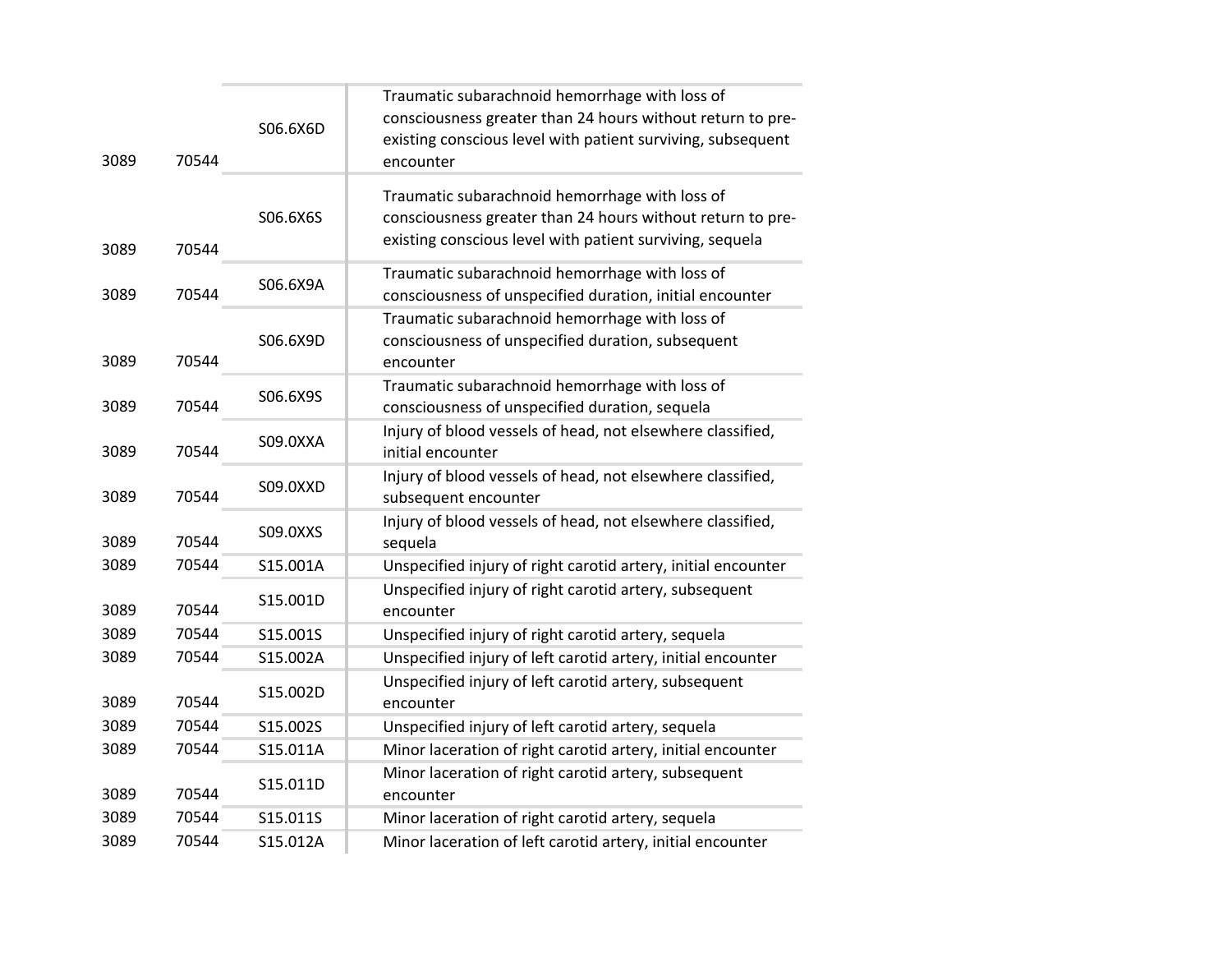| 3089 | 70544 | S15.012D | Minor laceration of left carotid artery, subsequent                     |
|------|-------|----------|-------------------------------------------------------------------------|
| 3089 | 70544 | S15.012S | encounter<br>Minor laceration of left carotid artery, sequela           |
|      |       | S15.019A | Minor laceration of unspecified carotid artery, initial                 |
| 3089 | 70544 |          | encounter                                                               |
| 3089 | 70544 | S15.019D | Minor laceration of unspecified carotid artery, subsequent<br>encounter |
| 3089 | 70544 | S15.019S | Minor laceration of unspecified carotid artery, sequela                 |
| 3089 | 70544 | S15.021A | Major laceration of right carotid artery, initial encounter             |
| 3089 | 70544 | S15.021D | Major laceration of right carotid artery, subsequent<br>encounter       |
| 3089 | 70544 | S15.021S | Major laceration of right carotid artery, sequela                       |
| 3089 | 70544 | S15.022A | Major laceration of left carotid artery, initial encounter              |
| 3089 | 70544 | S15.022D | Major laceration of left carotid artery, subsequent<br>encounter        |
| 3089 | 70544 | S15.022S | Major laceration of left carotid artery, sequela                        |
| 3089 | 70544 | S15.029A | Major laceration of unspecified carotid artery, initial<br>encounter    |
| 3089 | 70544 | S15.029D | Major laceration of unspecified carotid artery, subsequent<br>encounter |
| 3089 | 70544 | S15.029S | Major laceration of unspecified carotid artery, sequela                 |
| 3089 | 70544 | S15.091A | Other specified injury of right carotid artery, initial<br>encounter    |
| 3089 | 70544 | S15.091D | Other specified injury of right carotid artery, subsequent<br>encounter |
| 3089 | 70544 | S15.091S | Other specified injury of right carotid artery, sequela                 |
| 3089 | 70544 | S15.092A | Other specified injury of left carotid artery, initial<br>encounter     |
| 3089 | 70544 | S15.092D | Other specified injury of left carotid artery, subsequent<br>encounter  |
| 3089 | 70544 | S15.092S | Other specified injury of left carotid artery, sequela                  |
| 3089 | 70544 | S15.101A | Unspecified injury of right vertebral artery, initial<br>encounter      |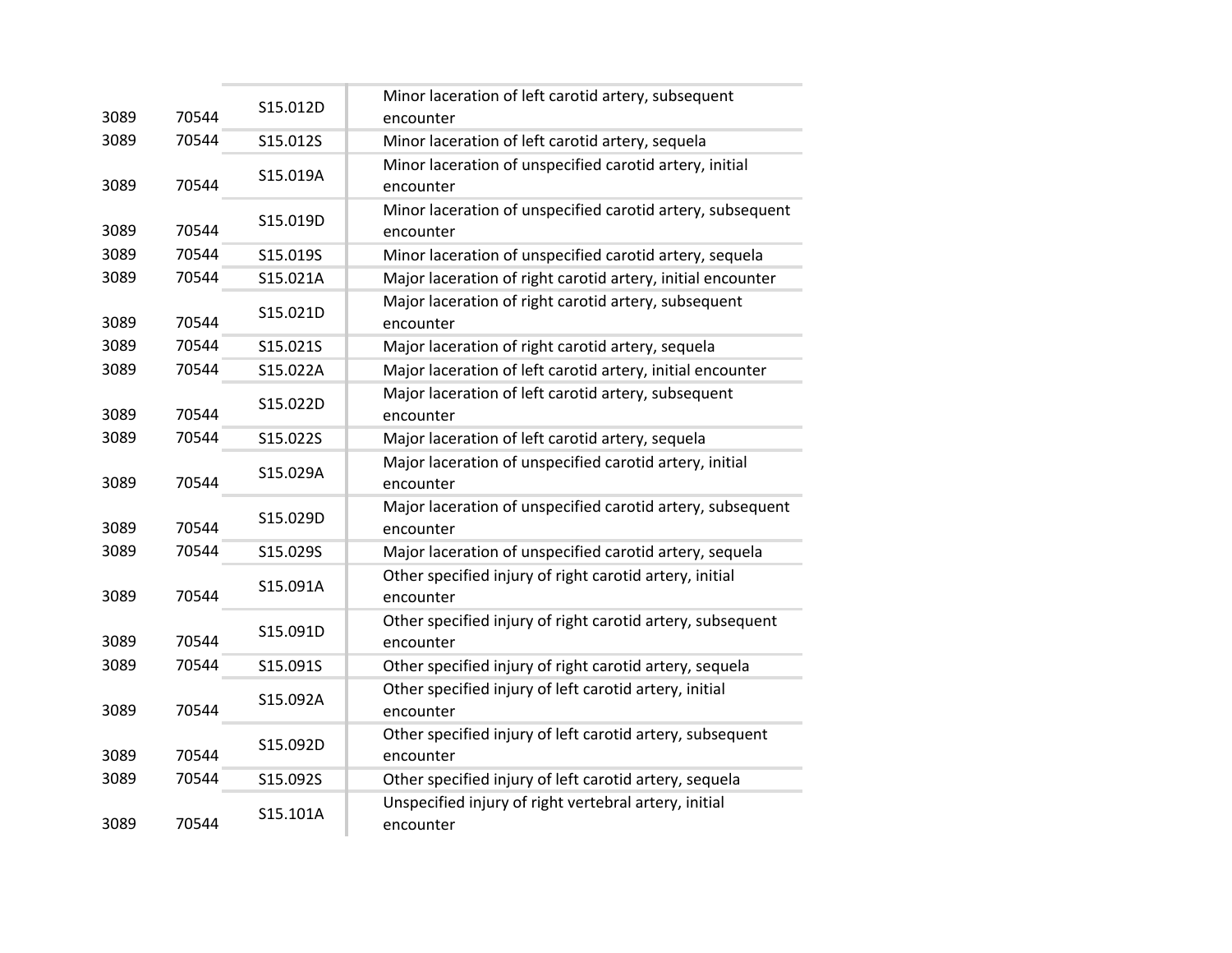| 3089 | 70544 | S15.101D        | Unspecified injury of right vertebral artery, subsequent<br>encounter           |
|------|-------|-----------------|---------------------------------------------------------------------------------|
| 3089 | 70544 | S15.101S        | Unspecified injury of right vertebral artery, sequela                           |
| 3089 | 70544 | S15.102A        | Unspecified injury of left vertebral artery, initial encounter                  |
| 3089 | 70544 | S15.102D        | Unspecified injury of left vertebral artery, subsequent<br>encounter            |
| 3089 | 70544 | S15.102S        | Unspecified injury of left vertebral artery, sequela                            |
| 3089 | 70544 | S15.111A        | Minor laceration of right vertebral artery, initial encounter                   |
| 3089 | 70544 | S15.111D        | Minor laceration of right vertebral artery, subsequent<br>encounter             |
| 3089 | 70544 | S15.111S        | Minor laceration of right vertebral artery, sequela                             |
| 3089 | 70544 | S15.112A        | Minor laceration of left vertebral artery, initial encounter                    |
| 3089 | 70544 | S15.112D        | Minor laceration of left vertebral artery, subsequent<br>encounter              |
| 3089 | 70544 | S15.112S        | Minor laceration of left vertebral artery, sequela                              |
| 3089 | 70544 | S15.121A        | Major laceration of right vertebral artery, initial encounter                   |
| 3089 | 70544 | S15.121D        | Major laceration of right vertebral artery, subsequent<br>encounter             |
| 3089 | 70544 | S15.121S        | Major laceration of right vertebral artery, sequela                             |
| 3089 | 70544 | S15.122A        | Major laceration of left vertebral artery, initial encounter                    |
| 3089 | 70544 | S15.122D        | Major laceration of left vertebral artery, subsequent<br>encounter              |
| 3089 | 70544 | S15.122S        | Major laceration of left vertebral artery, sequela                              |
| 3089 | 70544 | <b>S15.8XXA</b> | Injury of other specified blood vessels at neck level, initial<br>encounter     |
| 3089 | 70544 | <b>S15.8XXD</b> | Injury of other specified blood vessels at neck level,<br>subsequent encounter  |
| 3089 | 70544 | S15.8XXS        | Injury of other specified blood vessels at neck level, sequela                  |
| 3089 | 70544 | T82.311A        | Breakdown (mechanical) of carotid arterial graft (bypass),<br>initial encounter |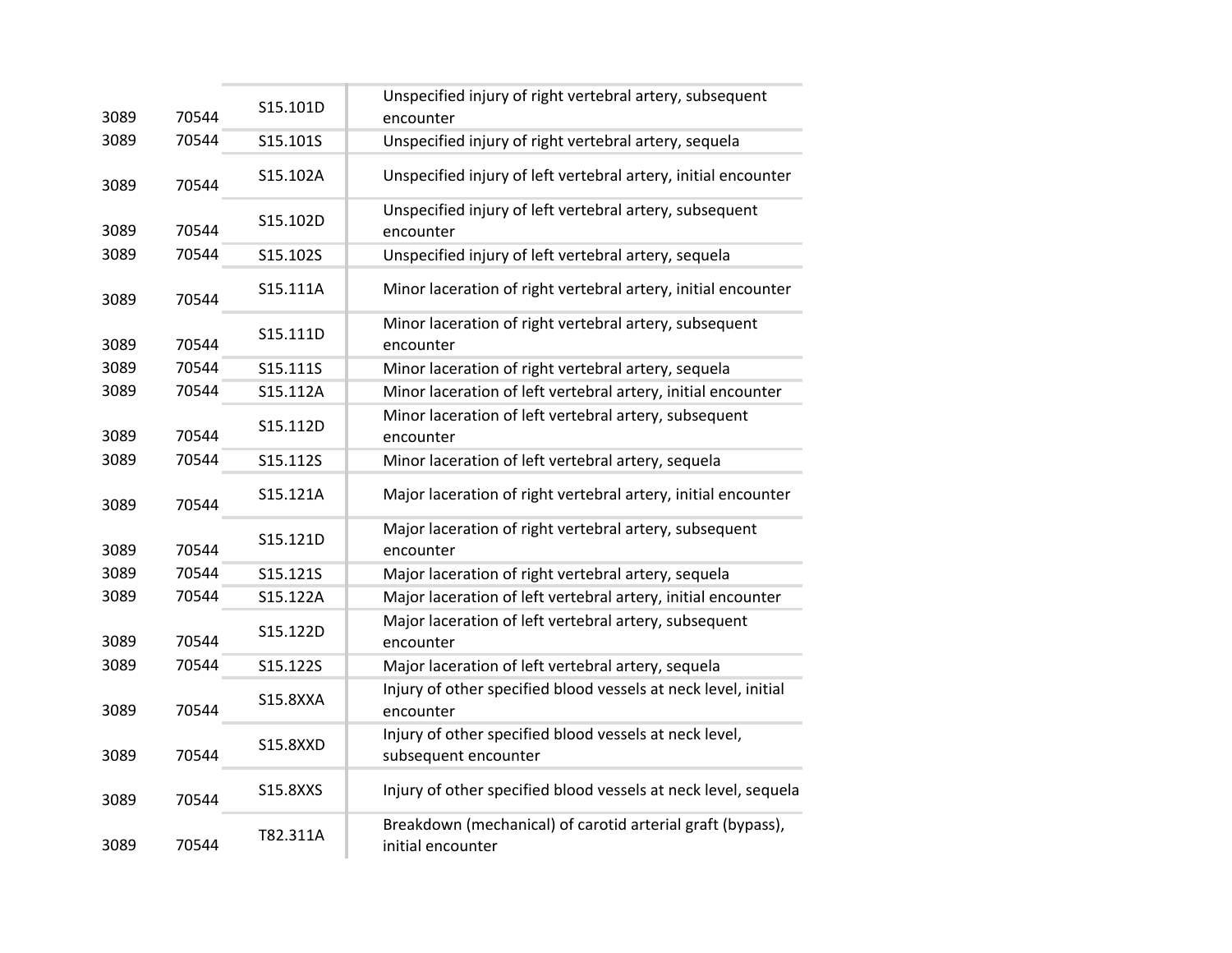| 3089 | 70544 | T82.311D | Breakdown (mechanical) of carotid arterial graft (bypass),<br>subsequent encounter        |
|------|-------|----------|-------------------------------------------------------------------------------------------|
| 3089 | 70544 | T82.311S | Breakdown (mechanical) of carotid arterial graft (bypass),<br>sequela                     |
| 3089 | 70544 | T82.318A | Breakdown (mechanical) of other vascular grafts, initial<br>encounter                     |
| 3089 | 70544 | T82.318D | Breakdown (mechanical) of other vascular grafts,<br>subsequent encounter                  |
| 3089 | 70544 | T82.318S | Breakdown (mechanical) of other vascular grafts, sequela                                  |
| 3089 | 70544 | T82.321A | Displacement of carotid arterial graft (bypass), initial<br>encounter                     |
| 3089 | 70544 | T82.321D | Displacement of carotid arterial graft (bypass), subsequent<br>encounter                  |
| 3089 | 70544 | T82.321S | Displacement of carotid arterial graft (bypass), sequela                                  |
| 3089 | 70544 | T82.328A | Displacement of other vascular grafts, initial encounter                                  |
| 3089 | 70544 | T82.328D | Displacement of other vascular grafts, subsequent<br>encounter                            |
| 3089 | 70544 | T82.328S | Displacement of other vascular grafts, sequela                                            |
| 3089 | 70544 | T82.331A | Leakage of carotid arterial graft (bypass), initial encounter                             |
| 3089 | 70544 | T82.331D | Leakage of carotid arterial graft (bypass), subsequent<br>encounter                       |
| 3089 | 70544 | T82.331S | Leakage of carotid arterial graft (bypass), sequela                                       |
| 3089 | 70544 | T82.338A | Leakage of other vascular grafts, initial encounter                                       |
| 3089 | 70544 | T82.338D | Leakage of other vascular grafts, subsequent encounter                                    |
| 3089 | 70544 | T82.338S | Leakage of other vascular grafts, sequela                                                 |
| 3089 | 70544 | T82.391A | Other mechanical complication of carotid arterial graft<br>(bypass), initial encounter    |
| 3089 | 70544 | T82.391D | Other mechanical complication of carotid arterial graft<br>(bypass), subsequent encounter |
| 3089 | 70544 | T82.391S | Other mechanical complication of carotid arterial graft<br>(bypass), sequela              |
| 3089 | 70544 | T82.398A | Other mechanical complication of other vascular grafts,<br>initial encounter              |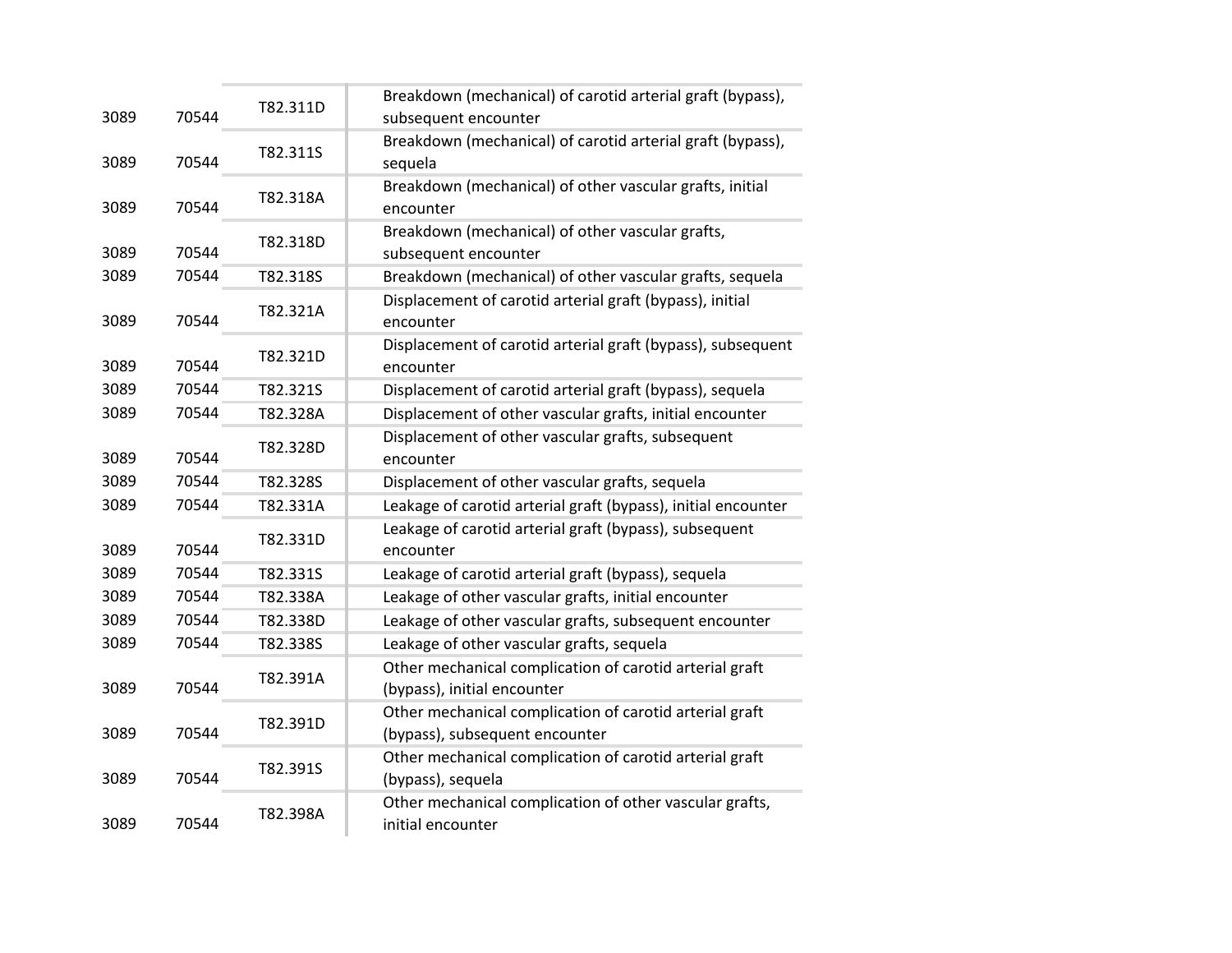| 3089 | 70544 | T82.398D | Other mechanical complication of other vascular grafts,<br>subsequent encounter                                      |
|------|-------|----------|----------------------------------------------------------------------------------------------------------------------|
| 3089 | 70544 | T82.398S | Other mechanical complication of other vascular grafts,<br>sequela                                                   |
| 3089 | 70544 | T85.01XA | Breakdown (mechanical) of ventricular intracranial<br>(communicating) shunt, initial encounter                       |
| 3089 | 70544 | T85.01XD | Breakdown (mechanical) of ventricular intracranial<br>(communicating) shunt, subsequent encounter                    |
| 3089 | 70544 | T85.01XS | Breakdown (mechanical) of ventricular intracranial<br>(communicating) shunt, sequela                                 |
| 3089 | 70544 | T85.02XA | Displacement of ventricular intracranial (communicating)<br>shunt, initial encounter                                 |
| 3089 | 70544 | T85.02XD | Displacement of ventricular intracranial (communicating)<br>shunt, subsequent encounter                              |
| 3089 | 70544 | T85.02XS | Displacement of ventricular intracranial (communicating)<br>shunt, sequela                                           |
| 3089 | 70544 | T85.03XA | Leakage of ventricular intracranial (communicating) shunt,<br>initial encounter                                      |
| 3089 | 70544 | T85.03XD | Leakage of ventricular intracranial (communicating) shunt,<br>subsequent encounter                                   |
| 3089 | 70544 | T85.03XS | Leakage of ventricular intracranial (communicating) shunt,<br>sequela                                                |
| 3089 | 70544 | T85.09XA | Other mechanical complication of ventricular intracranial<br>(communicating) shunt, initial encounter                |
| 3089 | 70544 | T85.09XD | Other mechanical complication of ventricular intracranial<br>(communicating) shunt, subsequent encounter             |
| 3089 | 70544 | T85.09XS | Other mechanical complication of ventricular intracranial<br>(communicating) shunt, sequela                          |
| 3089 | 70544 | T85.110A | Breakdown (mechanical) of implanted electronic<br>neurostimulator of brain electrode (lead), initial encounter       |
| 3089 | 70544 | T85.110D | Breakdown (mechanical) of implanted electronic<br>neurostimulator of brain electrode (lead), subsequent<br>encounter |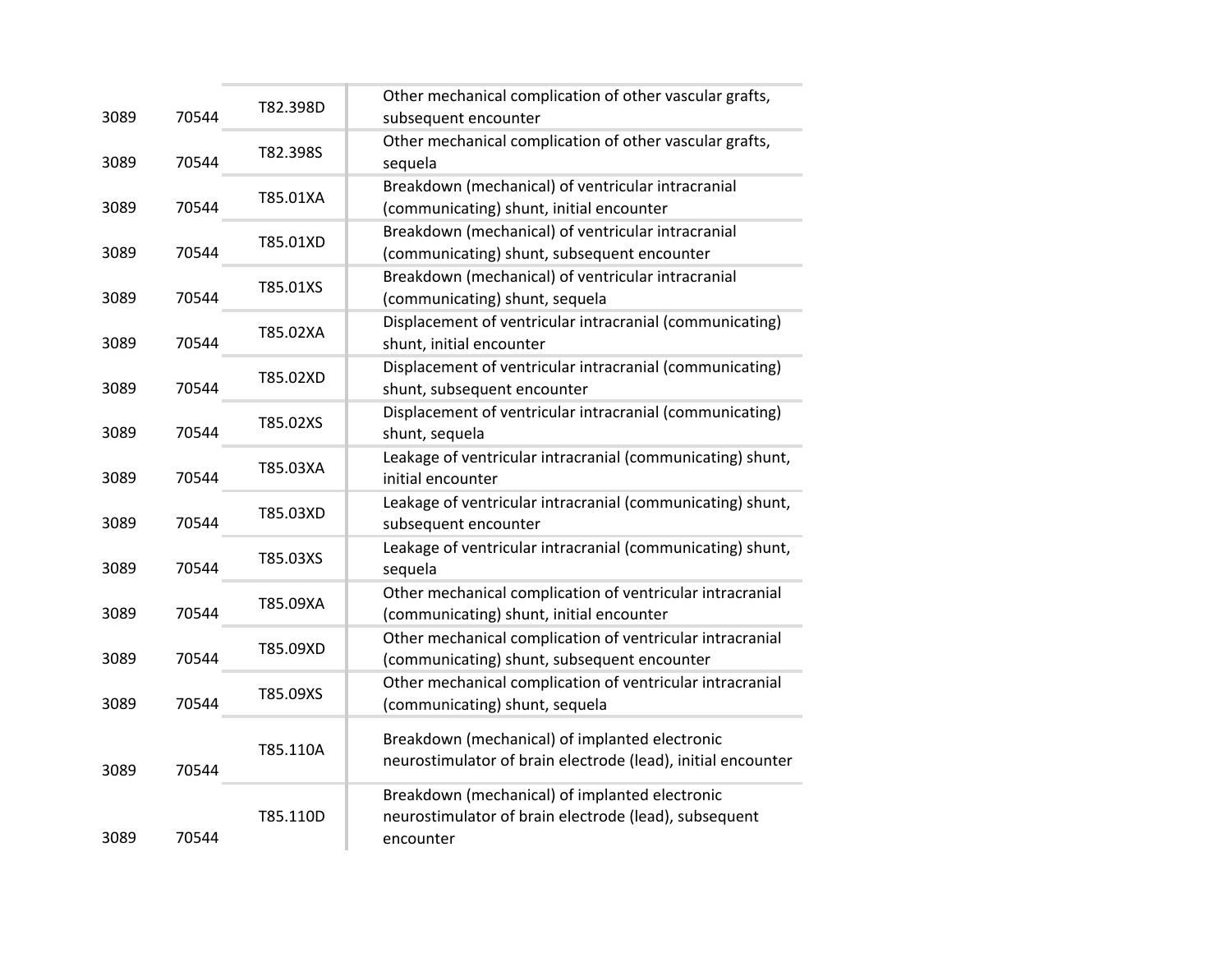| 3089         | 70544          | T85.110S          | Breakdown (mechanical) of implanted electronic<br>neurostimulator of brain electrode (lead), sequela       |
|--------------|----------------|-------------------|------------------------------------------------------------------------------------------------------------|
| 3089         | 70544          | T85.118A          | Breakdown (mechanical) of other implanted electronic<br>stimulator of nervous system, initial encounter    |
| 3089         | 70544          | T85.118D          | Breakdown (mechanical) of other implanted electronic<br>stimulator of nervous system, subsequent encounter |
| 3089         | 70544          | T85.118S          | Breakdown (mechanical) of other implanted electronic<br>stimulator of nervous system, sequela              |
| 3089         | 70544          | T85.120A          | Displacement of implanted electronic neurostimulator of<br>brain electrode (lead), initial encounter       |
| 3089         | 70544          | T85.120D          | Displacement of implanted electronic neurostimulator of<br>brain electrode (lead), subsequent encounter    |
| 3089         | 70544          | T85.120S          | Displacement of implanted electronic neurostimulator of<br>brain electrode (lead), sequela                 |
| 3089         | 70544          | T85.128A          | Displacement of other implanted electronic stimulator of<br>nervous system, initial encounter              |
| 3089         | 70544          | T85.128D          | Displacement of other implanted electronic stimulator of<br>nervous system, subsequent encounter           |
| 3089         | 70544          | T85.128S          | Displacement of other implanted electronic stimulator of<br>nervous system, sequela                        |
| 3089         | 70545          | A52.05            | Other cerebrovascular syphilis                                                                             |
| 3089         | 70545          | A52.19            | Other symptomatic neurosyphilis                                                                            |
| 3089         | 70545          | C <sub>00.0</sub> | Malignant neoplasm of external upper lip                                                                   |
| 3089         | 70545          | C <sub>00.1</sub> | Malignant neoplasm of external lower lip                                                                   |
| 3089         | 70545          | CO <sub>0.2</sub> | Malignant neoplasm of external lip, unspecified                                                            |
| 3089         | 70545          | CO <sub>0.3</sub> | Malignant neoplasm of upper lip, inner aspect                                                              |
| 3089         | 70545          | C <sub>00.4</sub> | Malignant neoplasm of lower lip, inner aspect                                                              |
| 3089         | 70545          | C00.5             | Malignant neoplasm of lip, unspecified, inner aspect                                                       |
| 3089<br>3089 | 70545<br>70545 | C00.6<br>C00.8    | Malignant neoplasm of commissure of lip, unspecified<br>Malignant neoplasm of overlapping sites of lip     |
| 3089         | 70545          | CO <sub>1</sub>   | Malignant neoplasm of base of tongue                                                                       |
| 3089         | 70545          | CO <sub>2.0</sub> | Malignant neoplasm of dorsal surface of tongue                                                             |
| 3089         | 70545          | CO <sub>2.1</sub> | Malignant neoplasm of border of tongue                                                                     |
| 3089         | 70545          | CO <sub>2.2</sub> | Malignant neoplasm of ventral surface of tongue                                                            |
|              |                |                   |                                                                                                            |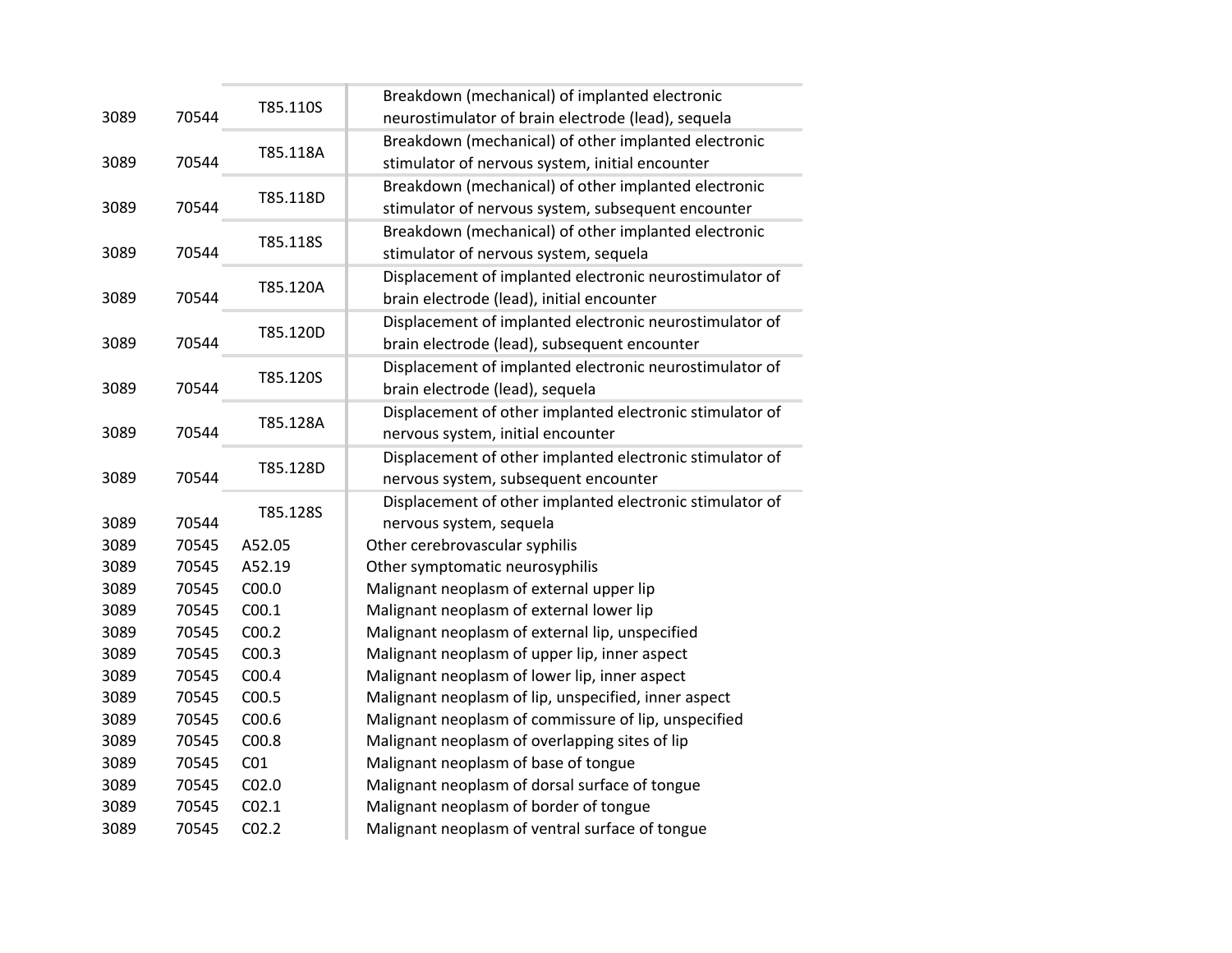|      |       | CO <sub>2.3</sub> | Malignant neoplasm of anterior two-thirds of tongue, part     |
|------|-------|-------------------|---------------------------------------------------------------|
| 3089 | 70545 |                   | unspecified                                                   |
| 3089 | 70545 | CO <sub>2.4</sub> | Malignant neoplasm of lingual tonsil                          |
| 3089 | 70545 | CO <sub>2.8</sub> | Malignant neoplasm of overlapping sites of tongue             |
| 3089 | 70545 | CO <sub>2.9</sub> | Malignant neoplasm of tongue, unspecified                     |
| 3089 | 70545 | C03.0             | Malignant neoplasm of upper gum                               |
| 3089 | 70545 | CO3.1             | Malignant neoplasm of lower gum                               |
| 3089 | 70545 | C03.9             | Malignant neoplasm of gum, unspecified                        |
| 3089 | 70545 | CO4.0             | Malignant neoplasm of anterior floor of mouth                 |
| 3089 | 70545 | CO4.1             | Malignant neoplasm of lateral floor of mouth                  |
| 3089 | 70545 | C04.8             | Malignant neoplasm of overlapping sites of floor of mouth     |
| 3089 | 70545 | C04.9             | Malignant neoplasm of floor of mouth, unspecified             |
| 3089 | 70545 | C <sub>05.0</sub> | Malignant neoplasm of hard palate                             |
| 3089 | 70545 | C <sub>05.1</sub> | Malignant neoplasm of soft palate                             |
| 3089 | 70545 | CO <sub>5.2</sub> | Malignant neoplasm of uvula                                   |
| 3089 | 70545 | C05.8             | Malignant neoplasm of overlapping sites of palate             |
| 3089 | 70545 | C06.0             | Malignant neoplasm of cheek mucosa                            |
| 3089 | 70545 | C <sub>06.1</sub> | Malignant neoplasm of vestibule of mouth                      |
| 3089 | 70545 | C06.2             | Malignant neoplasm of retromolar area                         |
|      |       | C06.89            | Malignant neoplasm of overlapping sites of other parts of     |
| 3089 | 70545 |                   | mouth                                                         |
| 3089 | 70545 | C06.9             | Malignant neoplasm of mouth, unspecified                      |
| 3089 | 70545 | CO <sub>7</sub>   | Malignant neoplasm of parotid gland                           |
| 3089 | 70545 | C08.0             | Malignant neoplasm of submandibular gland                     |
| 3089 | 70545 | CO8.1             | Malignant neoplasm of sublingual gland                        |
| 3089 | 70545 | C08.9             | Malignant neoplasm of major salivary gland, unspecified       |
| 3089 | 70545 | C09.0             | Malignant neoplasm of tonsillar fossa                         |
| 3089 | 70545 | C09.1             | Malignant neoplasm of tonsillar pillar (anterior) (posterior) |
| 3089 | 70545 | C09.8             | Malignant neoplasm of overlapping sites of tonsil             |
| 3089 | 70545 | C10.0             | Malignant neoplasm of vallecula                               |
| 3089 | 70545 | C10.1             | Malignant neoplasm of anterior surface of epiglottis          |
| 3089 | 70545 | C10.2             | Malignant neoplasm of lateral wall of oropharynx              |
| 3089 | 70545 | C10.3             | Malignant neoplasm of posterior wall of oropharynx            |
| 3089 | 70545 | C10.4             | Malignant neoplasm of branchial cleft                         |
| 3089 | 70545 | C10.8             | Malignant neoplasm of overlapping sites of oropharynx         |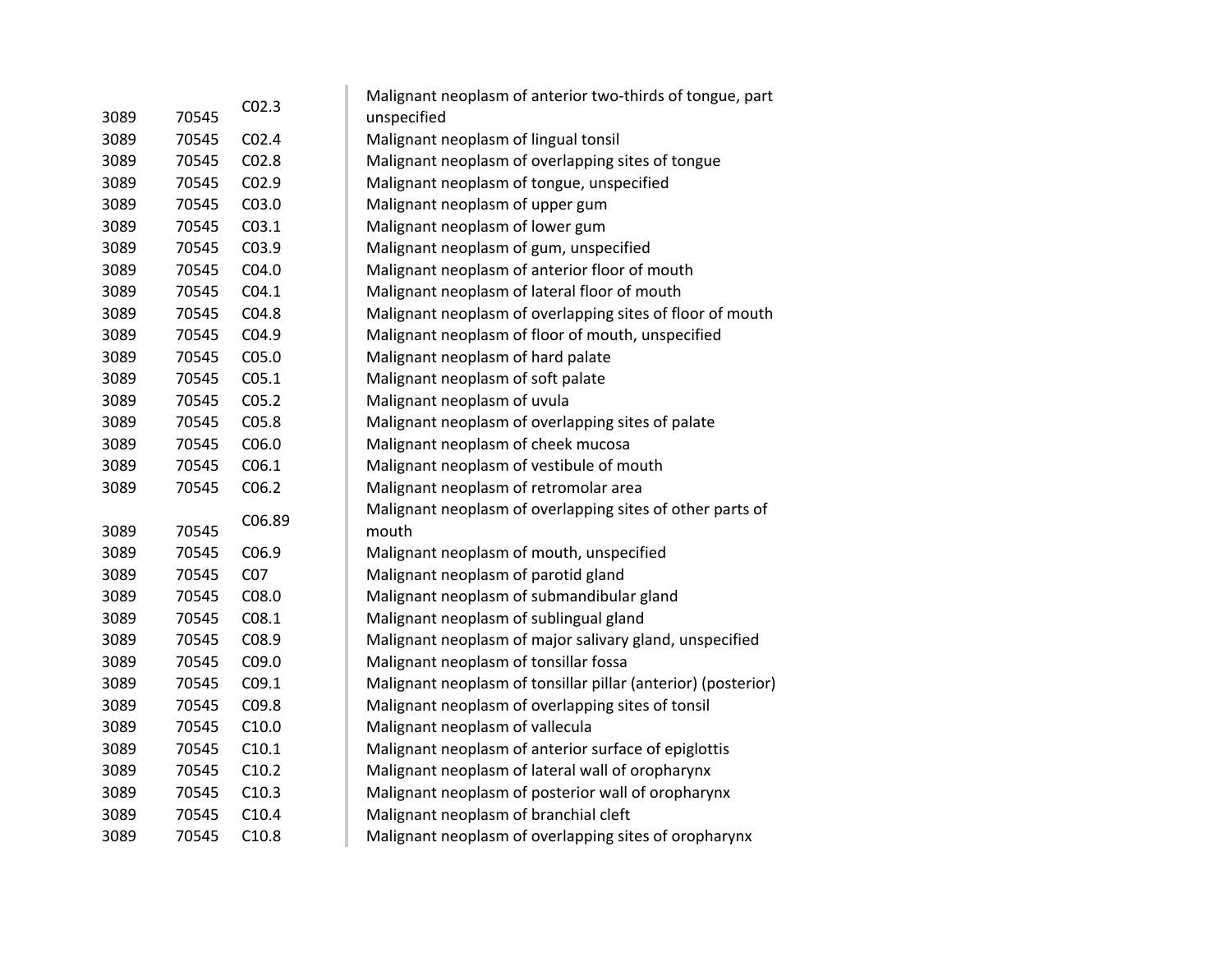| 3089 | 70545 | C10.9           | Malignant neoplasm of oropharynx, unspecified                      |
|------|-------|-----------------|--------------------------------------------------------------------|
| 3089 | 70545 | C11.0           | Malignant neoplasm of superior wall of nasopharynx                 |
| 3089 | 70545 | C11.1           | Malignant neoplasm of posterior wall of nasopharynx                |
| 3089 | 70545 | C11.2           | Malignant neoplasm of lateral wall of nasopharynx                  |
| 3089 | 70545 | C11.3           | Malignant neoplasm of anterior wall of nasopharynx                 |
| 3089 | 70545 | C11.8           | Malignant neoplasm of overlapping sites of nasopharynx             |
| 3089 | 70545 | C11.9           | Malignant neoplasm of nasopharynx, unspecified                     |
| 3089 | 70545 | C12             | Malignant neoplasm of pyriform sinus                               |
| 3089 | 70545 | C13.0           | Malignant neoplasm of postcricoid region                           |
| 3089 | 70545 | C13.1           | Malignant neoplasm of aryepiglottic fold, hypopharyngeal<br>aspect |
| 3089 | 70545 | C13.2           | Malignant neoplasm of posterior wall of hypopharynx                |
| 3089 | 70545 | C13.8           | Malignant neoplasm of overlapping sites of hypopharynx             |
| 3089 | 70545 | C13.9           | Malignant neoplasm of hypopharynx, unspecified                     |
| 3089 | 70545 | C <sub>33</sub> | Malignant neoplasm of trachea                                      |
| 3089 | 70545 | C69.01          | Malignant neoplasm of right conjunctiva                            |
| 3089 | 70545 | C69.02          | Malignant neoplasm of left conjunctiva                             |
| 3089 | 70545 | C69.11          | Malignant neoplasm of right cornea                                 |
| 3089 | 70545 | C69.12          | Malignant neoplasm of left cornea                                  |
| 3089 | 70545 | C69.21          | Malignant neoplasm of right retina                                 |
| 3089 | 70545 | C69.22          | Malignant neoplasm of left retina                                  |
| 3089 | 70545 | C69.31          | Malignant neoplasm of right choroid                                |
| 3089 | 70545 | C69.32          | Malignant neoplasm of left choroid                                 |
| 3089 | 70545 | C69.41          | Malignant neoplasm of right ciliary body                           |
| 3089 | 70545 | C69.42          | Malignant neoplasm of left ciliary body                            |
| 3089 | 70545 | C69.51          | Malignant neoplasm of right lacrimal gland and duct                |
| 3089 | 70545 | C69.52          | Malignant neoplasm of left lacrimal gland and duct                 |
| 3089 | 70545 | C69.61          | Malignant neoplasm of right orbit                                  |
| 3089 | 70545 | C69.62          | Malignant neoplasm of left orbit                                   |
| 3089 | 70545 | C69.81          | Malignant neoplasm of overlapping sites of right eye and<br>adnexa |
| 3089 | 70545 | C69.82          | Malignant neoplasm of overlapping sites of left eye and<br>adnexa  |
| 3089 | 70545 | C70.0           | Malignant neoplasm of cerebral meninges                            |
| 3089 | 70545 | C70.9           | Malignant neoplasm of meninges, unspecified                        |
|      |       |                 |                                                                    |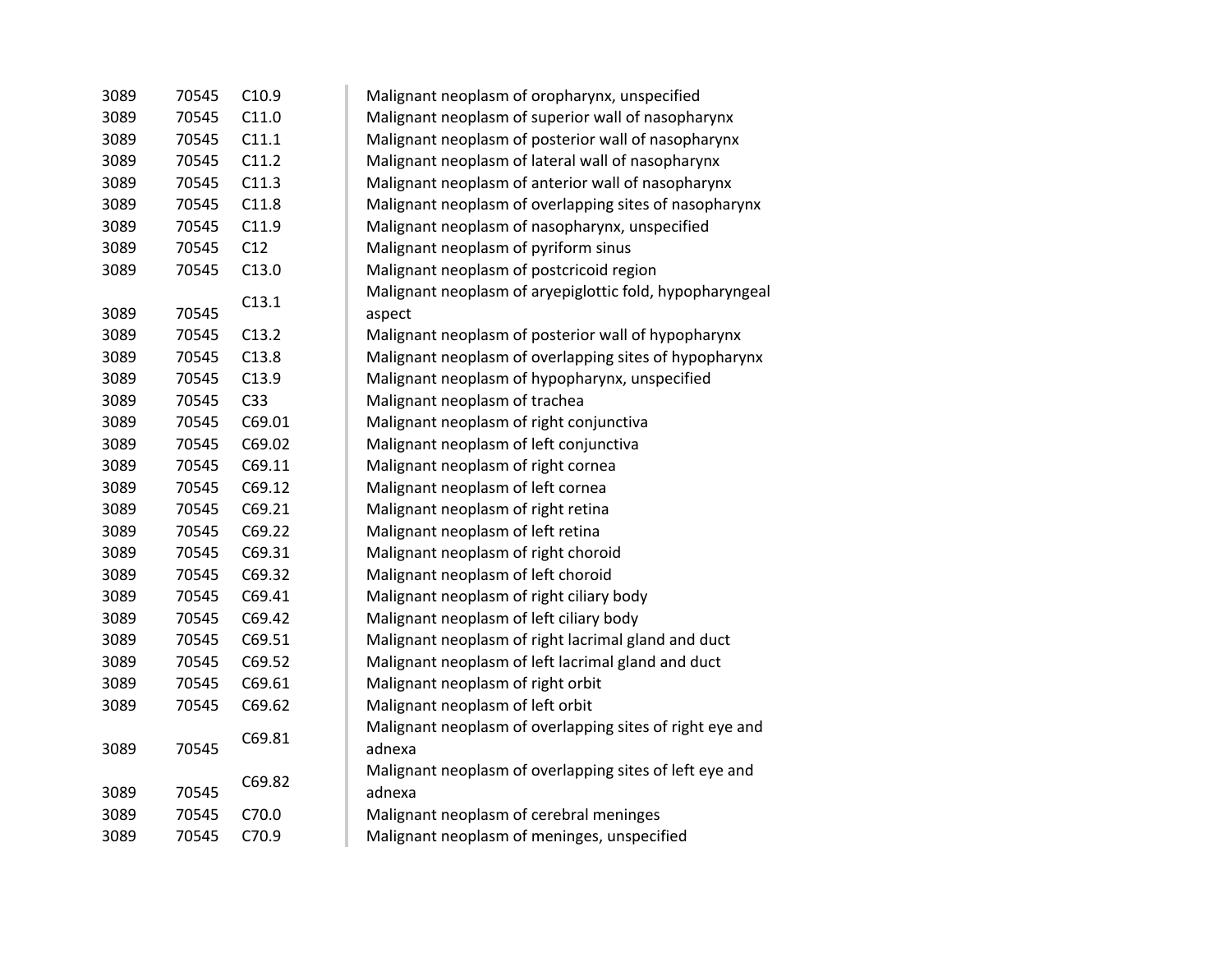| 3089 | 70545 | C71.0  | Malignant neoplasm of cerebrum, except lobes and ventricles |
|------|-------|--------|-------------------------------------------------------------|
| 3089 | 70545 | C71.1  | Malignant neoplasm of frontal lobe                          |
| 3089 | 70545 | C71.2  | Malignant neoplasm of temporal lobe                         |
| 3089 | 70545 | C71.3  | Malignant neoplasm of parietal lobe                         |
| 3089 | 70545 | C71.4  | Malignant neoplasm of occipital lobe                        |
| 3089 | 70545 | C71.5  | Malignant neoplasm of cerebral ventricle                    |
| 3089 | 70545 | C71.6  | Malignant neoplasm of cerebellum                            |
| 3089 | 70545 | C71.7  | Malignant neoplasm of brain stem                            |
| 3089 | 70545 | C71.8  | Malignant neoplasm of overlapping sites of brain            |
| 3089 | 70545 | C71.9  | Malignant neoplasm of brain, unspecified                    |
| 3089 | 70545 | C75.1  | Malignant neoplasm of pituitary gland                       |
| 3089 | 70545 | C75.2  | Malignant neoplasm of craniopharyngeal duct                 |
| 3089 | 70545 | C75.3  | Malignant neoplasm of pineal gland                          |
| 3089 | 70545 | C75.4  | Malignant neoplasm of carotid body                          |
| 3089 | 70545 | C75.5  | Malignant neoplasm of aortic body and other paraganglia     |
| 3089 | 70545 | C79.31 | Secondary malignant neoplasm of brain                       |
| 3089 | 70545 | C79.32 | Secondary malignant neoplasm of cerebral meninges           |
|      |       | C79.49 | Secondary malignant neoplasm of other parts of nervous      |
| 3089 | 70545 |        | system                                                      |
| 3089 | 70545 | D18.02 | Hemangioma of intracranial structures                       |
| 3089 | 70545 | D18.09 | Hemangioma of other sites                                   |
| 3089 | 70545 | D32.0  | Benign neoplasm of cerebral meninges                        |
| 3089 | 70545 | D32.9  | Benign neoplasm of meninges, unspecified                    |
| 3089 | 70545 | D33.0  | Benign neoplasm of brain, supratentorial                    |
| 3089 | 70545 | D33.1  | Benign neoplasm of brain, infratentorial                    |
| 3089 | 70545 | D33.3  | Benign neoplasm of cranial nerves                           |
| 3089 | 70545 | D35.2  | Benign neoplasm of pituitary gland                          |
| 3089 | 70545 | D35.3  | Benign neoplasm of craniopharyngeal duct                    |
| 3089 | 70545 | D35.4  | Benign neoplasm of pineal gland                             |
| 3089 | 70545 | D35.5  | Benign neoplasm of carotid body                             |
| 3089 | 70545 | D35.6  | Benign neoplasm of aortic body and other paraganglia        |
| 3089 | 70545 | D42.0  | Neoplasm of uncertain behavior of cerebral meninges         |
| 3089 | 70545 | D42.1  | Neoplasm of uncertain behavior of spinal meninges           |
| 3089 | 70545 | D42.9  | Neoplasm of uncertain behavior of meninges, unspecified     |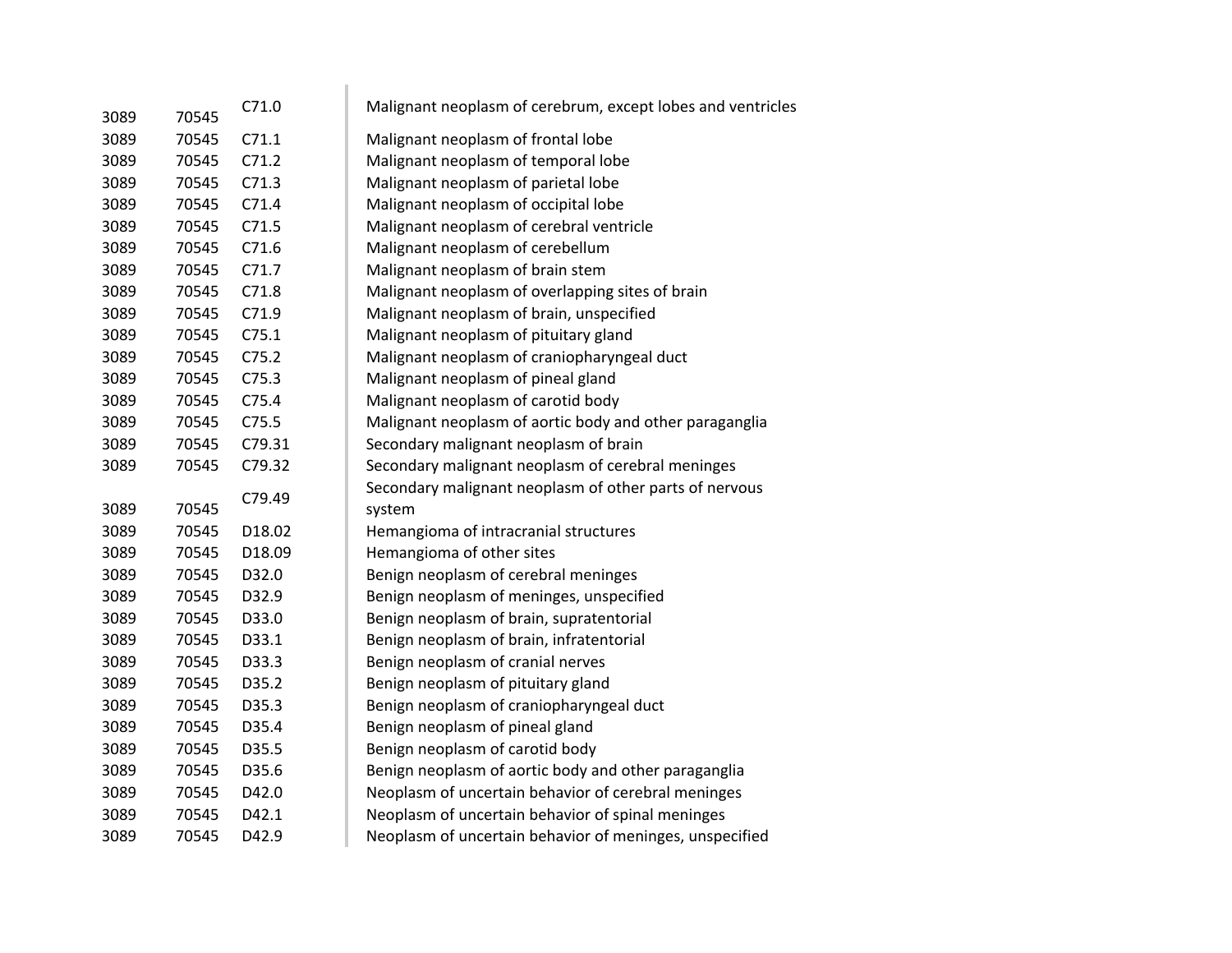| 3089 | 70545 | D43.0   | Neoplasm of uncertain behavior of brain, supratentorial             |
|------|-------|---------|---------------------------------------------------------------------|
| 3089 | 70545 | D43.1   | Neoplasm of uncertain behavior of brain, infratentorial             |
| 3089 | 70545 | D43.4   | Neoplasm of uncertain behavior of spinal cord                       |
| 3089 | 70545 | D49.6   | Neoplasm of unspecified behavior of brain                           |
| 3089 | 70545 | F01.50  | Vascular dementia without behavioral disturbance                    |
| 3089 | 70545 | F01.51  | Vascular dementia with behavioral disturbance                       |
| 3089 | 70545 | G08     | Intracranial and intraspinal phlebitis and thrombophlebitis         |
| 3089 | 70545 | G43.401 | Hemiplegic migraine, not intractable, with status migrainosus       |
| 3089 | 70545 | G43.409 | Hemiplegic migraine, not intractable, without status<br>migrainosus |
| 3089 | 70545 | G43.411 | Hemiplegic migraine, intractable, with status migrainosus           |
| 3089 | 70545 | G43.419 | Hemiplegic migraine, intractable, without status migrainosus        |
| 3089 | 70545 | G45.0   | Vertebro-basilar artery syndrome                                    |
| 3089 | 70545 | G45.3   | Amaurosis fugax                                                     |
|      |       |         | Other transient cerebral ischemic attacks and related               |
| 3089 | 70545 | G45.8   | syndromes                                                           |
| 3089 | 70545 | G45.9   | Transient cerebral ischemic attack, unspecified                     |
| 3089 | 70545 | G50.0   | Trigeminal neuralgia                                                |
| 3089 | 70545 | G50.8   | Other disorders of trigeminal nerve                                 |
| 3089 | 70545 | H34.01  | Transient retinal artery occlusion, right eye                       |
| 3089 | 70545 | H34.02  | Transient retinal artery occlusion, left eye                        |
| 3089 | 70545 | H34.03  | Transient retinal artery occlusion, bilateral                       |
| 3089 | 70545 | H34.11  | Central retinal artery occlusion, right eye                         |
| 3089 | 70545 | H34.12  | Central retinal artery occlusion, left eye                          |
| 3089 | 70545 | H34.13  | Central retinal artery occlusion, bilateral                         |
| 3089 | 70545 | H34.211 | Partial retinal artery occlusion, right eye                         |
| 3089 | 70545 | H34.212 | Partial retinal artery occlusion, left eye                          |
| 3089 | 70545 | H34.213 | Partial retinal artery occlusion, bilateral                         |
| 3089 | 70545 | H34.231 | Retinal artery branch occlusion, right eye                          |
| 3089 | 70545 | H34.232 | Retinal artery branch occlusion, left eye                           |
| 3089 | 70545 | H34.233 | Retinal artery branch occlusion, bilateral                          |
| 3089 | 70545 | H34.9   | Unspecified retinal vascular occlusion                              |
| 3089 | 70545 | H47.021 | Hemorrhage in optic nerve sheath, right eye                         |
| 3089 | 70545 | H47.022 | Hemorrhage in optic nerve sheath, left eye                          |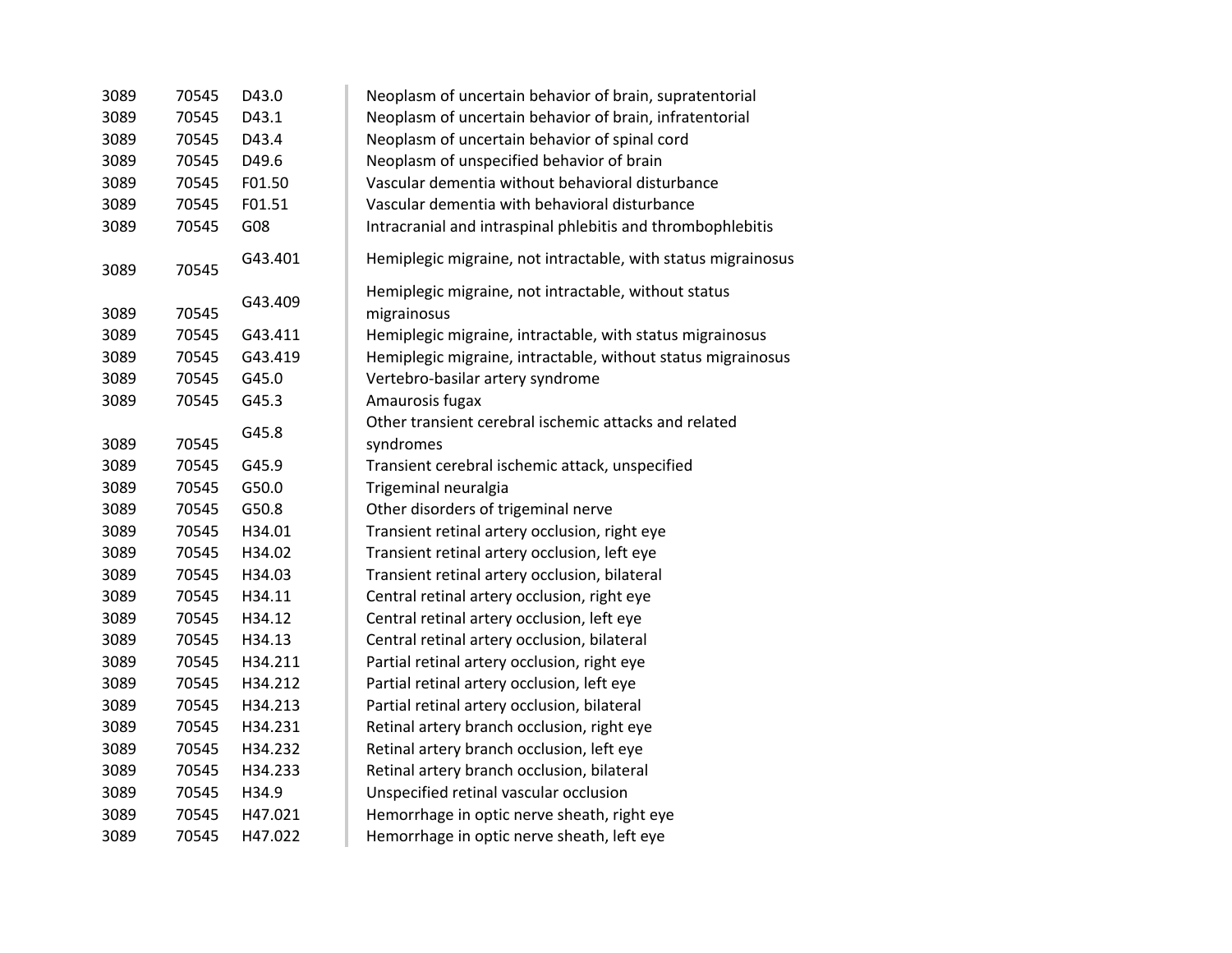| 3089 | 70545 | H47.023 | Hemorrhage in optic nerve sheath, bilateral                      |
|------|-------|---------|------------------------------------------------------------------|
| 3089 | 70545 | H47.11  | Papilledema associated with increased intracranial pressure      |
| 3089 | 70545 | H47.141 | Foster-Kennedy syndrome, right eye                               |
| 3089 | 70545 | H47.142 | Foster-Kennedy syndrome, left eye                                |
| 3089 | 70545 | H47.143 | Foster-Kennedy syndrome, bilateral                               |
| 3089 | 70545 | H47.41  | Disorders of optic chiasm in (due to) inflammatory disorders     |
| 3089 | 70545 | H47.42  | Disorders of optic chiasm in (due to) neoplasm                   |
| 3089 | 70545 | H47.43  | Disorders of optic chiasm in (due to) vascular disorders         |
| 3089 | 70545 | H47.49  | Disorders of optic chiasm in (due to) other disorders            |
| 3089 | 70545 | H47.521 | Disorders of visual pathways in (due to) neoplasm, right side    |
| 3089 | 70545 | H47.522 | Disorders of visual pathways in (due to) neoplasm, left side     |
|      |       | H47.531 | Disorders of visual pathways in (due to) vascular disorders,     |
| 3089 | 70545 |         | right side                                                       |
|      |       | H47.532 | Disorders of visual pathways in (due to) vascular disorders,     |
| 3089 | 70545 |         | left side                                                        |
|      |       | H47.631 | Disorders of visual cortex in (due to) neoplasm, right side of   |
| 3089 | 70545 |         | brain                                                            |
|      |       | H47.632 | Disorders of visual cortex in (due to) neoplasm, left side of    |
| 3089 | 70545 |         | brain                                                            |
|      |       | H47.641 | Disorders of visual cortex in (due to) vascular disorders, right |
| 3089 | 70545 |         | side of brain                                                    |
|      |       | H47.642 | Disorders of visual cortex in (due to) vascular disorders, left  |
| 3089 | 70545 |         | side of brain                                                    |
| 3089 | 70545 | H49.01  | Third [oculomotor] nerve palsy, right eye                        |
| 3089 | 70545 | H49.02  | Third [oculomotor] nerve palsy, left eye                         |
| 3089 | 70545 | H49.03  | Third [oculomotor] nerve palsy, bilateral                        |
| 3089 | 70545 | H49.11  | Fourth [trochlear] nerve palsy, right eye                        |
| 3089 | 70545 | H49.12  | Fourth [trochlear] nerve palsy, left eye                         |
| 3089 | 70545 | H49.13  | Fourth [trochlear] nerve palsy, bilateral                        |
| 3089 | 70545 | H49.21  | Sixth [abducent] nerve palsy, right eye                          |
| 3089 | 70545 | H49.22  | Sixth [abducent] nerve palsy, left eye                           |
| 3089 | 70545 | H49.23  | Sixth [abducent] nerve palsy, bilateral                          |
| 3089 | 70545 | H53.121 | Transient visual loss, right eye                                 |
| 3089 | 70545 | H53.122 | Transient visual loss, left eye                                  |
| 3089 | 70545 | H53.123 | Transient visual loss, bilateral                                 |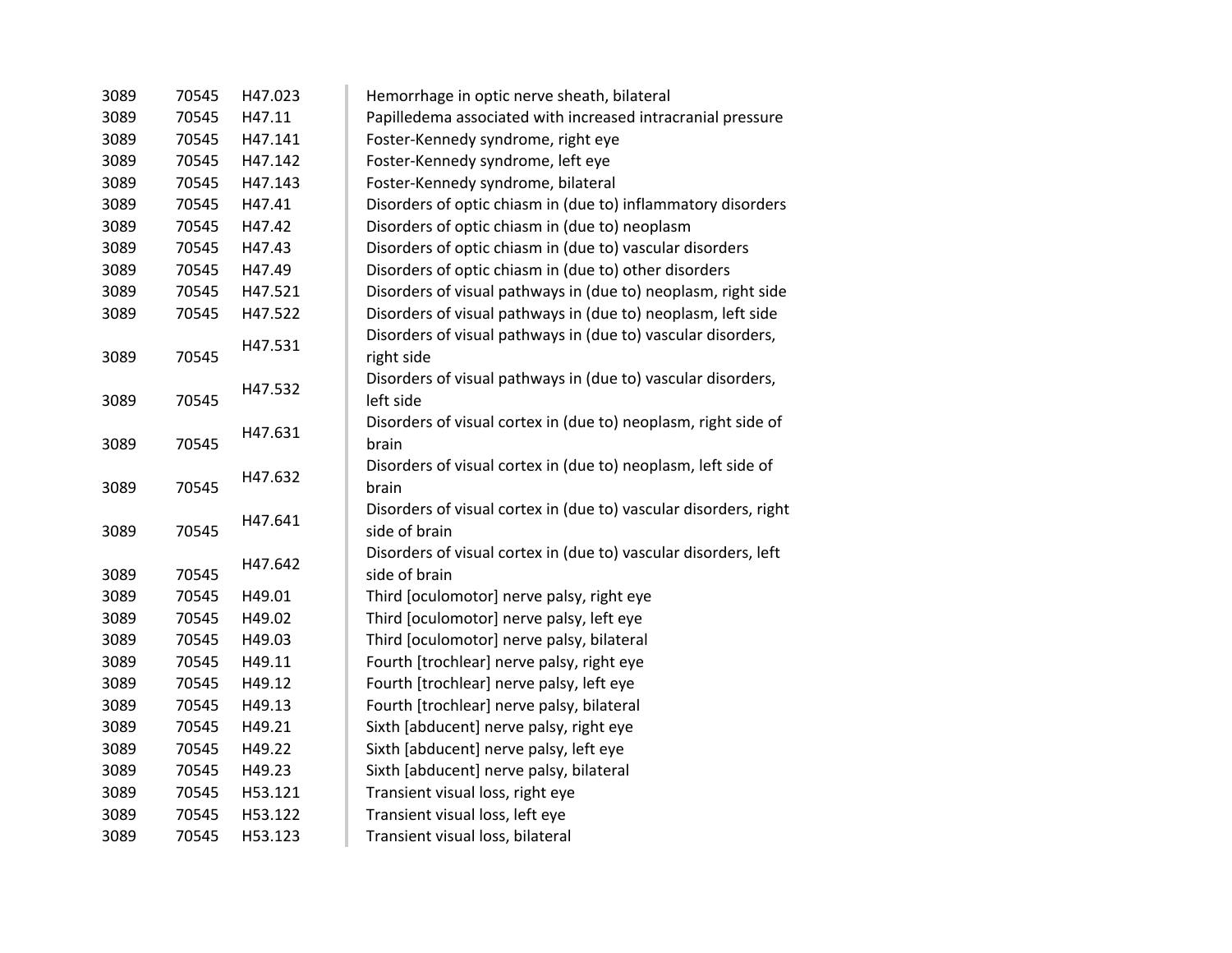| 3089 | 70545 | H53.131 | Sudden visual loss, right eye                             |
|------|-------|---------|-----------------------------------------------------------|
| 3089 | 70545 | H53.132 | Sudden visual loss, left eye                              |
| 3089 | 70545 | H53.133 | Sudden visual loss, bilateral                             |
| 3089 | 70545 | H53.40  | Unspecified visual field defects                          |
| 3089 | 70545 | H53.461 | Homonymous bilateral field defects, right side            |
| 3089 | 70545 | H53.462 | Homonymous bilateral field defects, left side             |
| 3089 | 70545 | H53.47  | Heteronymous bilateral field defects                      |
| 3089 | 70545 | H81.4   | Vertigo of central origin                                 |
| 3089 | 70545 | H93.11  | Tinnitus, right ear                                       |
| 3089 | 70545 | H93.12  | Tinnitus, left ear                                        |
| 3089 | 70545 | H93.13  | Tinnitus, bilateral                                       |
| 3089 | 70545 | H93.A1  | Pulsatile tinnitus, right ear                             |
| 3089 | 70545 | H93.A2  | Pulsatile tinnitus, left ear                              |
| 3089 | 70545 | H93.A3  | Pulsatile tinnitus, bilateral                             |
|      |       | 126.02  | Saddle embolus of pulmonary artery with acute cor         |
| 3089 | 70545 |         | pulmonale                                                 |
|      |       | 126.92  | Saddle embolus of pulmonary artery without acute cor      |
| 3089 | 70545 |         | pulmonale                                                 |
|      |       | 160.01  | Nontraumatic subarachnoid hemorrhage from right carotid   |
| 3089 | 70545 |         | siphon and bifurcation                                    |
|      |       | 160.02  | Nontraumatic subarachnoid hemorrhage from left carotid    |
| 3089 | 70545 |         | siphon and bifurcation                                    |
|      |       | 160.11  | Nontraumatic subarachnoid hemorrhage from right middle    |
| 3089 | 70545 |         | cerebral artery                                           |
|      |       | 160.12  | Nontraumatic subarachnoid hemorrhage from left middle     |
| 3089 | 70545 |         | cerebral artery                                           |
|      |       | 160.2   | Nontraumatic subarachnoid hemorrhage from anterior        |
| 3089 | 70545 |         | communicating artery                                      |
|      |       | 160.31  | Nontraumatic subarachnoid hemorrhage from right posterior |
| 3089 | 70545 |         | communicating artery                                      |
|      |       | 160.32  | Nontraumatic subarachnoid hemorrhage from left posterior  |
| 3089 | 70545 |         | communicating artery                                      |
| 3089 | 70545 | 160.4   | Nontraumatic subarachnoid hemorrhage from basilar artery  |
|      |       | 160.51  | Nontraumatic subarachnoid hemorrhage from right vertebral |
| 3089 | 70545 |         | artery                                                    |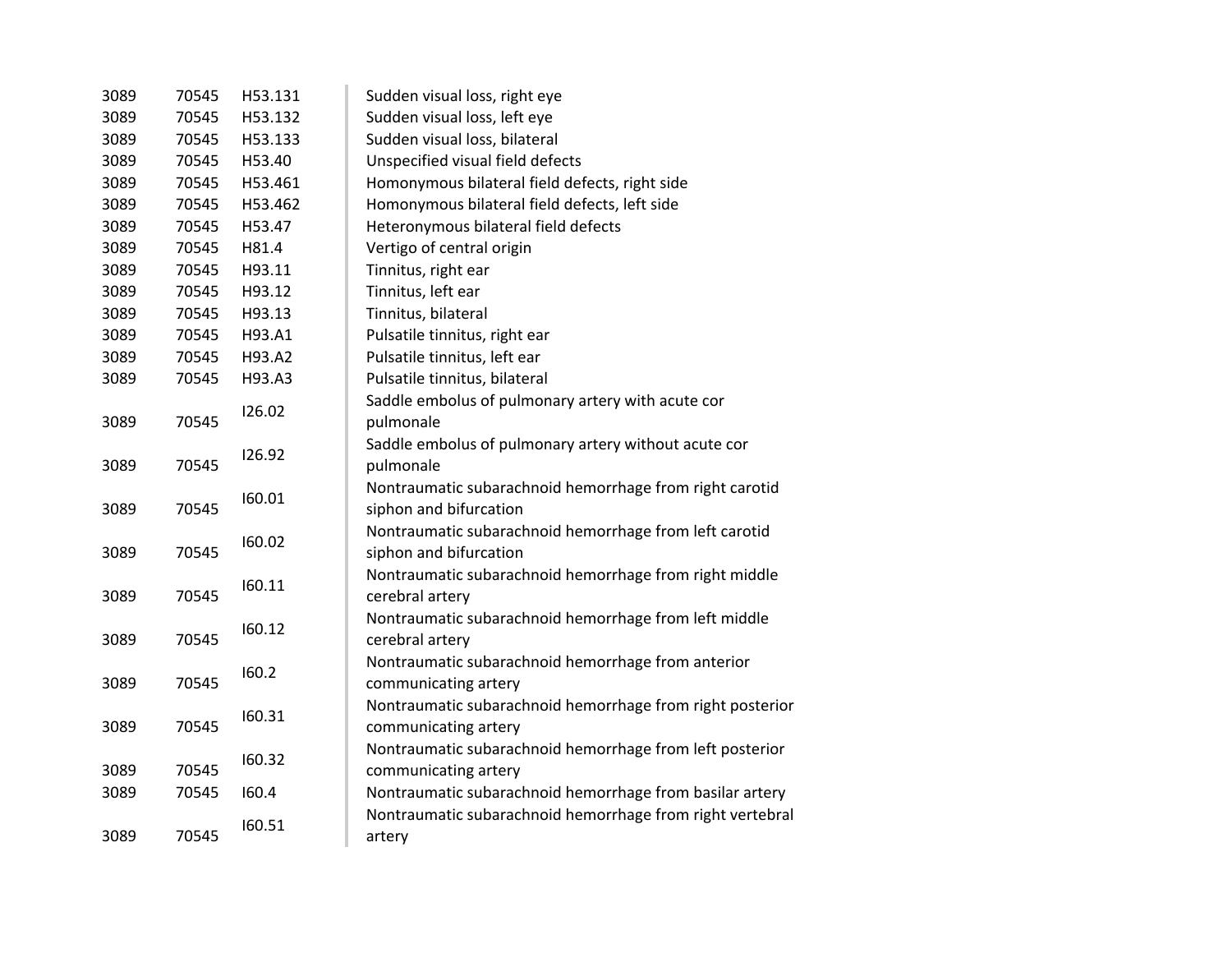|      |       | 160.52  | Nontraumatic subarachnoid hemorrhage from left vertebral        |
|------|-------|---------|-----------------------------------------------------------------|
| 3089 | 70545 |         | artery                                                          |
|      |       | 160.6   | Nontraumatic subarachnoid hemorrhage from other                 |
| 3089 | 70545 |         | intracranial arteries                                           |
| 3089 | 70545 | 160.8   | Other nontraumatic subarachnoid hemorrhage                      |
|      |       | 161.0   | Nontraumatic intracerebral hemorrhage in hemisphere,            |
| 3089 | 70545 |         | subcortical                                                     |
|      |       | 161.1   | Nontraumatic intracerebral hemorrhage in hemisphere,            |
| 3089 | 70545 |         | cortical                                                        |
| 3089 | 70545 | 161.3   | Nontraumatic intracerebral hemorrhage in brain stem             |
| 3089 | 70545 | 161.4   | Nontraumatic intracerebral hemorrhage in cerebellum             |
| 3089 | 70545 | 161.5   | Nontraumatic intracerebral hemorrhage, intraventricular         |
| 3089 | 70545 | 161.6   | Nontraumatic intracerebral hemorrhage, multiple localized       |
| 3089 | 70545 | 161.8   | Other nontraumatic intracerebral hemorrhage                     |
| 3089 | 70545 | 162.01  | Nontraumatic acute subdural hemorrhage                          |
| 3089 | 70545 | 162.02  | Nontraumatic subacute subdural hemorrhage                       |
| 3089 | 70545 | 162.03  | Nontraumatic chronic subdural hemorrhage                        |
| 3089 | 70545 | 162.1   | Nontraumatic extradural hemorrhage                              |
| 3089 | 70545 | 162.9   | Nontraumatic intracranial hemorrhage, unspecified               |
|      |       | 163.00  | Cerebral infarction due to thrombosis of unspecified            |
| 3089 | 70545 |         | precerebral artery                                              |
|      |       | 163.011 | Cerebral infarction due to thrombosis of right vertebral artery |
| 3089 | 70545 |         |                                                                 |
| 3089 | 70545 | 163.012 | Cerebral infarction due to thrombosis of left vertebral artery  |
|      |       | 163.013 | Cerebral infarction due to thrombosis of bilateral vertebral    |
| 3089 | 70545 |         | arteries                                                        |
| 3089 | 70545 | 163.02  | Cerebral infarction due to thrombosis of basilar artery         |
| 3089 | 70545 | 163.031 | Cerebral infarction due to thrombosis of right carotid artery   |
| 3089 | 70545 | 163.032 | Cerebral infarction due to thrombosis of left carotid artery    |
|      |       | 163.033 | Cerebral infarction due to thrombosis of bilateral carotid      |
| 3089 | 70545 |         | arteries                                                        |
|      |       | 163.09  | Cerebral infarction due to thrombosis of other precerebral      |
| 3089 | 70545 |         | artery                                                          |
|      |       | 163.10  | Cerebral infarction due to embolism of unspecified              |
| 3089 | 70545 |         | precerebral artery                                              |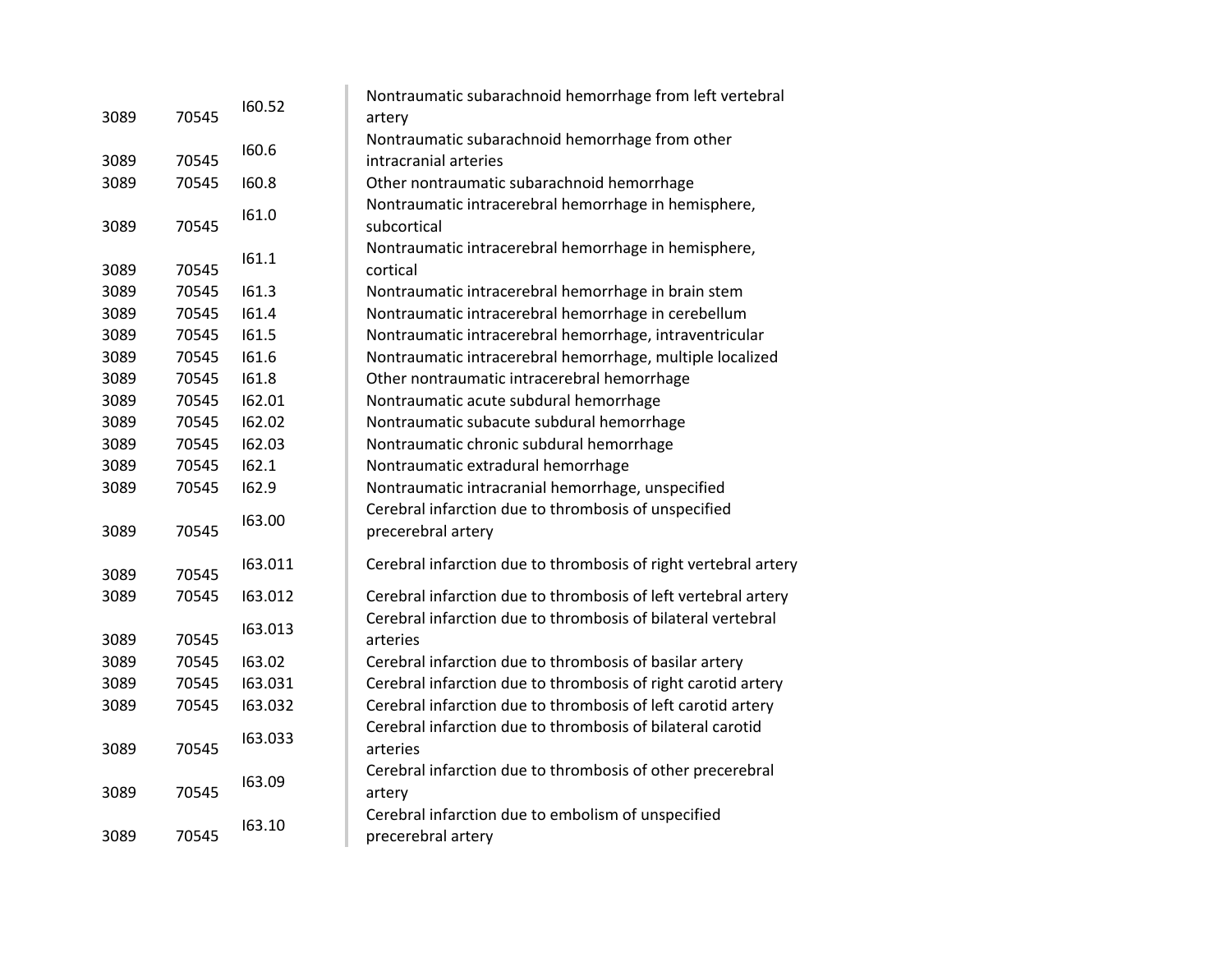| 3089 | 70545 | 163.111 | Cerebral infarction due to embolism of right vertebral artery   |
|------|-------|---------|-----------------------------------------------------------------|
| 3089 | 70545 | 163.112 | Cerebral infarction due to embolism of left vertebral artery    |
|      |       | 163.113 | Cerebral infarction due to embolism of bilateral vertebral      |
| 3089 | 70545 |         | arteries                                                        |
| 3089 | 70545 | 163.12  | Cerebral infarction due to embolism of basilar artery           |
| 3089 | 70545 | 163.131 | Cerebral infarction due to embolism of right carotid artery     |
| 3089 | 70545 | 163.132 | Cerebral infarction due to embolism of left carotid artery      |
|      |       | 163.133 | Cerebral infarction due to embolism of bilateral carotid        |
| 3089 | 70545 |         | arteries                                                        |
|      |       | 163.19  | Cerebral infarction due to embolism of other precerebral        |
| 3089 | 70545 |         | artery                                                          |
|      |       | 163.211 | Cerebral infarction due to unspecified occlusion or stenosis of |
| 3089 | 70545 |         | right vertebral artery                                          |
|      |       | 163.212 | Cerebral infarction due to unspecified occlusion or stenosis of |
| 3089 | 70545 |         | left vertebral artery                                           |
|      |       | 163.213 | Cerebral infarction due to unspecified occlusion or stenosis of |
| 3089 | 70545 |         | bilateral vertebral arteries                                    |
|      |       | 163.22  | Cerebral infarction due to unspecified occlusion or stenosis of |
| 3089 | 70545 |         | basilar artery                                                  |
|      |       | 163.231 | Cerebral infarction due to unspecified occlusion or stenosis of |
| 3089 | 70545 |         | right carotid arteries                                          |
|      |       | 163.232 | Cerebral infarction due to unspecified occlusion or stenosis of |
| 3089 | 70545 |         | left carotid arteries                                           |
|      |       | 163.233 | Cerebral infarction due to unspecified occlusion or stenosis of |
| 3089 | 70545 |         | bilateral carotid arteries                                      |
|      |       | 163.29  | Cerebral infarction due to unspecified occlusion or stenosis of |
| 3089 | 70545 |         | other precerebral arteries                                      |
|      |       | 163.311 | Cerebral infarction due to thrombosis of right middle cerebral  |
| 3089 | 70545 |         | artery                                                          |
|      |       | 163.312 | Cerebral infarction due to thrombosis of left middle cerebral   |
| 3089 | 70545 |         | artery                                                          |
|      |       | 163.313 | Cerebral infarction due to thrombosis of bilateral middle       |
| 3089 | 70545 |         | cerebral arteries                                               |
|      |       | 163.321 | Cerebral infarction due to thrombosis of right anterior         |
| 3089 | 70545 |         | cerebral artery                                                 |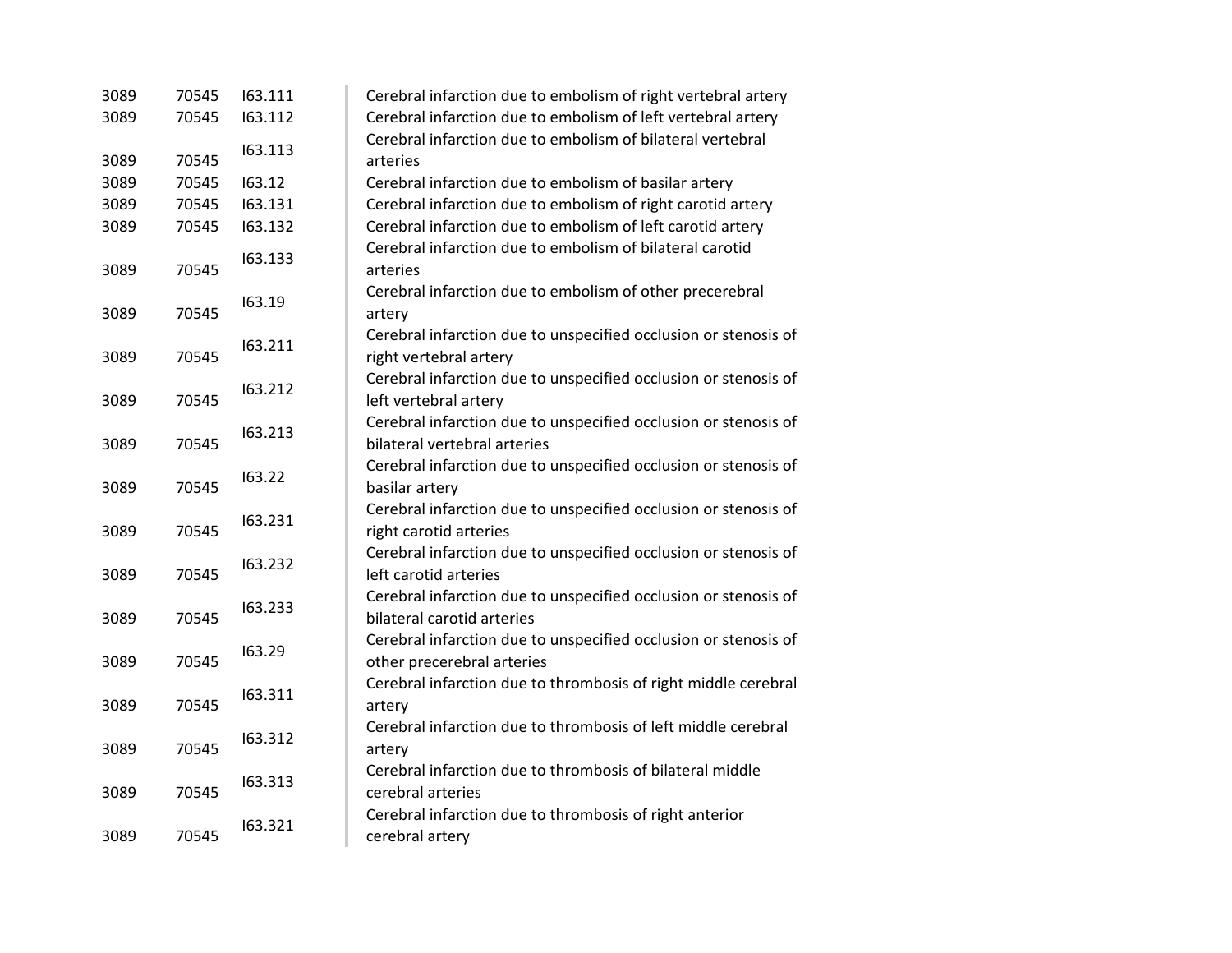| 3089 | 70545 | 163.322 | Cerebral infarction due to thrombosis of left anterior cerebral<br>artery         |
|------|-------|---------|-----------------------------------------------------------------------------------|
| 3089 | 70545 | 163.323 | Cerebral infarction due to thrombosis of bilateral anterior<br>cerebral arteries  |
| 3089 | 70545 | 163.331 | Cerebral infarction due to thrombosis of right posterior<br>cerebral artery       |
| 3089 | 70545 | 163.332 | Cerebral infarction due to thrombosis of left posterior<br>cerebral artery        |
| 3089 | 70545 | 163.333 | Cerebral infarction due to thrombosis of bilateral posterior<br>cerebral arteries |
| 3089 | 70545 | 163.341 | Cerebral infarction due to thrombosis of right cerebellar<br>artery               |
| 3089 | 70545 | 163.342 | Cerebral infarction due to thrombosis of left cerebellar artery                   |
| 3089 | 70545 | 163.343 | Cerebral infarction due to thrombosis of bilateral cerebellar<br>arteries         |
| 3089 | 70545 | 163.39  | Cerebral infarction due to thrombosis of other cerebral artery                    |
| 3089 | 70545 | 163.411 | Cerebral infarction due to embolism of right middle cerebral<br>artery            |
| 3089 | 70545 | 163.412 | Cerebral infarction due to embolism of left middle cerebral<br>artery             |
| 3089 | 70545 | 163.413 | Cerebral infarction due to embolism of bilateral middle<br>cerebral arteries      |
| 3089 | 70545 | 163.421 | Cerebral infarction due to embolism of right anterior cerebral<br>artery          |
| 3089 | 70545 | 163.422 | Cerebral infarction due to embolism of left anterior cerebral<br>artery           |
| 3089 | 70545 | 163.423 | Cerebral infarction due to embolism of bilateral anterior<br>cerebral arteries    |
| 3089 | 70545 | 163.431 | Cerebral infarction due to embolism of right posterior<br>cerebral artery         |
| 3089 | 70545 | 163.432 | Cerebral infarction due to embolism of left posterior cerebral<br>artery          |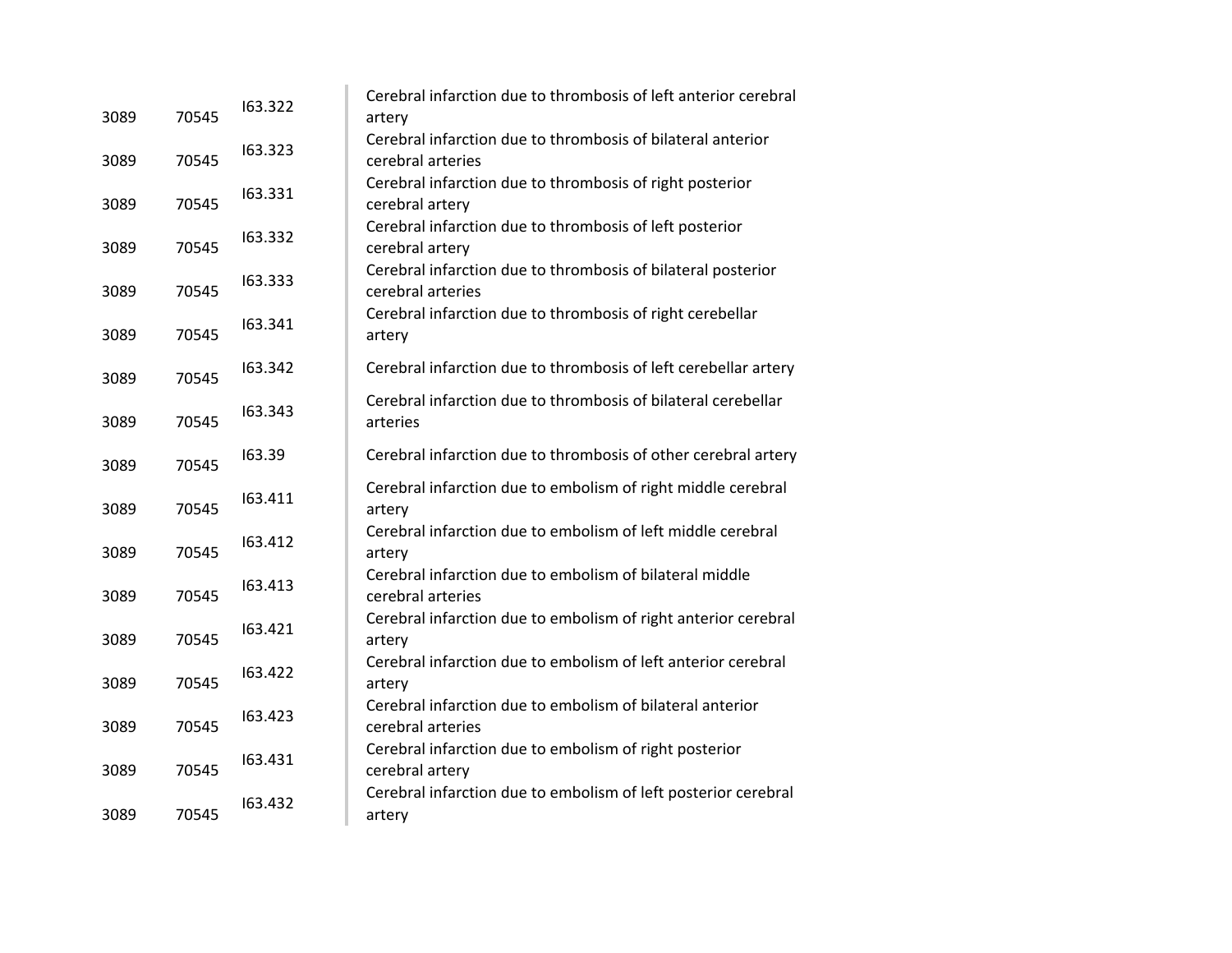| 3089 | 70545 | 163.433 | Cerebral infarction due to embolism of bilateral posterior<br>cerebral arteries                          |
|------|-------|---------|----------------------------------------------------------------------------------------------------------|
| 3089 | 70545 | 163.441 | Cerebral infarction due to embolism of right cerebellar artery                                           |
| 3089 | 70545 | 163.442 | Cerebral infarction due to embolism of left cerebellar artery                                            |
| 3089 | 70545 | 163.443 | Cerebral infarction due to embolism of bilateral cerebellar<br>arteries                                  |
| 3089 | 70545 | 163.49  | Cerebral infarction due to embolism of other cerebral artery                                             |
| 3089 | 70545 | 163.511 | Cerebral infarction due to unspecified occlusion or stenosis of<br>right middle cerebral artery          |
| 3089 | 70545 | 163.512 | Cerebral infarction due to unspecified occlusion or stenosis of<br>left middle cerebral artery           |
| 3089 | 70545 | 163.513 | Cerebral infarction due to unspecified occlusion or stenosis of<br>bilateral middle cerebral arteries    |
| 3089 | 70545 | 163.521 | Cerebral infarction due to unspecified occlusion or stenosis of<br>right anterior cerebral artery        |
| 3089 | 70545 | 163.522 | Cerebral infarction due to unspecified occlusion or stenosis of<br>left anterior cerebral artery         |
| 3089 | 70545 | 163.523 | Cerebral infarction due to unspecified occlusion or stenosis of<br>bilateral anterior cerebral arteries  |
| 3089 | 70545 | 163.531 | Cerebral infarction due to unspecified occlusion or stenosis of<br>right posterior cerebral artery       |
| 3089 | 70545 | 163.532 | Cerebral infarction due to unspecified occlusion or stenosis of<br>left posterior cerebral artery        |
| 3089 | 70545 | 163.533 | Cerebral infarction due to unspecified occlusion or stenosis of<br>bilateral posterior cerebral arteries |
| 3089 | 70545 | 163.541 | Cerebral infarction due to unspecified occlusion or stenosis of<br>right cerebellar artery               |
| 3089 | 70545 | 163.542 | Cerebral infarction due to unspecified occlusion or stenosis of<br>left cerebellar artery                |
| 3089 | 70545 | 163.543 | Cerebral infarction due to unspecified occlusion or stenosis of<br>bilateral cerebellar arteries         |
| 3089 | 70545 | 163.59  | Cerebral infarction due to unspecified occlusion or stenosis of<br>other cerebral artery                 |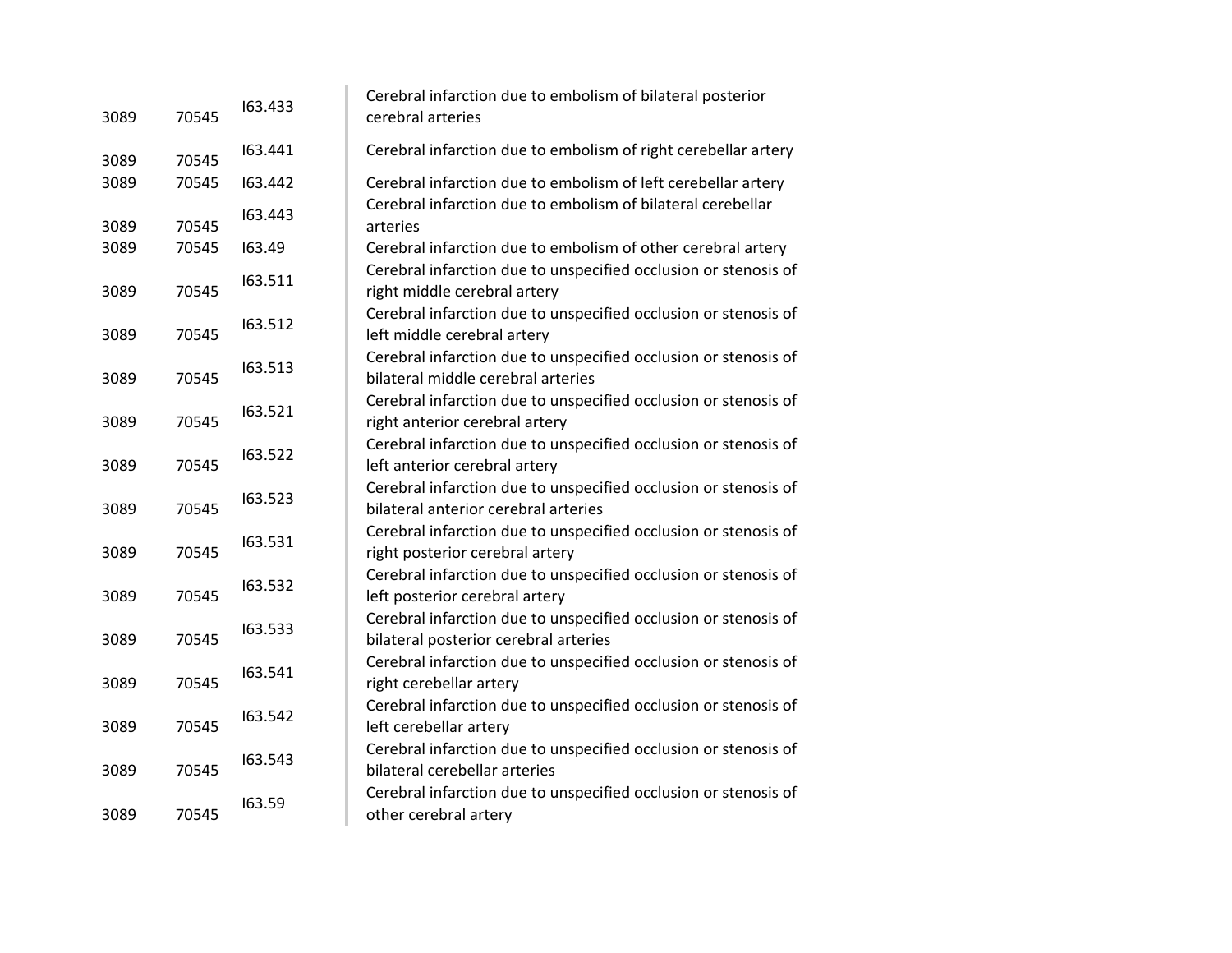|      |       |        | Cerebral infarction due to cerebral venous thrombosis,          |
|------|-------|--------|-----------------------------------------------------------------|
| 3089 | 70545 | 163.6  | nonpyogenic                                                     |
|      |       |        | Other cerebral infarction due to occlusion or stenosis of small |
| 3089 | 70545 | 163.81 | artery                                                          |
| 3089 | 70545 | 163.89 | Other cerebral infarction                                       |
| 3089 | 70545 | 165.01 | Occlusion and stenosis of right vertebral artery                |
| 3089 | 70545 | 165.02 | Occlusion and stenosis of left vertebral artery                 |
| 3089 | 70545 | 165.03 | Occlusion and stenosis of bilateral vertebral arteries          |
| 3089 | 70545 | 165.1  | Occlusion and stenosis of basilar artery                        |
| 3089 | 70545 | 165.21 | Occlusion and stenosis of right carotid artery                  |
| 3089 | 70545 | 165.22 | Occlusion and stenosis of left carotid artery                   |
| 3089 | 70545 | 165.23 | Occlusion and stenosis of bilateral carotid arteries            |
| 3089 | 70545 | 165.8  | Occlusion and stenosis of other precerebral arteries            |
| 3089 | 70545 | 165.9  | Occlusion and stenosis of unspecified precerebral artery        |
| 3089 | 70545 | 166.01 | Occlusion and stenosis of right middle cerebral artery          |
| 3089 | 70545 | 166.02 | Occlusion and stenosis of left middle cerebral artery           |
| 3089 | 70545 | 166.03 | Occlusion and stenosis of bilateral middle cerebral arteries    |
| 3089 | 70545 | 166.11 | Occlusion and stenosis of right anterior cerebral artery        |
| 3089 | 70545 | 166.12 | Occlusion and stenosis of left anterior cerebral artery         |
| 3089 | 70545 | 166.13 | Occlusion and stenosis of bilateral anterior cerebral arteries  |
| 3089 | 70545 | 166.21 | Occlusion and stenosis of right posterior cerebral artery       |
| 3089 | 70545 | 166.22 | Occlusion and stenosis of left posterior cerebral artery        |
| 3089 | 70545 | 166.23 | Occlusion and stenosis of bilateral posterior cerebral arteries |
| 3089 | 70545 | 166.3  | Occlusion and stenosis of cerebellar arteries                   |
| 3089 | 70545 | 166.8  | Occlusion and stenosis of other cerebral arteries               |
| 3089 | 70545 | 167.1  | Cerebral aneurysm, nonruptured                                  |
| 3089 | 70545 | 167.89 | Other cerebrovascular disease                                   |
| 3089 | 70545 | 168.2  | Cerebral arteritis in other diseases classified elsewhere       |
| 3089 | 70545 | 172.0  | Aneurysm of carotid artery                                      |
| 3089 | 70545 | 172.5  | Aneurysm of other precerebral arteries                          |
| 3089 | 70545 | 172.6  | Aneurysm of vertebral artery                                    |
| 3089 | 70545 | 172.8  | Aneurysm of other specified arteries                            |
| 3089 | 70545 | 176    | Septic arterial embolism                                        |
| 3089 | 70545 | 177.0  | Arteriovenous fistula, acquired                                 |
| 3089 | 70545 | 177.1  | Stricture of artery                                             |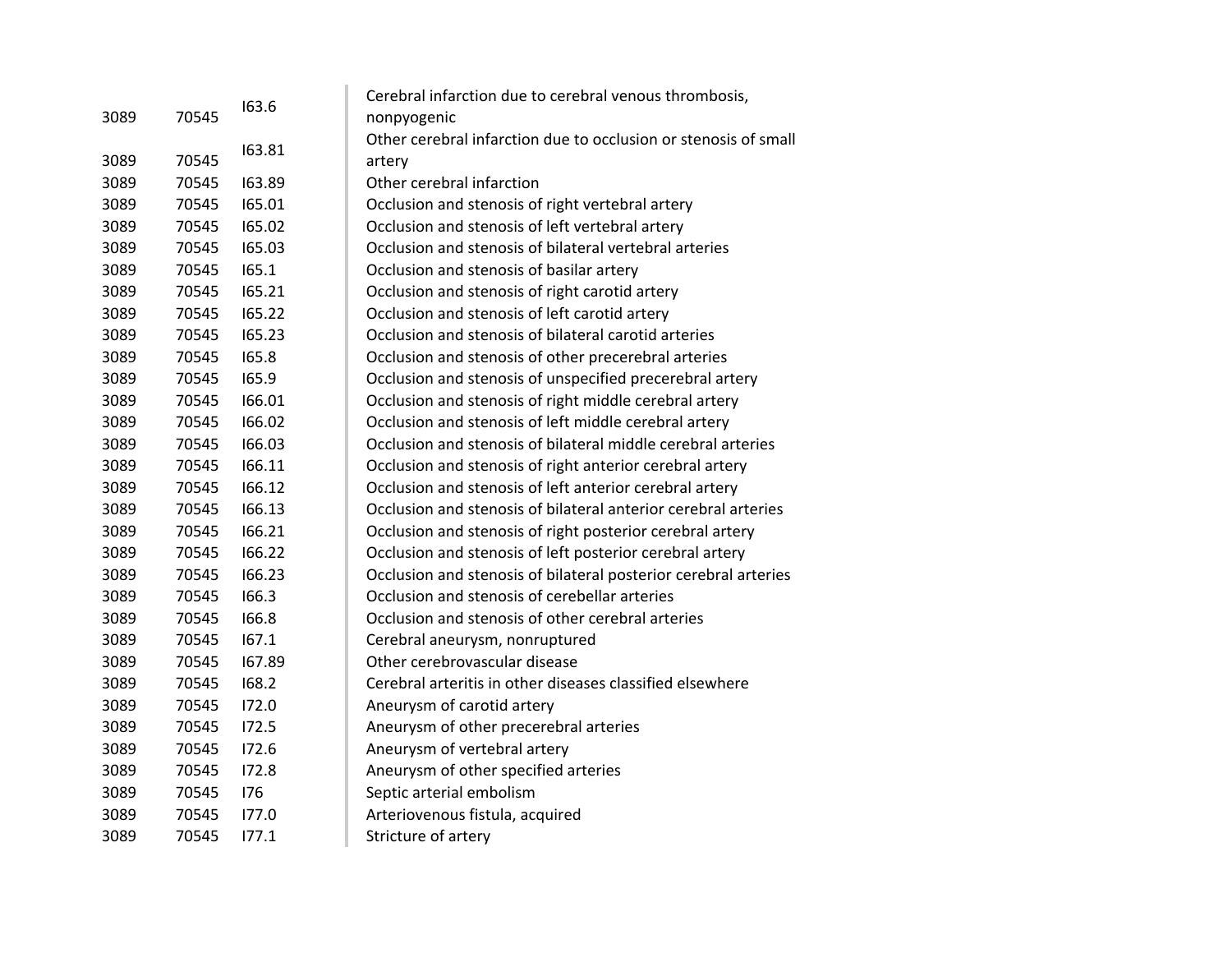| 3089 | 70545 | 177.2          | Rupture of artery                                            |
|------|-------|----------------|--------------------------------------------------------------|
| 3089 | 70545 | 177.3          | Arterial fibromuscular dysplasia                             |
| 3089 | 70545 | 177.5          | Necrosis of artery                                           |
| 3089 | 70545 | 177.6          | Arteritis, unspecified                                       |
| 3089 | 70545 | 177.71         | Dissection of carotid artery                                 |
| 3089 | 70545 | 177.74         | Dissection of vertebral artery                               |
| 3089 | 70545 | 177.75         | Dissection of other precerebral arteries                     |
| 3089 | 70545 | 177.89         | Other specified disorders of arteries and arterioles         |
| 3089 | 70545 | I82.C11        | Acute embolism and thrombosis of right internal jugular vein |
| 3089 | 70545 | <b>182.C12</b> | Acute embolism and thrombosis of left internal jugular vein  |
|      |       |                | Acute embolism and thrombosis of internal jugular vein,      |
| 3089 | 70545 | <b>182.C13</b> | bilateral                                                    |
| 3089 | 70545 | M30.0          | Polyarteritis nodosa                                         |
| 3089 | 70545 | M31.5          | Giant cell arteritis with polymyalgia rheumatica             |
| 3089 | 70545 | M31.6          | Other giant cell arteritis                                   |
|      |       | M32.19         | Other organ or system involvement in systemic lupus          |
| 3089 | 70545 |                | erythematosus                                                |
| 3089 | 70545 | M32.8          | Other forms of systemic lupus erythematosus                  |
| 3089 | 70545 | Q28.2          | Arteriovenous malformation of cerebral vessels               |
| 3089 | 70545 | Q28.3          | Other malformations of cerebral vessels                      |
| 3089 | 70545 | Q61.3          | Polycystic kidney, unspecified                               |
| 3089 | 70545 | Q85.00         | Neurofibromatosis, unspecified                               |
| 3089 | 70545 | Q85.01         | Neurofibromatosis, type 1                                    |
| 3089 | 70545 | Q85.02         | Neurofibromatosis, type 2                                    |
| 3089 | 70545 | R22.0          | Localized swelling, mass and lump, head                      |
| 3089 | 70545 | R22.1          | Localized swelling, mass and lump, neck                      |
| 3089 | 70545 | R29.5          | Transient paralysis                                          |
| 3089 | 70545 | R29.6*         | <b>Repeated falls</b>                                        |
| 3089 | 70545 | R29.818*       | Other symptoms and signs involving the nervous system        |
|      |       |                | Other symptoms and signs involving the musculoskeletal       |
| 3089 | 70545 | R29.898*       | system                                                       |
| 3089 | 70545 | R42            | Dizziness and giddiness                                      |
| 3089 | 70545 | <b>R55</b>     | Syncope and collapse                                         |
|      |       |                | Intracranial space-occupying lesion found on diagnostic      |
| 3089 | 70545 | R90.0          | imaging of central nervous system                            |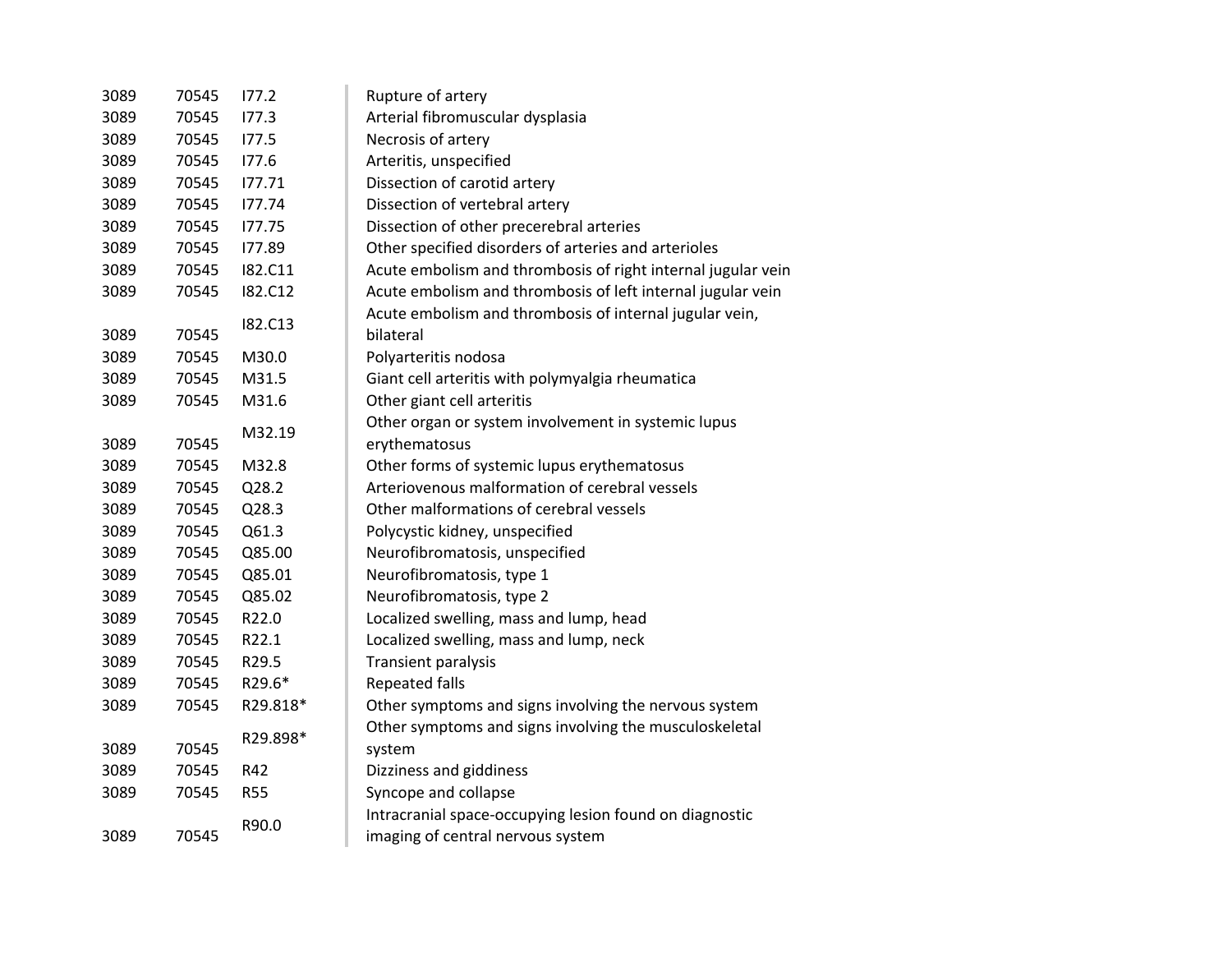| 3089 | 70545 | R90.82         | White matter disease, unspecified                                                                    |
|------|-------|----------------|------------------------------------------------------------------------------------------------------|
| 3089 | 70545 | R93.0          | Abnormal findings on diagnostic imaging of skull and head,<br>not elsewhere classified               |
| 3089 | 70545 | S05.41XA       | Penetrating wound of orbit with or without foreign body,<br>right eye, initial encounter             |
| 3089 | 70545 | S05.41XD       | Penetrating wound of orbit with or without foreign body,<br>right eye, subsequent encounter          |
| 3089 | 70545 | S05.41XS       | Penetrating wound of orbit with or without foreign body,<br>right eye, sequela                       |
| 3089 |       | 70545 S05.42XA | Penetrating wound of orbit with or without foreign body, left eye, initial encounter                 |
| 3089 | 70545 | S05.42XD       | Penetrating wound of orbit with or without foreign body, left<br>eye, subsequent encounter           |
| 3089 |       | 70545 S05.42XS | Penetrating wound of orbit with or without foreign body, left eye, sequela                           |
| 3089 | 70545 | S06.4X0A       | Epidural hemorrhage without loss of consciousness, initial<br>encounter                              |
| 3089 | 70545 | S06.4X0D       | Epidural hemorrhage without loss of consciousness,<br>subsequent encounter                           |
| 3089 | 70545 | S06.4X0S       | Epidural hemorrhage without loss of consciousness,<br>sequela                                        |
| 3089 | 70545 | S06.4X1A       | Epidural hemorrhage with loss of consciousness of 30<br>minutes or less, initial encounter           |
| 3089 | 70545 | S06.4X1D       | Epidural hemorrhage with loss of consciousness of 30<br>minutes or less, subsequent encounter        |
| 3089 | 70545 | S06.4X1S       | Epidural hemorrhage with loss of consciousness of 30<br>minutes or less, sequela                     |
| 3089 | 70545 | S06.4X2A       | Epidural hemorrhage with loss of consciousness of 31<br>minutes to 59 minutes, initial encounter     |
| 3089 | 70545 | S06.4X2D       | Epidural hemorrhage with loss of consciousness of 31<br>minutes to 59 minutes, subsequent encounter  |
| 3089 | 70545 | S06.4X2S       | Epidural hemorrhage with loss of consciousness of 31<br>minutes to 59 minutes, sequela               |
| 3089 | 70545 | S06.4X3A       | Epidural hemorrhage with loss of consciousness of 1 hour<br>to 5 hours 59 minutes, initial encounter |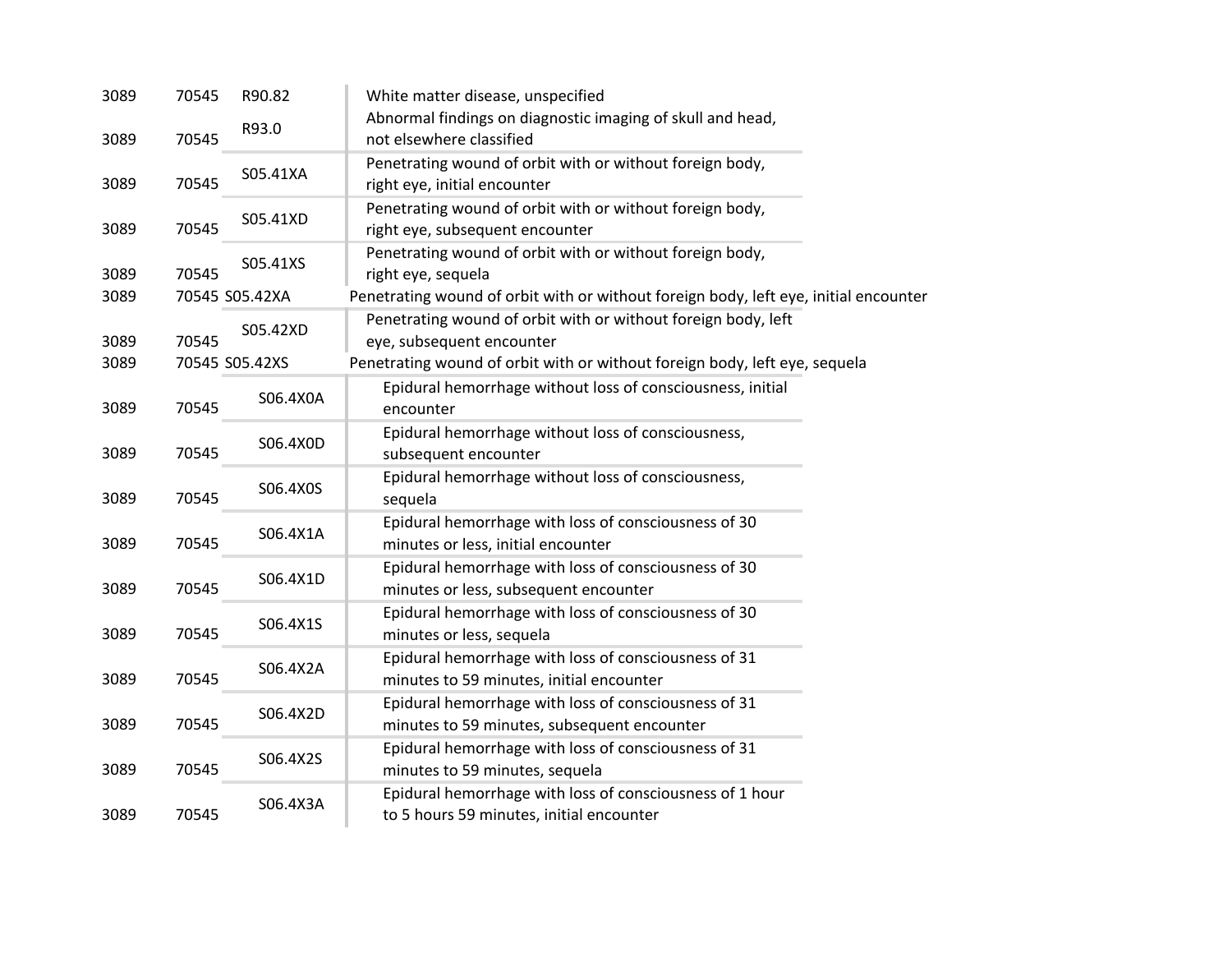| 3089 | 70545 | S06.4X3D | Epidural hemorrhage with loss of consciousness of 1 hour<br>to 5 hours 59 minutes, subsequent encounter                                                                |
|------|-------|----------|------------------------------------------------------------------------------------------------------------------------------------------------------------------------|
| 3089 | 70545 | S06.4X3S | Epidural hemorrhage with loss of consciousness of 1 hour<br>to 5 hours 59 minutes, sequela                                                                             |
| 3089 | 70545 | S06.4X4A | Epidural hemorrhage with loss of consciousness of 6 hours<br>to 24 hours, initial encounter                                                                            |
| 3089 | 70545 | S06.4X4D | Epidural hemorrhage with loss of consciousness of 6 hours<br>to 24 hours, subsequent encounter                                                                         |
| 3089 | 70545 | S06.4X4S | Epidural hemorrhage with loss of consciousness of 6 hours<br>to 24 hours, sequela                                                                                      |
| 3089 | 70545 | S06.4X5A | Epidural hemorrhage with loss of consciousness greater<br>than 24 hours with return to pre-existing conscious level,<br>initial encounter                              |
| 3089 | 70545 | S06.4X5D | Epidural hemorrhage with loss of consciousness greater<br>than 24 hours with return to pre-existing conscious level,<br>subsequent encounter                           |
| 3089 | 70545 | S06.4X5S | Epidural hemorrhage with loss of consciousness greater<br>than 24 hours with return to pre-existing conscious level,<br>sequela                                        |
| 3089 | 70545 | S06.4X6A | Epidural hemorrhage with loss of consciousness greater<br>than 24 hours without return to pre-existing conscious level<br>with patient surviving, initial encounter    |
| 3089 | 70545 | S06.4X6D | Epidural hemorrhage with loss of consciousness greater<br>than 24 hours without return to pre-existing conscious level<br>with patient surviving, subsequent encounter |
| 3089 | 70545 | S06.4X6S | Epidural hemorrhage with loss of consciousness greater<br>than 24 hours without return to pre-existing conscious level<br>with patient surviving, sequela              |
| 3089 | 70545 | S06.4X9A | Epidural hemorrhage with loss of consciousness of<br>unspecified duration, initial encounter                                                                           |
| 3089 | 70545 | S06.4X9D | Epidural hemorrhage with loss of consciousness of<br>unspecified duration, subsequent encounter                                                                        |
| 3089 | 70545 | S06.4X9S | Epidural hemorrhage with loss of consciousness of<br>unspecified duration, sequela                                                                                     |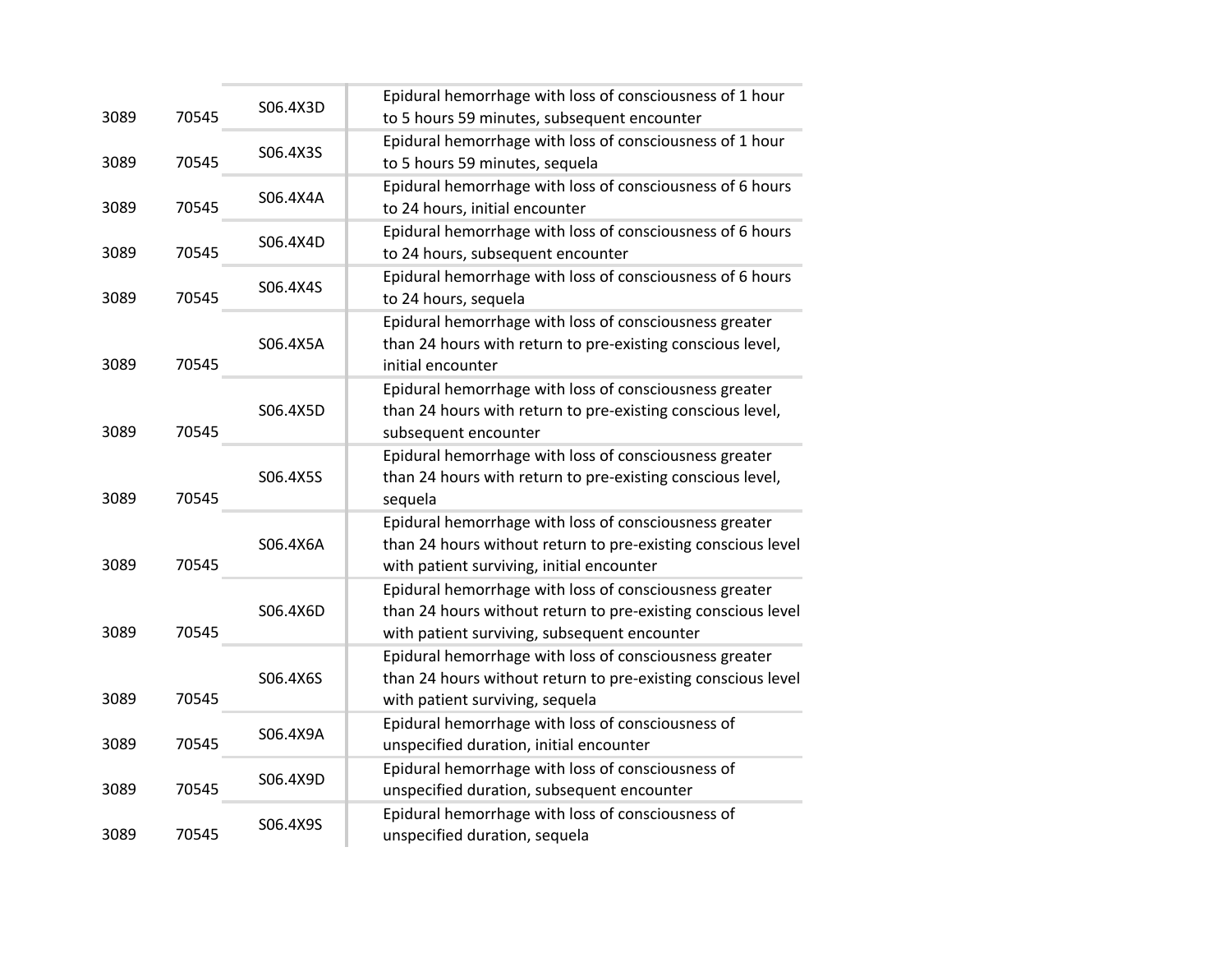| 3089 | 70545 | S06.5X0A | Traumatic subdural hemorrhage without loss of<br>consciousness, initial encounter                                 |
|------|-------|----------|-------------------------------------------------------------------------------------------------------------------|
| 3089 | 70545 | S06.5X0D | Traumatic subdural hemorrhage without loss of<br>consciousness, subsequent encounter                              |
| 3089 | 70545 | S06.5X0S | Traumatic subdural hemorrhage without loss of<br>consciousness, sequela                                           |
| 3089 | 70545 | S06.5X1A | Traumatic subdural hemorrhage with loss of consciousness<br>of 30 minutes or less, initial encounter              |
| 3089 | 70545 | S06.5X1D | Traumatic subdural hemorrhage with loss of consciousness<br>of 30 minutes or less, subsequent encounter           |
| 3089 | 70545 | S06.5X1S | Traumatic subdural hemorrhage with loss of consciousness<br>of 30 minutes or less, sequela                        |
| 3089 | 70545 | S06.5X2A | Traumatic subdural hemorrhage with loss of consciousness<br>of 31 minutes to 59 minutes, initial encounter        |
| 3089 | 70545 | S06.5X2D | Traumatic subdural hemorrhage with loss of consciousness<br>of 31 minutes to 59 minutes, subsequent encounter     |
| 3089 | 70545 | S06.5X2S | Traumatic subdural hemorrhage with loss of consciousness<br>of 31 minutes to 59 minutes, sequela                  |
| 3089 | 70545 | S06.5X3A | Traumatic subdural hemorrhage with loss of consciousness<br>of 1 hour to 5 hours 59 minutes, initial encounter    |
| 3089 | 70545 | S06.5X3D | Traumatic subdural hemorrhage with loss of consciousness<br>of 1 hour to 5 hours 59 minutes, subsequent encounter |
| 3089 | 70545 | S06.5X3S | Traumatic subdural hemorrhage with loss of consciousness<br>of 1 hour to 5 hours 59 minutes, sequela              |
| 3089 | 70545 | S06.5X4A | Traumatic subdural hemorrhage with loss of consciousness<br>of 6 hours to 24 hours, initial encounter             |
| 3089 | 70545 | S06.5X4D | Traumatic subdural hemorrhage with loss of consciousness<br>of 6 hours to 24 hours, subsequent encounter          |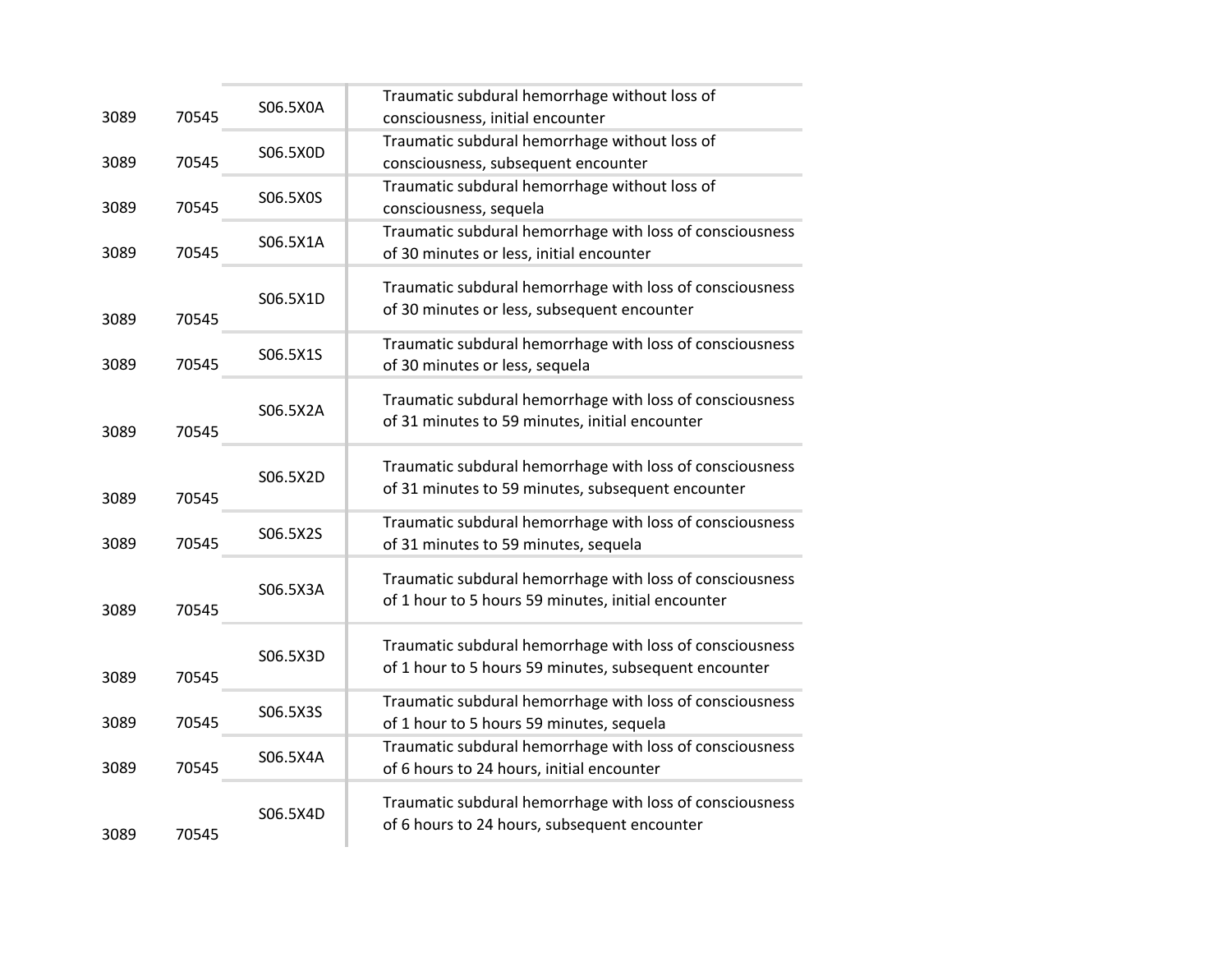| 3089 | 70545 | S06.5X4S | Traumatic subdural hemorrhage with loss of consciousness<br>of 6 hours to 24 hours, sequela                                                                                              |
|------|-------|----------|------------------------------------------------------------------------------------------------------------------------------------------------------------------------------------------|
| 3089 | 70545 | S06.6X5A | Traumatic subarachnoid hemorrhage with loss of<br>consciousness greater than 24 hours with return to pre-<br>existing conscious level, initial encounter                                 |
| 3089 | 70545 | S06.6X5D | Traumatic subarachnoid hemorrhage with loss of<br>consciousness greater than 24 hours with return to pre-<br>existing conscious level, subsequent encounter                              |
| 3089 | 70545 | S06.6X5S | Traumatic subarachnoid hemorrhage with loss of<br>consciousness greater than 24 hours with return to pre-<br>existing conscious level, sequela                                           |
| 3089 | 70545 | S06.6X6A | Traumatic subarachnoid hemorrhage with loss of<br>consciousness greater than 24 hours without return to pre-<br>existing conscious level with patient surviving, initial<br>encounter    |
| 3089 | 70545 | S06.6X6D | Traumatic subarachnoid hemorrhage with loss of<br>consciousness greater than 24 hours without return to pre-<br>existing conscious level with patient surviving, subsequent<br>encounter |
| 3089 | 70545 | S06.6X6S | Traumatic subarachnoid hemorrhage with loss of<br>consciousness greater than 24 hours without return to pre-<br>existing conscious level with patient surviving, sequela                 |
| 3089 | 70545 | S06.6X9A | Traumatic subarachnoid hemorrhage with loss of<br>consciousness of unspecified duration, initial encounter                                                                               |
| 3089 | 70545 | S06.6X9D | Traumatic subarachnoid hemorrhage with loss of<br>consciousness of unspecified duration, subsequent<br>encounter                                                                         |
| 3089 | 70545 | S06.6X9S | Traumatic subarachnoid hemorrhage with loss of<br>consciousness of unspecified duration, sequela                                                                                         |
| 3089 | 70545 | S09.0XXA | Injury of blood vessels of head, not elsewhere classified,<br>initial encounter                                                                                                          |
| 3089 | 70545 | S09.0XXD | Injury of blood vessels of head, not elsewhere classified,<br>subsequent encounter                                                                                                       |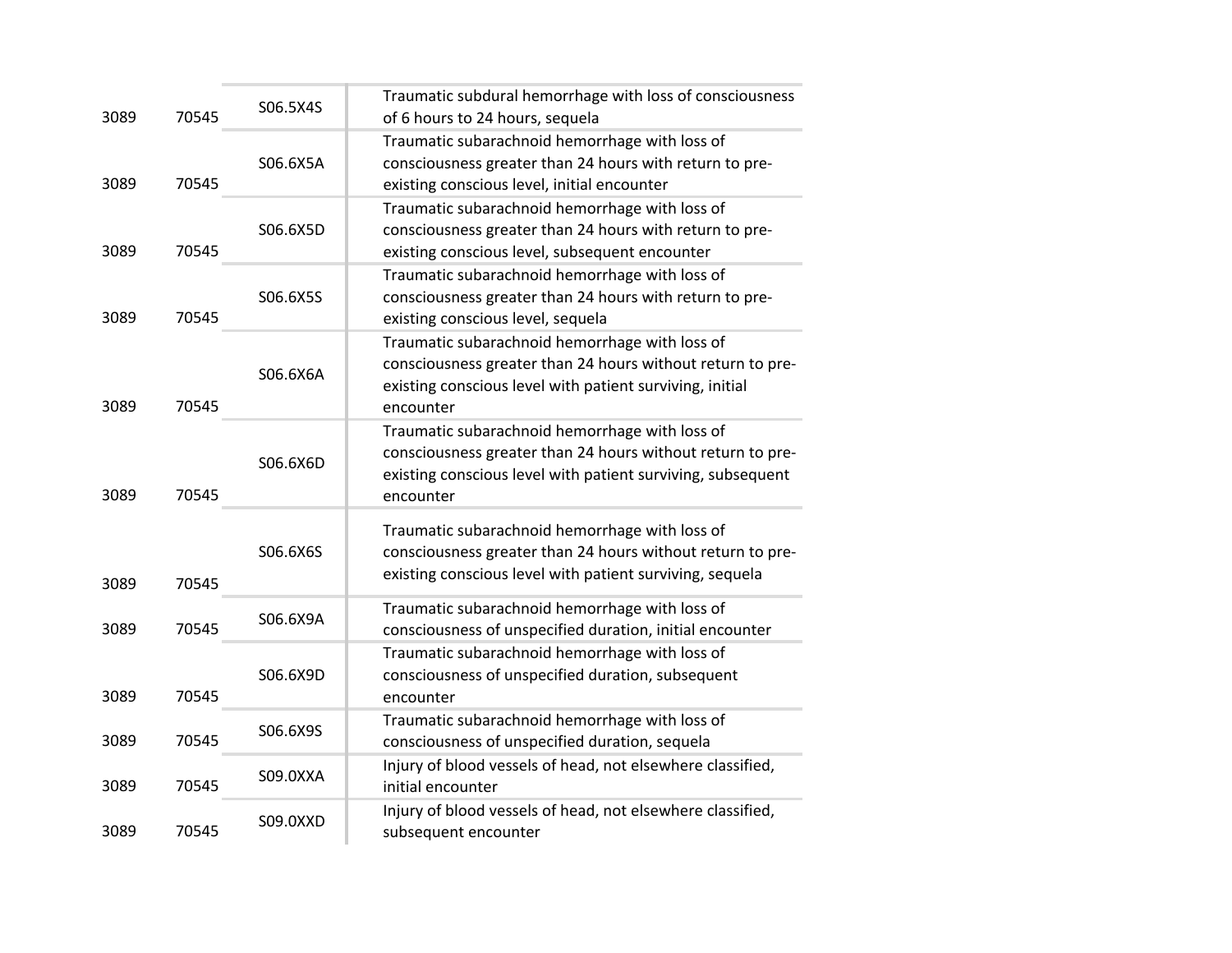| 3089 | 70545 | S09.0XXS | Injury of blood vessels of head, not elsewhere classified,<br>sequela   |
|------|-------|----------|-------------------------------------------------------------------------|
| 3089 | 70545 | S15.001A | Unspecified injury of right carotid artery, initial encounter           |
| 3089 | 70545 | S15.001D | Unspecified injury of right carotid artery, subsequent<br>encounter     |
| 3089 | 70545 | S15.001S | Unspecified injury of right carotid artery, sequela                     |
| 3089 | 70545 | S15.002A | Unspecified injury of left carotid artery, initial encounter            |
| 3089 | 70545 | S15.002D | Unspecified injury of left carotid artery, subsequent<br>encounter      |
| 3089 | 70545 | S15.002S | Unspecified injury of left carotid artery, sequela                      |
| 3089 | 70545 | S15.011A | Minor laceration of right carotid artery, initial encounter             |
| 3089 | 70545 | S15.011D | Minor laceration of right carotid artery, subsequent<br>encounter       |
| 3089 | 70545 | S15.011S | Minor laceration of right carotid artery, sequela                       |
| 3089 | 70545 | S15.012A | Minor laceration of left carotid artery, initial encounter              |
| 3089 | 70545 | S15.012D | Minor laceration of left carotid artery, subsequent<br>encounter        |
| 3089 | 70545 | S15.012S | Minor laceration of left carotid artery, sequela                        |
| 3089 | 70545 | S15.019A | Minor laceration of unspecified carotid artery, initial<br>encounter    |
| 3089 | 70545 | S15.019D | Minor laceration of unspecified carotid artery, subsequent<br>encounter |
| 3089 | 70545 | S15.019S | Minor laceration of unspecified carotid artery, sequela                 |
| 3089 | 70545 | S15.021A | Major laceration of right carotid artery, initial encounter             |
| 3089 | 70545 | S15.021D | Major laceration of right carotid artery, subsequent<br>encounter       |
| 3089 | 70545 | S15.021S | Major laceration of right carotid artery, sequela                       |
| 3089 | 70545 | S15.022A | Major laceration of left carotid artery, initial encounter              |
| 3089 | 70545 | S15.022D | Major laceration of left carotid artery, subsequent<br>encounter        |
| 3089 | 70545 | S15.022S | Major laceration of left carotid artery, sequela                        |
| 3089 | 70545 | S15.029A | Major laceration of unspecified carotid artery, initial<br>encounter    |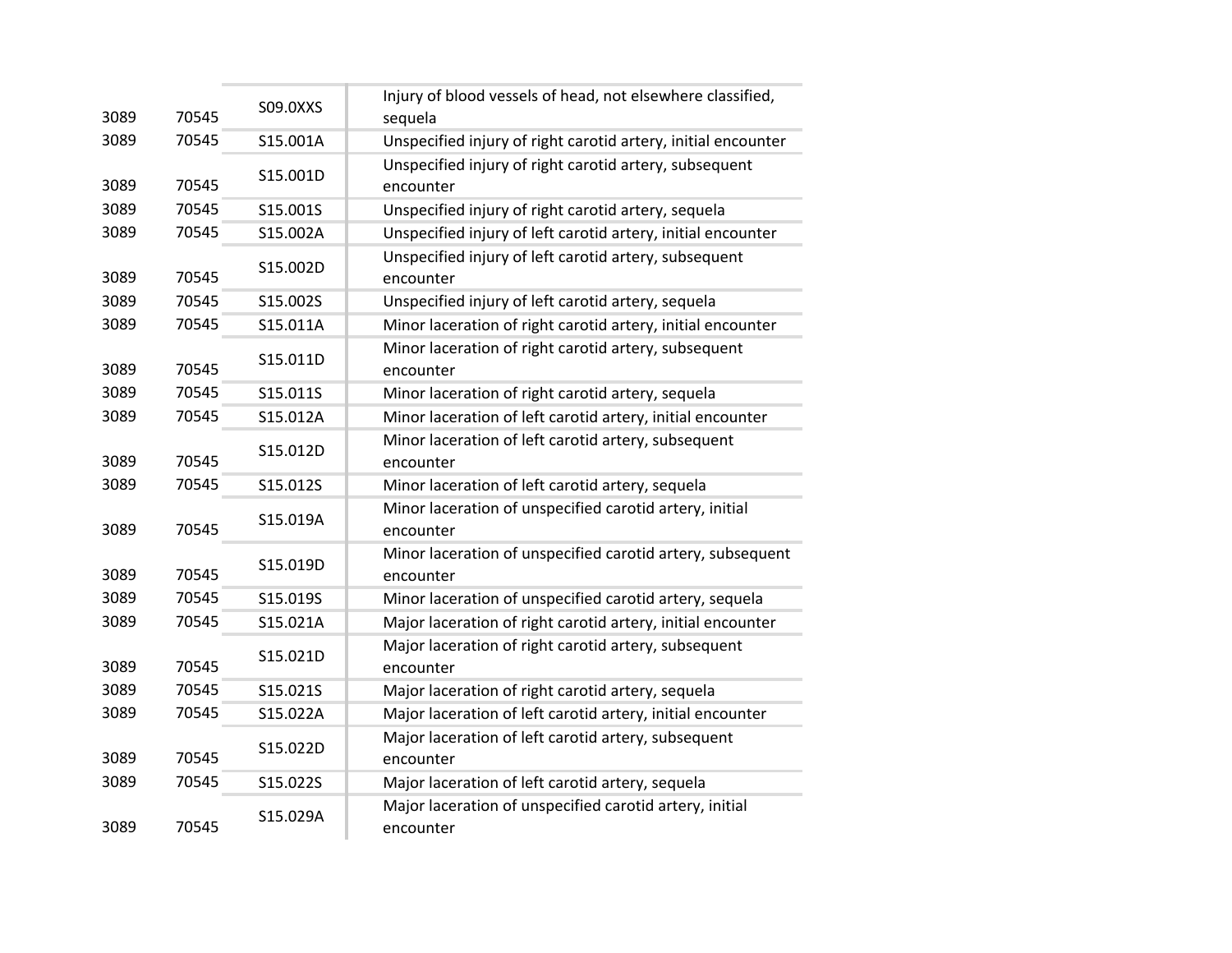| 3089 | 70545 | S15.029D | Major laceration of unspecified carotid artery, subsequent<br>encounter |
|------|-------|----------|-------------------------------------------------------------------------|
| 3089 | 70545 | S15.029S | Major laceration of unspecified carotid artery, sequela                 |
| 3089 | 70545 | S15.091A | Other specified injury of right carotid artery, initial<br>encounter    |
| 3089 | 70545 | S15.091D | Other specified injury of right carotid artery, subsequent<br>encounter |
| 3089 | 70545 | S15.091S | Other specified injury of right carotid artery, sequela                 |
| 3089 | 70545 | S15.092A | Other specified injury of left carotid artery, initial<br>encounter     |
| 3089 | 70545 | S15.092D | Other specified injury of left carotid artery, subsequent<br>encounter  |
| 3089 | 70545 | S15.092S | Other specified injury of left carotid artery, sequela                  |
| 3089 | 70545 | S15.101A | Unspecified injury of right vertebral artery, initial<br>encounter      |
| 3089 | 70545 | S15.101D | Unspecified injury of right vertebral artery, subsequent<br>encounter   |
| 3089 | 70545 | S15.101S | Unspecified injury of right vertebral artery, sequela                   |
| 3089 | 70545 | S15.102A | Unspecified injury of left vertebral artery, initial encounter          |
| 3089 | 70545 | S15.102D | Unspecified injury of left vertebral artery, subsequent<br>encounter    |
| 3089 | 70545 | S15.102S | Unspecified injury of left vertebral artery, sequela                    |
| 3089 | 70545 | S15.111A | Minor laceration of right vertebral artery, initial encounter           |
| 3089 | 70545 | S15.111D | Minor laceration of right vertebral artery, subsequent<br>encounter     |
| 3089 | 70545 | S15.111S | Minor laceration of right vertebral artery, sequela                     |
| 3089 | 70545 | S15.112A | Minor laceration of left vertebral artery, initial encounter            |
| 3089 | 70545 | S15.112D | Minor laceration of left vertebral artery, subsequent<br>encounter      |
| 3089 | 70545 | S15.112S | Minor laceration of left vertebral artery, sequela                      |
| 3089 | 70545 | S15.121A | Major laceration of right vertebral artery, initial encounter           |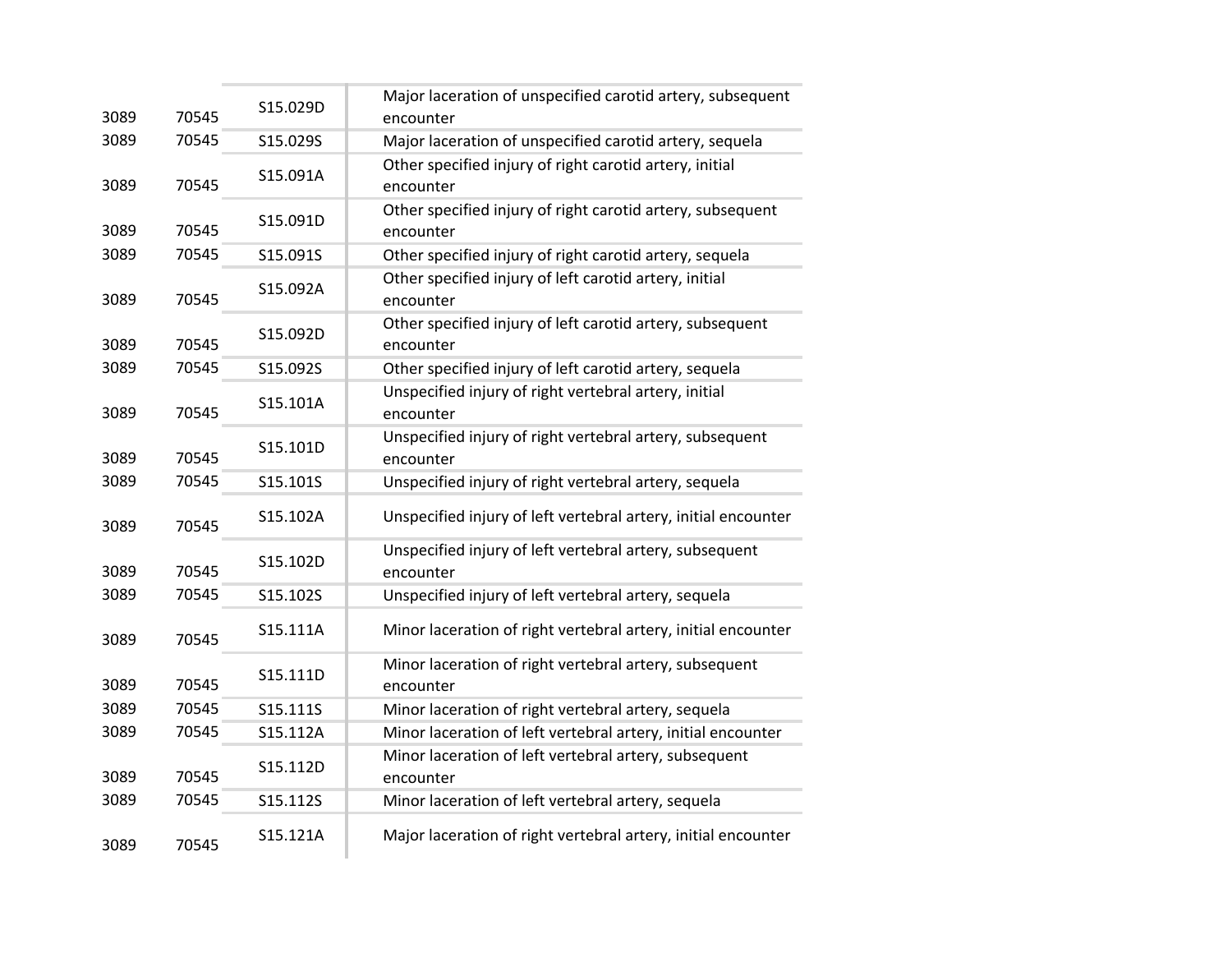| 3089 | 70545 | S15.121D        | Major laceration of right vertebral artery, subsequent<br>encounter                |
|------|-------|-----------------|------------------------------------------------------------------------------------|
| 3089 | 70545 | S15.121S        | Major laceration of right vertebral artery, sequela                                |
| 3089 | 70545 | S15.122A        | Major laceration of left vertebral artery, initial encounter                       |
| 3089 | 70545 | S15.122D        | Major laceration of left vertebral artery, subsequent<br>encounter                 |
| 3089 | 70545 | S15.122S        | Major laceration of left vertebral artery, sequela                                 |
| 3089 | 70545 | <b>S15.8XXA</b> | Injury of other specified blood vessels at neck level, initial<br>encounter        |
| 3089 | 70545 | <b>S15.8XXD</b> | Injury of other specified blood vessels at neck level,<br>subsequent encounter     |
| 3089 | 70545 | S15.8XXS        | Injury of other specified blood vessels at neck level, sequela                     |
| 3089 | 70545 | T82.311A        | Breakdown (mechanical) of carotid arterial graft (bypass),<br>initial encounter    |
| 3089 | 70545 | T82.311D        | Breakdown (mechanical) of carotid arterial graft (bypass),<br>subsequent encounter |
| 3089 | 70545 | T82.311S        | Breakdown (mechanical) of carotid arterial graft (bypass),<br>sequela              |
| 3089 | 70545 | T82.318A        | Breakdown (mechanical) of other vascular grafts, initial<br>encounter              |
| 3089 | 70545 | T82.318D        | Breakdown (mechanical) of other vascular grafts,<br>subsequent encounter           |
| 3089 | 70545 | T82.318S        | Breakdown (mechanical) of other vascular grafts, sequela                           |
| 3089 | 70545 | T82.321A        | Displacement of carotid arterial graft (bypass), initial<br>encounter              |
| 3089 | 70545 | T82.321D        | Displacement of carotid arterial graft (bypass), subsequent<br>encounter           |
| 3089 | 70545 | T82.321S        | Displacement of carotid arterial graft (bypass), sequela                           |
| 3089 | 70545 | T82.328A        | Displacement of other vascular grafts, initial encounter                           |
| 3089 | 70545 | T82.328D        | Displacement of other vascular grafts, subsequent<br>encounter                     |
| 3089 | 70545 | T82.328S        | Displacement of other vascular grafts, sequela                                     |
| 3089 | 70545 | T82.331A        | Leakage of carotid arterial graft (bypass), initial encounter                      |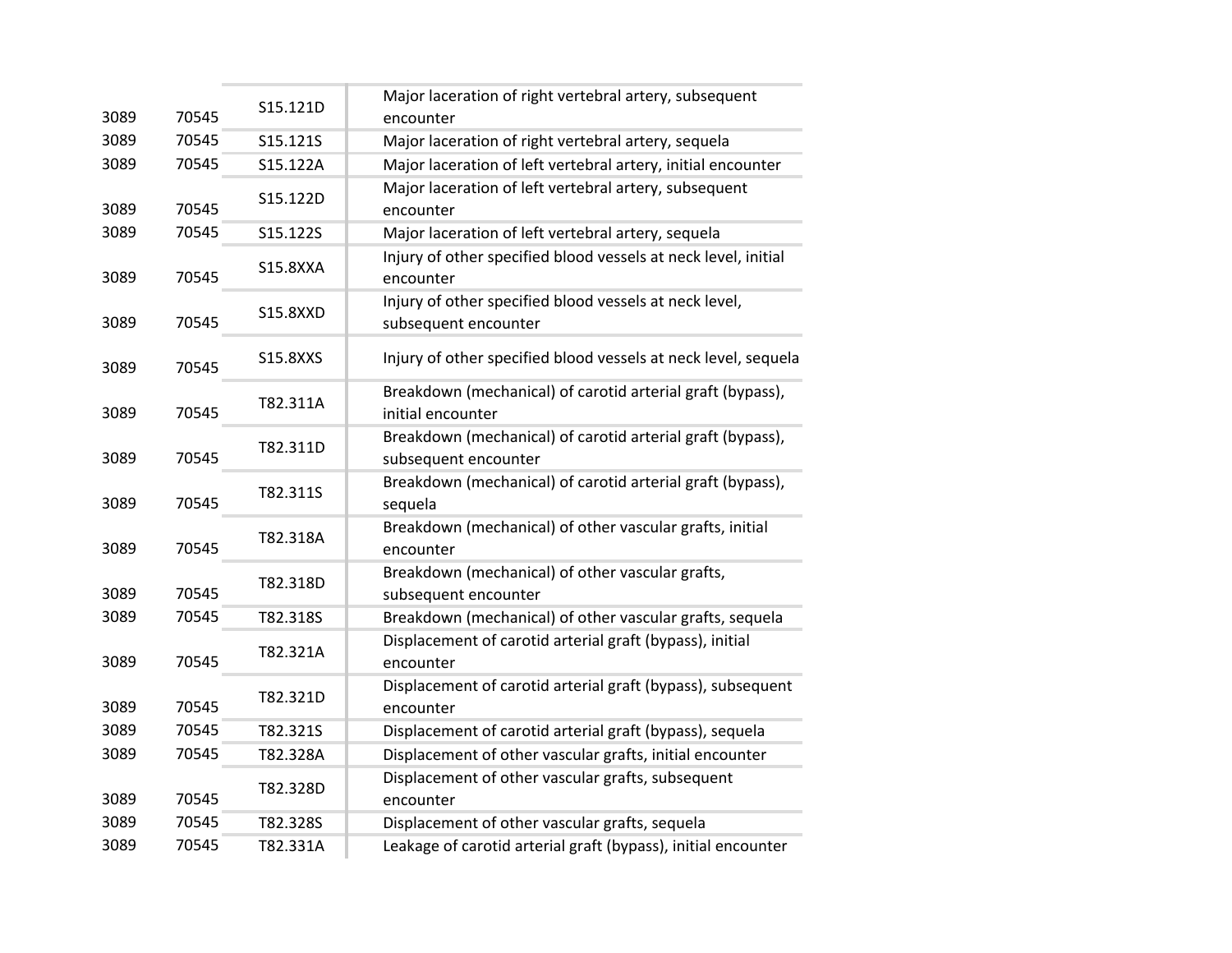|      |       | T82.331D | Leakage of carotid arterial graft (bypass), subsequent                                            |
|------|-------|----------|---------------------------------------------------------------------------------------------------|
| 3089 | 70545 |          | encounter                                                                                         |
| 3089 | 70545 | T82.331S | Leakage of carotid arterial graft (bypass), sequela                                               |
| 3089 | 70545 | T82.338A | Leakage of other vascular grafts, initial encounter                                               |
| 3089 | 70545 | T82.338D | Leakage of other vascular grafts, subsequent encounter                                            |
| 3089 | 70545 | T82.338S | Leakage of other vascular grafts, sequela                                                         |
| 3089 | 70545 | T82.391A | Other mechanical complication of carotid arterial graft<br>(bypass), initial encounter            |
| 3089 | 70545 | T82.391D | Other mechanical complication of carotid arterial graft<br>(bypass), subsequent encounter         |
| 3089 | 70545 | T82.391S | Other mechanical complication of carotid arterial graft<br>(bypass), sequela                      |
| 3089 | 70545 | T82.398A | Other mechanical complication of other vascular grafts,<br>initial encounter                      |
| 3089 | 70545 | T82.398D | Other mechanical complication of other vascular grafts,<br>subsequent encounter                   |
| 3089 | 70545 | T82.398S | Other mechanical complication of other vascular grafts,<br>sequela                                |
| 3089 | 70545 | T85.01XA | Breakdown (mechanical) of ventricular intracranial<br>(communicating) shunt, initial encounter    |
| 3089 | 70545 | T85.01XD | Breakdown (mechanical) of ventricular intracranial<br>(communicating) shunt, subsequent encounter |
| 3089 | 70545 | T85.01XS | Breakdown (mechanical) of ventricular intracranial<br>(communicating) shunt, sequela              |
| 3089 | 70545 | T85.02XA | Displacement of ventricular intracranial (communicating)<br>shunt, initial encounter              |
| 3089 | 70545 | T85.02XD | Displacement of ventricular intracranial (communicating)<br>shunt, subsequent encounter           |
| 3089 | 70545 | T85.02XS | Displacement of ventricular intracranial (communicating)<br>shunt, sequela                        |
| 3089 | 70545 | T85.03XA | Leakage of ventricular intracranial (communicating) shunt,<br>initial encounter                   |
| 3089 | 70545 | T85.03XD | Leakage of ventricular intracranial (communicating) shunt,<br>subsequent encounter                |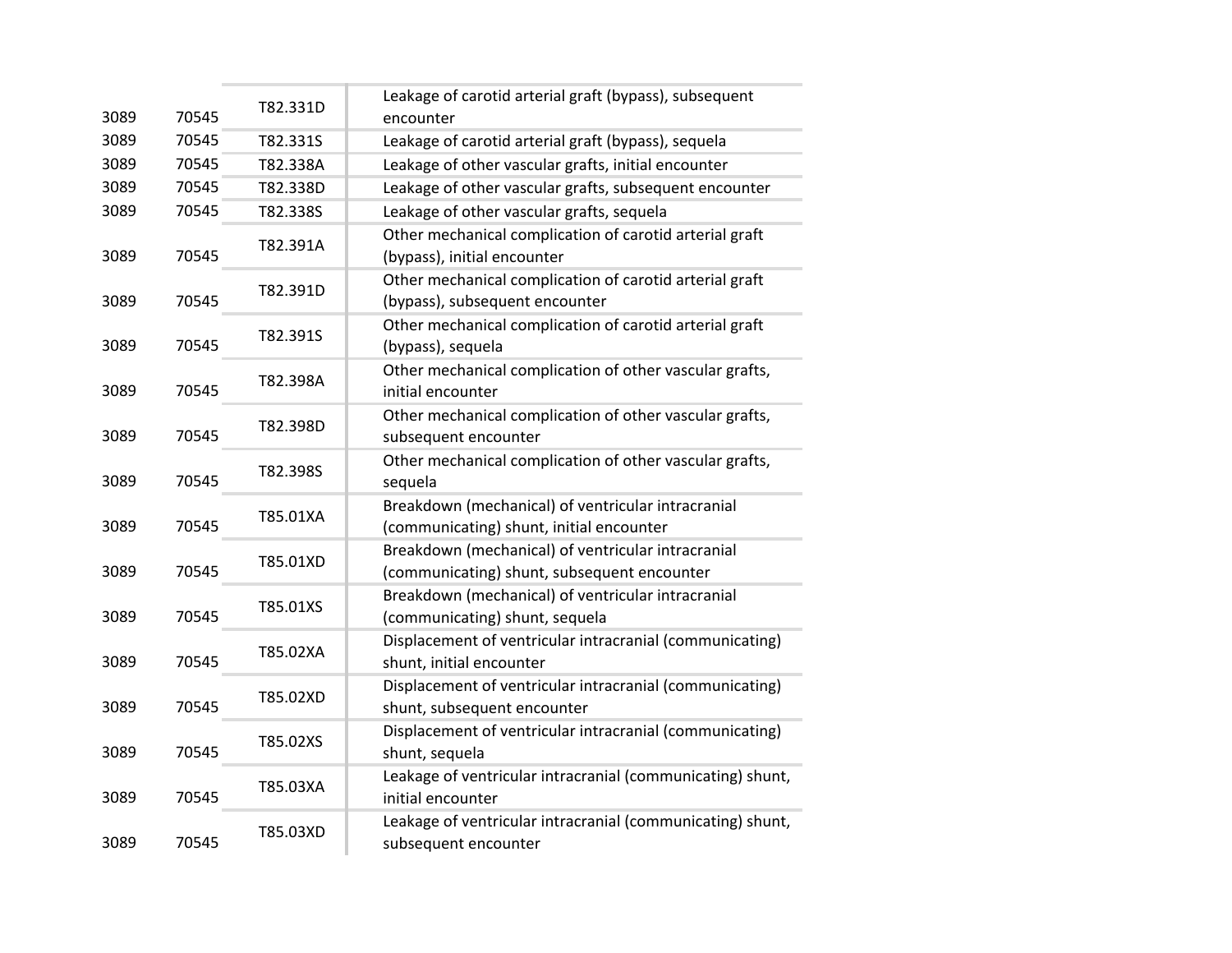| 3089 | 70545 | T85.03XS | Leakage of ventricular intracranial (communicating) shunt,<br>sequela                                                |
|------|-------|----------|----------------------------------------------------------------------------------------------------------------------|
| 3089 | 70545 | T85.09XA | Other mechanical complication of ventricular intracranial<br>(communicating) shunt, initial encounter                |
| 3089 | 70545 | T85.09XD | Other mechanical complication of ventricular intracranial<br>(communicating) shunt, subsequent encounter             |
| 3089 | 70545 | T85.09XS | Other mechanical complication of ventricular intracranial<br>(communicating) shunt, sequela                          |
| 3089 | 70545 | T85.110A | Breakdown (mechanical) of implanted electronic<br>neurostimulator of brain electrode (lead), initial encounter       |
| 3089 | 70545 | T85.110D | Breakdown (mechanical) of implanted electronic<br>neurostimulator of brain electrode (lead), subsequent<br>encounter |
| 3089 | 70545 | T85.110S | Breakdown (mechanical) of implanted electronic<br>neurostimulator of brain electrode (lead), sequela                 |
| 3089 | 70545 | T85.118A | Breakdown (mechanical) of other implanted electronic<br>stimulator of nervous system, initial encounter              |
| 3089 | 70545 | T85.118D | Breakdown (mechanical) of other implanted electronic<br>stimulator of nervous system, subsequent encounter           |
| 3089 | 70545 | T85.118S | Breakdown (mechanical) of other implanted electronic<br>stimulator of nervous system, sequela                        |
| 3089 | 70545 | T85.120A | Displacement of implanted electronic neurostimulator of<br>brain electrode (lead), initial encounter                 |
| 3089 | 70545 | T85.120D | Displacement of implanted electronic neurostimulator of<br>brain electrode (lead), subsequent encounter              |
| 3089 | 70545 | T85.120S | Displacement of implanted electronic neurostimulator of<br>brain electrode (lead), sequela                           |
| 3089 | 70545 | T85.128A | Displacement of other implanted electronic stimulator of<br>nervous system, initial encounter                        |
| 3089 | 70545 | T85.128D | Displacement of other implanted electronic stimulator of<br>nervous system, subsequent encounter                     |
| 3089 | 70545 | T85.128S | Displacement of other implanted electronic stimulator of<br>nervous system, sequela                                  |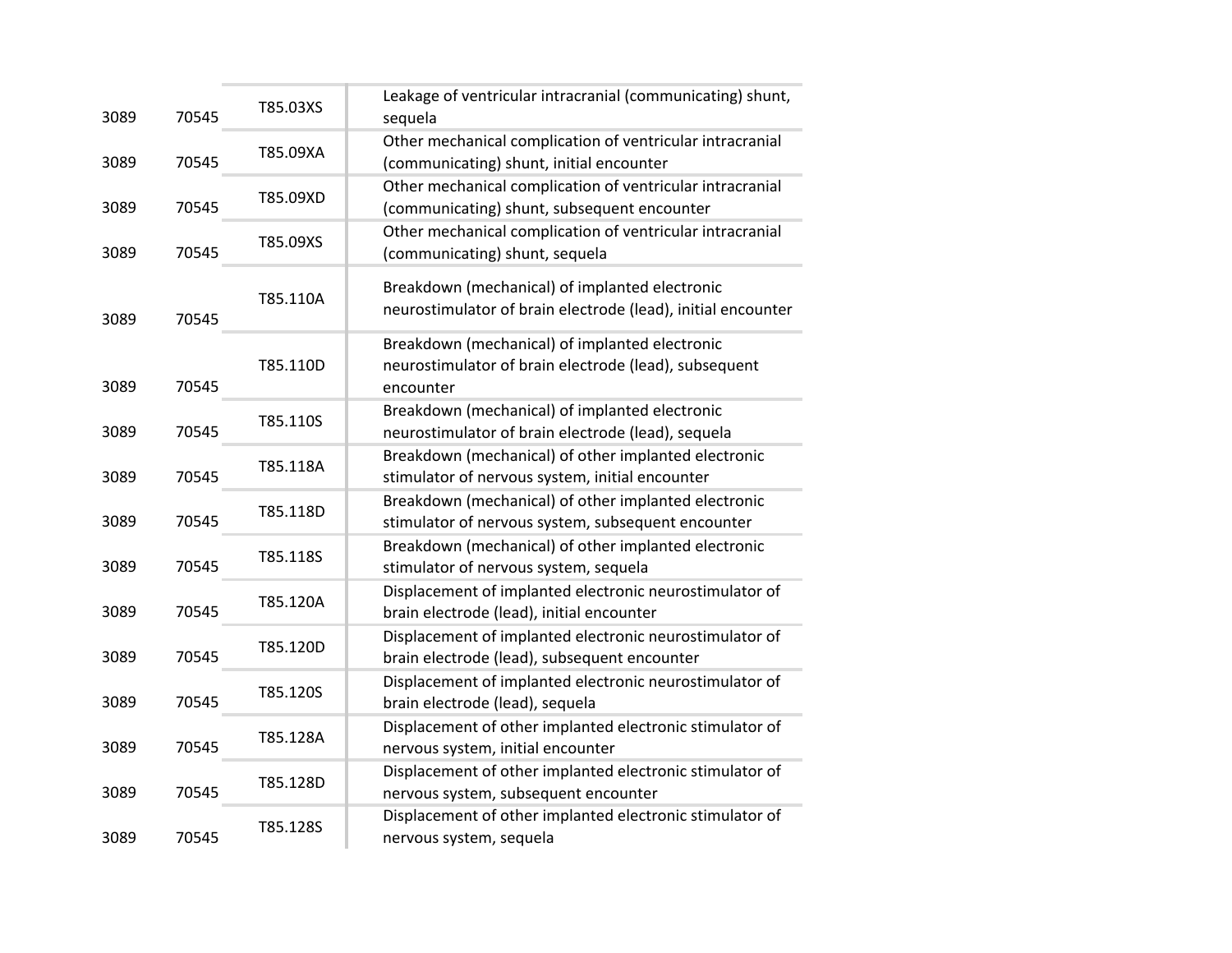| 3089 | 70546 | A52.05            | Other cerebrovascular syphilis                            |
|------|-------|-------------------|-----------------------------------------------------------|
| 3089 | 70546 | A52.19            | Other symptomatic neurosyphilis                           |
| 3089 | 70546 | C <sub>00.0</sub> | Malignant neoplasm of external upper lip                  |
| 3089 | 70546 | C <sub>00.1</sub> | Malignant neoplasm of external lower lip                  |
| 3089 | 70546 | C <sub>00.2</sub> | Malignant neoplasm of external lip, unspecified           |
| 3089 | 70546 | CO <sub>0.3</sub> | Malignant neoplasm of upper lip, inner aspect             |
| 3089 | 70546 | COO.4             | Malignant neoplasm of lower lip, inner aspect             |
| 3089 | 70546 | C00.5             | Malignant neoplasm of lip, unspecified, inner aspect      |
| 3089 | 70546 | C00.6             | Malignant neoplasm of commissure of lip, unspecified      |
| 3089 | 70546 | C00.8             | Malignant neoplasm of overlapping sites of lip            |
| 3089 | 70546 | CO <sub>1</sub>   | Malignant neoplasm of base of tongue                      |
| 3089 | 70546 | CO <sub>2.0</sub> | Malignant neoplasm of dorsal surface of tongue            |
| 3089 | 70546 | CO <sub>2.1</sub> | Malignant neoplasm of border of tongue                    |
| 3089 | 70546 | CO <sub>2.2</sub> | Malignant neoplasm of ventral surface of tongue           |
|      |       |                   | Malignant neoplasm of anterior two-thirds of tongue, part |
| 3089 | 70546 | CO <sub>2.3</sub> | unspecified                                               |
| 3089 | 70546 | CO <sub>2.4</sub> | Malignant neoplasm of lingual tonsil                      |
| 3089 | 70546 | CO <sub>2.8</sub> | Malignant neoplasm of overlapping sites of tongue         |
| 3089 | 70546 | C02.9             | Malignant neoplasm of tongue, unspecified                 |
| 3089 | 70546 | C03.0             | Malignant neoplasm of upper gum                           |
| 3089 | 70546 | CO <sub>3.1</sub> | Malignant neoplasm of lower gum                           |
| 3089 | 70546 | C03.9             | Malignant neoplasm of gum, unspecified                    |
| 3089 | 70546 | C04.0             | Malignant neoplasm of anterior floor of mouth             |
| 3089 | 70546 | CO4.1             | Malignant neoplasm of lateral floor of mouth              |
| 3089 | 70546 | C04.8             | Malignant neoplasm of overlapping sites of floor of mouth |
| 3089 | 70546 | C04.9             | Malignant neoplasm of floor of mouth, unspecified         |
| 3089 | 70546 | C05.0             | Malignant neoplasm of hard palate                         |
| 3089 | 70546 | C <sub>05.1</sub> | Malignant neoplasm of soft palate                         |
| 3089 | 70546 | CO <sub>5.2</sub> | Malignant neoplasm of uvula                               |
| 3089 | 70546 | C05.8             | Malignant neoplasm of overlapping sites of palate         |
| 3089 | 70546 | C06.0             | Malignant neoplasm of cheek mucosa                        |
| 3089 | 70546 | C <sub>06.1</sub> | Malignant neoplasm of vestibule of mouth                  |
| 3089 | 70546 | C <sub>06.2</sub> | Malignant neoplasm of retromolar area                     |
|      |       | C06.89            | Malignant neoplasm of overlapping sites of other parts of |
| 3089 | 70546 |                   | mouth                                                     |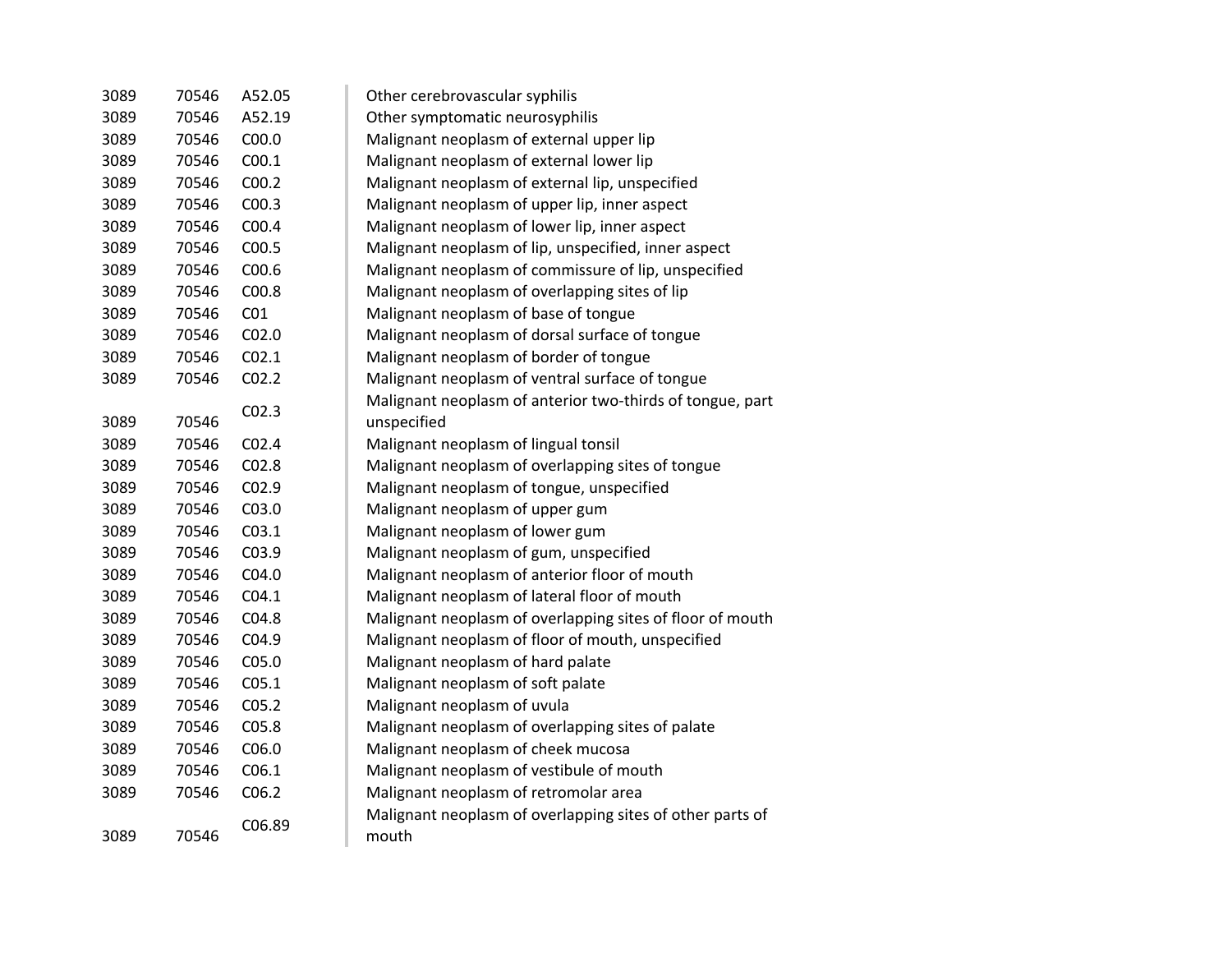| 3089 | 70546 | C <sub>06.9</sub> | Malignant neoplasm of mouth, unspecified                      |
|------|-------|-------------------|---------------------------------------------------------------|
| 3089 | 70546 | CO <sub>7</sub>   | Malignant neoplasm of parotid gland                           |
| 3089 | 70546 | CO8.0             | Malignant neoplasm of submandibular gland                     |
| 3089 | 70546 | C <sub>08.1</sub> | Malignant neoplasm of sublingual gland                        |
| 3089 | 70546 | C08.9             | Malignant neoplasm of major salivary gland, unspecified       |
| 3089 | 70546 | C09.0             | Malignant neoplasm of tonsillar fossa                         |
| 3089 | 70546 | C09.1             | Malignant neoplasm of tonsillar pillar (anterior) (posterior) |
| 3089 | 70546 | C09.8             | Malignant neoplasm of overlapping sites of tonsil             |
| 3089 | 70546 | C10.0             | Malignant neoplasm of vallecula                               |
| 3089 | 70546 | C10.1             | Malignant neoplasm of anterior surface of epiglottis          |
| 3089 | 70546 | C10.2             | Malignant neoplasm of lateral wall of oropharynx              |
| 3089 | 70546 | C10.3             | Malignant neoplasm of posterior wall of oropharynx            |
| 3089 | 70546 | C10.4             | Malignant neoplasm of branchial cleft                         |
| 3089 | 70546 | C10.8             | Malignant neoplasm of overlapping sites of oropharynx         |
| 3089 | 70546 | C10.9             | Malignant neoplasm of oropharynx, unspecified                 |
| 3089 | 70546 | C11.0             | Malignant neoplasm of superior wall of nasopharynx            |
| 3089 | 70546 | C11.1             | Malignant neoplasm of posterior wall of nasopharynx           |
| 3089 | 70546 | C11.2             | Malignant neoplasm of lateral wall of nasopharynx             |
| 3089 | 70546 | C11.3             | Malignant neoplasm of anterior wall of nasopharynx            |
| 3089 | 70546 | C11.8             | Malignant neoplasm of overlapping sites of nasopharynx        |
| 3089 | 70546 | C11.9             | Malignant neoplasm of nasopharynx, unspecified                |
| 3089 | 70546 | C12               | Malignant neoplasm of pyriform sinus                          |
| 3089 | 70546 | C13.0             | Malignant neoplasm of postcricoid region                      |
|      |       | C13.1             | Malignant neoplasm of aryepiglottic fold, hypopharyngeal      |
| 3089 | 70546 |                   | aspect                                                        |
| 3089 | 70546 | C13.2             | Malignant neoplasm of posterior wall of hypopharynx           |
| 3089 | 70546 | C13.8             | Malignant neoplasm of overlapping sites of hypopharynx        |
| 3089 | 70546 | C13.9             | Malignant neoplasm of hypopharynx, unspecified                |
| 3089 | 70546 | C <sub>33</sub>   | Malignant neoplasm of trachea                                 |
| 3089 | 70546 | C69.01            | Malignant neoplasm of right conjunctiva                       |
| 3089 | 70546 | C69.02            | Malignant neoplasm of left conjunctiva                        |
| 3089 | 70546 | C69.11            | Malignant neoplasm of right cornea                            |
| 3089 | 70546 | C69.12            | Malignant neoplasm of left cornea                             |
| 3089 | 70546 | C69.21            | Malignant neoplasm of right retina                            |
| 3089 | 70546 | C69.22            | Malignant neoplasm of left retina                             |
|      |       |                   |                                                               |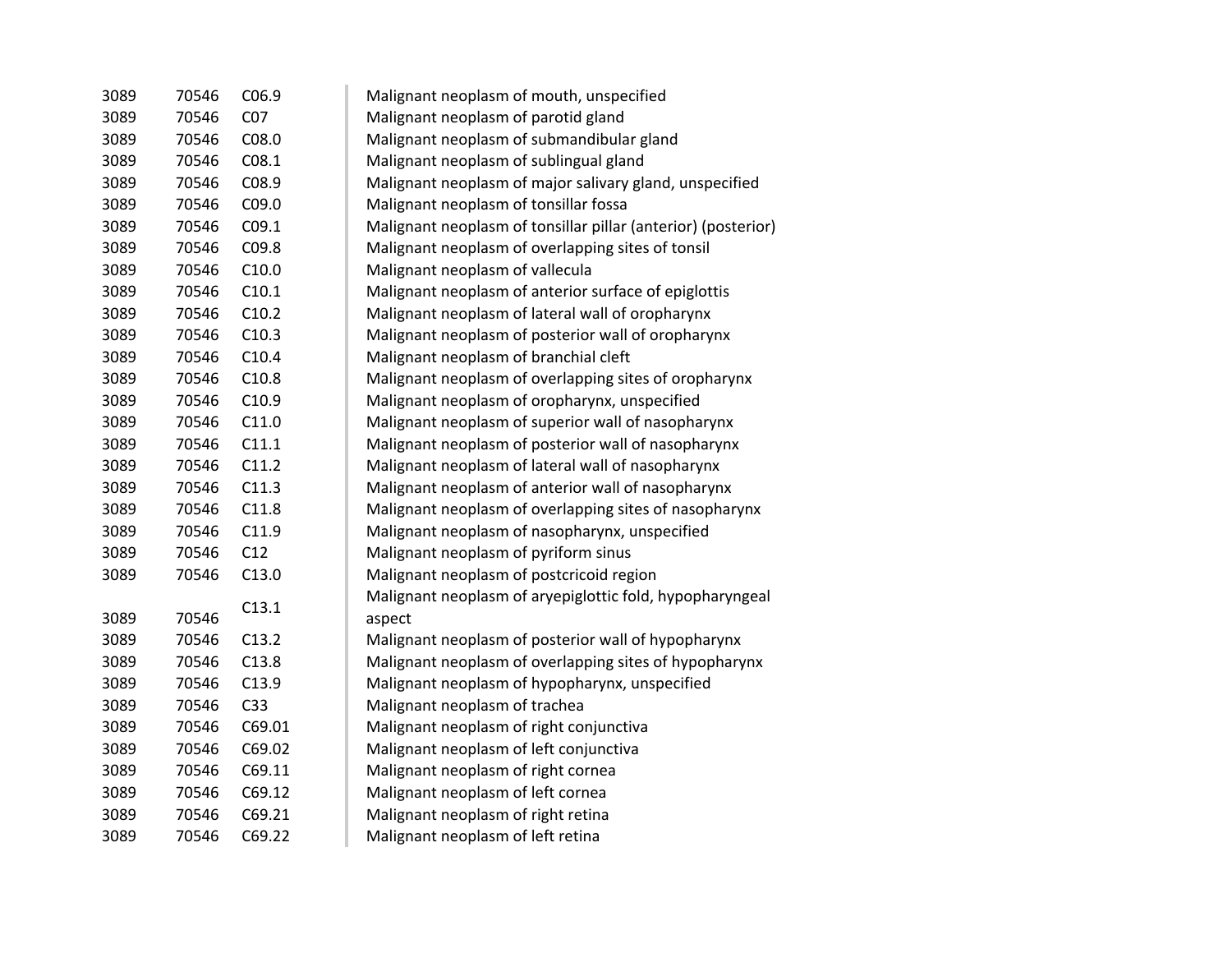| 3089 | 70546 | C69.31 | Malignant neoplasm of right choroid                                |
|------|-------|--------|--------------------------------------------------------------------|
| 3089 | 70546 | C69.32 | Malignant neoplasm of left choroid                                 |
| 3089 | 70546 | C69.41 | Malignant neoplasm of right ciliary body                           |
| 3089 | 70546 | C69.42 | Malignant neoplasm of left ciliary body                            |
| 3089 | 70546 | C69.51 | Malignant neoplasm of right lacrimal gland and duct                |
| 3089 | 70546 | C69.52 | Malignant neoplasm of left lacrimal gland and duct                 |
| 3089 | 70546 | C69.61 | Malignant neoplasm of right orbit                                  |
| 3089 | 70546 | C69.62 | Malignant neoplasm of left orbit                                   |
| 3089 | 70546 | C69.81 | Malignant neoplasm of overlapping sites of right eye and<br>adnexa |
| 3089 | 70546 | C69.82 | Malignant neoplasm of overlapping sites of left eye and<br>adnexa  |
| 3089 | 70546 | C70.0  | Malignant neoplasm of cerebral meninges                            |
| 3089 | 70546 | C70.9  | Malignant neoplasm of meninges, unspecified                        |
| 3089 | 70546 | C71.0  | Malignant neoplasm of cerebrum, except lobes and ventricles        |
| 3089 | 70546 | C71.1  | Malignant neoplasm of frontal lobe                                 |
| 3089 | 70546 | C71.2  | Malignant neoplasm of temporal lobe                                |
| 3089 | 70546 | C71.3  | Malignant neoplasm of parietal lobe                                |
| 3089 | 70546 | C71.4  | Malignant neoplasm of occipital lobe                               |
| 3089 | 70546 | C71.5  | Malignant neoplasm of cerebral ventricle                           |
| 3089 | 70546 | C71.6  | Malignant neoplasm of cerebellum                                   |
| 3089 | 70546 | C71.7  | Malignant neoplasm of brain stem                                   |
| 3089 | 70546 | C71.8  | Malignant neoplasm of overlapping sites of brain                   |
| 3089 | 70546 | C71.9  | Malignant neoplasm of brain, unspecified                           |
| 3089 | 70546 | C75.1  | Malignant neoplasm of pituitary gland                              |
| 3089 | 70546 | C75.2  | Malignant neoplasm of craniopharyngeal duct                        |
| 3089 | 70546 | C75.3  | Malignant neoplasm of pineal gland                                 |
| 3089 | 70546 | C75.4  | Malignant neoplasm of carotid body                                 |
| 3089 | 70546 | C75.5  | Malignant neoplasm of aortic body and other paraganglia            |
| 3089 | 70546 | C79.31 | Secondary malignant neoplasm of brain                              |
| 3089 | 70546 | C79.32 | Secondary malignant neoplasm of cerebral meninges                  |
| 3089 | 70546 | C79.49 | Secondary malignant neoplasm of other parts of nervous<br>system   |
| 3089 | 70546 | D18.02 | Hemangioma of intracranial structures                              |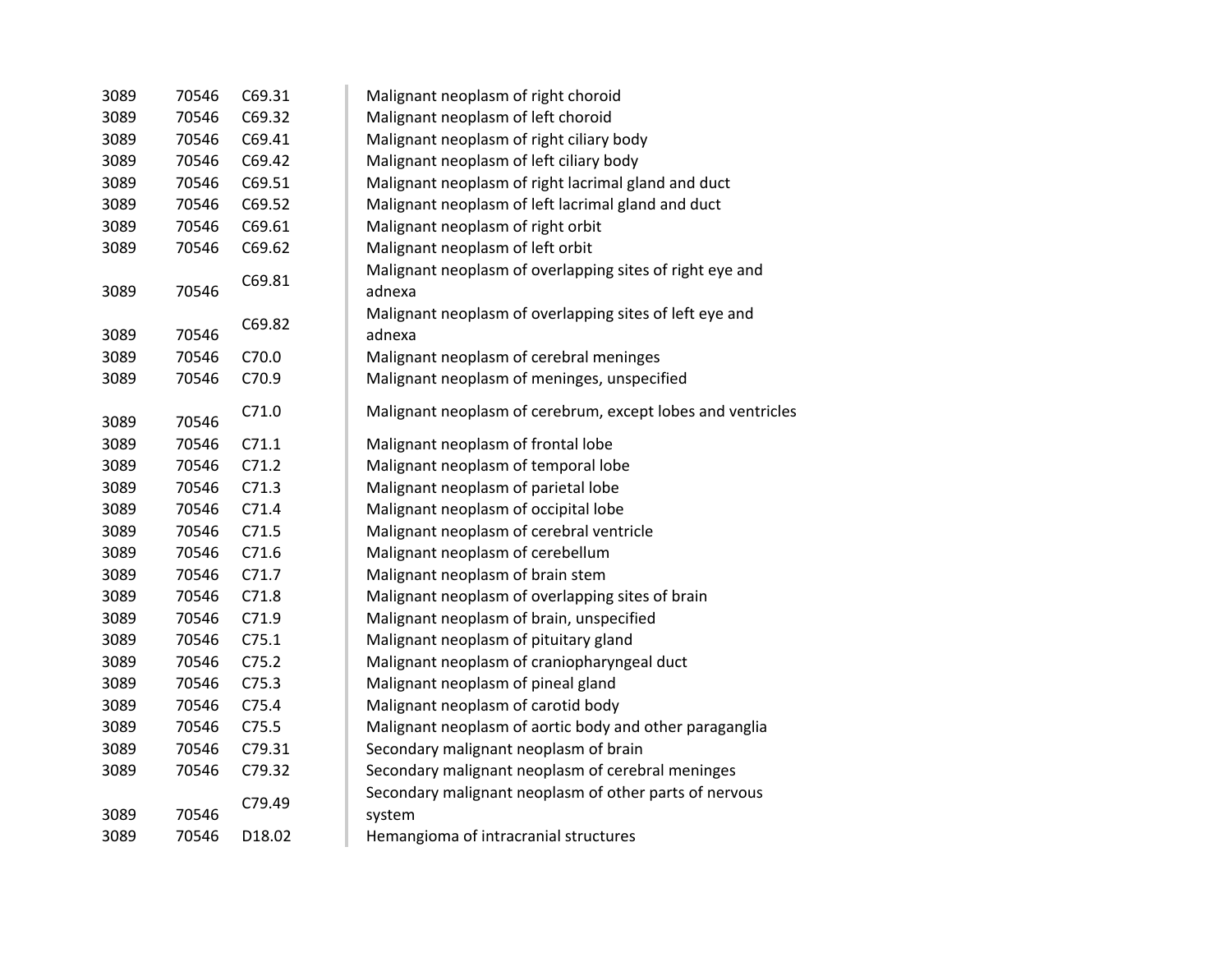| 3089 | 70546 | D18.09  | Hemangioma of other sites                                          |
|------|-------|---------|--------------------------------------------------------------------|
| 3089 | 70546 | D32.0   | Benign neoplasm of cerebral meninges                               |
| 3089 | 70546 | D32.9   | Benign neoplasm of meninges, unspecified                           |
| 3089 | 70546 | D33.0   | Benign neoplasm of brain, supratentorial                           |
| 3089 | 70546 | D33.1   | Benign neoplasm of brain, infratentorial                           |
| 3089 | 70546 | D33.3   | Benign neoplasm of cranial nerves                                  |
| 3089 | 70546 | D35.2   | Benign neoplasm of pituitary gland                                 |
| 3089 | 70546 | D35.3   | Benign neoplasm of craniopharyngeal duct                           |
| 3089 | 70546 | D35.4   | Benign neoplasm of pineal gland                                    |
| 3089 | 70546 | D35.5   | Benign neoplasm of carotid body                                    |
| 3089 | 70546 | D35.6   | Benign neoplasm of aortic body and other paraganglia               |
| 3089 | 70546 | D42.0   | Neoplasm of uncertain behavior of cerebral meninges                |
| 3089 | 70546 | D42.1   | Neoplasm of uncertain behavior of spinal meninges                  |
| 3089 | 70546 | D42.9   | Neoplasm of uncertain behavior of meninges, unspecified            |
| 3089 | 70546 | D43.0   | Neoplasm of uncertain behavior of brain, supratentorial            |
| 3089 | 70546 | D43.1   | Neoplasm of uncertain behavior of brain, infratentorial            |
| 3089 | 70546 | D43.4   | Neoplasm of uncertain behavior of spinal cord                      |
| 3089 | 70546 | D49.6   | Neoplasm of unspecified behavior of brain                          |
| 3089 | 70546 | F01.50  | Vascular dementia without behavioral disturbance                   |
| 3089 | 70546 | F01.51  | Vascular dementia with behavioral disturbance                      |
| 3089 | 70546 | G08     | Intracranial and intraspinal phlebitis and thrombophlebitis        |
| 3089 | 70546 | G43.401 | Hemiplegic migraine, not intractable, with status migrainosus      |
|      |       | G43.409 | Hemiplegic migraine, not intractable, without status               |
| 3089 | 70546 |         | migrainosus                                                        |
| 3089 | 70546 | G43.411 | Hemiplegic migraine, intractable, with status migrainosus          |
| 3089 | 70546 | G43.419 | Hemiplegic migraine, intractable, without status migrainosus       |
| 3089 | 70546 | G45.0   | Vertebro-basilar artery syndrome                                   |
| 3089 | 70546 | G45.3   | Amaurosis fugax                                                    |
| 3089 | 70546 | G45.8   | Other transient cerebral ischemic attacks and related<br>syndromes |
| 3089 | 70546 | G45.9   | Transient cerebral ischemic attack, unspecified                    |
| 3089 | 70546 | G50.0   | Trigeminal neuralgia                                               |
| 3089 | 70546 | G50.8   | Other disorders of trigeminal nerve                                |
| 3089 | 70546 | H34.01  | Transient retinal artery occlusion, right eye                      |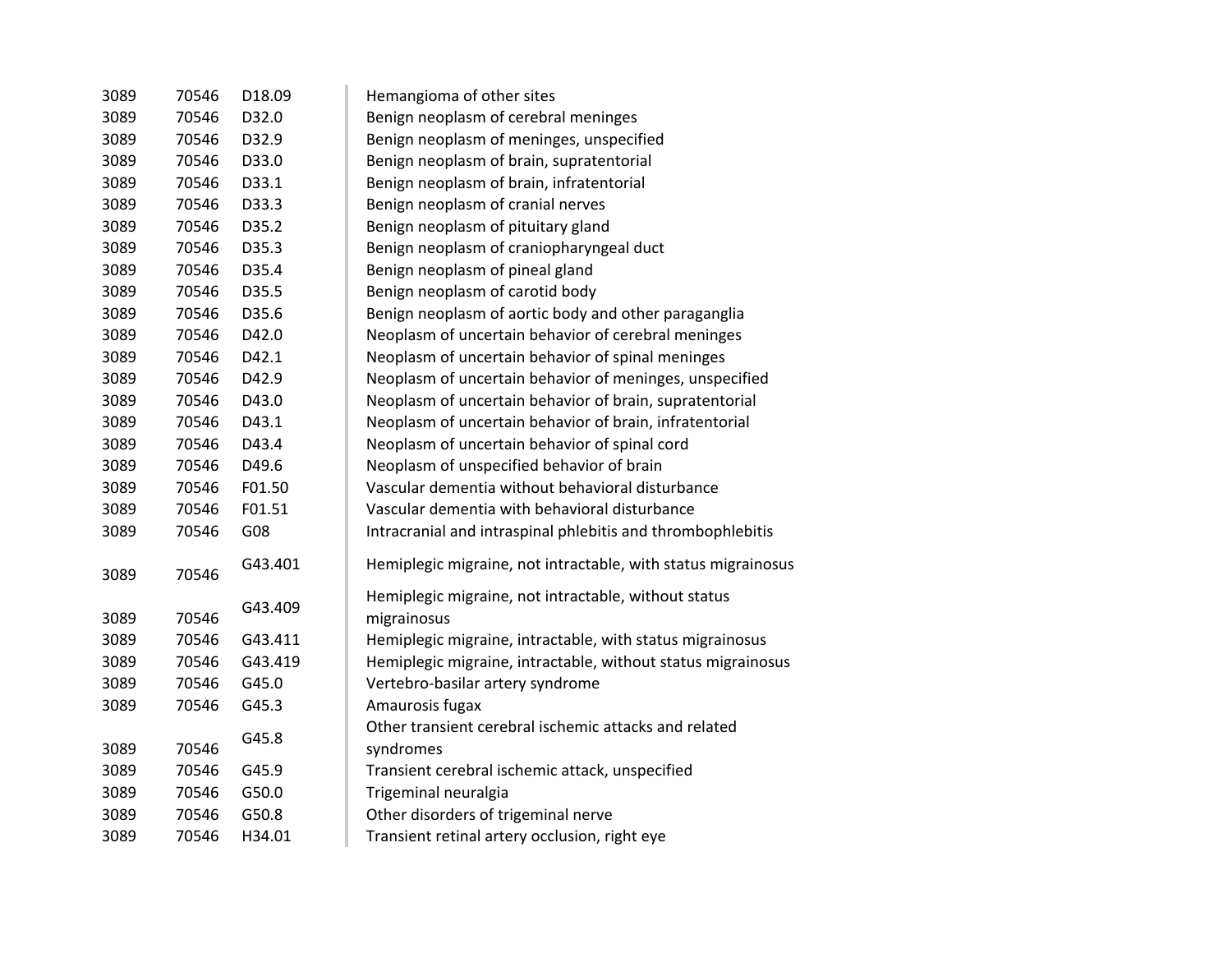| 3089 | 70546 | H34.02  | Transient retinal artery occlusion, left eye                     |
|------|-------|---------|------------------------------------------------------------------|
| 3089 | 70546 | H34.03  | Transient retinal artery occlusion, bilateral                    |
| 3089 | 70546 | H34.11  | Central retinal artery occlusion, right eye                      |
| 3089 | 70546 | H34.12  | Central retinal artery occlusion, left eye                       |
| 3089 | 70546 | H34.13  | Central retinal artery occlusion, bilateral                      |
| 3089 | 70546 | H34.211 | Partial retinal artery occlusion, right eye                      |
| 3089 | 70546 | H34.212 | Partial retinal artery occlusion, left eye                       |
| 3089 | 70546 | H34.213 | Partial retinal artery occlusion, bilateral                      |
| 3089 | 70546 | H34.231 | Retinal artery branch occlusion, right eye                       |
| 3089 | 70546 | H34.232 | Retinal artery branch occlusion, left eye                        |
| 3089 | 70546 | H34.233 | Retinal artery branch occlusion, bilateral                       |
| 3089 | 70546 | H34.9   | Unspecified retinal vascular occlusion                           |
| 3089 | 70546 | H47.021 | Hemorrhage in optic nerve sheath, right eye                      |
| 3089 | 70546 | H47.022 | Hemorrhage in optic nerve sheath, left eye                       |
| 3089 | 70546 | H47.023 | Hemorrhage in optic nerve sheath, bilateral                      |
| 3089 | 70546 | H47.11  | Papilledema associated with increased intracranial pressure      |
| 3089 | 70546 | H47.141 | Foster-Kennedy syndrome, right eye                               |
| 3089 | 70546 | H47.142 | Foster-Kennedy syndrome, left eye                                |
| 3089 | 70546 | H47.143 | Foster-Kennedy syndrome, bilateral                               |
| 3089 | 70546 | H47.41  | Disorders of optic chiasm in (due to) inflammatory disorders     |
| 3089 | 70546 | H47.42  | Disorders of optic chiasm in (due to) neoplasm                   |
| 3089 | 70546 | H47.43  | Disorders of optic chiasm in (due to) vascular disorders         |
| 3089 | 70546 | H47.49  | Disorders of optic chiasm in (due to) other disorders            |
| 3089 | 70546 | H47.521 | Disorders of visual pathways in (due to) neoplasm, right side    |
| 3089 | 70546 | H47.522 | Disorders of visual pathways in (due to) neoplasm, left side     |
|      |       | H47.531 | Disorders of visual pathways in (due to) vascular disorders,     |
| 3089 | 70546 |         | right side                                                       |
|      |       | H47.532 | Disorders of visual pathways in (due to) vascular disorders,     |
| 3089 | 70546 |         | left side                                                        |
|      |       | H47.631 | Disorders of visual cortex in (due to) neoplasm, right side of   |
| 3089 | 70546 |         | brain                                                            |
|      |       | H47.632 | Disorders of visual cortex in (due to) neoplasm, left side of    |
| 3089 | 70546 |         | brain                                                            |
|      |       | H47.641 | Disorders of visual cortex in (due to) vascular disorders, right |
| 3089 | 70546 |         | side of brain                                                    |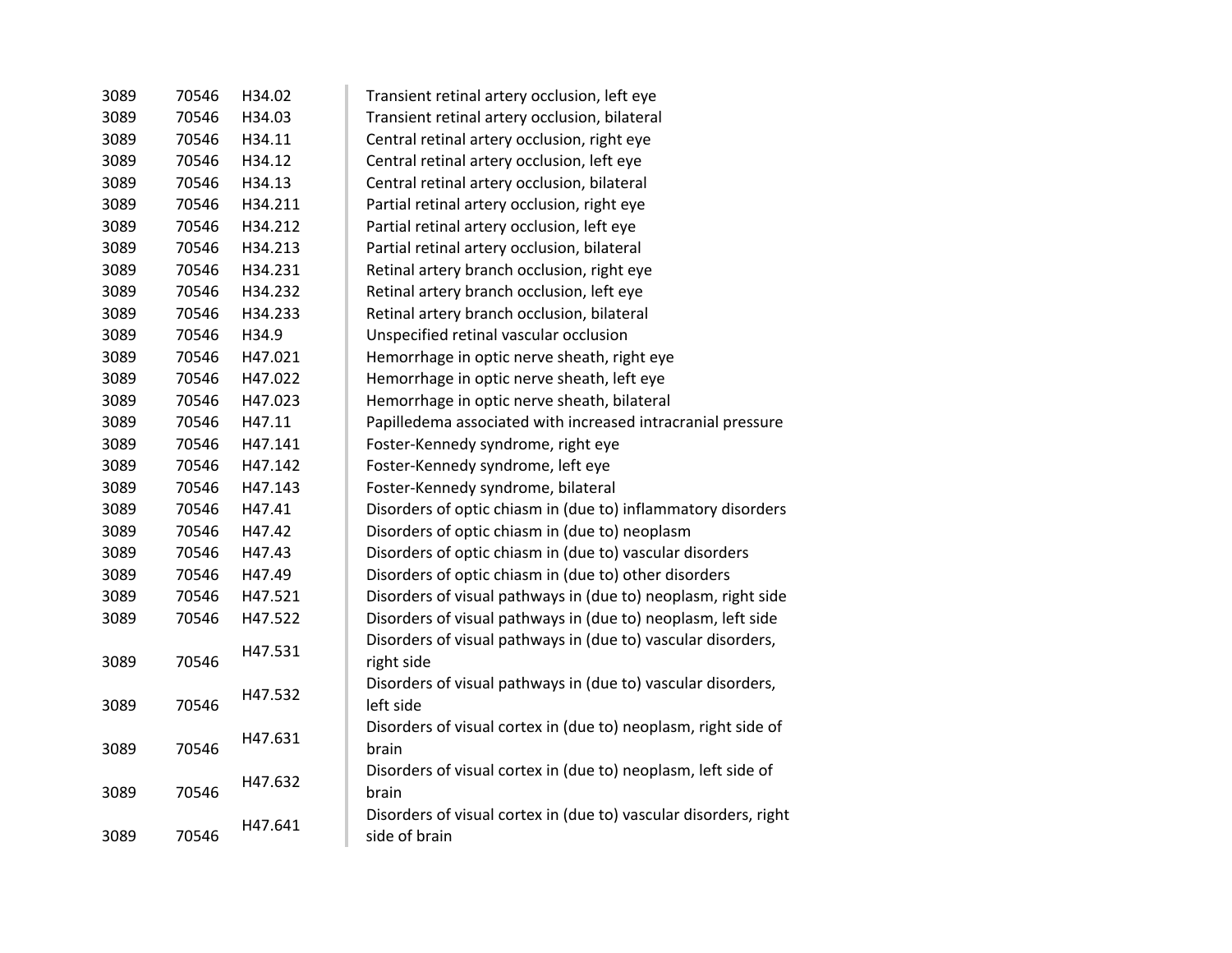|      |       | H47.642 | Disorders of visual cortex in (due to) vascular disorders, left |
|------|-------|---------|-----------------------------------------------------------------|
| 3089 | 70546 |         | side of brain                                                   |
| 3089 | 70546 | H49.01  | Third [oculomotor] nerve palsy, right eye                       |
| 3089 | 70546 | H49.02  | Third [oculomotor] nerve palsy, left eye                        |
| 3089 | 70546 | H49.03  | Third [oculomotor] nerve palsy, bilateral                       |
| 3089 | 70546 | H49.11  | Fourth [trochlear] nerve palsy, right eye                       |
| 3089 | 70546 | H49.12  | Fourth [trochlear] nerve palsy, left eye                        |
| 3089 | 70546 | H49.13  | Fourth [trochlear] nerve palsy, bilateral                       |
| 3089 | 70546 | H49.21  | Sixth [abducent] nerve palsy, right eye                         |
| 3089 | 70546 | H49.22  | Sixth [abducent] nerve palsy, left eye                          |
| 3089 | 70546 | H49.23  | Sixth [abducent] nerve palsy, bilateral                         |
| 3089 | 70546 | H53.121 | Transient visual loss, right eye                                |
| 3089 | 70546 | H53.122 | Transient visual loss, left eye                                 |
| 3089 | 70546 | H53.123 | Transient visual loss, bilateral                                |
| 3089 | 70546 | H53.131 | Sudden visual loss, right eye                                   |
| 3089 | 70546 | H53.132 | Sudden visual loss, left eye                                    |
| 3089 | 70546 | H53.133 | Sudden visual loss, bilateral                                   |
| 3089 | 70546 | H53.40  | Unspecified visual field defects                                |
| 3089 | 70546 | H53.461 | Homonymous bilateral field defects, right side                  |
| 3089 | 70546 | H53.462 | Homonymous bilateral field defects, left side                   |
| 3089 | 70546 | H53.47  | Heteronymous bilateral field defects                            |
| 3089 | 70546 | H81.4   | Vertigo of central origin                                       |
| 3089 | 70546 | H93.11  | Tinnitus, right ear                                             |
| 3089 | 70546 | H93.12  | Tinnitus, left ear                                              |
| 3089 | 70546 | H93.13  | Tinnitus, bilateral                                             |
| 3089 | 70546 | H93.A1  | Pulsatile tinnitus, right ear                                   |
| 3089 | 70546 | H93.A2  | Pulsatile tinnitus, left ear                                    |
| 3089 | 70546 | H93.A3  | Pulsatile tinnitus, bilateral                                   |
|      |       | 126.02  | Saddle embolus of pulmonary artery with acute cor               |
| 3089 | 70546 |         | pulmonale                                                       |
|      |       | 126.92  | Saddle embolus of pulmonary artery without acute cor            |
| 3089 | 70546 |         | pulmonale                                                       |
|      |       | 160.01  | Nontraumatic subarachnoid hemorrhage from right carotid         |
| 3089 | 70546 |         | siphon and bifurcation                                          |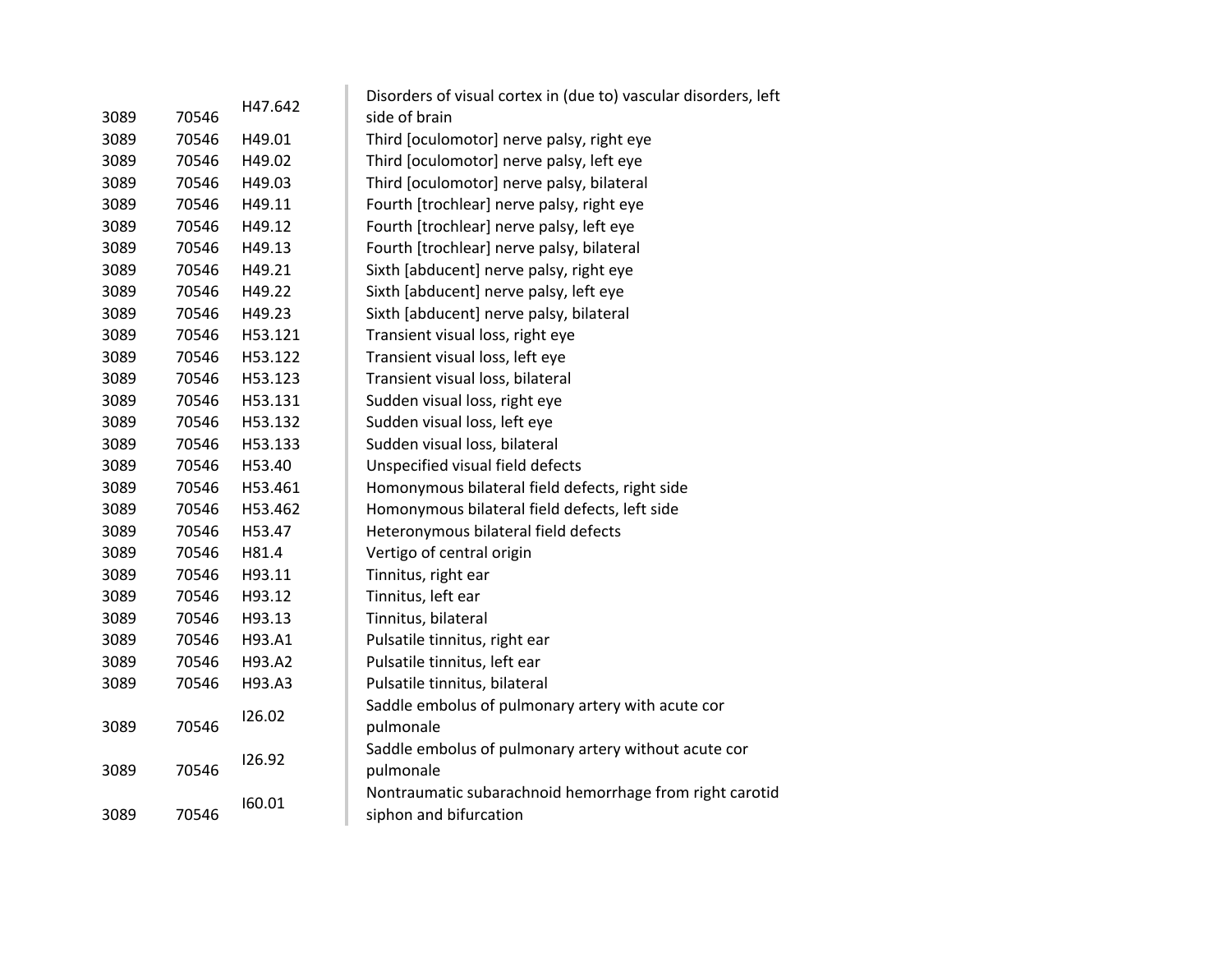|       | 160.02                                                                        | Nontraumatic subarachnoid hemorrhage from left carotid    |
|-------|-------------------------------------------------------------------------------|-----------------------------------------------------------|
|       |                                                                               | siphon and bifurcation                                    |
|       | 160.11                                                                        | Nontraumatic subarachnoid hemorrhage from right middle    |
|       |                                                                               | cerebral artery                                           |
|       | 160.12                                                                        | Nontraumatic subarachnoid hemorrhage from left middle     |
|       |                                                                               | cerebral artery                                           |
|       | 160.2                                                                         | Nontraumatic subarachnoid hemorrhage from anterior        |
|       |                                                                               | communicating artery                                      |
|       | 160.31                                                                        | Nontraumatic subarachnoid hemorrhage from right posterior |
|       |                                                                               | communicating artery                                      |
|       |                                                                               | Nontraumatic subarachnoid hemorrhage from left posterior  |
|       |                                                                               | communicating artery                                      |
|       |                                                                               | Nontraumatic subarachnoid hemorrhage from basilar artery  |
|       |                                                                               | Nontraumatic subarachnoid hemorrhage from right vertebral |
|       |                                                                               | artery                                                    |
|       | 160.52                                                                        | Nontraumatic subarachnoid hemorrhage from left vertebral  |
|       |                                                                               | artery                                                    |
|       |                                                                               | Nontraumatic subarachnoid hemorrhage from other           |
| 70546 |                                                                               | intracranial arteries                                     |
| 70546 | 160.8                                                                         | Other nontraumatic subarachnoid hemorrhage                |
|       |                                                                               | Nontraumatic intracerebral hemorrhage in hemisphere,      |
| 70546 |                                                                               | subcortical                                               |
|       |                                                                               | Nontraumatic intracerebral hemorrhage in hemisphere,      |
| 70546 |                                                                               | cortical                                                  |
| 70546 | 161.3                                                                         | Nontraumatic intracerebral hemorrhage in brain stem       |
| 70546 | 161.4                                                                         | Nontraumatic intracerebral hemorrhage in cerebellum       |
| 70546 | 161.5                                                                         | Nontraumatic intracerebral hemorrhage, intraventricular   |
| 70546 | 161.6                                                                         | Nontraumatic intracerebral hemorrhage, multiple localized |
| 70546 | 161.8                                                                         | Other nontraumatic intracerebral hemorrhage               |
| 70546 | 162.01                                                                        | Nontraumatic acute subdural hemorrhage                    |
| 70546 | 162.02                                                                        | Nontraumatic subacute subdural hemorrhage                 |
| 70546 | 162.03                                                                        | Nontraumatic chronic subdural hemorrhage                  |
| 70546 | 162.1                                                                         | Nontraumatic extradural hemorrhage                        |
| 70546 | 162.9                                                                         | Nontraumatic intracranial hemorrhage, unspecified         |
|       | 70546<br>70546<br>70546<br>70546<br>70546<br>70546<br>70546<br>70546<br>70546 | 160.32<br>160.4<br>160.51<br>160.6<br>161.0<br>161.1      |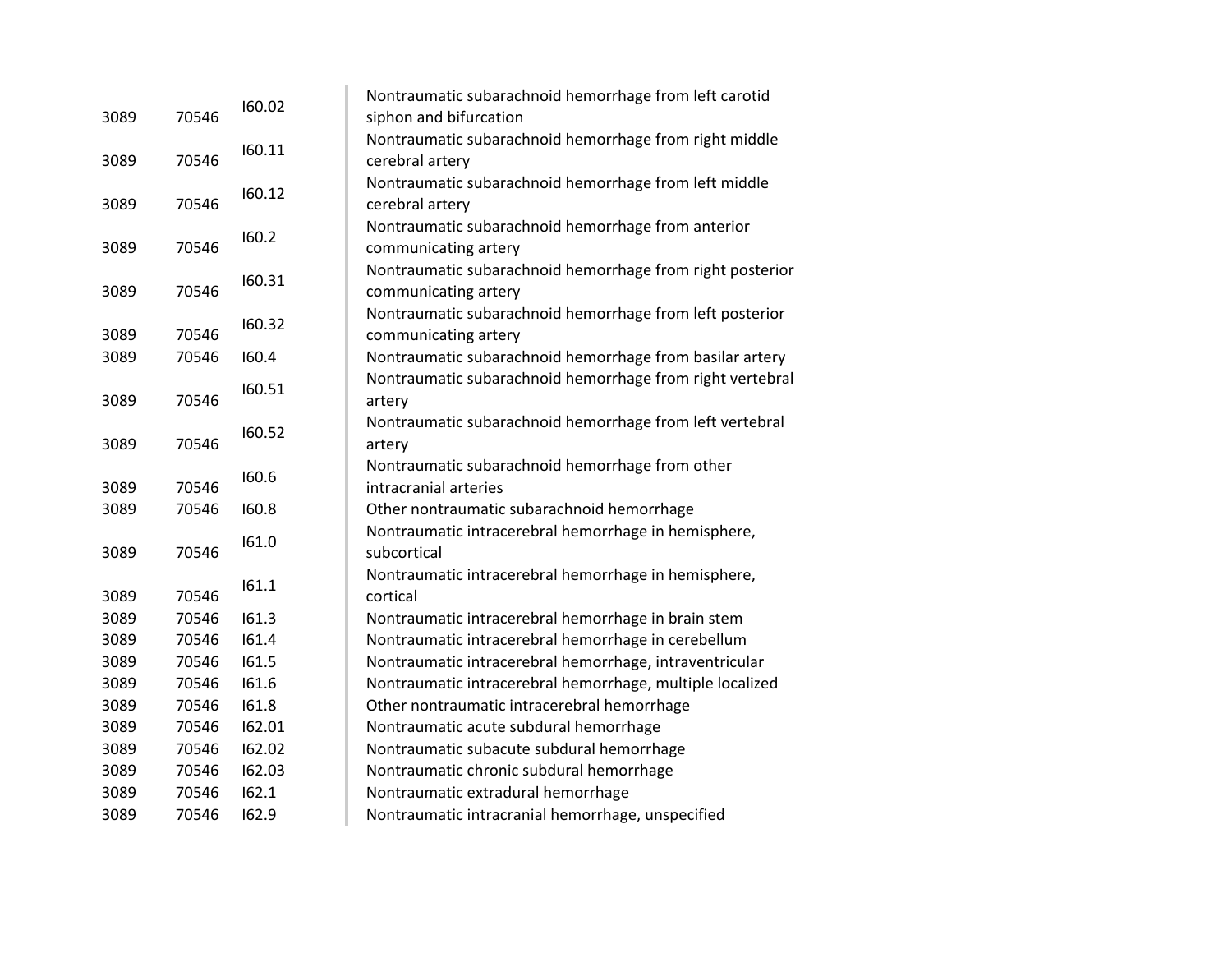| 3089 | 70546 | 163.00  | Cerebral infarction due to thrombosis of unspecified<br>precerebral artery                      |
|------|-------|---------|-------------------------------------------------------------------------------------------------|
| 3089 | 70546 | 163.011 | Cerebral infarction due to thrombosis of right vertebral artery                                 |
| 3089 | 70546 | 163.012 | Cerebral infarction due to thrombosis of left vertebral artery                                  |
| 3089 | 70546 | 163.013 | Cerebral infarction due to thrombosis of bilateral vertebral<br>arteries                        |
| 3089 | 70546 | 163.02  | Cerebral infarction due to thrombosis of basilar artery                                         |
| 3089 | 70546 | 163.031 | Cerebral infarction due to thrombosis of right carotid artery                                   |
| 3089 | 70546 | 163.032 | Cerebral infarction due to thrombosis of left carotid artery                                    |
| 3089 | 70546 | 163.033 | Cerebral infarction due to thrombosis of bilateral carotid<br>arteries                          |
| 3089 | 70546 | 163.09  | Cerebral infarction due to thrombosis of other precerebral<br>artery                            |
| 3089 | 70546 | 163.10  | Cerebral infarction due to embolism of unspecified<br>precerebral artery                        |
| 3089 | 70546 | 163.111 | Cerebral infarction due to embolism of right vertebral artery                                   |
| 3089 | 70546 | 163.112 | Cerebral infarction due to embolism of left vertebral artery                                    |
| 3089 | 70546 | 163.113 | Cerebral infarction due to embolism of bilateral vertebral<br>arteries                          |
| 3089 | 70546 | 163.12  | Cerebral infarction due to embolism of basilar artery                                           |
| 3089 | 70546 | 163.131 | Cerebral infarction due to embolism of right carotid artery                                     |
| 3089 | 70546 | 163.132 | Cerebral infarction due to embolism of left carotid artery                                      |
| 3089 | 70546 | 163.133 | Cerebral infarction due to embolism of bilateral carotid<br>arteries                            |
| 3089 | 70546 | 163.19  | Cerebral infarction due to embolism of other precerebral<br>artery                              |
| 3089 | 70546 | 163.211 | Cerebral infarction due to unspecified occlusion or stenosis of<br>right vertebral artery       |
| 3089 | 70546 | 163.212 | Cerebral infarction due to unspecified occlusion or stenosis of<br>left vertebral artery        |
| 3089 | 70546 | 163.213 | Cerebral infarction due to unspecified occlusion or stenosis of<br>bilateral vertebral arteries |
| 3089 | 70546 | 163.22  | Cerebral infarction due to unspecified occlusion or stenosis of<br>basilar artery               |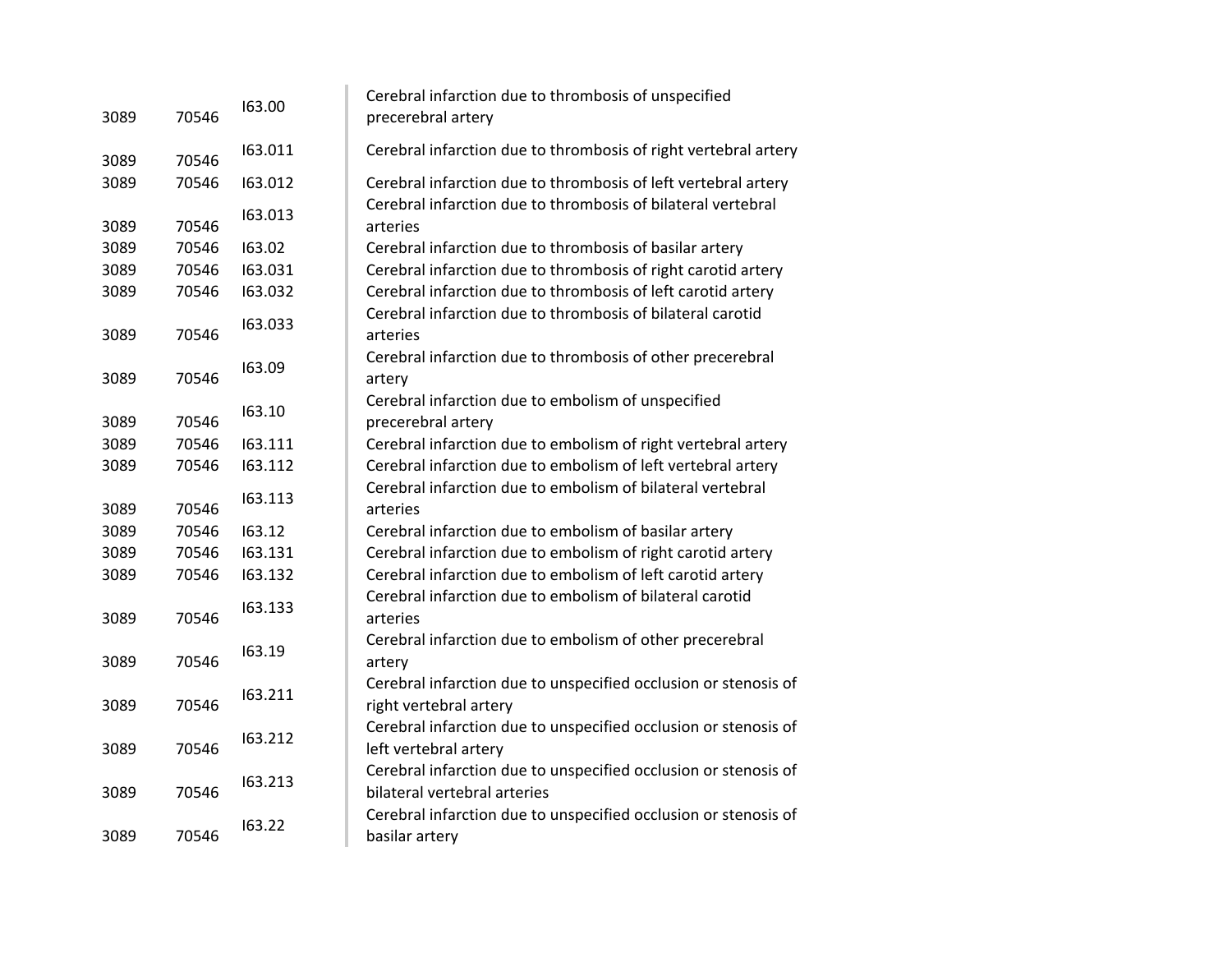| 3089 | 70546 | 163.231 | Cerebral infarction due to unspecified occlusion or stenosis of<br>right carotid arteries     |
|------|-------|---------|-----------------------------------------------------------------------------------------------|
| 3089 | 70546 | 163.232 | Cerebral infarction due to unspecified occlusion or stenosis of<br>left carotid arteries      |
| 3089 | 70546 | 163.233 | Cerebral infarction due to unspecified occlusion or stenosis of<br>bilateral carotid arteries |
| 3089 | 70546 | 163.29  | Cerebral infarction due to unspecified occlusion or stenosis of<br>other precerebral arteries |
| 3089 | 70546 | 163.311 | Cerebral infarction due to thrombosis of right middle cerebral<br>artery                      |
| 3089 | 70546 | 163.312 | Cerebral infarction due to thrombosis of left middle cerebral<br>artery                       |
| 3089 | 70546 | 163.313 | Cerebral infarction due to thrombosis of bilateral middle<br>cerebral arteries                |
| 3089 | 70546 | 163.321 | Cerebral infarction due to thrombosis of right anterior<br>cerebral artery                    |
| 3089 | 70546 | 163.322 | Cerebral infarction due to thrombosis of left anterior cerebral<br>artery                     |
| 3089 | 70546 | 163.323 | Cerebral infarction due to thrombosis of bilateral anterior<br>cerebral arteries              |
| 3089 | 70546 | 163.331 | Cerebral infarction due to thrombosis of right posterior<br>cerebral artery                   |
| 3089 | 70546 | 163.332 | Cerebral infarction due to thrombosis of left posterior<br>cerebral artery                    |
| 3089 | 70546 | 163.333 | Cerebral infarction due to thrombosis of bilateral posterior<br>cerebral arteries             |
| 3089 | 70546 | 163.341 | Cerebral infarction due to thrombosis of right cerebellar<br>artery                           |
| 3089 | 70546 | 163.342 | Cerebral infarction due to thrombosis of left cerebellar artery                               |
| 3089 | 70546 | 163.343 | Cerebral infarction due to thrombosis of bilateral cerebellar<br>arteries                     |
| 3089 | 70546 | 163.39  | Cerebral infarction due to thrombosis of other cerebral artery                                |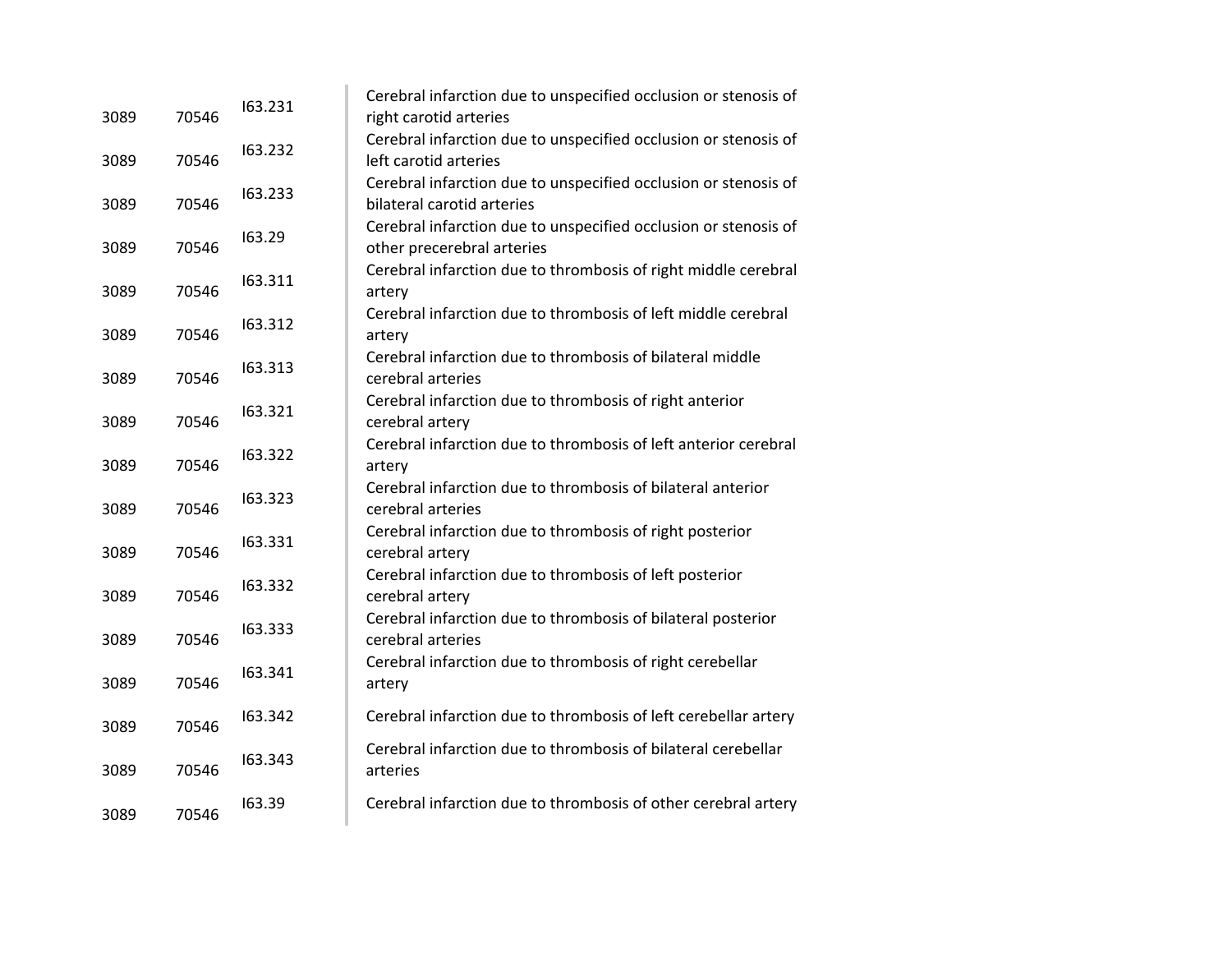| 3089 | 70546 | 163.411 | Cerebral infarction due to embolism of right middle cerebral<br>artery                                |
|------|-------|---------|-------------------------------------------------------------------------------------------------------|
| 3089 | 70546 | 163.412 | Cerebral infarction due to embolism of left middle cerebral<br>artery                                 |
| 3089 | 70546 | 163.413 | Cerebral infarction due to embolism of bilateral middle<br>cerebral arteries                          |
| 3089 | 70546 | 163.421 | Cerebral infarction due to embolism of right anterior cerebral<br>artery                              |
| 3089 | 70546 | 163.422 | Cerebral infarction due to embolism of left anterior cerebral<br>artery                               |
| 3089 | 70546 | 163.423 | Cerebral infarction due to embolism of bilateral anterior<br>cerebral arteries                        |
| 3089 | 70546 | 163.431 | Cerebral infarction due to embolism of right posterior<br>cerebral artery                             |
| 3089 | 70546 | 163.432 | Cerebral infarction due to embolism of left posterior cerebral<br>artery                              |
| 3089 | 70546 | 163.433 | Cerebral infarction due to embolism of bilateral posterior<br>cerebral arteries                       |
| 3089 | 70546 | 163.441 | Cerebral infarction due to embolism of right cerebellar artery                                        |
| 3089 | 70546 | 163.442 | Cerebral infarction due to embolism of left cerebellar artery                                         |
| 3089 | 70546 | 163.443 | Cerebral infarction due to embolism of bilateral cerebellar<br>arteries                               |
| 3089 | 70546 | 163.49  | Cerebral infarction due to embolism of other cerebral artery                                          |
| 3089 | 70546 | 163.511 | Cerebral infarction due to unspecified occlusion or stenosis of<br>right middle cerebral artery       |
| 3089 | 70546 | 163.512 | Cerebral infarction due to unspecified occlusion or stenosis of<br>left middle cerebral artery        |
| 3089 | 70546 | 163.513 | Cerebral infarction due to unspecified occlusion or stenosis of<br>bilateral middle cerebral arteries |
| 3089 | 70546 | 163.521 | Cerebral infarction due to unspecified occlusion or stenosis of<br>right anterior cerebral artery     |
| 3089 | 70546 | 163.522 | Cerebral infarction due to unspecified occlusion or stenosis of<br>left anterior cerebral artery      |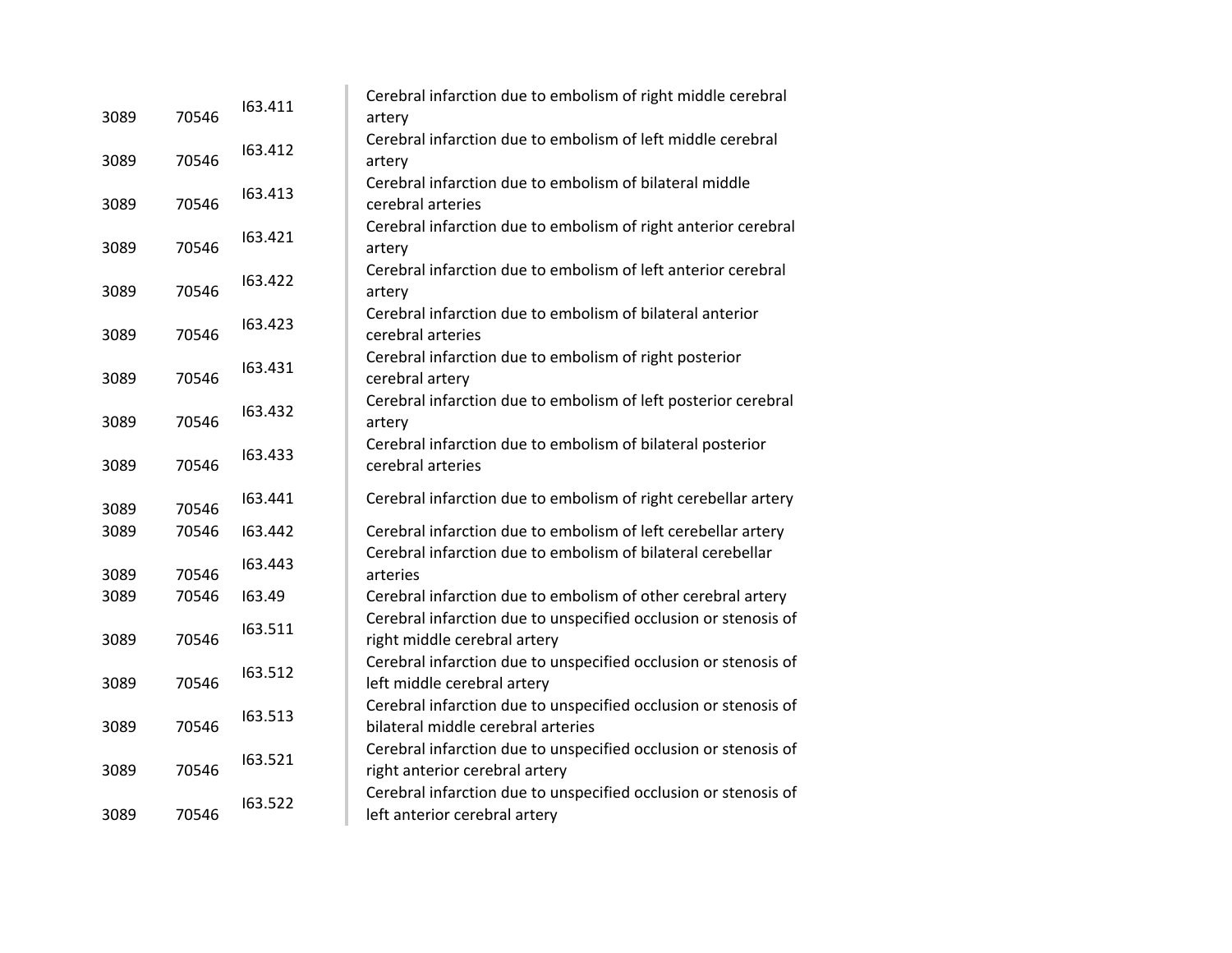|               | 163.523 | Cerebral infarction due to unspecified occlusion or stenosis of                             |
|---------------|---------|---------------------------------------------------------------------------------------------|
| 3089<br>70546 |         | bilateral anterior cerebral arteries                                                        |
|               |         | Cerebral infarction due to unspecified occlusion or stenosis of                             |
| 70546         |         | right posterior cerebral artery                                                             |
|               |         | Cerebral infarction due to unspecified occlusion or stenosis of                             |
| 70546         |         | left posterior cerebral artery                                                              |
|               |         | Cerebral infarction due to unspecified occlusion or stenosis of                             |
| 70546         |         | bilateral posterior cerebral arteries                                                       |
|               |         | Cerebral infarction due to unspecified occlusion or stenosis of                             |
| 70546         |         | right cerebellar artery                                                                     |
|               |         | Cerebral infarction due to unspecified occlusion or stenosis of                             |
| 70546         |         | left cerebellar artery                                                                      |
|               |         | Cerebral infarction due to unspecified occlusion or stenosis of                             |
| 70546         |         | bilateral cerebellar arteries                                                               |
|               |         | Cerebral infarction due to unspecified occlusion or stenosis of                             |
| 70546         |         | other cerebral artery                                                                       |
|               |         | Cerebral infarction due to cerebral venous thrombosis,                                      |
| 70546         |         | nonpyogenic                                                                                 |
|               |         | Other cerebral infarction due to occlusion or stenosis of small                             |
| 70546         |         | artery                                                                                      |
| 70546         | 163.89  | Other cerebral infarction                                                                   |
| 70546         | 165.01  | Occlusion and stenosis of right vertebral artery                                            |
| 70546         | 165.02  | Occlusion and stenosis of left vertebral artery                                             |
| 70546         | 165.03  | Occlusion and stenosis of bilateral vertebral arteries                                      |
| 70546         | 165.1   | Occlusion and stenosis of basilar artery                                                    |
| 70546         | 165.21  | Occlusion and stenosis of right carotid artery                                              |
| 70546         | 165.22  | Occlusion and stenosis of left carotid artery                                               |
| 70546         | 165.23  | Occlusion and stenosis of bilateral carotid arteries                                        |
| 70546         | 165.8   | Occlusion and stenosis of other precerebral arteries                                        |
| 70546         | 165.9   | Occlusion and stenosis of unspecified precerebral artery                                    |
| 70546         | 166.01  | Occlusion and stenosis of right middle cerebral artery                                      |
| 70546         | 166.02  | Occlusion and stenosis of left middle cerebral artery                                       |
| 70546         | 166.03  | Occlusion and stenosis of bilateral middle cerebral arteries                                |
| 70546         | 166.11  | Occlusion and stenosis of right anterior cerebral artery                                    |
|               |         |                                                                                             |
|               |         | 163.531<br>163.532<br>163.533<br>163.541<br>163.542<br>163.543<br>163.59<br>163.6<br>163.81 |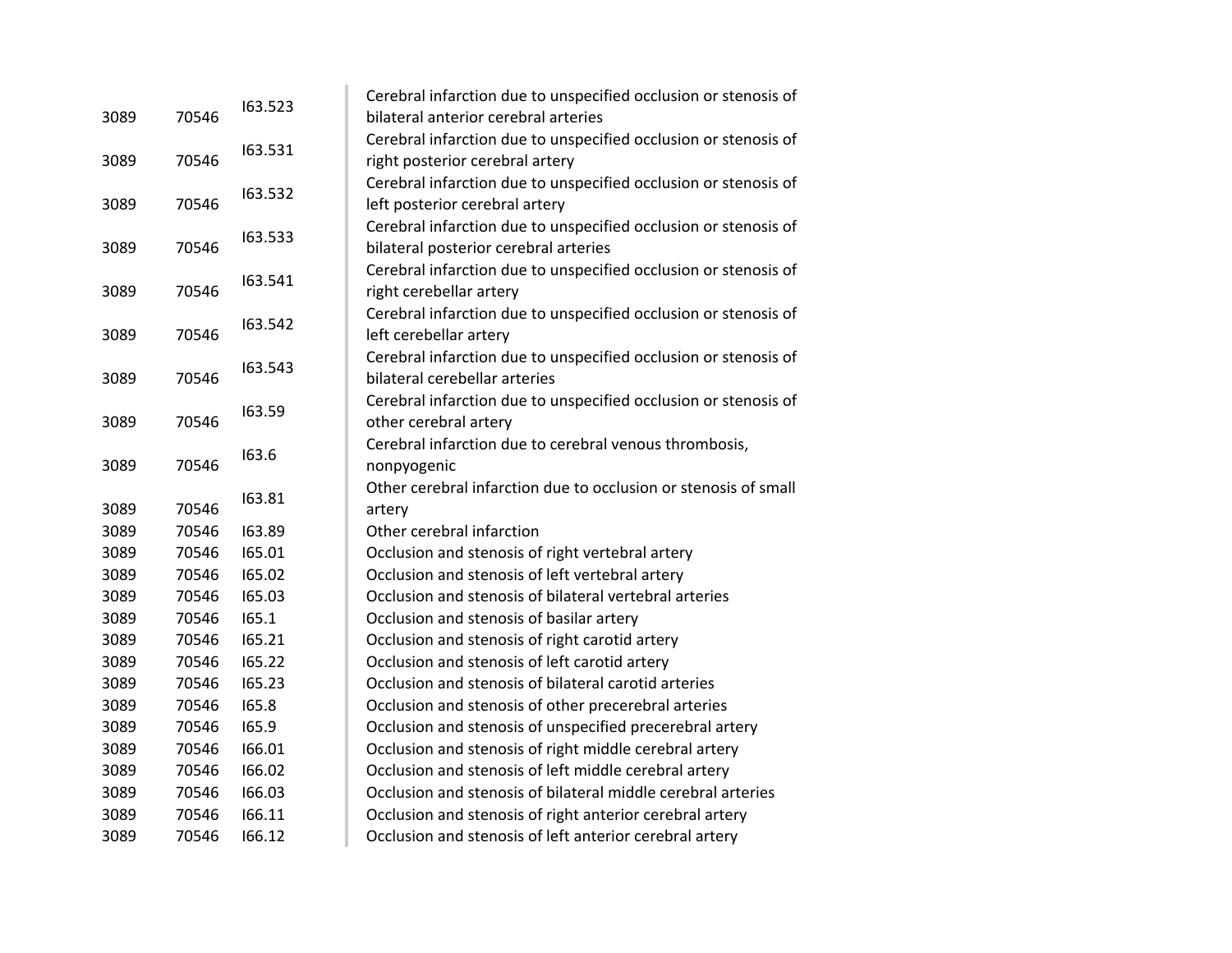| 3089 | 70546 | 166.13         | Occlusion and stenosis of bilateral anterior cerebral arteries  |
|------|-------|----------------|-----------------------------------------------------------------|
| 3089 | 70546 | 166.21         | Occlusion and stenosis of right posterior cerebral artery       |
| 3089 | 70546 | 166.22         | Occlusion and stenosis of left posterior cerebral artery        |
| 3089 | 70546 | 166.23         | Occlusion and stenosis of bilateral posterior cerebral arteries |
| 3089 | 70546 | 166.3          | Occlusion and stenosis of cerebellar arteries                   |
| 3089 | 70546 | 166.8          | Occlusion and stenosis of other cerebral arteries               |
| 3089 | 70546 | 167.1          | Cerebral aneurysm, nonruptured                                  |
| 3089 | 70546 | 167.89         | Other cerebrovascular disease                                   |
| 3089 | 70546 | 168.2          | Cerebral arteritis in other diseases classified elsewhere       |
| 3089 | 70546 | 172.0          | Aneurysm of carotid artery                                      |
| 3089 | 70546 | 172.5          | Aneurysm of other precerebral arteries                          |
| 3089 | 70546 | 172.6          | Aneurysm of vertebral artery                                    |
| 3089 | 70546 | 172.8          | Aneurysm of other specified arteries                            |
| 3089 | 70546 | 176            | Septic arterial embolism                                        |
| 3089 | 70546 | 177.0          | Arteriovenous fistula, acquired                                 |
| 3089 | 70546 | 177.1          | Stricture of artery                                             |
| 3089 | 70546 | 177.2          | Rupture of artery                                               |
| 3089 | 70546 | 177.3          | Arterial fibromuscular dysplasia                                |
| 3089 | 70546 | 177.5          | Necrosis of artery                                              |
| 3089 | 70546 | 177.6          | Arteritis, unspecified                                          |
| 3089 | 70546 | 177.71         | Dissection of carotid artery                                    |
| 3089 | 70546 | 177.74         | Dissection of vertebral artery                                  |
| 3089 | 70546 | 177.75         | Dissection of other precerebral arteries                        |
| 3089 | 70546 | 177.89         | Other specified disorders of arteries and arterioles            |
| 3089 | 70546 | I82.C11        | Acute embolism and thrombosis of right internal jugular vein    |
| 3089 | 70546 | <b>182.C12</b> | Acute embolism and thrombosis of left internal jugular vein     |
|      |       | I82.C13        | Acute embolism and thrombosis of internal jugular vein,         |
| 3089 | 70546 |                | bilateral                                                       |
| 3089 | 70546 | M30.0          | Polyarteritis nodosa                                            |
| 3089 | 70546 | M31.5          | Giant cell arteritis with polymyalgia rheumatica                |
| 3089 | 70546 | M31.6          | Other giant cell arteritis                                      |
|      |       | M32.19         | Other organ or system involvement in systemic lupus             |
| 3089 | 70546 |                | erythematosus                                                   |
| 3089 | 70546 | M32.8          | Other forms of systemic lupus erythematosus                     |
| 3089 | 70546 | Q28.2          | Arteriovenous malformation of cerebral vessels                  |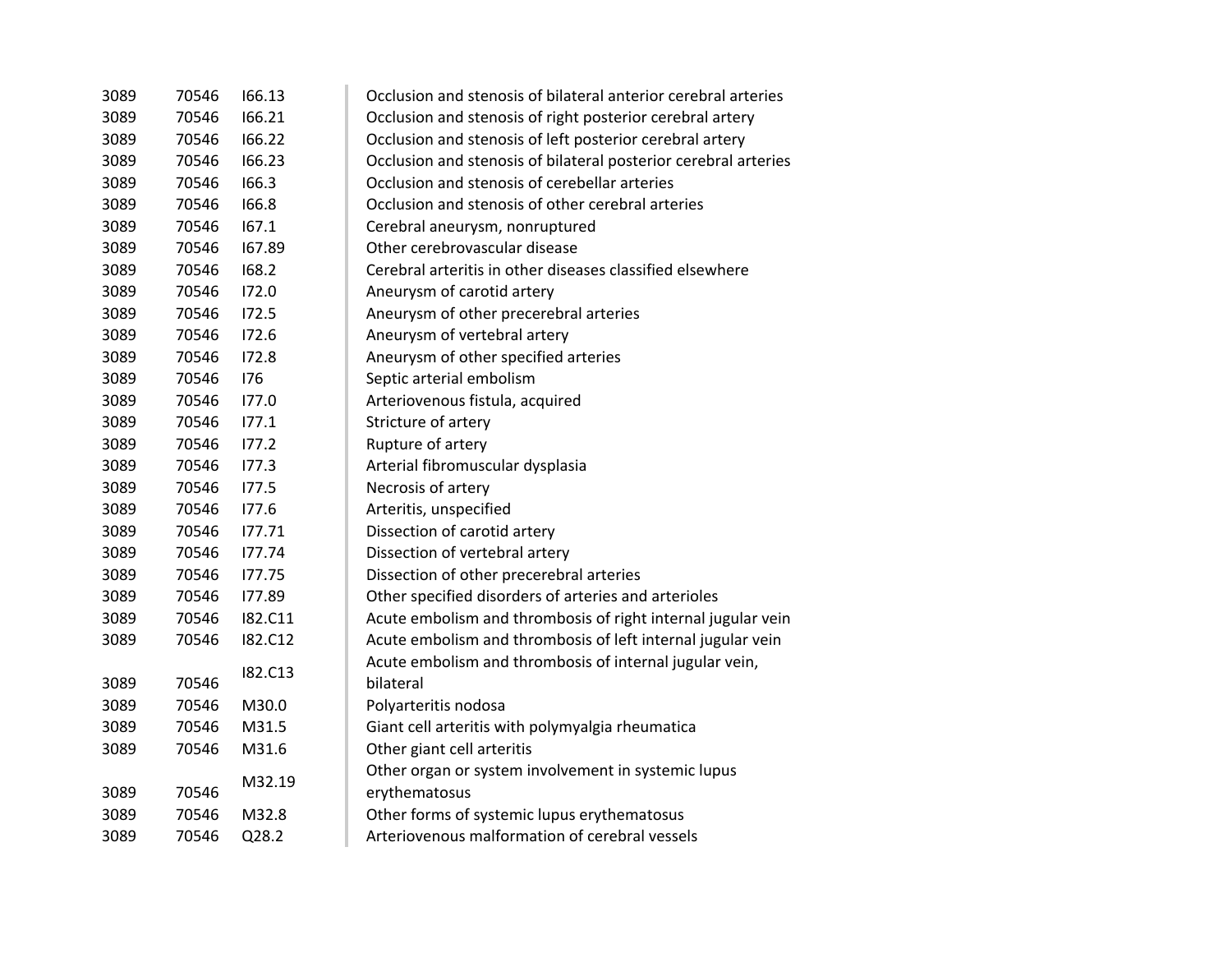| 3089 | 70546 | Q28.3          | Other malformations of cerebral vessels                                              |
|------|-------|----------------|--------------------------------------------------------------------------------------|
| 3089 | 70546 | Q61.3          | Polycystic kidney, unspecified                                                       |
| 3089 | 70546 | Q85.00         | Neurofibromatosis, unspecified                                                       |
| 3089 | 70546 | Q85.01         | Neurofibromatosis, type 1                                                            |
| 3089 | 70546 | Q85.02         | Neurofibromatosis, type 2                                                            |
| 3089 | 70546 | R22.0          | Localized swelling, mass and lump, head                                              |
| 3089 | 70546 | R22.1          | Localized swelling, mass and lump, neck                                              |
| 3089 | 70546 | R29.5          | Transient paralysis                                                                  |
| 3089 | 70546 | R29.6*         | <b>Repeated falls</b>                                                                |
| 3089 | 70546 | R29.818*       | Other symptoms and signs involving the nervous system                                |
|      |       |                | Other symptoms and signs involving the musculoskeletal                               |
| 3089 | 70546 | R29.898*       | system                                                                               |
| 3089 | 70546 | R42            | Dizziness and giddiness                                                              |
| 3089 | 70546 | <b>R55</b>     | Syncope and collapse                                                                 |
|      |       |                | Intracranial space-occupying lesion found on diagnostic                              |
| 3089 | 70546 | R90.0          | imaging of central nervous system                                                    |
| 3089 | 70546 | R90.82         | White matter disease, unspecified                                                    |
|      |       |                | Abnormal findings on diagnostic imaging of skull and head,                           |
| 3089 | 70546 | R93.0          | not elsewhere classified                                                             |
|      |       |                | Penetrating wound of orbit with or without foreign body,                             |
| 3089 | 70546 | S05.41XA       | right eye, initial encounter                                                         |
|      |       |                | Penetrating wound of orbit with or without foreign body,                             |
| 3089 | 70546 | S05.41XD       | right eye, subsequent encounter                                                      |
|      |       |                | Penetrating wound of orbit with or without foreign body,                             |
| 3089 | 70546 | S05.41XS       | right eye, sequela                                                                   |
| 3089 |       | 70546 S05.42XA | Penetrating wound of orbit with or without foreign body, left eye, initial encounter |
|      |       |                | Penetrating wound of orbit with or without foreign body, left                        |
| 3089 | 70546 | S05.42XD       | eye, subsequent encounter                                                            |
| 3089 |       | 70546 S05.42XS | Penetrating wound of orbit with or without foreign body, left eye, sequela           |
|      |       |                | Epidural hemorrhage without loss of consciousness, initial                           |
| 3089 | 70546 | S06.4X0A       | encounter                                                                            |
|      |       |                | Epidural hemorrhage without loss of consciousness,                                   |
| 3089 | 70546 | S06.4X0D       | subsequent encounter                                                                 |
|      |       |                | Epidural hemorrhage without loss of consciousness,                                   |
| 3089 | 70546 | S06.4X0S       | sequela                                                                              |
|      |       |                |                                                                                      |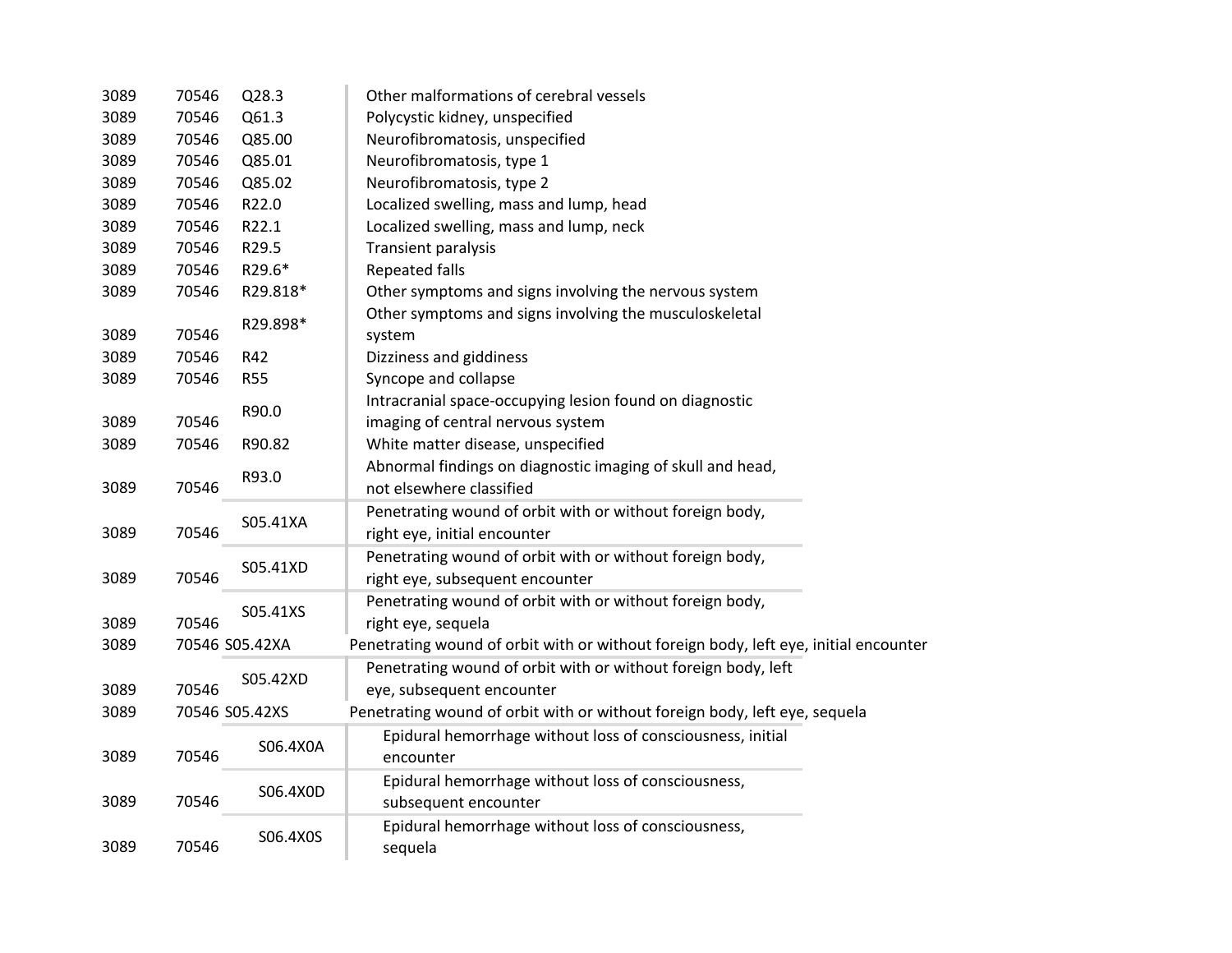| 3089 | 70546 | S06.4X1A | Epidural hemorrhage with loss of consciousness of 30<br>minutes or less, initial encounter                                                   |
|------|-------|----------|----------------------------------------------------------------------------------------------------------------------------------------------|
| 3089 | 70546 | S06.4X1D | Epidural hemorrhage with loss of consciousness of 30<br>minutes or less, subsequent encounter                                                |
| 3089 | 70546 | S06.4X1S | Epidural hemorrhage with loss of consciousness of 30<br>minutes or less, sequela                                                             |
| 3089 | 70546 | S06.4X2A | Epidural hemorrhage with loss of consciousness of 31<br>minutes to 59 minutes, initial encounter                                             |
| 3089 | 70546 | S06.4X2D | Epidural hemorrhage with loss of consciousness of 31<br>minutes to 59 minutes, subsequent encounter                                          |
| 3089 | 70546 | S06.4X2S | Epidural hemorrhage with loss of consciousness of 31<br>minutes to 59 minutes, sequela                                                       |
| 3089 | 70546 | S06.4X3A | Epidural hemorrhage with loss of consciousness of 1 hour<br>to 5 hours 59 minutes, initial encounter                                         |
| 3089 | 70546 | S06.4X3D | Epidural hemorrhage with loss of consciousness of 1 hour<br>to 5 hours 59 minutes, subsequent encounter                                      |
| 3089 | 70546 | S06.4X3S | Epidural hemorrhage with loss of consciousness of 1 hour<br>to 5 hours 59 minutes, sequela                                                   |
| 3089 | 70546 | S06.4X4A | Epidural hemorrhage with loss of consciousness of 6 hours<br>to 24 hours, initial encounter                                                  |
| 3089 | 70546 | S06.4X4D | Epidural hemorrhage with loss of consciousness of 6 hours<br>to 24 hours, subsequent encounter                                               |
| 3089 | 70546 | S06.4X4S | Epidural hemorrhage with loss of consciousness of 6 hours<br>to 24 hours, sequela                                                            |
| 3089 | 70546 | S06.4X5A | Epidural hemorrhage with loss of consciousness greater<br>than 24 hours with return to pre-existing conscious level,<br>initial encounter    |
| 3089 | 70546 | S06.4X5D | Epidural hemorrhage with loss of consciousness greater<br>than 24 hours with return to pre-existing conscious level,<br>subsequent encounter |
| 3089 | 70546 | S06.4X5S | Epidural hemorrhage with loss of consciousness greater<br>than 24 hours with return to pre-existing conscious level,<br>sequela              |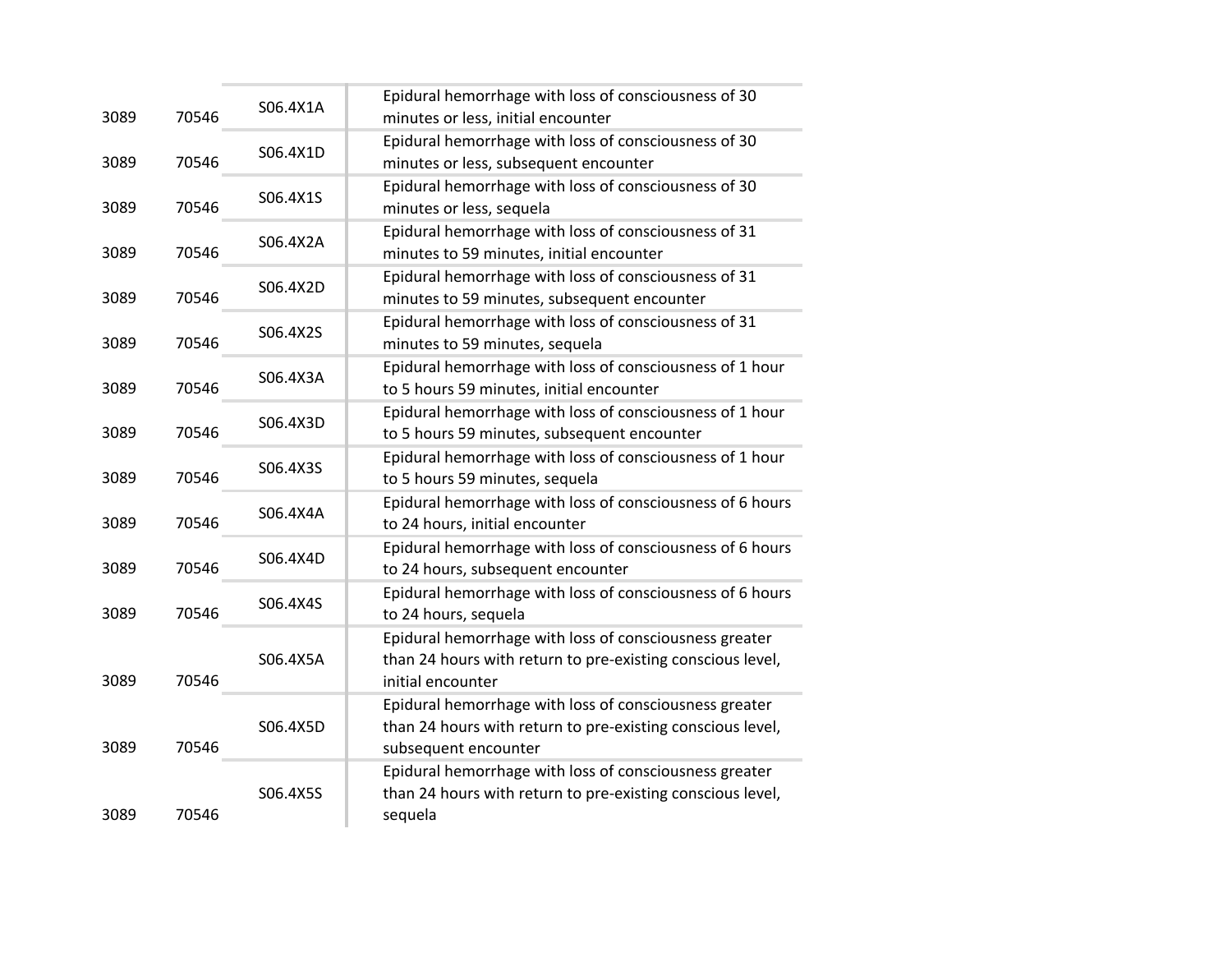|      |       |          | Epidural hemorrhage with loss of consciousness greater       |
|------|-------|----------|--------------------------------------------------------------|
|      |       | S06.4X6A | than 24 hours without return to pre-existing conscious level |
| 3089 | 70546 |          | with patient surviving, initial encounter                    |
|      |       |          | Epidural hemorrhage with loss of consciousness greater       |
|      |       | S06.4X6D | than 24 hours without return to pre-existing conscious level |
| 3089 | 70546 |          | with patient surviving, subsequent encounter                 |
|      |       |          | Epidural hemorrhage with loss of consciousness greater       |
|      |       | S06.4X6S | than 24 hours without return to pre-existing conscious level |
| 3089 | 70546 |          | with patient surviving, sequela                              |
|      |       | S06.4X9A | Epidural hemorrhage with loss of consciousness of            |
| 3089 | 70546 |          | unspecified duration, initial encounter                      |
|      |       | S06.4X9D | Epidural hemorrhage with loss of consciousness of            |
| 3089 | 70546 |          | unspecified duration, subsequent encounter                   |
|      |       | S06.4X9S | Epidural hemorrhage with loss of consciousness of            |
| 3089 | 70546 |          | unspecified duration, sequela                                |
|      |       | S06.5X0A | Traumatic subdural hemorrhage without loss of                |
| 3089 | 70546 |          | consciousness, initial encounter                             |
|      |       | S06.5X0D | Traumatic subdural hemorrhage without loss of                |
| 3089 | 70546 |          | consciousness, subsequent encounter                          |
|      |       | S06.5X0S | Traumatic subdural hemorrhage without loss of                |
| 3089 | 70546 |          | consciousness, sequela                                       |
|      |       | S06.5X1A | Traumatic subdural hemorrhage with loss of consciousness     |
| 3089 | 70546 |          | of 30 minutes or less, initial encounter                     |
|      |       |          | Traumatic subdural hemorrhage with loss of consciousness     |
|      |       | S06.5X1D | of 30 minutes or less, subsequent encounter                  |
| 3089 | 70546 |          |                                                              |
|      |       | S06.5X1S | Traumatic subdural hemorrhage with loss of consciousness     |
| 3089 | 70546 |          | of 30 minutes or less, sequela                               |
|      |       |          | Traumatic subdural hemorrhage with loss of consciousness     |
|      |       | S06.5X2A | of 31 minutes to 59 minutes, initial encounter               |
| 3089 | 70546 |          |                                                              |
|      |       |          | Traumatic subdural hemorrhage with loss of consciousness     |
|      |       | S06.5X2D | of 31 minutes to 59 minutes, subsequent encounter            |
| 3089 | 70546 |          |                                                              |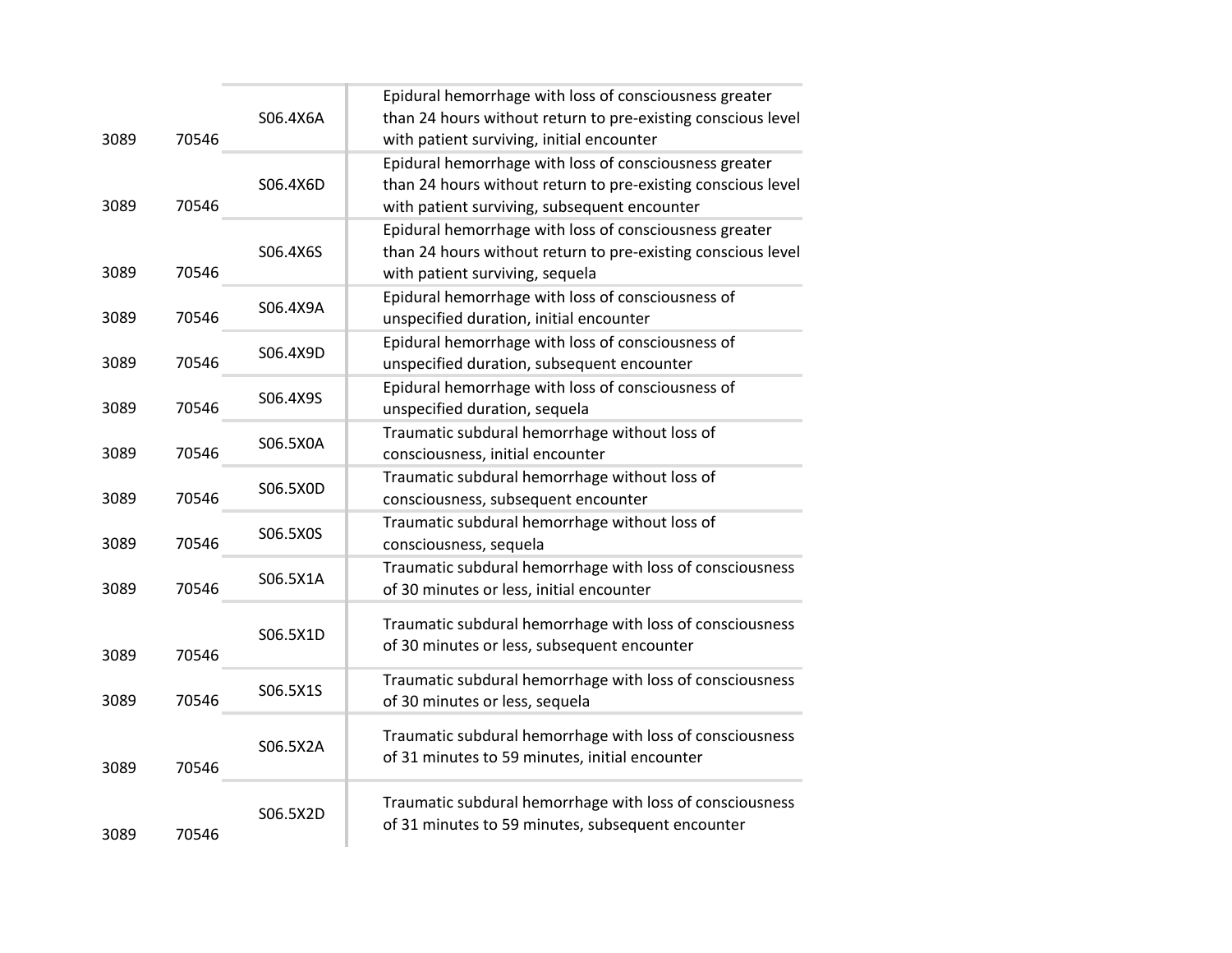| 70546 | S06.5X2S | Traumatic subdural hemorrhage with loss of consciousness<br>of 31 minutes to 59 minutes, sequela                                                                                         |
|-------|----------|------------------------------------------------------------------------------------------------------------------------------------------------------------------------------------------|
| 70546 | S06.5X3A | Traumatic subdural hemorrhage with loss of consciousness<br>of 1 hour to 5 hours 59 minutes, initial encounter                                                                           |
| 70546 | S06.5X3D | Traumatic subdural hemorrhage with loss of consciousness<br>of 1 hour to 5 hours 59 minutes, subsequent encounter                                                                        |
| 70546 | S06.5X3S | Traumatic subdural hemorrhage with loss of consciousness<br>of 1 hour to 5 hours 59 minutes, sequela                                                                                     |
| 70546 | S06.5X4A | Traumatic subdural hemorrhage with loss of consciousness<br>of 6 hours to 24 hours, initial encounter                                                                                    |
| 70546 | S06.5X4D | Traumatic subdural hemorrhage with loss of consciousness<br>of 6 hours to 24 hours, subsequent encounter                                                                                 |
| 70546 | S06.5X4S | Traumatic subdural hemorrhage with loss of consciousness<br>of 6 hours to 24 hours, sequela                                                                                              |
| 70546 | S06.6X5A | Traumatic subarachnoid hemorrhage with loss of<br>consciousness greater than 24 hours with return to pre-<br>existing conscious level, initial encounter                                 |
| 70546 | S06.6X5D | Traumatic subarachnoid hemorrhage with loss of<br>consciousness greater than 24 hours with return to pre-<br>existing conscious level, subsequent encounter                              |
| 70546 | S06.6X5S | Traumatic subarachnoid hemorrhage with loss of<br>consciousness greater than 24 hours with return to pre-<br>existing conscious level, sequela                                           |
| 70546 | S06.6X6A | Traumatic subarachnoid hemorrhage with loss of<br>consciousness greater than 24 hours without return to pre-<br>existing conscious level with patient surviving, initial<br>encounter    |
| 70546 | S06.6X6D | Traumatic subarachnoid hemorrhage with loss of<br>consciousness greater than 24 hours without return to pre-<br>existing conscious level with patient surviving, subsequent<br>encounter |
|       |          |                                                                                                                                                                                          |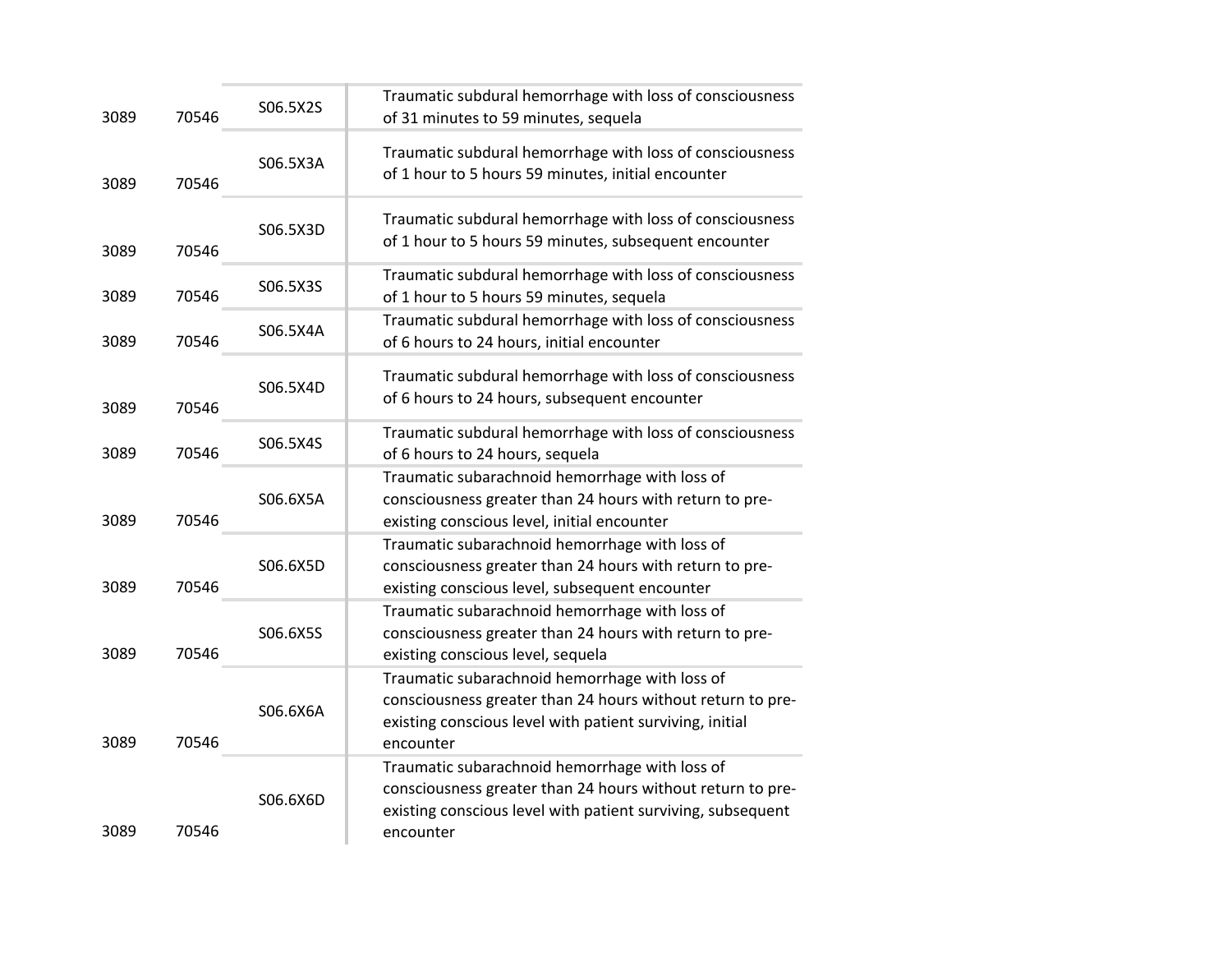| 3089 | 70546 | S06.6X6S | Traumatic subarachnoid hemorrhage with loss of<br>consciousness greater than 24 hours without return to pre-<br>existing conscious level with patient surviving, sequela |
|------|-------|----------|--------------------------------------------------------------------------------------------------------------------------------------------------------------------------|
| 3089 | 70546 | S06.6X9A | Traumatic subarachnoid hemorrhage with loss of<br>consciousness of unspecified duration, initial encounter                                                               |
| 3089 | 70546 | S06.6X9D | Traumatic subarachnoid hemorrhage with loss of<br>consciousness of unspecified duration, subsequent<br>encounter                                                         |
| 3089 | 70546 | S06.6X9S | Traumatic subarachnoid hemorrhage with loss of<br>consciousness of unspecified duration, sequela                                                                         |
| 3089 | 70546 | S09.0XXA | Injury of blood vessels of head, not elsewhere classified,<br>initial encounter                                                                                          |
| 3089 | 70546 | S09.0XXD | Injury of blood vessels of head, not elsewhere classified,<br>subsequent encounter                                                                                       |
| 3089 | 70546 | S09.0XXS | Injury of blood vessels of head, not elsewhere classified,<br>sequela                                                                                                    |
| 3089 | 70546 | S15.001A | Unspecified injury of right carotid artery, initial encounter                                                                                                            |
| 3089 | 70546 | S15.001D | Unspecified injury of right carotid artery, subsequent<br>encounter                                                                                                      |
| 3089 | 70546 | S15.001S | Unspecified injury of right carotid artery, sequela                                                                                                                      |
| 3089 | 70546 | S15.002A | Unspecified injury of left carotid artery, initial encounter                                                                                                             |
| 3089 | 70546 | S15.002D | Unspecified injury of left carotid artery, subsequent<br>encounter                                                                                                       |
| 3089 | 70546 | S15.002S | Unspecified injury of left carotid artery, sequela                                                                                                                       |
| 3089 | 70546 | S15.011A | Minor laceration of right carotid artery, initial encounter                                                                                                              |
| 3089 | 70546 | S15.011D | Minor laceration of right carotid artery, subsequent<br>encounter                                                                                                        |
| 3089 | 70546 | S15.011S | Minor laceration of right carotid artery, sequela                                                                                                                        |
| 3089 | 70546 | S15.012A | Minor laceration of left carotid artery, initial encounter                                                                                                               |
| 3089 | 70546 | S15.012D | Minor laceration of left carotid artery, subsequent<br>encounter                                                                                                         |
| 3089 | 70546 | S15.012S | Minor laceration of left carotid artery, sequela                                                                                                                         |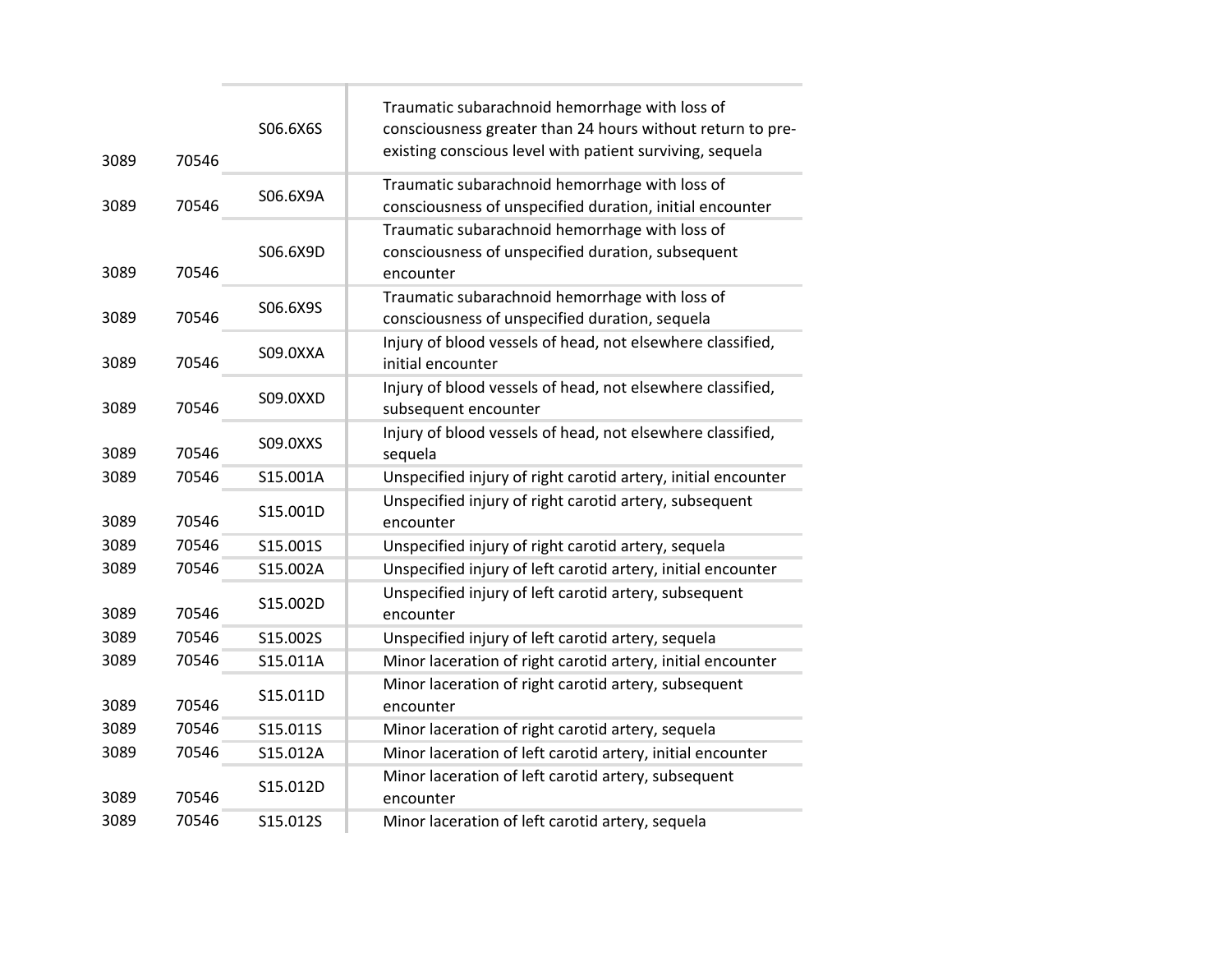| 3089 | 70546 | S15.019A | Minor laceration of unspecified carotid artery, initial<br>encounter    |
|------|-------|----------|-------------------------------------------------------------------------|
|      |       |          | Minor laceration of unspecified carotid artery, subsequent              |
| 3089 | 70546 | S15.019D | encounter                                                               |
| 3089 | 70546 | S15.019S | Minor laceration of unspecified carotid artery, sequela                 |
| 3089 | 70546 | S15.021A | Major laceration of right carotid artery, initial encounter             |
| 3089 | 70546 | S15.021D | Major laceration of right carotid artery, subsequent<br>encounter       |
| 3089 | 70546 | S15.021S | Major laceration of right carotid artery, sequela                       |
| 3089 | 70546 | S15.022A | Major laceration of left carotid artery, initial encounter              |
| 3089 | 70546 | S15.022D | Major laceration of left carotid artery, subsequent<br>encounter        |
| 3089 | 70546 | S15.022S | Major laceration of left carotid artery, sequela                        |
| 3089 | 70546 | S15.029A | Major laceration of unspecified carotid artery, initial<br>encounter    |
| 3089 | 70546 | S15.029D | Major laceration of unspecified carotid artery, subsequent<br>encounter |
| 3089 | 70546 | S15.029S | Major laceration of unspecified carotid artery, sequela                 |
| 3089 | 70546 | S15.091A | Other specified injury of right carotid artery, initial<br>encounter    |
| 3089 | 70546 | S15.091D | Other specified injury of right carotid artery, subsequent<br>encounter |
| 3089 | 70546 | S15.091S | Other specified injury of right carotid artery, sequela                 |
| 3089 | 70546 | S15.092A | Other specified injury of left carotid artery, initial<br>encounter     |
| 3089 | 70546 | S15.092D | Other specified injury of left carotid artery, subsequent<br>encounter  |
| 3089 | 70546 | S15.092S | Other specified injury of left carotid artery, sequela                  |
| 3089 | 70546 | S15.101A | Unspecified injury of right vertebral artery, initial<br>encounter      |
| 3089 | 70546 | S15.101D | Unspecified injury of right vertebral artery, subsequent<br>encounter   |
| 3089 | 70546 | S15.101S | Unspecified injury of right vertebral artery, sequela                   |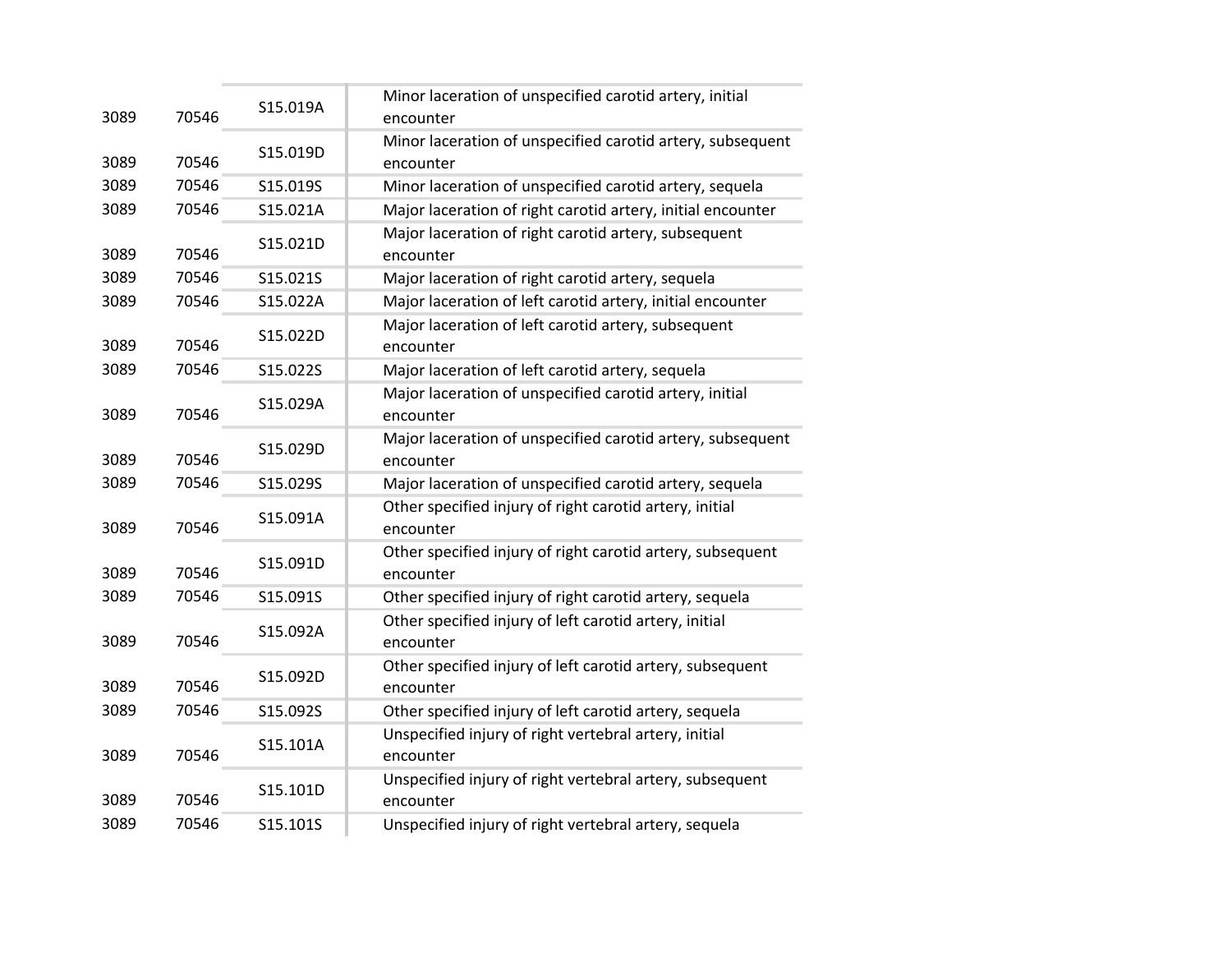| 3089 | 70546 | S15.102A        | Unspecified injury of left vertebral artery, initial encounter                     |
|------|-------|-----------------|------------------------------------------------------------------------------------|
| 3089 | 70546 | S15.102D        | Unspecified injury of left vertebral artery, subsequent<br>encounter               |
| 3089 | 70546 | S15.102S        | Unspecified injury of left vertebral artery, sequela                               |
| 3089 | 70546 | S15.111A        | Minor laceration of right vertebral artery, initial encounter                      |
| 3089 | 70546 | S15.111D        | Minor laceration of right vertebral artery, subsequent<br>encounter                |
| 3089 | 70546 | S15.111S        | Minor laceration of right vertebral artery, sequela                                |
| 3089 | 70546 | S15.112A        | Minor laceration of left vertebral artery, initial encounter                       |
| 3089 | 70546 | S15.112D        | Minor laceration of left vertebral artery, subsequent<br>encounter                 |
| 3089 | 70546 | S15.112S        | Minor laceration of left vertebral artery, sequela                                 |
| 3089 | 70546 | S15.121A        | Major laceration of right vertebral artery, initial encounter                      |
| 3089 | 70546 | S15.121D        | Major laceration of right vertebral artery, subsequent<br>encounter                |
| 3089 | 70546 | S15.121S        | Major laceration of right vertebral artery, sequela                                |
| 3089 | 70546 | S15.122A        | Major laceration of left vertebral artery, initial encounter                       |
| 3089 | 70546 | S15.122D        | Major laceration of left vertebral artery, subsequent<br>encounter                 |
| 3089 | 70546 | S15.122S        | Major laceration of left vertebral artery, sequela                                 |
| 3089 | 70546 | <b>S15.8XXA</b> | Injury of other specified blood vessels at neck level, initial<br>encounter        |
| 3089 | 70546 | <b>S15.8XXD</b> | Injury of other specified blood vessels at neck level,<br>subsequent encounter     |
| 3089 | 70546 | S15.8XXS        | Injury of other specified blood vessels at neck level, sequela                     |
| 3089 | 70546 | T82.311A        | Breakdown (mechanical) of carotid arterial graft (bypass),<br>initial encounter    |
| 3089 | 70546 | T82.311D        | Breakdown (mechanical) of carotid arterial graft (bypass),<br>subsequent encounter |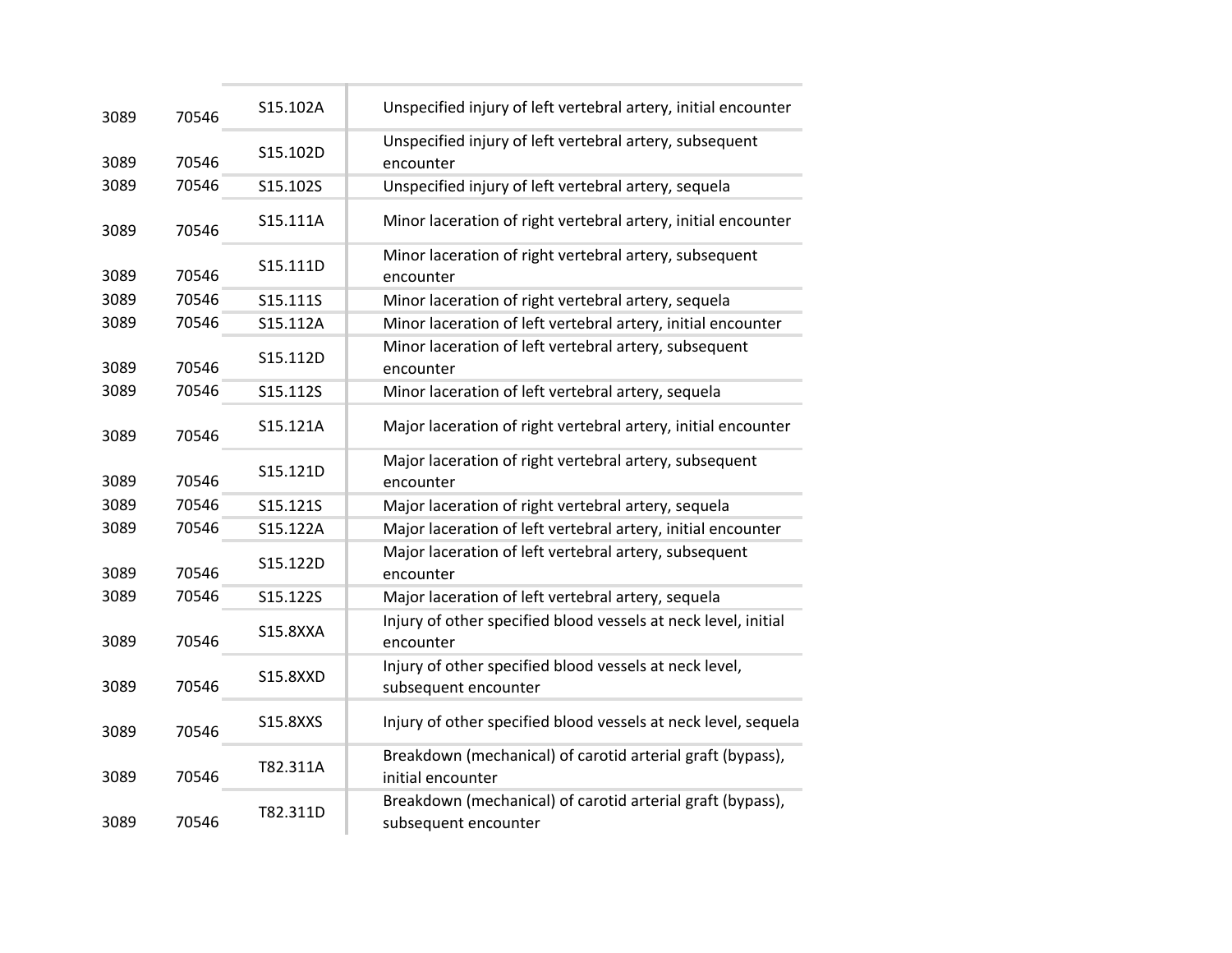| 3089 | 70546 | T82.311S | Breakdown (mechanical) of carotid arterial graft (bypass),<br>sequela                     |
|------|-------|----------|-------------------------------------------------------------------------------------------|
| 3089 | 70546 | T82.318A | Breakdown (mechanical) of other vascular grafts, initial<br>encounter                     |
| 3089 | 70546 | T82.318D | Breakdown (mechanical) of other vascular grafts,<br>subsequent encounter                  |
| 3089 | 70546 | T82.318S | Breakdown (mechanical) of other vascular grafts, sequela                                  |
| 3089 | 70546 | T82.321A | Displacement of carotid arterial graft (bypass), initial<br>encounter                     |
| 3089 | 70546 | T82.321D | Displacement of carotid arterial graft (bypass), subsequent<br>encounter                  |
| 3089 | 70546 | T82.321S | Displacement of carotid arterial graft (bypass), sequela                                  |
| 3089 | 70546 | T82.328A | Displacement of other vascular grafts, initial encounter                                  |
| 3089 | 70546 | T82.328D | Displacement of other vascular grafts, subsequent<br>encounter                            |
| 3089 | 70546 | T82.328S | Displacement of other vascular grafts, sequela                                            |
| 3089 | 70546 | T82.331A | Leakage of carotid arterial graft (bypass), initial encounter                             |
| 3089 | 70546 | T82.331D | Leakage of carotid arterial graft (bypass), subsequent<br>encounter                       |
| 3089 | 70546 | T82.331S | Leakage of carotid arterial graft (bypass), sequela                                       |
| 3089 | 70546 | T82.338A | Leakage of other vascular grafts, initial encounter                                       |
| 3089 | 70546 | T82.338D | Leakage of other vascular grafts, subsequent encounter                                    |
| 3089 | 70546 | T82.338S | Leakage of other vascular grafts, sequela                                                 |
| 3089 | 70546 | T82.391A | Other mechanical complication of carotid arterial graft<br>(bypass), initial encounter    |
| 3089 | 70546 | T82.391D | Other mechanical complication of carotid arterial graft<br>(bypass), subsequent encounter |
| 3089 | 70546 | T82.391S | Other mechanical complication of carotid arterial graft<br>(bypass), sequela              |
| 3089 | 70546 | T82.398A | Other mechanical complication of other vascular grafts,<br>initial encounter              |
| 3089 | 70546 | T82.398D | Other mechanical complication of other vascular grafts,<br>subsequent encounter           |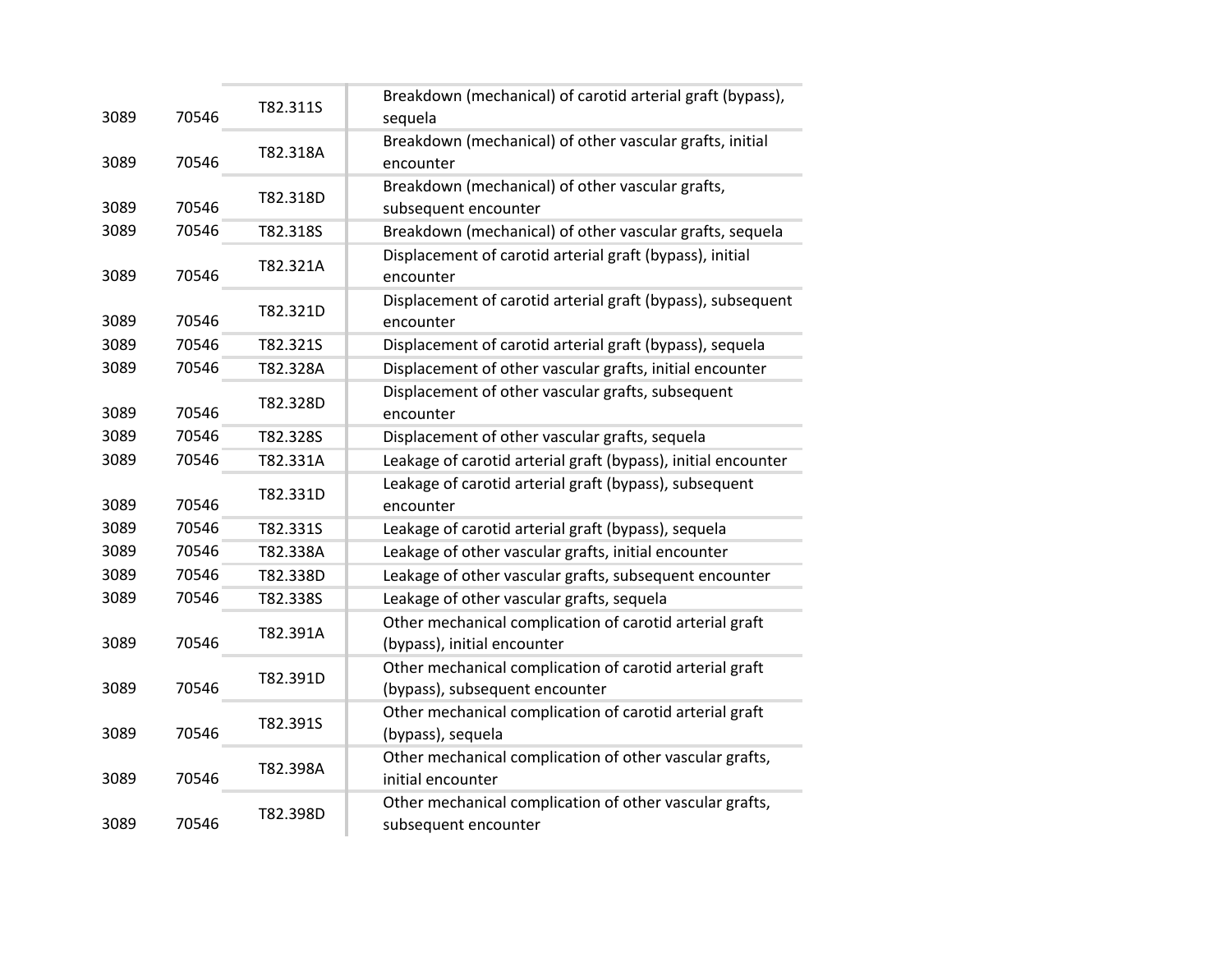| 3089 | 70546 | T82.398S | Other mechanical complication of other vascular grafts,<br>sequela                                                   |
|------|-------|----------|----------------------------------------------------------------------------------------------------------------------|
| 3089 | 70546 | T85.01XA | Breakdown (mechanical) of ventricular intracranial<br>(communicating) shunt, initial encounter                       |
| 3089 | 70546 | T85.01XD | Breakdown (mechanical) of ventricular intracranial<br>(communicating) shunt, subsequent encounter                    |
| 3089 | 70546 | T85.01XS | Breakdown (mechanical) of ventricular intracranial<br>(communicating) shunt, sequela                                 |
| 3089 | 70546 | T85.02XA | Displacement of ventricular intracranial (communicating)<br>shunt, initial encounter                                 |
| 3089 | 70546 | T85.02XD | Displacement of ventricular intracranial (communicating)<br>shunt, subsequent encounter                              |
| 3089 | 70546 | T85.02XS | Displacement of ventricular intracranial (communicating)<br>shunt, sequela                                           |
| 3089 | 70546 | T85.03XA | Leakage of ventricular intracranial (communicating) shunt,<br>initial encounter                                      |
| 3089 | 70546 | T85.03XD | Leakage of ventricular intracranial (communicating) shunt,<br>subsequent encounter                                   |
| 3089 | 70546 | T85.03XS | Leakage of ventricular intracranial (communicating) shunt,<br>sequela                                                |
| 3089 | 70546 | T85.09XA | Other mechanical complication of ventricular intracranial<br>(communicating) shunt, initial encounter                |
| 3089 | 70546 | T85.09XD | Other mechanical complication of ventricular intracranial<br>(communicating) shunt, subsequent encounter             |
| 3089 | 70546 | T85.09XS | Other mechanical complication of ventricular intracranial<br>(communicating) shunt, sequela                          |
| 3089 | 70546 | T85.110A | Breakdown (mechanical) of implanted electronic<br>neurostimulator of brain electrode (lead), initial encounter       |
| 3089 | 70546 | T85.110D | Breakdown (mechanical) of implanted electronic<br>neurostimulator of brain electrode (lead), subsequent<br>encounter |
| 3089 | 70546 | T85.110S | Breakdown (mechanical) of implanted electronic<br>neurostimulator of brain electrode (lead), sequela                 |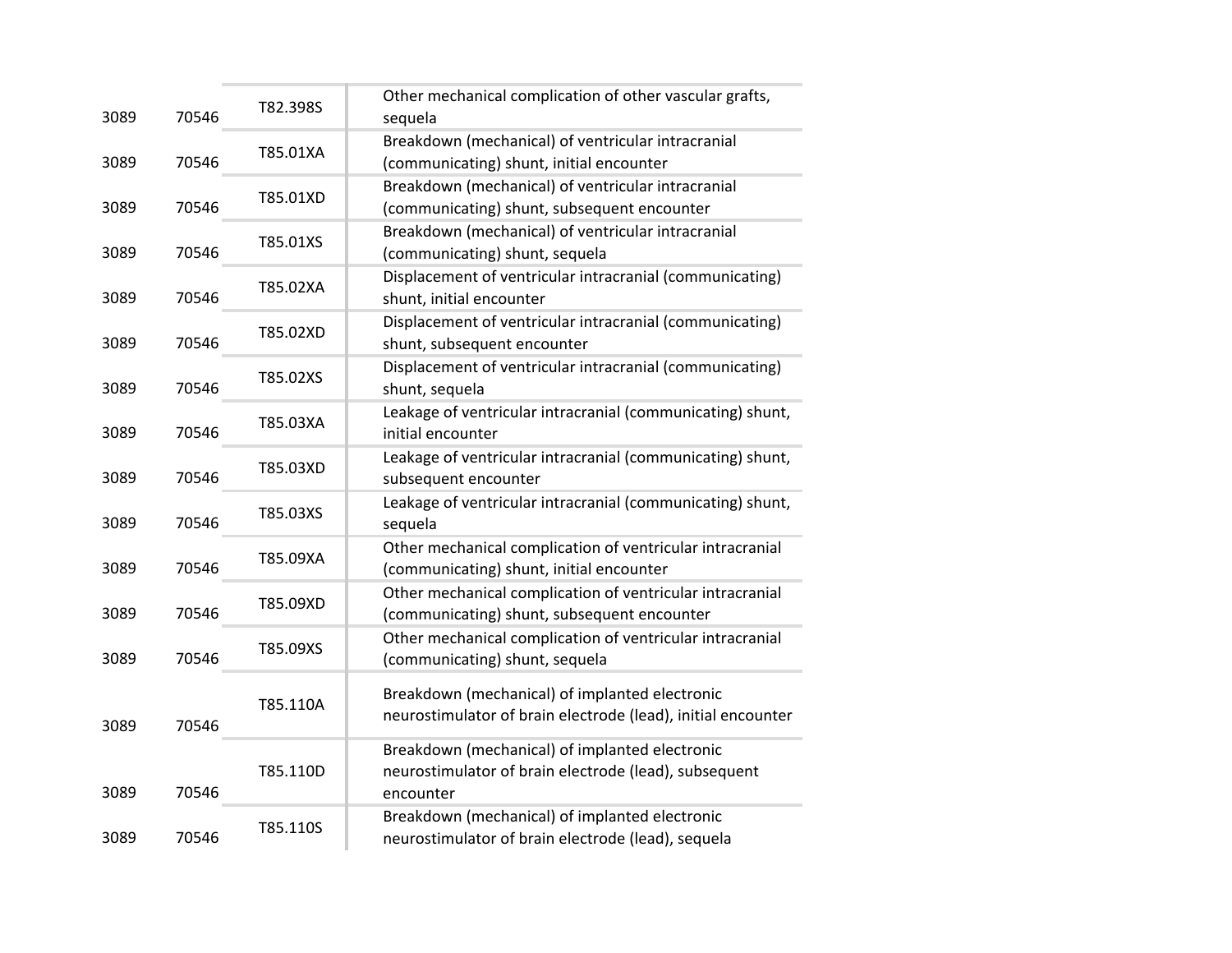|      |       |                   | Breakdown (mechanical) of other implanted electronic      |
|------|-------|-------------------|-----------------------------------------------------------|
| 3089 | 70546 | T85.118A          | stimulator of nervous system, initial encounter           |
|      |       |                   | Breakdown (mechanical) of other implanted electronic      |
| 3089 | 70546 | T85.118D          | stimulator of nervous system, subsequent encounter        |
|      |       |                   | Breakdown (mechanical) of other implanted electronic      |
| 3089 | 70546 | T85.118S          | stimulator of nervous system, sequela                     |
|      |       | T85.120A          | Displacement of implanted electronic neurostimulator of   |
| 3089 | 70546 |                   | brain electrode (lead), initial encounter                 |
|      |       | T85.120D          | Displacement of implanted electronic neurostimulator of   |
| 3089 | 70546 |                   | brain electrode (lead), subsequent encounter              |
|      |       | T85.120S          | Displacement of implanted electronic neurostimulator of   |
| 3089 | 70546 |                   | brain electrode (lead), sequela                           |
|      |       | T85.128A          | Displacement of other implanted electronic stimulator of  |
| 3089 | 70546 |                   | nervous system, initial encounter                         |
|      |       | T85.128D          | Displacement of other implanted electronic stimulator of  |
| 3089 | 70546 |                   | nervous system, subsequent encounter                      |
|      |       | T85.128S          | Displacement of other implanted electronic stimulator of  |
| 3089 | 70546 |                   | nervous system, sequela                                   |
| 3089 | 70547 | A52.05            | Other cerebrovascular syphilis                            |
| 3089 | 70547 | A52.19            | Other symptomatic neurosyphilis                           |
| 3089 | 70547 | C <sub>00.0</sub> | Malignant neoplasm of external upper lip                  |
| 3089 | 70547 | C <sub>00.1</sub> | Malignant neoplasm of external lower lip                  |
| 3089 | 70547 | C <sub>00.2</sub> | Malignant neoplasm of external lip, unspecified           |
| 3089 | 70547 | CO <sub>0.3</sub> | Malignant neoplasm of upper lip, inner aspect             |
| 3089 | 70547 | C00.4             | Malignant neoplasm of lower lip, inner aspect             |
| 3089 | 70547 | C <sub>00.5</sub> | Malignant neoplasm of lip, unspecified, inner aspect      |
| 3089 | 70547 | C <sub>00.6</sub> | Malignant neoplasm of commissure of lip, unspecified      |
| 3089 | 70547 | C00.8             | Malignant neoplasm of overlapping sites of lip            |
| 3089 | 70547 | CO <sub>1</sub>   | Malignant neoplasm of base of tongue                      |
| 3089 | 70547 | CO <sub>2.0</sub> | Malignant neoplasm of dorsal surface of tongue            |
| 3089 | 70547 | CO <sub>2.1</sub> | Malignant neoplasm of border of tongue                    |
| 3089 | 70547 | CO <sub>2.2</sub> | Malignant neoplasm of ventral surface of tongue           |
|      |       | CO <sub>2.3</sub> | Malignant neoplasm of anterior two-thirds of tongue, part |
| 3089 | 70547 |                   | unspecified                                               |
| 3089 | 70547 | CO <sub>2.4</sub> | Malignant neoplasm of lingual tonsil                      |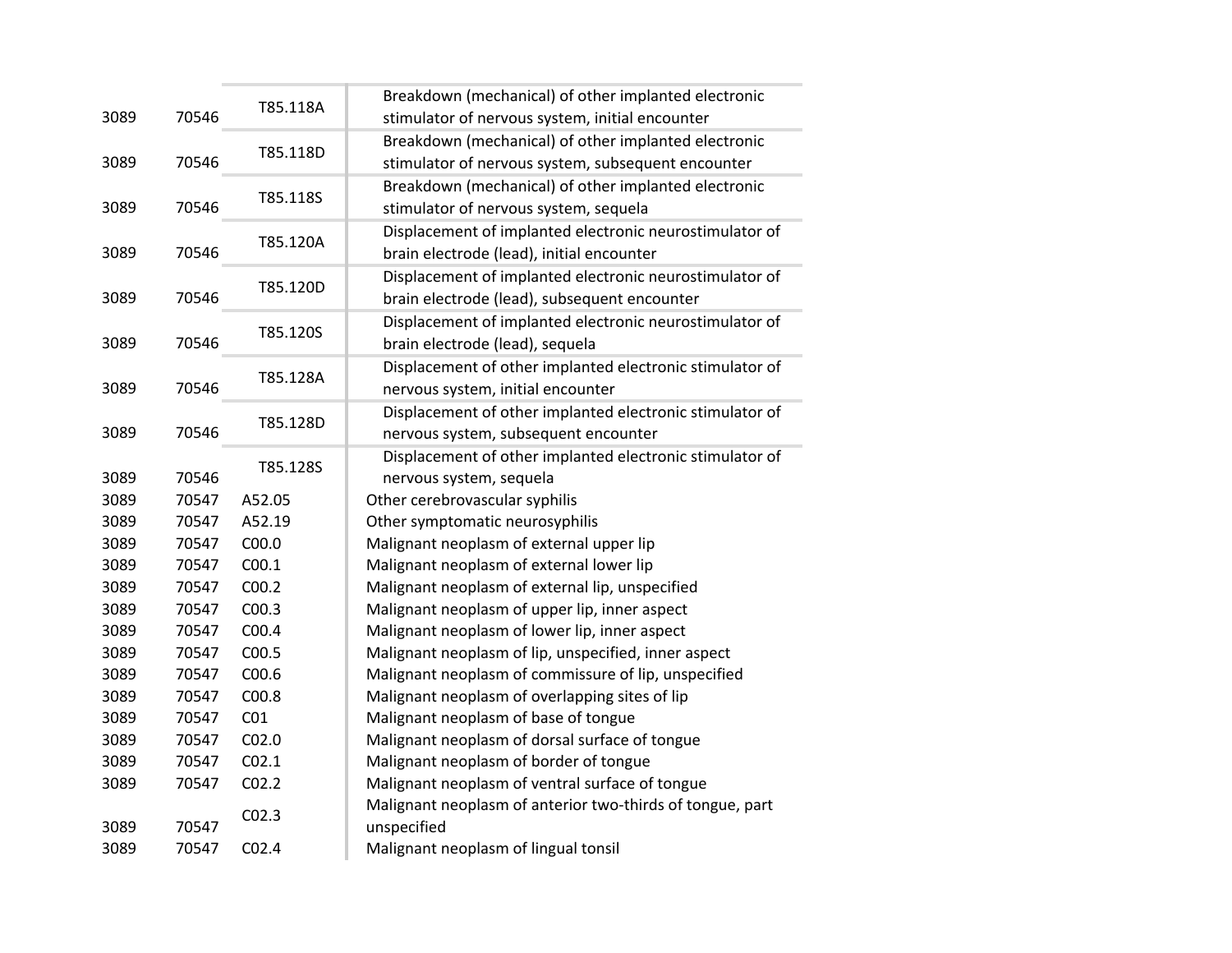| 3089 | 70547 | CO <sub>2.8</sub> | Malignant neoplasm of overlapping sites of tongue             |
|------|-------|-------------------|---------------------------------------------------------------|
| 3089 | 70547 | CO <sub>2.9</sub> | Malignant neoplasm of tongue, unspecified                     |
| 3089 | 70547 | C03.0             | Malignant neoplasm of upper gum                               |
| 3089 | 70547 | CO <sub>3.1</sub> | Malignant neoplasm of lower gum                               |
| 3089 | 70547 | C03.9             | Malignant neoplasm of gum, unspecified                        |
| 3089 | 70547 | CO4.0             | Malignant neoplasm of anterior floor of mouth                 |
| 3089 | 70547 | CO4.1             | Malignant neoplasm of lateral floor of mouth                  |
| 3089 | 70547 | C04.8             | Malignant neoplasm of overlapping sites of floor of mouth     |
| 3089 | 70547 | C04.9             | Malignant neoplasm of floor of mouth, unspecified             |
| 3089 | 70547 | CO <sub>5.0</sub> | Malignant neoplasm of hard palate                             |
| 3089 | 70547 | C <sub>05.1</sub> | Malignant neoplasm of soft palate                             |
| 3089 | 70547 | C <sub>05.2</sub> | Malignant neoplasm of uvula                                   |
| 3089 | 70547 | C05.8             | Malignant neoplasm of overlapping sites of palate             |
| 3089 | 70547 | C06.0             | Malignant neoplasm of cheek mucosa                            |
| 3089 | 70547 | C <sub>06.1</sub> | Malignant neoplasm of vestibule of mouth                      |
| 3089 | 70547 | C06.2             | Malignant neoplasm of retromolar area                         |
|      |       | C06.89            | Malignant neoplasm of overlapping sites of other parts of     |
| 3089 | 70547 |                   | mouth                                                         |
| 3089 | 70547 | C <sub>06.9</sub> | Malignant neoplasm of mouth, unspecified                      |
| 3089 | 70547 | CO <sub>7</sub>   | Malignant neoplasm of parotid gland                           |
| 3089 | 70547 | C08.0             | Malignant neoplasm of submandibular gland                     |
| 3089 | 70547 | C <sub>08.1</sub> | Malignant neoplasm of sublingual gland                        |
| 3089 | 70547 | C08.9             | Malignant neoplasm of major salivary gland, unspecified       |
| 3089 | 70547 | C09.0             | Malignant neoplasm of tonsillar fossa                         |
| 3089 | 70547 | C <sub>09.1</sub> | Malignant neoplasm of tonsillar pillar (anterior) (posterior) |
| 3089 | 70547 | C09.8             | Malignant neoplasm of overlapping sites of tonsil             |
| 3089 | 70547 | C10.0             | Malignant neoplasm of vallecula                               |
| 3089 | 70547 | C10.1             | Malignant neoplasm of anterior surface of epiglottis          |
| 3089 | 70547 | C10.2             | Malignant neoplasm of lateral wall of oropharynx              |
| 3089 | 70547 | C10.3             | Malignant neoplasm of posterior wall of oropharynx            |
| 3089 | 70547 | C10.4             | Malignant neoplasm of branchial cleft                         |
| 3089 | 70547 | C10.8             | Malignant neoplasm of overlapping sites of oropharynx         |
| 3089 | 70547 | C10.9             | Malignant neoplasm of oropharynx, unspecified                 |
| 3089 | 70547 | C11.0             | Malignant neoplasm of superior wall of nasopharynx            |
| 3089 | 70547 | C11.1             | Malignant neoplasm of posterior wall of nasopharynx           |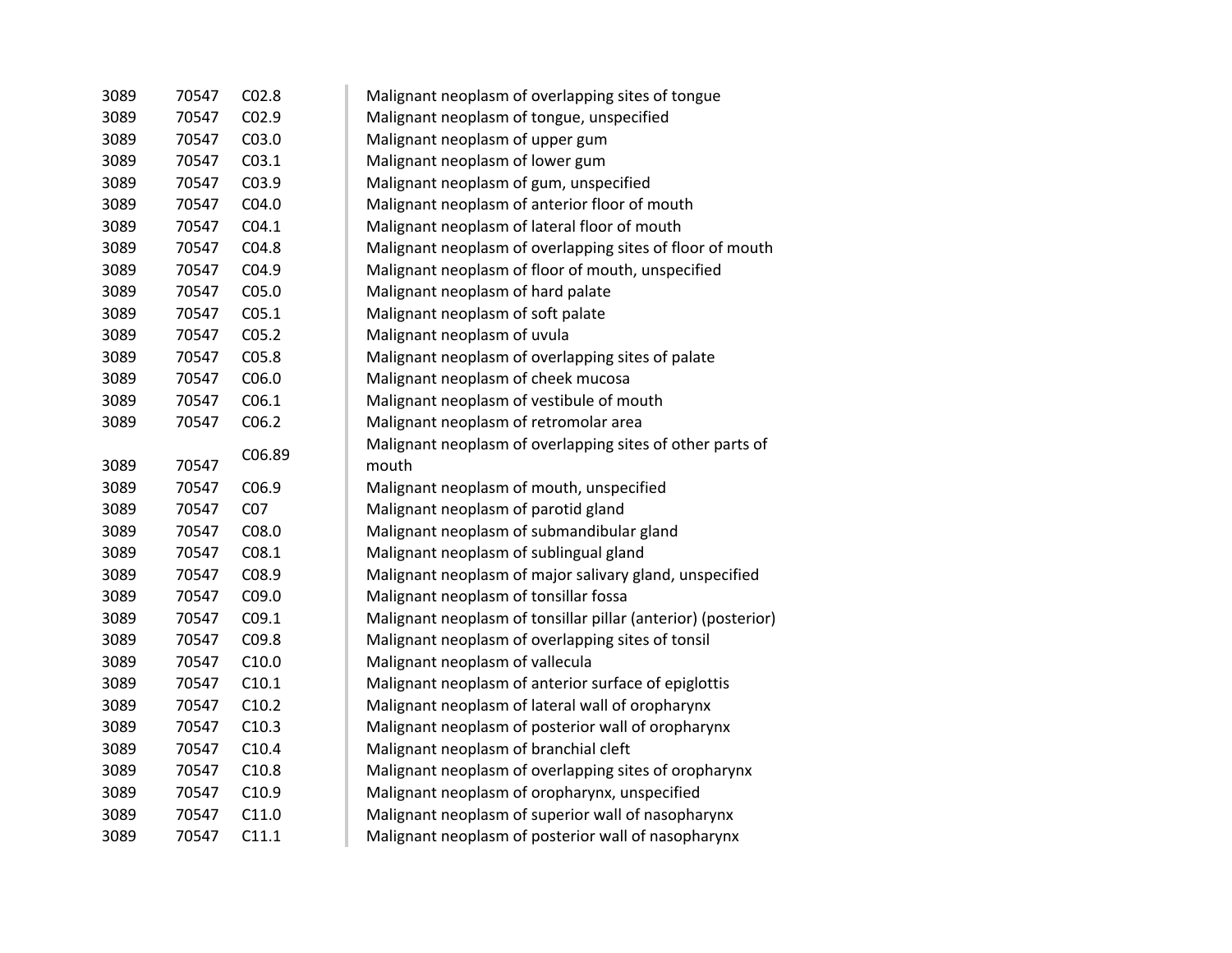| 3089 | 70547 | C11.2           | Malignant neoplasm of lateral wall of nasopharynx           |
|------|-------|-----------------|-------------------------------------------------------------|
| 3089 | 70547 | C11.3           | Malignant neoplasm of anterior wall of nasopharynx          |
| 3089 | 70547 | C11.8           | Malignant neoplasm of overlapping sites of nasopharynx      |
| 3089 | 70547 | C11.9           | Malignant neoplasm of nasopharynx, unspecified              |
| 3089 | 70547 | C12             | Malignant neoplasm of pyriform sinus                        |
| 3089 | 70547 | C13.0           | Malignant neoplasm of postcricoid region                    |
|      |       |                 | Malignant neoplasm of aryepiglottic fold, hypopharyngeal    |
| 3089 | 70547 | C13.1           | aspect                                                      |
| 3089 | 70547 | C13.2           | Malignant neoplasm of posterior wall of hypopharynx         |
| 3089 | 70547 | C13.8           | Malignant neoplasm of overlapping sites of hypopharynx      |
| 3089 | 70547 | C13.9           | Malignant neoplasm of hypopharynx, unspecified              |
| 3089 | 70547 | C <sub>33</sub> | Malignant neoplasm of trachea                               |
| 3089 | 70547 | C69.01          | Malignant neoplasm of right conjunctiva                     |
| 3089 | 70547 | C69.02          | Malignant neoplasm of left conjunctiva                      |
| 3089 | 70547 | C69.11          | Malignant neoplasm of right cornea                          |
| 3089 | 70547 | C69.12          | Malignant neoplasm of left cornea                           |
| 3089 | 70547 | C69.21          | Malignant neoplasm of right retina                          |
| 3089 | 70547 | C69.22          | Malignant neoplasm of left retina                           |
| 3089 | 70547 | C69.31          | Malignant neoplasm of right choroid                         |
| 3089 | 70547 | C69.32          | Malignant neoplasm of left choroid                          |
| 3089 | 70547 | C69.41          | Malignant neoplasm of right ciliary body                    |
| 3089 | 70547 | C69.42          | Malignant neoplasm of left ciliary body                     |
| 3089 | 70547 | C69.51          | Malignant neoplasm of right lacrimal gland and duct         |
| 3089 | 70547 | C69.52          | Malignant neoplasm of left lacrimal gland and duct          |
| 3089 | 70547 | C69.61          | Malignant neoplasm of right orbit                           |
| 3089 | 70547 | C69.62          | Malignant neoplasm of left orbit                            |
|      |       |                 | Malignant neoplasm of overlapping sites of right eye and    |
| 3089 | 70547 | C69.81          | adnexa                                                      |
|      |       | C69.82          | Malignant neoplasm of overlapping sites of left eye and     |
| 3089 | 70547 |                 | adnexa                                                      |
| 3089 | 70547 | C70.0           | Malignant neoplasm of cerebral meninges                     |
| 3089 | 70547 | C70.9           | Malignant neoplasm of meninges, unspecified                 |
|      |       | C71.0           | Malignant neoplasm of cerebrum, except lobes and ventricles |
| 3089 | 70547 |                 |                                                             |
| 3089 | 70547 | C71.1           | Malignant neoplasm of frontal lobe                          |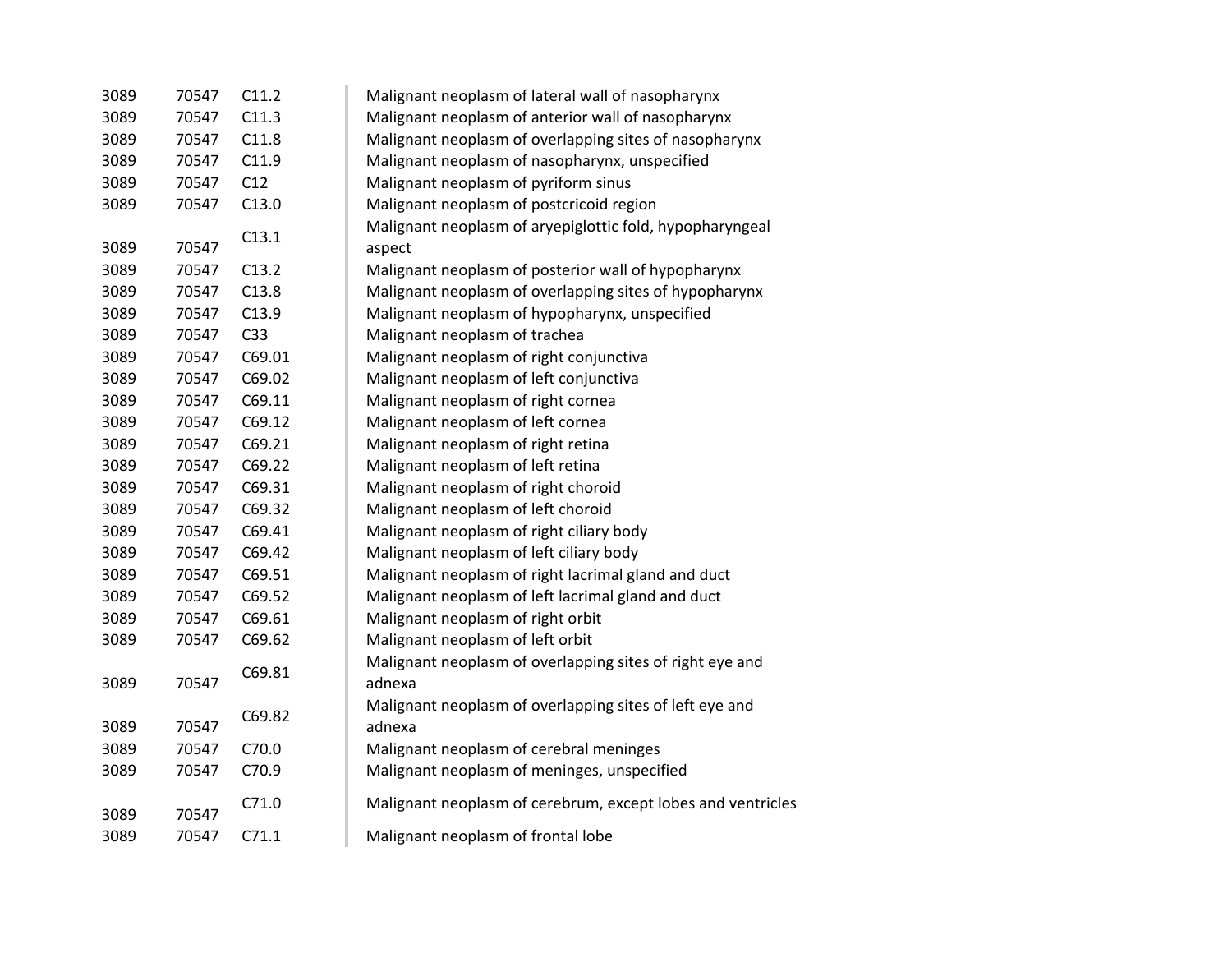| 3089 | 70547 | C71.2  | Malignant neoplasm of temporal lobe                     |
|------|-------|--------|---------------------------------------------------------|
| 3089 | 70547 | C71.3  | Malignant neoplasm of parietal lobe                     |
| 3089 | 70547 | C71.4  | Malignant neoplasm of occipital lobe                    |
| 3089 | 70547 | C71.5  | Malignant neoplasm of cerebral ventricle                |
| 3089 | 70547 | C71.6  | Malignant neoplasm of cerebellum                        |
| 3089 | 70547 | C71.7  | Malignant neoplasm of brain stem                        |
| 3089 | 70547 | C71.8  | Malignant neoplasm of overlapping sites of brain        |
| 3089 | 70547 | C71.9  | Malignant neoplasm of brain, unspecified                |
| 3089 | 70547 | C75.1  | Malignant neoplasm of pituitary gland                   |
| 3089 | 70547 | C75.2  | Malignant neoplasm of craniopharyngeal duct             |
| 3089 | 70547 | C75.3  | Malignant neoplasm of pineal gland                      |
| 3089 | 70547 | C75.4  | Malignant neoplasm of carotid body                      |
| 3089 | 70547 | C75.5  | Malignant neoplasm of aortic body and other paraganglia |
| 3089 | 70547 | C79.31 | Secondary malignant neoplasm of brain                   |
| 3089 | 70547 | C79.32 | Secondary malignant neoplasm of cerebral meninges       |
|      |       | C79.49 | Secondary malignant neoplasm of other parts of nervous  |
| 3089 | 70547 |        | system                                                  |
| 3089 | 70547 | D18.02 | Hemangioma of intracranial structures                   |
| 3089 | 70547 | D18.09 | Hemangioma of other sites                               |
| 3089 | 70547 | D32.0  | Benign neoplasm of cerebral meninges                    |
| 3089 | 70547 | D32.9  | Benign neoplasm of meninges, unspecified                |
| 3089 | 70547 | D33.0  | Benign neoplasm of brain, supratentorial                |
| 3089 | 70547 | D33.1  | Benign neoplasm of brain, infratentorial                |
| 3089 | 70547 | D33.3  | Benign neoplasm of cranial nerves                       |
| 3089 | 70547 | D35.2  | Benign neoplasm of pituitary gland                      |
| 3089 | 70547 | D35.3  | Benign neoplasm of craniopharyngeal duct                |
| 3089 | 70547 | D35.4  | Benign neoplasm of pineal gland                         |
| 3089 | 70547 | D35.5  | Benign neoplasm of carotid body                         |
| 3089 | 70547 | D35.6  | Benign neoplasm of aortic body and other paraganglia    |
| 3089 | 70547 | D42.0  | Neoplasm of uncertain behavior of cerebral meninges     |
| 3089 | 70547 | D42.1  | Neoplasm of uncertain behavior of spinal meninges       |
| 3089 | 70547 | D42.9  | Neoplasm of uncertain behavior of meninges, unspecified |
| 3089 | 70547 | D43.0  | Neoplasm of uncertain behavior of brain, supratentorial |
| 3089 | 70547 | D43.1  | Neoplasm of uncertain behavior of brain, infratentorial |
| 3089 | 70547 | D43.4  | Neoplasm of uncertain behavior of spinal cord           |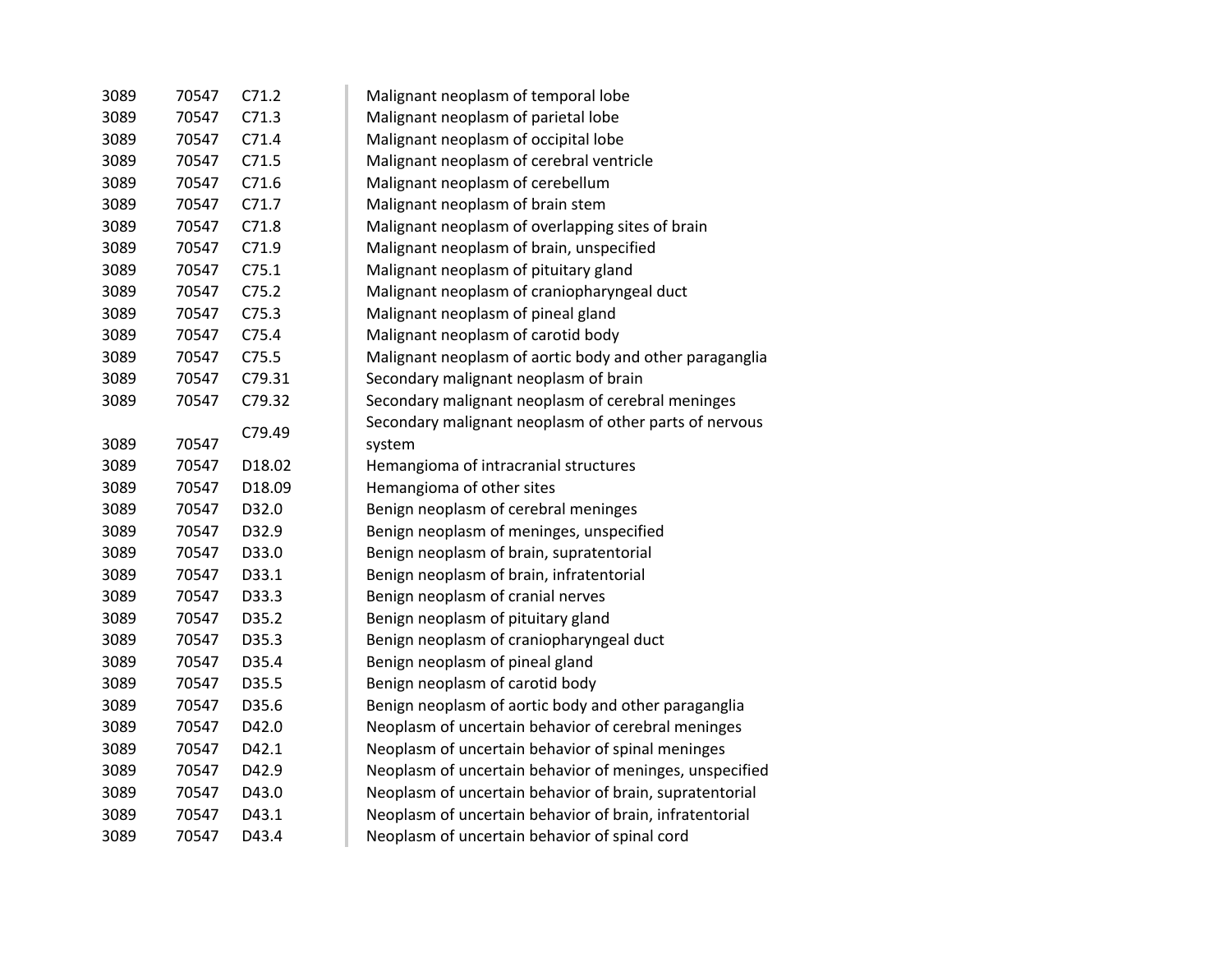| 3089 | 70547 | D49.6   | Neoplasm of unspecified behavior of brain                           |
|------|-------|---------|---------------------------------------------------------------------|
| 3089 | 70547 | F01.50  | Vascular dementia without behavioral disturbance                    |
| 3089 | 70547 | F01.51  | Vascular dementia with behavioral disturbance                       |
| 3089 | 70547 | G08     | Intracranial and intraspinal phlebitis and thrombophlebitis         |
| 3089 | 70547 | G43.401 | Hemiplegic migraine, not intractable, with status migrainosus       |
| 3089 | 70547 | G43.409 | Hemiplegic migraine, not intractable, without status<br>migrainosus |
| 3089 | 70547 | G43.411 | Hemiplegic migraine, intractable, with status migrainosus           |
| 3089 | 70547 | G43.419 | Hemiplegic migraine, intractable, without status migrainosus        |
| 3089 | 70547 | G45.0   | Vertebro-basilar artery syndrome                                    |
| 3089 | 70547 | G45.3   | Amaurosis fugax                                                     |
|      |       |         | Other transient cerebral ischemic attacks and related               |
| 3089 | 70547 | G45.8   | syndromes                                                           |
| 3089 | 70547 | G45.9   | Transient cerebral ischemic attack, unspecified                     |
| 3089 | 70547 | G50.0   | Trigeminal neuralgia                                                |
| 3089 | 70547 | G50.8   | Other disorders of trigeminal nerve                                 |
| 3089 | 70547 | H34.01  | Transient retinal artery occlusion, right eye                       |
| 3089 | 70547 | H34.02  | Transient retinal artery occlusion, left eye                        |
| 3089 | 70547 | H34.03  | Transient retinal artery occlusion, bilateral                       |
| 3089 | 70547 | H34.11  | Central retinal artery occlusion, right eye                         |
| 3089 | 70547 | H34.12  | Central retinal artery occlusion, left eye                          |
| 3089 | 70547 | H34.13  | Central retinal artery occlusion, bilateral                         |
| 3089 | 70547 | H34.211 | Partial retinal artery occlusion, right eye                         |
| 3089 | 70547 | H34.212 | Partial retinal artery occlusion, left eye                          |
| 3089 | 70547 | H34.213 | Partial retinal artery occlusion, bilateral                         |
| 3089 | 70547 | H34.231 | Retinal artery branch occlusion, right eye                          |
| 3089 | 70547 | H34.232 | Retinal artery branch occlusion, left eye                           |
| 3089 | 70547 | H34.233 | Retinal artery branch occlusion, bilateral                          |
| 3089 | 70547 | H34.9   | Unspecified retinal vascular occlusion                              |
| 3089 | 70547 | H47.021 | Hemorrhage in optic nerve sheath, right eye                         |
| 3089 | 70547 | H47.022 | Hemorrhage in optic nerve sheath, left eye                          |
| 3089 | 70547 | H47.023 | Hemorrhage in optic nerve sheath, bilateral                         |
| 3089 | 70547 | H47.11  | Papilledema associated with increased intracranial pressure         |
| 3089 | 70547 | H47.141 | Foster-Kennedy syndrome, right eye                                  |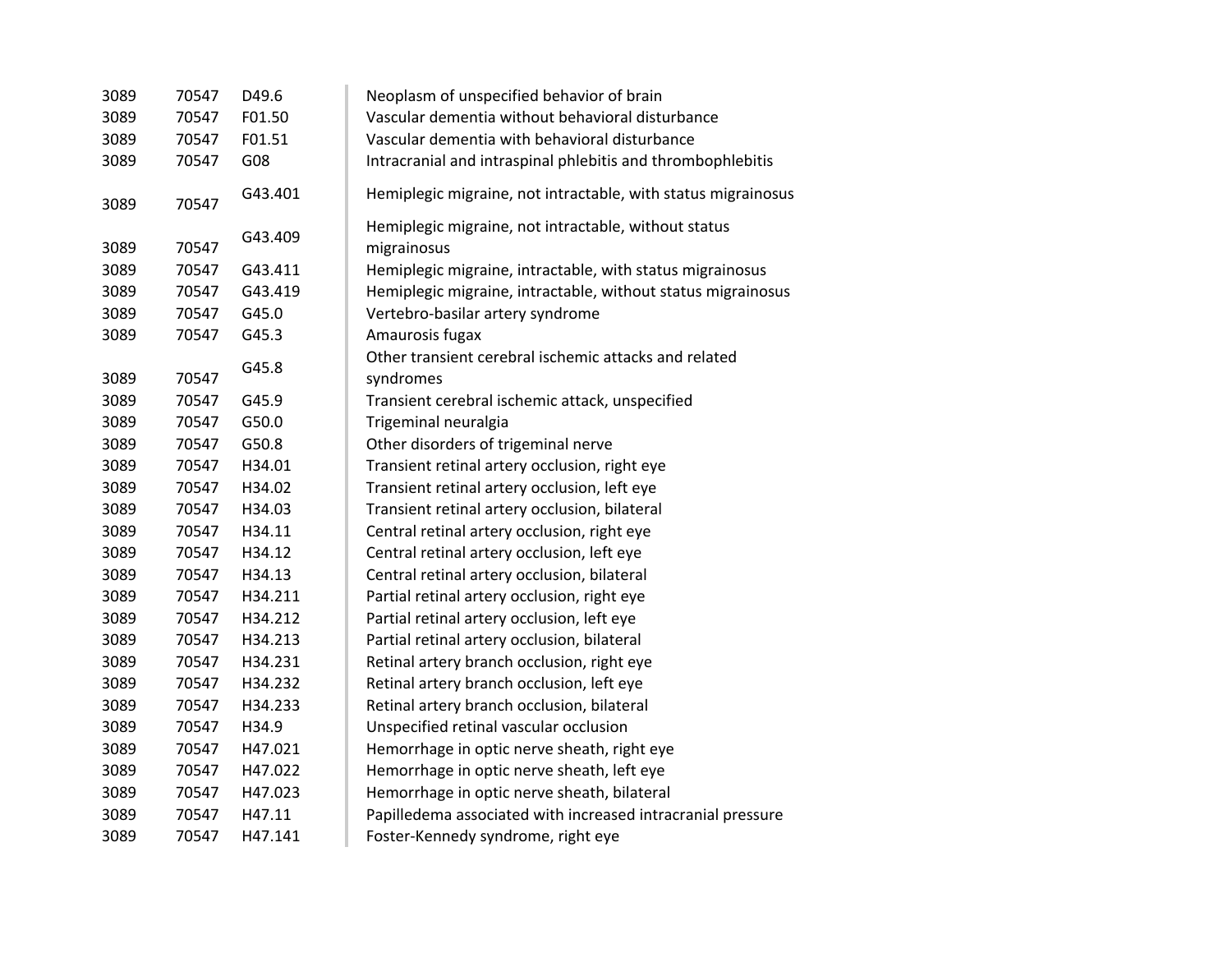| 3089          | 70547 | H47.142 | Foster-Kennedy syndrome, left eye                                |
|---------------|-------|---------|------------------------------------------------------------------|
| 3089          | 70547 | H47.143 | Foster-Kennedy syndrome, bilateral                               |
| 3089          | 70547 | H47.41  | Disorders of optic chiasm in (due to) inflammatory disorders     |
| 3089          | 70547 | H47.42  | Disorders of optic chiasm in (due to) neoplasm                   |
|               | 70547 | H47.43  |                                                                  |
| 3089          | 70547 |         | Disorders of optic chiasm in (due to) vascular disorders         |
| 3089          |       | H47.49  | Disorders of optic chiasm in (due to) other disorders            |
| 3089          | 70547 | H47.521 | Disorders of visual pathways in (due to) neoplasm, right side    |
| 3089          | 70547 | H47.522 | Disorders of visual pathways in (due to) neoplasm, left side     |
|               |       | H47.531 | Disorders of visual pathways in (due to) vascular disorders,     |
| 3089          | 70547 |         | right side                                                       |
|               |       | H47.532 | Disorders of visual pathways in (due to) vascular disorders,     |
| 3089          | 70547 |         | left side                                                        |
|               |       | H47.631 | Disorders of visual cortex in (due to) neoplasm, right side of   |
| 3089          | 70547 |         | brain                                                            |
|               |       | H47.632 | Disorders of visual cortex in (due to) neoplasm, left side of    |
| 3089          | 70547 |         | brain                                                            |
|               |       | H47.641 | Disorders of visual cortex in (due to) vascular disorders, right |
| 70547<br>3089 |       |         | side of brain                                                    |
|               |       | H47.642 | Disorders of visual cortex in (due to) vascular disorders, left  |
| 3089          | 70547 |         | side of brain                                                    |
| 3089          | 70547 | H49.01  | Third [oculomotor] nerve palsy, right eye                        |
| 3089          | 70547 | H49.02  | Third [oculomotor] nerve palsy, left eye                         |
| 3089          | 70547 | H49.03  | Third [oculomotor] nerve palsy, bilateral                        |
| 3089          | 70547 | H49.11  | Fourth [trochlear] nerve palsy, right eye                        |
| 3089          | 70547 | H49.12  | Fourth [trochlear] nerve palsy, left eye                         |
| 3089          | 70547 | H49.13  | Fourth [trochlear] nerve palsy, bilateral                        |
| 3089          | 70547 | H49.21  | Sixth [abducent] nerve palsy, right eye                          |
| 3089          | 70547 | H49.22  | Sixth [abducent] nerve palsy, left eye                           |
| 3089          | 70547 | H49.23  | Sixth [abducent] nerve palsy, bilateral                          |
| 3089          | 70547 | H53.121 | Transient visual loss, right eye                                 |
| 3089          | 70547 | H53.122 | Transient visual loss, left eye                                  |
| 3089          | 70547 | H53.123 | Transient visual loss, bilateral                                 |
| 3089          | 70547 | H53.131 | Sudden visual loss, right eye                                    |
| 3089          | 70547 | H53.132 | Sudden visual loss, left eye                                     |
| 3089          | 70547 | H53.133 | Sudden visual loss, bilateral                                    |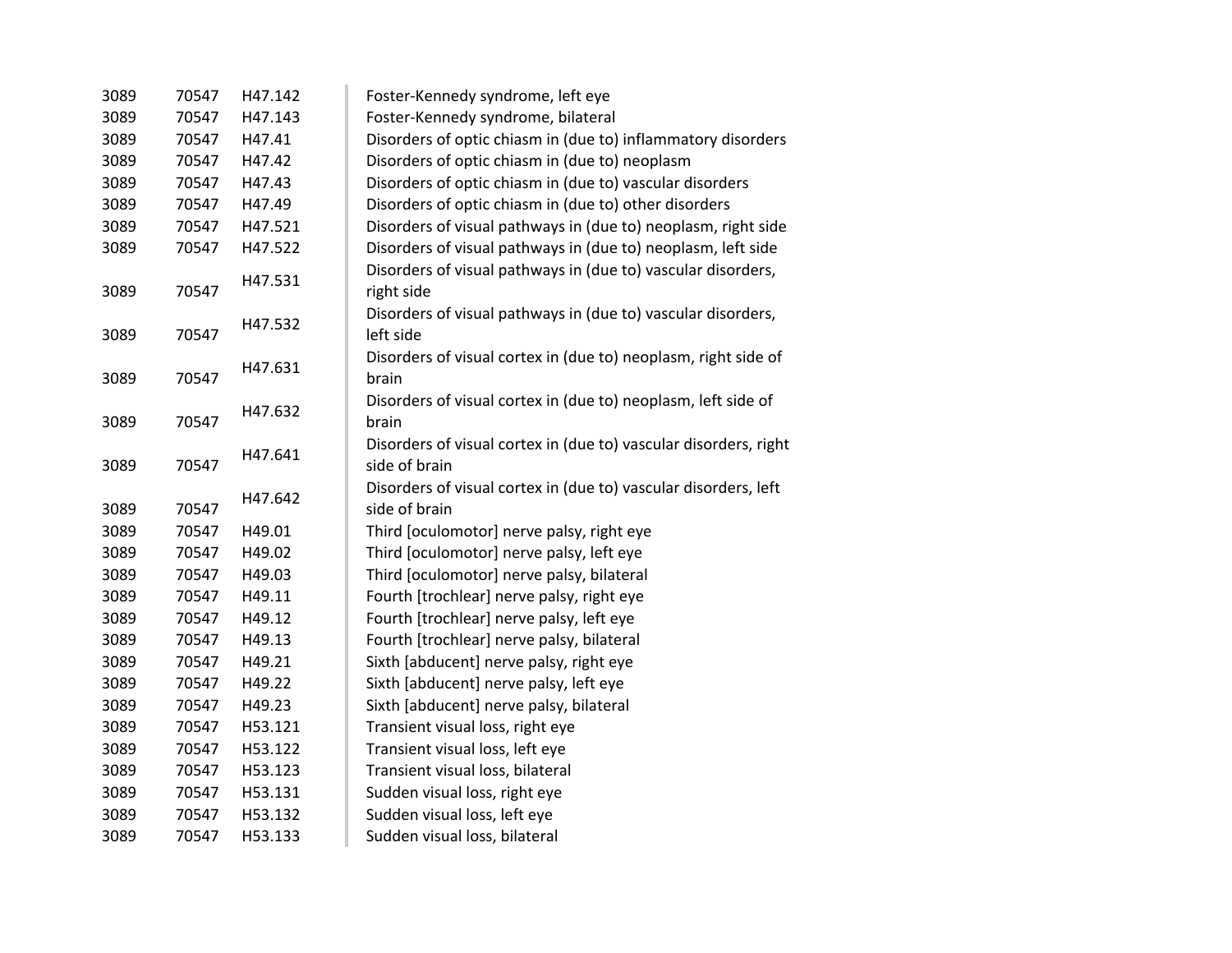| 3089          | 70547 | H53.40          | Unspecified visual field defects                                                  |
|---------------|-------|-----------------|-----------------------------------------------------------------------------------|
| 3089          | 70547 | H53.461         | Homonymous bilateral field defects, right side                                    |
| 3089          | 70547 | H53.462         | Homonymous bilateral field defects, left side                                     |
| 3089          | 70547 | H53.47          | Heteronymous bilateral field defects                                              |
| 3089          | 70547 | H81.4           | Vertigo of central origin                                                         |
| 3089          | 70547 | H93.11          | Tinnitus, right ear                                                               |
| 3089          | 70547 | H93.12          | Tinnitus, left ear                                                                |
| 3089          | 70547 | H93.13          | Tinnitus, bilateral                                                               |
| 3089          | 70547 | H93.A1          | Pulsatile tinnitus, right ear                                                     |
| 3089          | 70547 | H93.A2          | Pulsatile tinnitus, left ear                                                      |
| 3089          | 70547 | H93.A3          | Pulsatile tinnitus, bilateral                                                     |
|               | 70547 | 126.02          | Saddle embolus of pulmonary artery with acute cor                                 |
| 3089          |       |                 | pulmonale                                                                         |
| 3089          | 70547 | 126.92          | Saddle embolus of pulmonary artery without acute cor<br>pulmonale                 |
| 3089          | 70547 | 160.01          | Nontraumatic subarachnoid hemorrhage from right carotid<br>siphon and bifurcation |
|               |       |                 | Nontraumatic subarachnoid hemorrhage from left carotid                            |
| 3089          | 70547 | 160.02          | siphon and bifurcation                                                            |
|               |       | 160.11          | Nontraumatic subarachnoid hemorrhage from right middle                            |
| 70547<br>3089 |       | cerebral artery |                                                                                   |
| 3089          | 70547 | 160.12          | Nontraumatic subarachnoid hemorrhage from left middle<br>cerebral artery          |
|               |       | 160.2           | Nontraumatic subarachnoid hemorrhage from anterior                                |
| 3089          | 70547 |                 | communicating artery                                                              |
|               |       | 160.31          | Nontraumatic subarachnoid hemorrhage from right posterior                         |
| 3089          | 70547 |                 | communicating artery                                                              |
| 3089          | 70547 | 160.32          | Nontraumatic subarachnoid hemorrhage from left posterior<br>communicating artery  |
| 3089          | 70547 | 160.4           | Nontraumatic subarachnoid hemorrhage from basilar artery                          |
|               |       |                 | Nontraumatic subarachnoid hemorrhage from right vertebral                         |
| 3089          | 70547 | 160.51          | artery                                                                            |
|               |       | 160.52          | Nontraumatic subarachnoid hemorrhage from left vertebral                          |
| 3089          | 70547 |                 | artery                                                                            |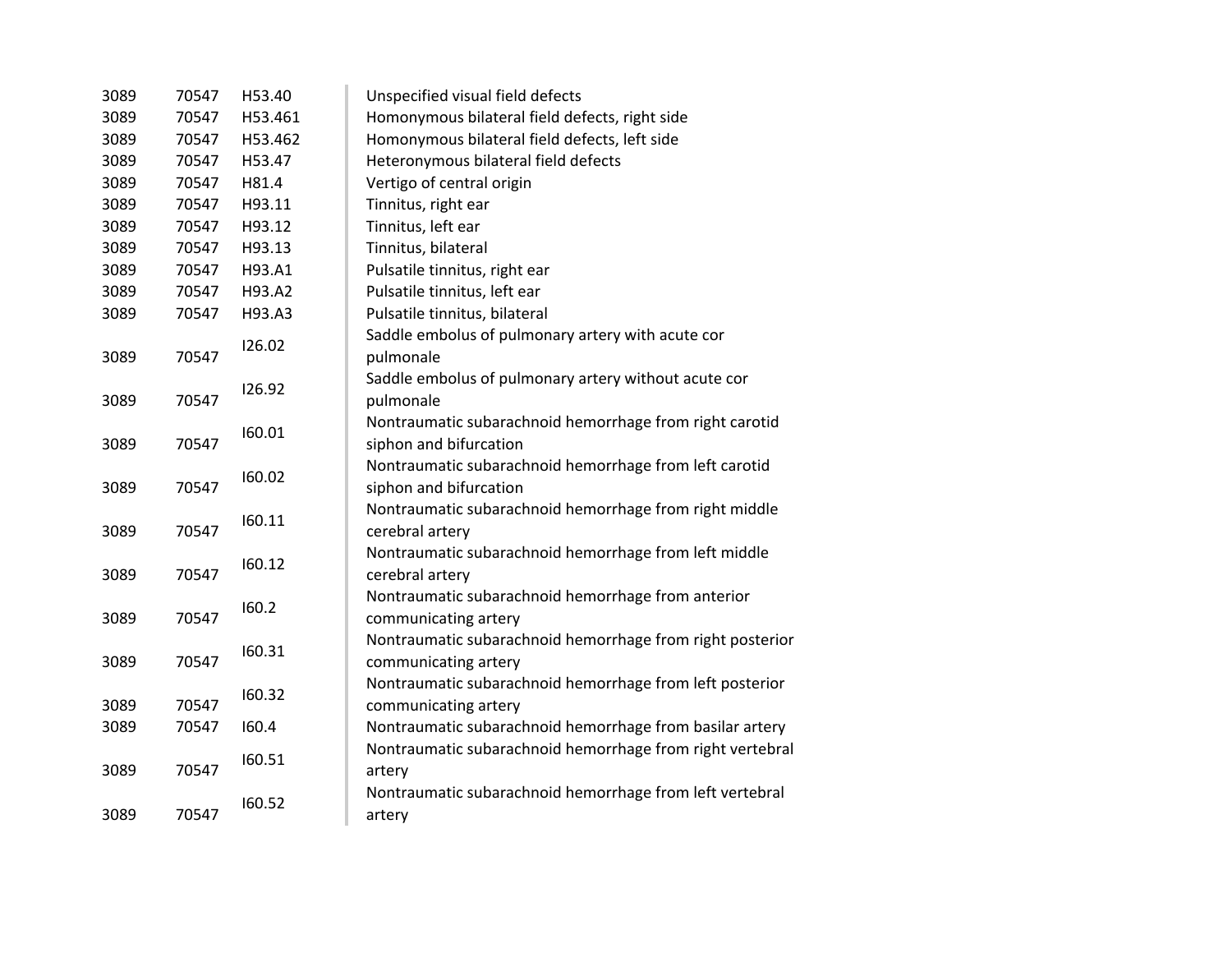|      |       | 160.6   | Nontraumatic subarachnoid hemorrhage from other                 |
|------|-------|---------|-----------------------------------------------------------------|
| 3089 | 70547 |         | intracranial arteries                                           |
| 3089 | 70547 | 160.8   | Other nontraumatic subarachnoid hemorrhage                      |
|      |       | 161.0   | Nontraumatic intracerebral hemorrhage in hemisphere,            |
| 3089 | 70547 |         | subcortical                                                     |
|      |       | 161.1   | Nontraumatic intracerebral hemorrhage in hemisphere,            |
| 3089 | 70547 |         | cortical                                                        |
| 3089 | 70547 | 161.3   | Nontraumatic intracerebral hemorrhage in brain stem             |
| 3089 | 70547 | 161.4   | Nontraumatic intracerebral hemorrhage in cerebellum             |
| 3089 | 70547 | 161.5   | Nontraumatic intracerebral hemorrhage, intraventricular         |
| 3089 | 70547 | 161.6   | Nontraumatic intracerebral hemorrhage, multiple localized       |
| 3089 | 70547 | 161.8   | Other nontraumatic intracerebral hemorrhage                     |
| 3089 | 70547 | 162.01  | Nontraumatic acute subdural hemorrhage                          |
| 3089 | 70547 | 162.02  | Nontraumatic subacute subdural hemorrhage                       |
| 3089 | 70547 | 162.03  | Nontraumatic chronic subdural hemorrhage                        |
| 3089 | 70547 | 162.1   | Nontraumatic extradural hemorrhage                              |
| 3089 | 70547 | 162.9   | Nontraumatic intracranial hemorrhage, unspecified               |
|      |       | 163.00  | Cerebral infarction due to thrombosis of unspecified            |
| 3089 | 70547 |         | precerebral artery                                              |
| 3089 | 70547 | 163.011 | Cerebral infarction due to thrombosis of right vertebral artery |
| 3089 | 70547 | 163.012 | Cerebral infarction due to thrombosis of left vertebral artery  |
|      |       |         | Cerebral infarction due to thrombosis of bilateral vertebral    |
| 3089 | 70547 | 163.013 | arteries                                                        |
| 3089 | 70547 | 163.02  | Cerebral infarction due to thrombosis of basilar artery         |
| 3089 | 70547 | 163.031 | Cerebral infarction due to thrombosis of right carotid artery   |
| 3089 | 70547 | 163.032 | Cerebral infarction due to thrombosis of left carotid artery    |
|      |       | 163.033 | Cerebral infarction due to thrombosis of bilateral carotid      |
| 3089 | 70547 |         | arteries                                                        |
|      |       | 163.09  | Cerebral infarction due to thrombosis of other precerebral      |
| 3089 | 70547 |         | artery                                                          |
|      |       | 163.10  | Cerebral infarction due to embolism of unspecified              |
| 3089 | 70547 |         | precerebral artery                                              |
| 3089 | 70547 | 163.111 | Cerebral infarction due to embolism of right vertebral artery   |
| 3089 | 70547 | 163.112 | Cerebral infarction due to embolism of left vertebral artery    |
|      |       |         |                                                                 |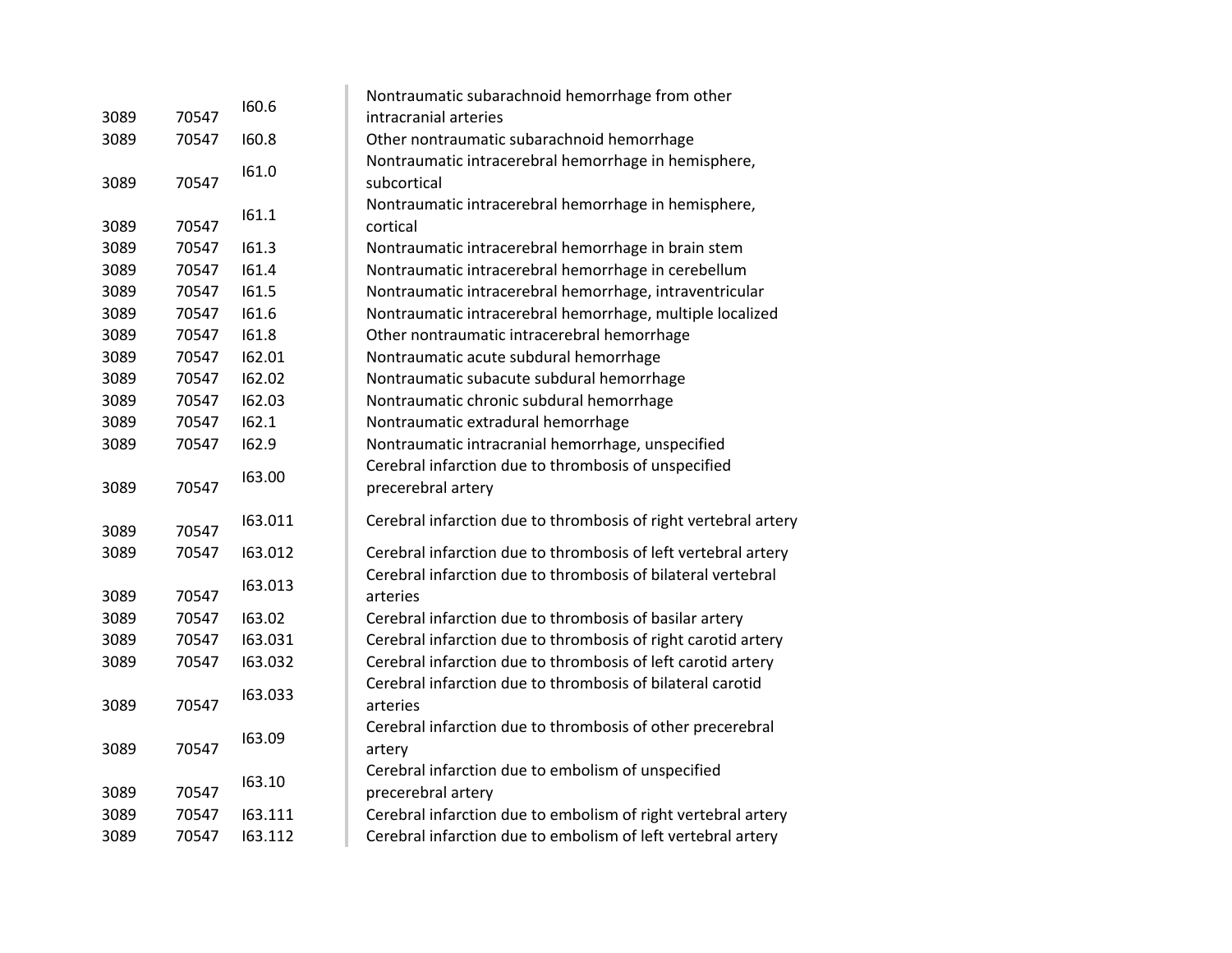|               |       | 163.113 | Cerebral infarction due to embolism of bilateral vertebral      |
|---------------|-------|---------|-----------------------------------------------------------------|
| 3089          | 70547 |         | arteries                                                        |
| 3089          | 70547 | 163.12  | Cerebral infarction due to embolism of basilar artery           |
| 3089          | 70547 | 163.131 | Cerebral infarction due to embolism of right carotid artery     |
| 3089          | 70547 | 163.132 | Cerebral infarction due to embolism of left carotid artery      |
|               |       | 163.133 | Cerebral infarction due to embolism of bilateral carotid        |
| 3089          | 70547 |         | arteries                                                        |
|               |       | 163.19  | Cerebral infarction due to embolism of other precerebral        |
| 3089          | 70547 |         | artery                                                          |
|               |       | 163.211 | Cerebral infarction due to unspecified occlusion or stenosis of |
| 3089          | 70547 |         | right vertebral artery                                          |
|               |       | 163.212 | Cerebral infarction due to unspecified occlusion or stenosis of |
| 3089          | 70547 |         | left vertebral artery                                           |
|               |       | 163.213 | Cerebral infarction due to unspecified occlusion or stenosis of |
| 3089          | 70547 |         | bilateral vertebral arteries                                    |
|               |       | 163.22  | Cerebral infarction due to unspecified occlusion or stenosis of |
| 70547<br>3089 |       |         | basilar artery                                                  |
|               | 70547 | 163.231 | Cerebral infarction due to unspecified occlusion or stenosis of |
| 3089          |       |         | right carotid arteries                                          |
|               |       | 163.232 | Cerebral infarction due to unspecified occlusion or stenosis of |
| 3089          | 70547 |         | left carotid arteries                                           |
|               |       | 163.233 | Cerebral infarction due to unspecified occlusion or stenosis of |
| 3089          | 70547 |         | bilateral carotid arteries                                      |
|               |       | 163.29  | Cerebral infarction due to unspecified occlusion or stenosis of |
| 3089          | 70547 |         | other precerebral arteries                                      |
|               |       | 163.311 | Cerebral infarction due to thrombosis of right middle cerebral  |
| 3089          | 70547 |         | artery                                                          |
|               |       | 163.312 | Cerebral infarction due to thrombosis of left middle cerebral   |
| 3089          | 70547 |         | artery                                                          |
|               |       | 163.313 | Cerebral infarction due to thrombosis of bilateral middle       |
| 3089          | 70547 |         | cerebral arteries                                               |
|               |       | 163.321 | Cerebral infarction due to thrombosis of right anterior         |
| 3089          | 70547 |         | cerebral artery                                                 |
|               |       | 163.322 | Cerebral infarction due to thrombosis of left anterior cerebral |
| 3089          | 70547 |         | artery                                                          |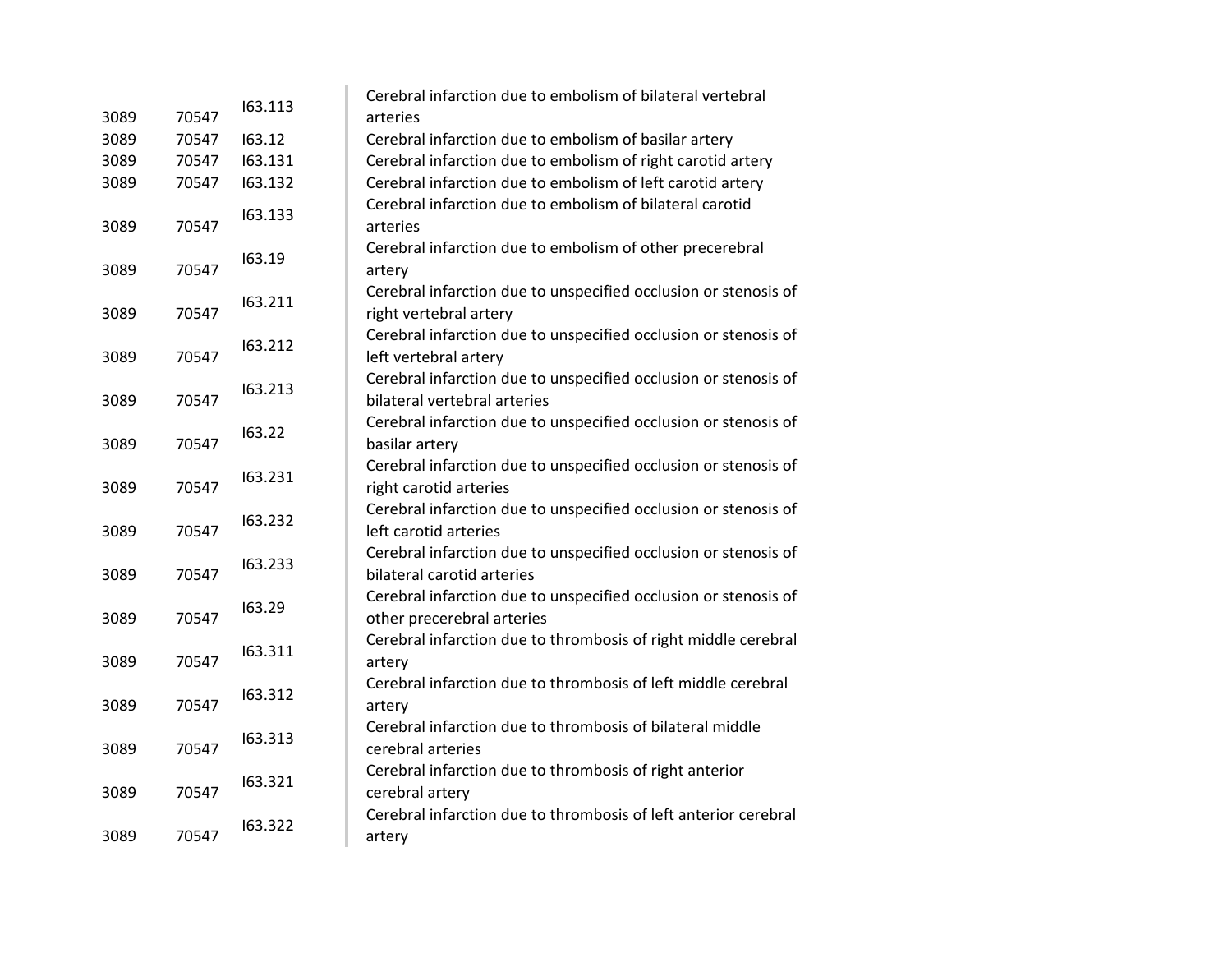| 3089 | 70547 | 163.323 | Cerebral infarction due to thrombosis of bilateral anterior<br>cerebral arteries  |
|------|-------|---------|-----------------------------------------------------------------------------------|
| 3089 | 70547 | 163.331 | Cerebral infarction due to thrombosis of right posterior<br>cerebral artery       |
| 3089 | 70547 | 163.332 | Cerebral infarction due to thrombosis of left posterior<br>cerebral artery        |
| 3089 | 70547 | 163.333 | Cerebral infarction due to thrombosis of bilateral posterior<br>cerebral arteries |
| 3089 | 70547 | 163.341 | Cerebral infarction due to thrombosis of right cerebellar<br>artery               |
| 3089 | 70547 | 163.342 | Cerebral infarction due to thrombosis of left cerebellar artery                   |
| 3089 | 70547 | 163.343 | Cerebral infarction due to thrombosis of bilateral cerebellar<br>arteries         |
| 3089 | 70547 | 163.39  | Cerebral infarction due to thrombosis of other cerebral artery                    |
| 3089 | 70547 | 163.411 | Cerebral infarction due to embolism of right middle cerebral<br>artery            |
| 3089 | 70547 | 163.412 | Cerebral infarction due to embolism of left middle cerebral<br>artery             |
| 3089 | 70547 | 163.413 | Cerebral infarction due to embolism of bilateral middle<br>cerebral arteries      |
| 3089 | 70547 | 163.421 | Cerebral infarction due to embolism of right anterior cerebral<br>artery          |
| 3089 | 70547 | 163.422 | Cerebral infarction due to embolism of left anterior cerebral<br>artery           |
| 3089 | 70547 | 163.423 | Cerebral infarction due to embolism of bilateral anterior<br>cerebral arteries    |
| 3089 | 70547 | 163.431 | Cerebral infarction due to embolism of right posterior<br>cerebral artery         |
| 3089 | 70547 | 163.432 | Cerebral infarction due to embolism of left posterior cerebral<br>artery          |
| 3089 | 70547 | 163.433 | Cerebral infarction due to embolism of bilateral posterior<br>cerebral arteries   |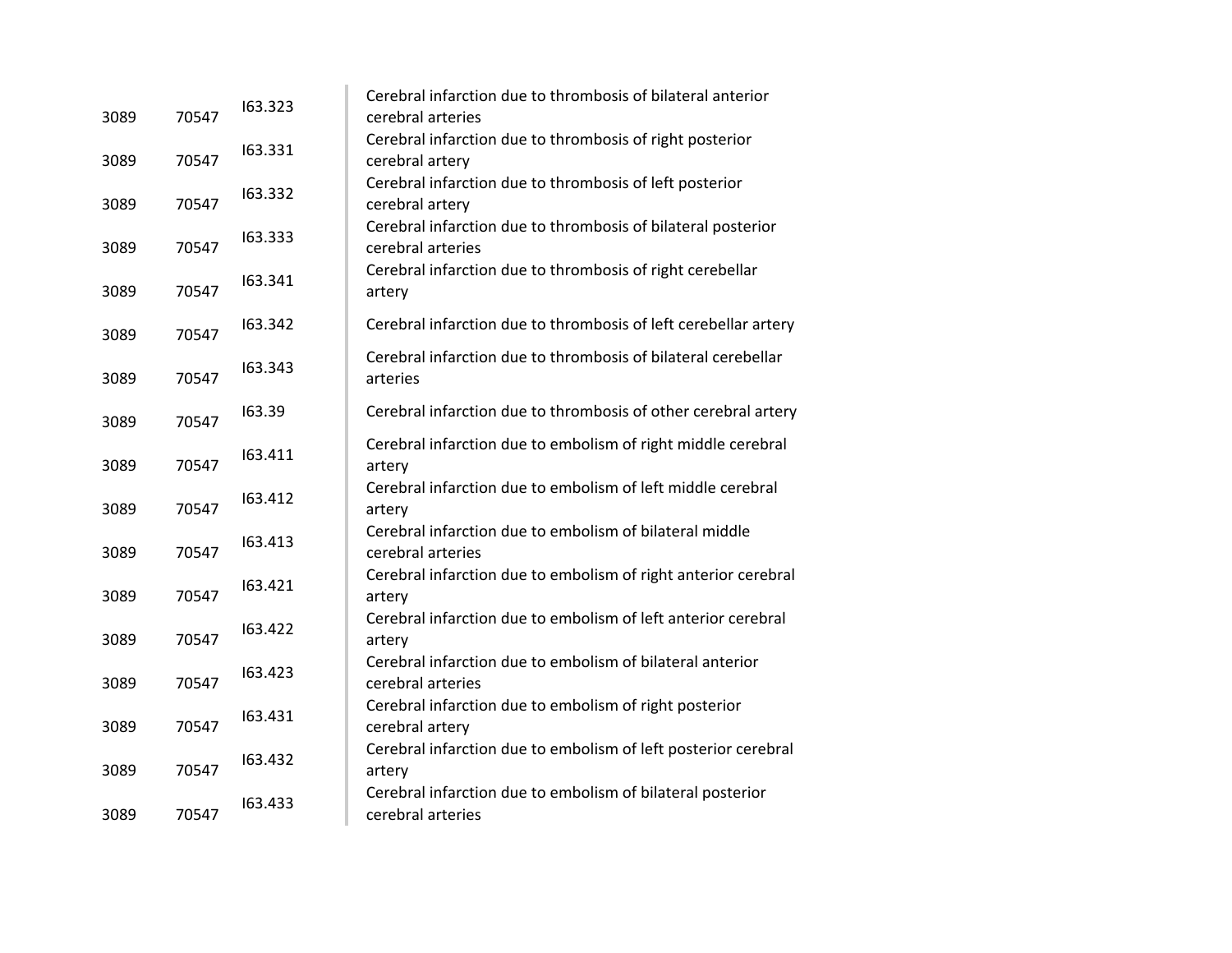| 3089 | 70547 | 163.441 | Cerebral infarction due to embolism of right cerebellar artery                                           |
|------|-------|---------|----------------------------------------------------------------------------------------------------------|
| 3089 | 70547 | 163.442 | Cerebral infarction due to embolism of left cerebellar artery                                            |
| 3089 | 70547 | 163.443 | Cerebral infarction due to embolism of bilateral cerebellar<br>arteries                                  |
| 3089 | 70547 | 163.49  | Cerebral infarction due to embolism of other cerebral artery                                             |
| 3089 | 70547 | 163.511 | Cerebral infarction due to unspecified occlusion or stenosis of<br>right middle cerebral artery          |
| 3089 | 70547 | 163.512 | Cerebral infarction due to unspecified occlusion or stenosis of<br>left middle cerebral artery           |
| 3089 | 70547 | 163.513 | Cerebral infarction due to unspecified occlusion or stenosis of<br>bilateral middle cerebral arteries    |
| 3089 | 70547 | 163.521 | Cerebral infarction due to unspecified occlusion or stenosis of<br>right anterior cerebral artery        |
| 3089 | 70547 | 163.522 | Cerebral infarction due to unspecified occlusion or stenosis of<br>left anterior cerebral artery         |
| 3089 | 70547 | 163.523 | Cerebral infarction due to unspecified occlusion or stenosis of<br>bilateral anterior cerebral arteries  |
| 3089 | 70547 | 163.531 | Cerebral infarction due to unspecified occlusion or stenosis of<br>right posterior cerebral artery       |
| 3089 | 70547 | 163.532 | Cerebral infarction due to unspecified occlusion or stenosis of<br>left posterior cerebral artery        |
| 3089 | 70547 | 163.533 | Cerebral infarction due to unspecified occlusion or stenosis of<br>bilateral posterior cerebral arteries |
| 3089 | 70547 | 163.541 | Cerebral infarction due to unspecified occlusion or stenosis of<br>right cerebellar artery               |
| 3089 | 70547 | 163.542 | Cerebral infarction due to unspecified occlusion or stenosis of<br>left cerebellar artery                |
| 3089 | 70547 | 163.543 | Cerebral infarction due to unspecified occlusion or stenosis of<br>bilateral cerebellar arteries         |
| 3089 | 70547 | 163.59  | Cerebral infarction due to unspecified occlusion or stenosis of<br>other cerebral artery                 |
| 3089 | 70547 | 163.6   | Cerebral infarction due to cerebral venous thrombosis,<br>nonpyogenic                                    |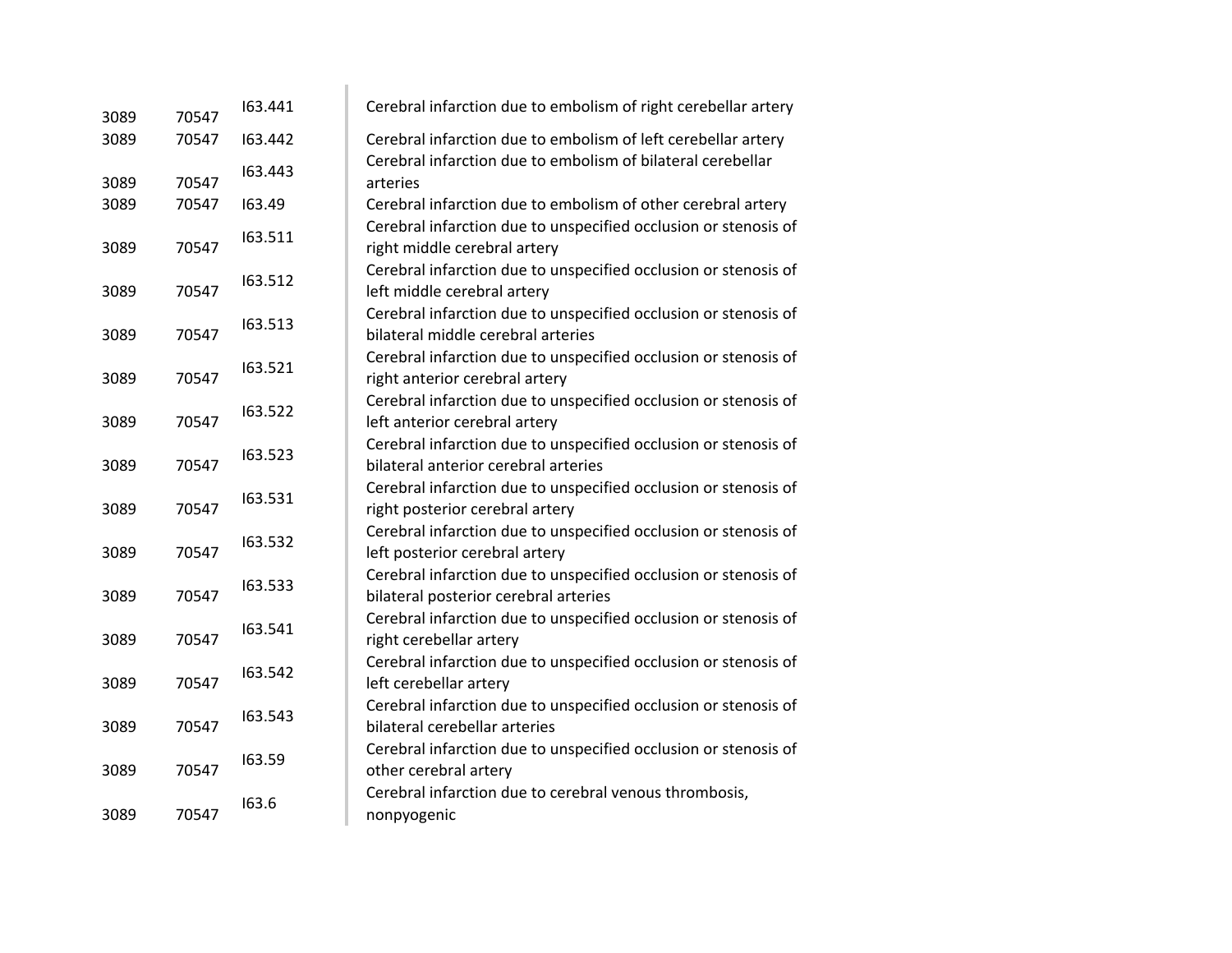|      |       |        | Other cerebral infarction due to occlusion or stenosis of small |
|------|-------|--------|-----------------------------------------------------------------|
| 3089 | 70547 | 163.81 | artery                                                          |
| 3089 | 70547 | 163.89 | Other cerebral infarction                                       |
| 3089 | 70547 | 165.01 | Occlusion and stenosis of right vertebral artery                |
| 3089 | 70547 | 165.02 | Occlusion and stenosis of left vertebral artery                 |
| 3089 | 70547 | 165.03 | Occlusion and stenosis of bilateral vertebral arteries          |
| 3089 | 70547 | 165.1  | Occlusion and stenosis of basilar artery                        |
| 3089 | 70547 | 165.21 | Occlusion and stenosis of right carotid artery                  |
| 3089 | 70547 | 165.22 | Occlusion and stenosis of left carotid artery                   |
| 3089 | 70547 | 165.23 | Occlusion and stenosis of bilateral carotid arteries            |
| 3089 | 70547 | 165.8  | Occlusion and stenosis of other precerebral arteries            |
| 3089 | 70547 | 165.9  | Occlusion and stenosis of unspecified precerebral artery        |
| 3089 | 70547 | 166.01 | Occlusion and stenosis of right middle cerebral artery          |
| 3089 | 70547 | 166.02 | Occlusion and stenosis of left middle cerebral artery           |
| 3089 | 70547 | 166.03 | Occlusion and stenosis of bilateral middle cerebral arteries    |
| 3089 | 70547 | 166.11 | Occlusion and stenosis of right anterior cerebral artery        |
| 3089 | 70547 | 166.12 | Occlusion and stenosis of left anterior cerebral artery         |
| 3089 | 70547 | 166.13 | Occlusion and stenosis of bilateral anterior cerebral arteries  |
| 3089 | 70547 | 166.21 | Occlusion and stenosis of right posterior cerebral artery       |
| 3089 | 70547 | 166.22 | Occlusion and stenosis of left posterior cerebral artery        |
| 3089 | 70547 | 166.23 | Occlusion and stenosis of bilateral posterior cerebral arteries |
| 3089 | 70547 | 166.3  | Occlusion and stenosis of cerebellar arteries                   |
| 3089 | 70547 | 166.8  | Occlusion and stenosis of other cerebral arteries               |
| 3089 | 70547 | 167.1  | Cerebral aneurysm, nonruptured                                  |
| 3089 | 70547 | 167.89 | Other cerebrovascular disease                                   |
| 3089 | 70547 | 168.2  | Cerebral arteritis in other diseases classified elsewhere       |
| 3089 | 70547 | 172.0  | Aneurysm of carotid artery                                      |
| 3089 | 70547 | 172.5  | Aneurysm of other precerebral arteries                          |
| 3089 | 70547 | 172.6  | Aneurysm of vertebral artery                                    |
| 3089 | 70547 | 172.8  | Aneurysm of other specified arteries                            |
| 3089 | 70547 | 176    | Septic arterial embolism                                        |
| 3089 | 70547 | 177.0  | Arteriovenous fistula, acquired                                 |
| 3089 | 70547 | 177.1  | Stricture of artery                                             |
| 3089 | 70547 | 177.2  | Rupture of artery                                               |
| 3089 | 70547 | 177.3  | Arterial fibromuscular dysplasia                                |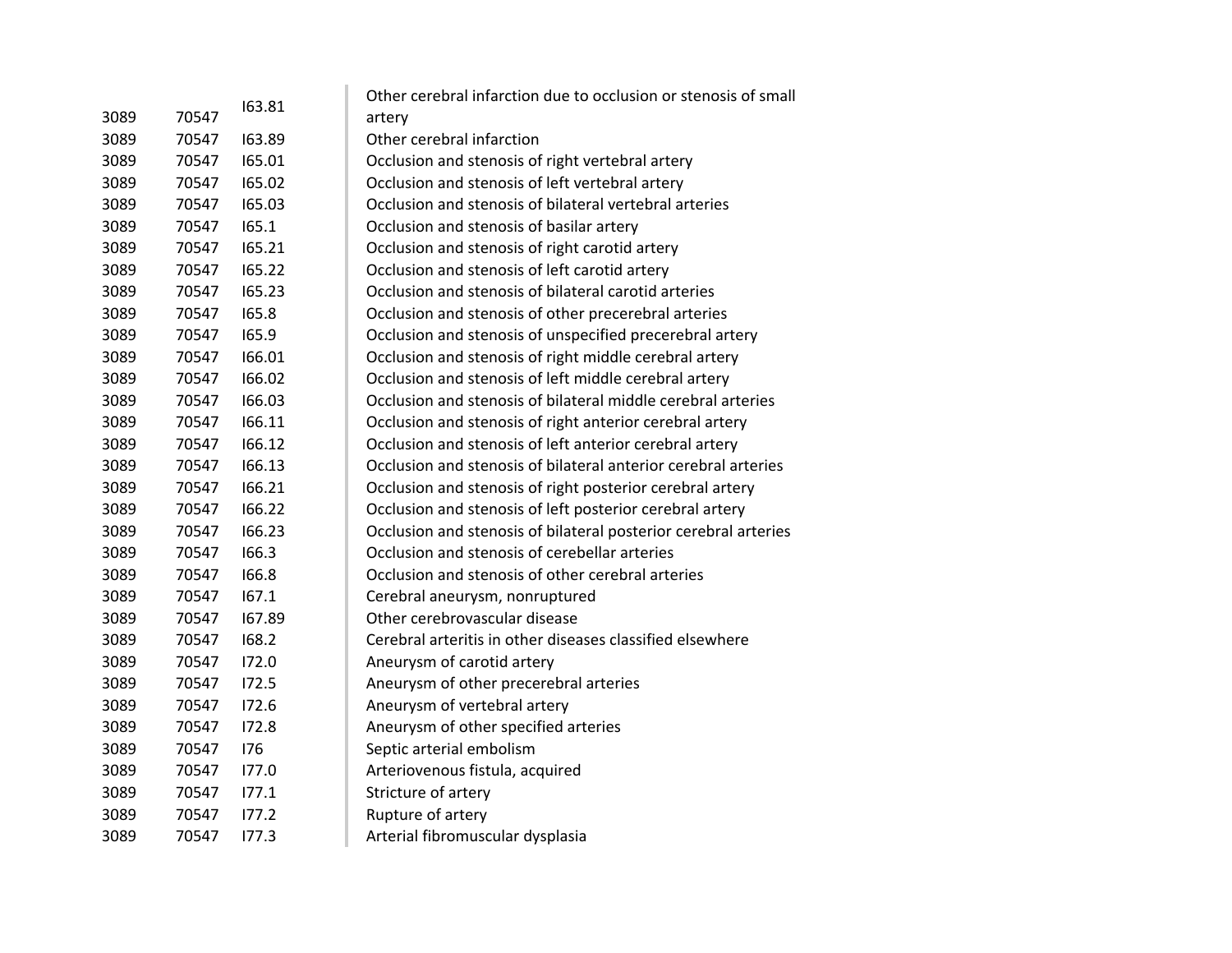| 3089 | 70547 | 177.5          | Necrosis of artery                                                   |
|------|-------|----------------|----------------------------------------------------------------------|
| 3089 | 70547 | 177.6          | Arteritis, unspecified                                               |
| 3089 | 70547 | 177.71         | Dissection of carotid artery                                         |
| 3089 | 70547 | 177.74         | Dissection of vertebral artery                                       |
| 3089 | 70547 | 177.75         | Dissection of other precerebral arteries                             |
| 3089 | 70547 | 177.89         | Other specified disorders of arteries and arterioles                 |
| 3089 | 70547 | I82.C11        | Acute embolism and thrombosis of right internal jugular vein         |
| 3089 | 70547 | <b>182.C12</b> | Acute embolism and thrombosis of left internal jugular vein          |
| 3089 | 70547 | I82.C13        | Acute embolism and thrombosis of internal jugular vein,<br>bilateral |
| 3089 | 70547 | M30.0          | Polyarteritis nodosa                                                 |
| 3089 | 70547 | M31.5          | Giant cell arteritis with polymyalgia rheumatica                     |
| 3089 | 70547 | M31.6          | Other giant cell arteritis                                           |
|      |       |                | Other organ or system involvement in systemic lupus                  |
| 3089 | 70547 | M32.19         | erythematosus                                                        |
| 3089 | 70547 | M32.8          | Other forms of systemic lupus erythematosus                          |
| 3089 | 70547 | Q28.2          | Arteriovenous malformation of cerebral vessels                       |
| 3089 | 70547 | Q28.3          | Other malformations of cerebral vessels                              |
| 3089 | 70547 | Q61.3          | Polycystic kidney, unspecified                                       |
| 3089 | 70547 | Q85.00         | Neurofibromatosis, unspecified                                       |
| 3089 | 70547 | Q85.01         | Neurofibromatosis, type 1                                            |
| 3089 | 70547 | Q85.02         | Neurofibromatosis, type 2                                            |
| 3089 | 70547 | R22.0          | Localized swelling, mass and lump, head                              |
| 3089 | 70547 | R22.1          | Localized swelling, mass and lump, neck                              |
| 3089 | 70547 | R29.5          | <b>Transient paralysis</b>                                           |
| 3089 | 70547 | R29.6*         | <b>Repeated falls</b>                                                |
| 3089 | 70547 | R29.818*       | Other symptoms and signs involving the nervous system                |
|      |       |                | Other symptoms and signs involving the musculoskeletal               |
| 3089 | 70547 | R29.898*       | system                                                               |
| 3089 | 70547 | R42            | Dizziness and giddiness                                              |
| 3089 | 70547 | <b>R55</b>     | Syncope and collapse                                                 |
|      |       | R90.0          | Intracranial space-occupying lesion found on diagnostic              |
| 3089 | 70547 |                | imaging of central nervous system                                    |
| 3089 | 70547 | R90.82         | White matter disease, unspecified                                    |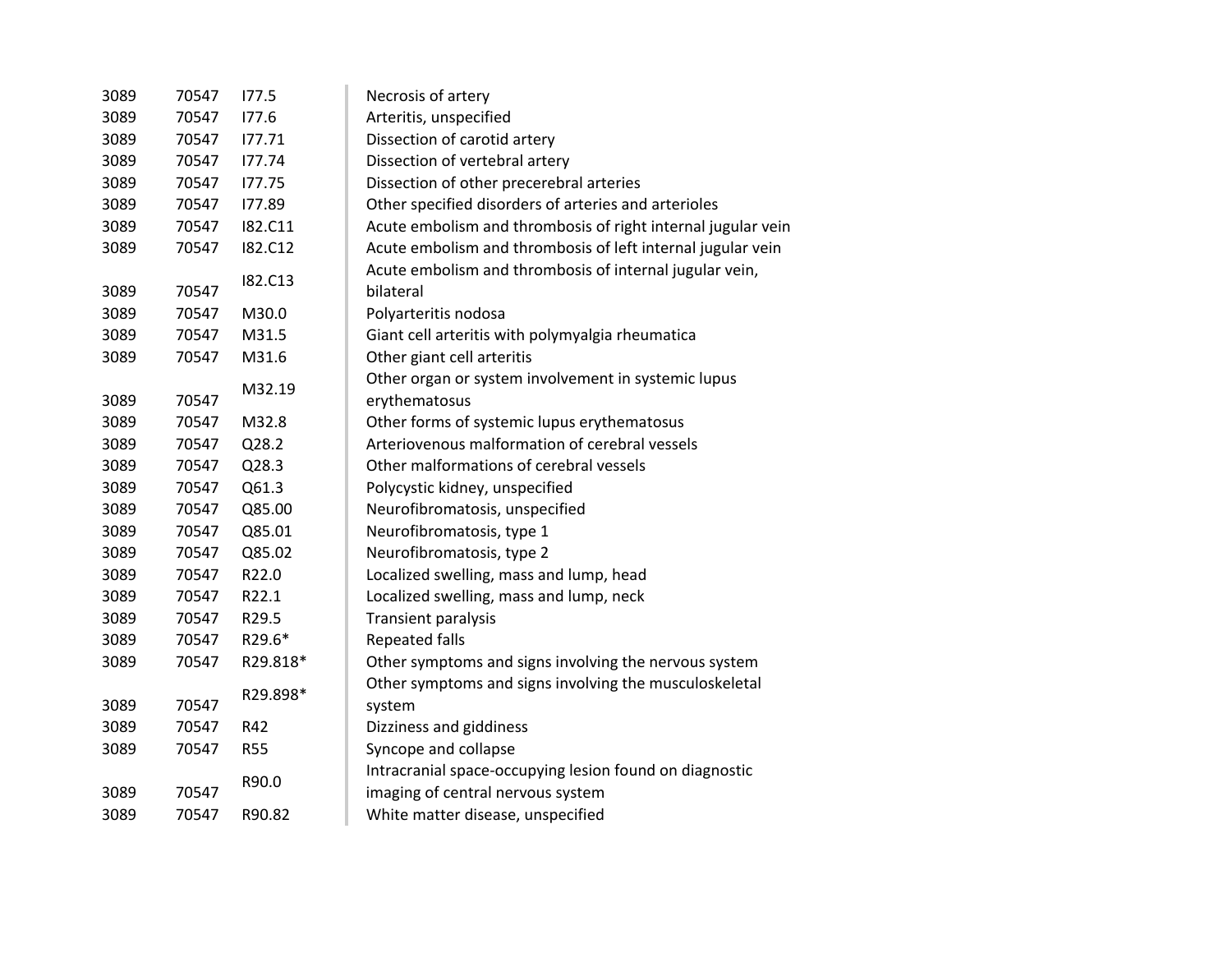| 3089 | 70547 | R93.0          | Abnormal findings on diagnostic imaging of skull and head,<br>not elsewhere classified                  |
|------|-------|----------------|---------------------------------------------------------------------------------------------------------|
| 3089 | 70547 | S05.41XA       | Penetrating wound of orbit with or without foreign body,<br>right eye, initial encounter                |
| 3089 | 70547 | S05.41XD       | Penetrating wound of orbit with or without foreign body,<br>right eye, subsequent encounter             |
| 3089 | 70547 | S05.41XS       | Penetrating wound of orbit with or without foreign body,<br>right eye, sequela                          |
| 3089 |       | 70547 S05.42XA | Penetrating wound of orbit with or without foreign body, left eye, initial encounter                    |
| 3089 | 70547 | S05.42XD       | Penetrating wound of orbit with or without foreign body, left<br>eye, subsequent encounter              |
| 3089 |       | 70547 S05.42XS | Penetrating wound of orbit with or without foreign body, left eye, sequela                              |
| 3089 | 70547 | S06.4X0A       | Epidural hemorrhage without loss of consciousness, initial<br>encounter                                 |
| 3089 | 70547 | S06.4X0D       | Epidural hemorrhage without loss of consciousness,<br>subsequent encounter                              |
| 3089 | 70547 | S06.4X0S       | Epidural hemorrhage without loss of consciousness,<br>sequela                                           |
| 3089 | 70547 | S06.4X1A       | Epidural hemorrhage with loss of consciousness of 30<br>minutes or less, initial encounter              |
| 3089 | 70547 | S06.4X1D       | Epidural hemorrhage with loss of consciousness of 30<br>minutes or less, subsequent encounter           |
| 3089 | 70547 | S06.4X1S       | Epidural hemorrhage with loss of consciousness of 30<br>minutes or less, sequela                        |
| 3089 | 70547 | S06.4X2A       | Epidural hemorrhage with loss of consciousness of 31<br>minutes to 59 minutes, initial encounter        |
| 3089 | 70547 | S06.4X2D       | Epidural hemorrhage with loss of consciousness of 31<br>minutes to 59 minutes, subsequent encounter     |
| 3089 | 70547 | S06.4X2S       | Epidural hemorrhage with loss of consciousness of 31<br>minutes to 59 minutes, sequela                  |
| 3089 | 70547 | S06.4X3A       | Epidural hemorrhage with loss of consciousness of 1 hour<br>to 5 hours 59 minutes, initial encounter    |
| 3089 | 70547 | S06.4X3D       | Epidural hemorrhage with loss of consciousness of 1 hour<br>to 5 hours 59 minutes, subsequent encounter |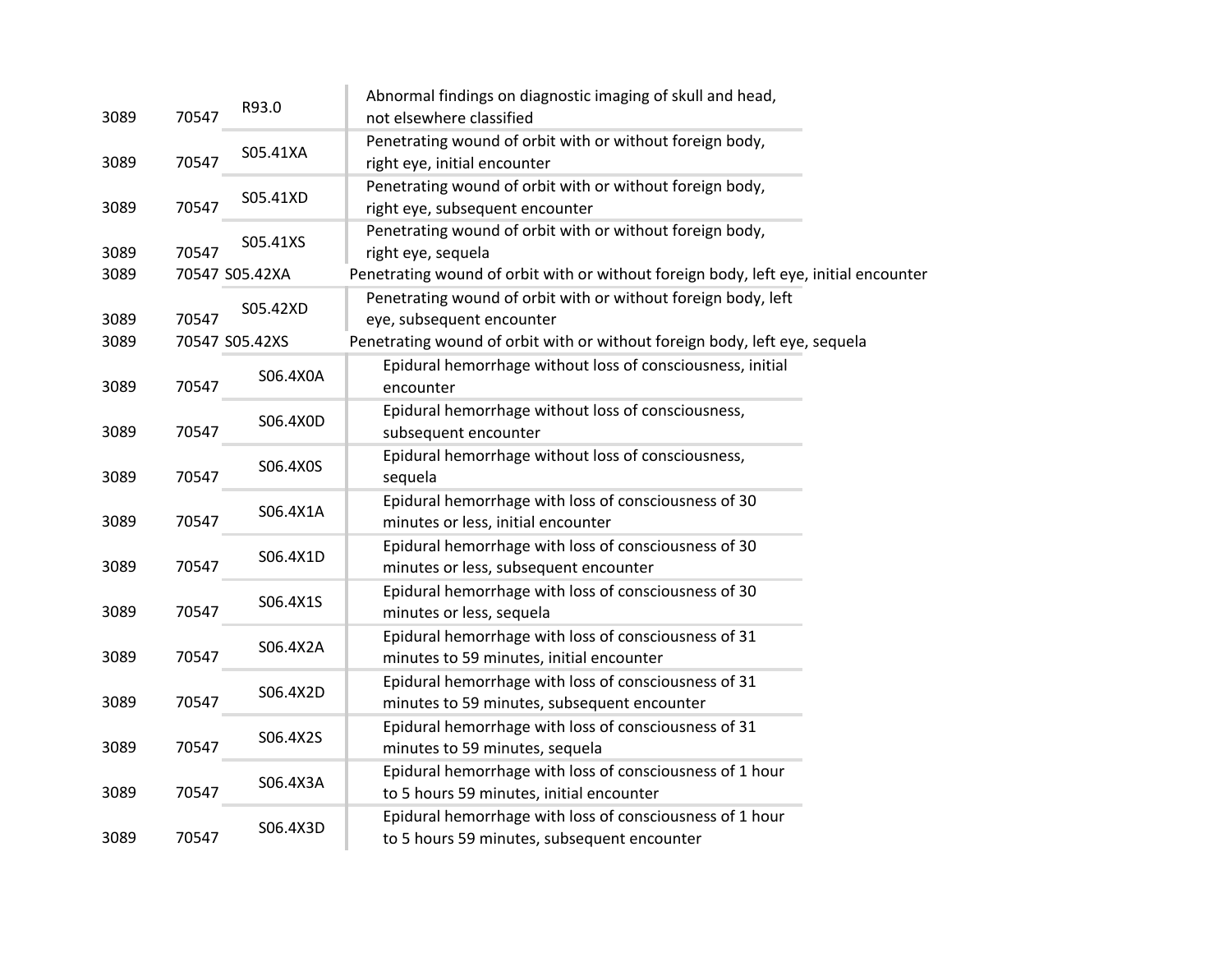| 3089 | 70547 | S06.4X3S | Epidural hemorrhage with loss of consciousness of 1 hour<br>to 5 hours 59 minutes, sequela                                                                             |
|------|-------|----------|------------------------------------------------------------------------------------------------------------------------------------------------------------------------|
| 3089 | 70547 | S06.4X4A | Epidural hemorrhage with loss of consciousness of 6 hours<br>to 24 hours, initial encounter                                                                            |
| 3089 | 70547 | S06.4X4D | Epidural hemorrhage with loss of consciousness of 6 hours<br>to 24 hours, subsequent encounter                                                                         |
| 3089 | 70547 | S06.4X4S | Epidural hemorrhage with loss of consciousness of 6 hours<br>to 24 hours, sequela                                                                                      |
| 3089 | 70547 | S06.4X5A | Epidural hemorrhage with loss of consciousness greater<br>than 24 hours with return to pre-existing conscious level,<br>initial encounter                              |
| 3089 | 70547 | S06.4X5D | Epidural hemorrhage with loss of consciousness greater<br>than 24 hours with return to pre-existing conscious level,<br>subsequent encounter                           |
| 3089 | 70547 | S06.4X5S | Epidural hemorrhage with loss of consciousness greater<br>than 24 hours with return to pre-existing conscious level,<br>sequela                                        |
| 3089 | 70547 | S06.4X6A | Epidural hemorrhage with loss of consciousness greater<br>than 24 hours without return to pre-existing conscious level<br>with patient surviving, initial encounter    |
| 3089 | 70547 | S06.4X6D | Epidural hemorrhage with loss of consciousness greater<br>than 24 hours without return to pre-existing conscious level<br>with patient surviving, subsequent encounter |
| 3089 | 70547 | S06.4X6S | Epidural hemorrhage with loss of consciousness greater<br>than 24 hours without return to pre-existing conscious level<br>with patient surviving, sequela              |
| 3089 | 70547 | S06.4X9A | Epidural hemorrhage with loss of consciousness of<br>unspecified duration, initial encounter                                                                           |
| 3089 | 70547 | S06.4X9D | Epidural hemorrhage with loss of consciousness of<br>unspecified duration, subsequent encounter                                                                        |
| 3089 | 70547 | S06.4X9S | Epidural hemorrhage with loss of consciousness of<br>unspecified duration, sequela                                                                                     |
| 3089 | 70547 | S06.5X0A | Traumatic subdural hemorrhage without loss of<br>consciousness, initial encounter                                                                                      |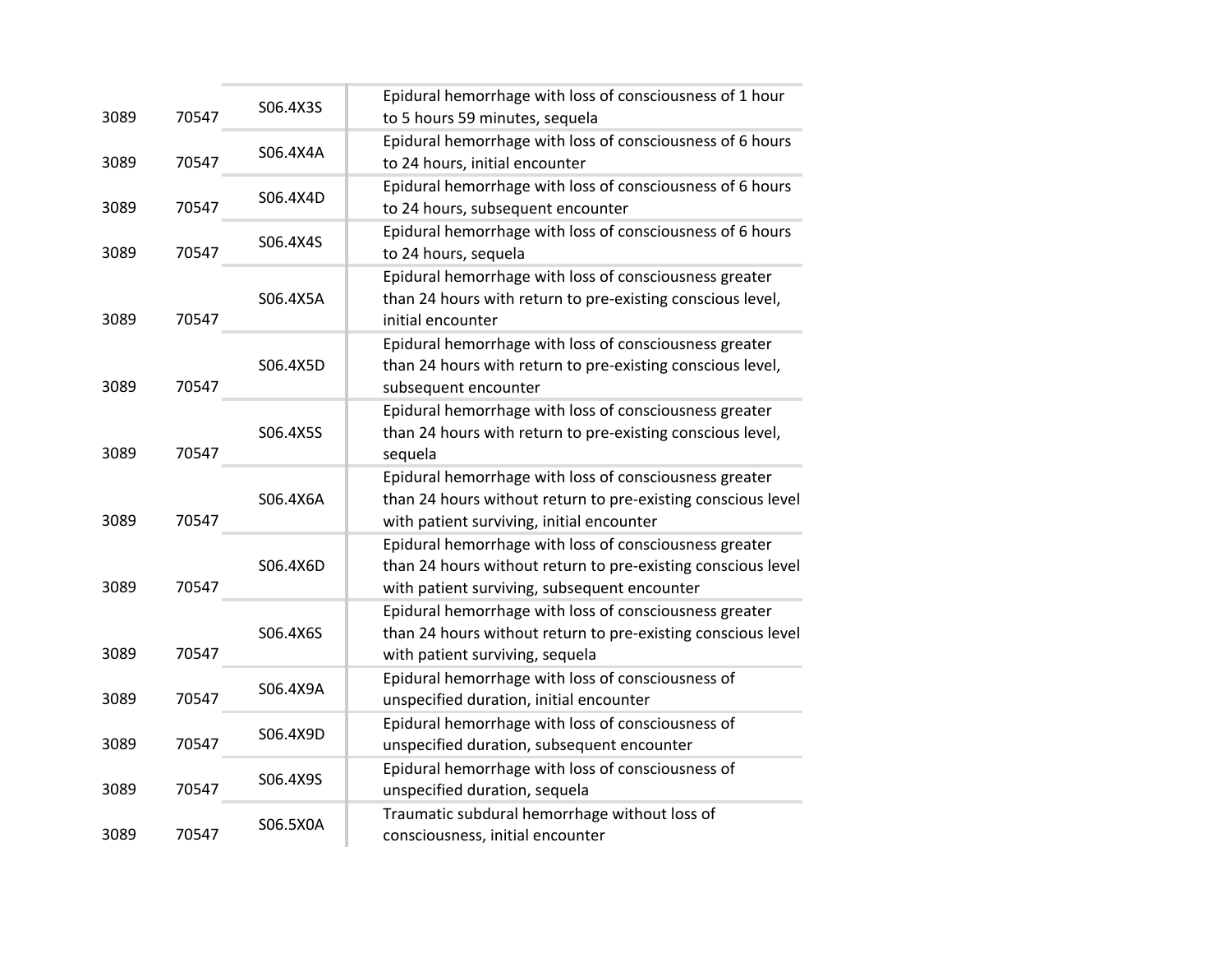| 3089 | 70547 | S06.5X0D | Traumatic subdural hemorrhage without loss of<br>consciousness, subsequent encounter                              |
|------|-------|----------|-------------------------------------------------------------------------------------------------------------------|
| 3089 | 70547 | S06.5X0S | Traumatic subdural hemorrhage without loss of<br>consciousness, sequela                                           |
| 3089 | 70547 | S06.5X1A | Traumatic subdural hemorrhage with loss of consciousness<br>of 30 minutes or less, initial encounter              |
| 3089 | 70547 | S06.5X1D | Traumatic subdural hemorrhage with loss of consciousness<br>of 30 minutes or less, subsequent encounter           |
| 3089 | 70547 | S06.5X1S | Traumatic subdural hemorrhage with loss of consciousness<br>of 30 minutes or less, sequela                        |
| 3089 | 70547 | S06.5X2A | Traumatic subdural hemorrhage with loss of consciousness<br>of 31 minutes to 59 minutes, initial encounter        |
| 3089 | 70547 | S06.5X2D | Traumatic subdural hemorrhage with loss of consciousness<br>of 31 minutes to 59 minutes, subsequent encounter     |
| 3089 | 70547 | S06.5X2S | Traumatic subdural hemorrhage with loss of consciousness<br>of 31 minutes to 59 minutes, sequela                  |
| 3089 | 70547 | S06.5X3A | Traumatic subdural hemorrhage with loss of consciousness<br>of 1 hour to 5 hours 59 minutes, initial encounter    |
| 3089 | 70547 | S06.5X3D | Traumatic subdural hemorrhage with loss of consciousness<br>of 1 hour to 5 hours 59 minutes, subsequent encounter |
| 3089 | 70547 | S06.5X3S | Traumatic subdural hemorrhage with loss of consciousness<br>of 1 hour to 5 hours 59 minutes, sequela              |
| 3089 | 70547 | S06.5X4A | Traumatic subdural hemorrhage with loss of consciousness<br>of 6 hours to 24 hours, initial encounter             |
| 3089 | 70547 | S06.5X4D | Traumatic subdural hemorrhage with loss of consciousness<br>of 6 hours to 24 hours, subsequent encounter          |
| 3089 | 70547 | S06.5X4S | Traumatic subdural hemorrhage with loss of consciousness<br>of 6 hours to 24 hours, sequela                       |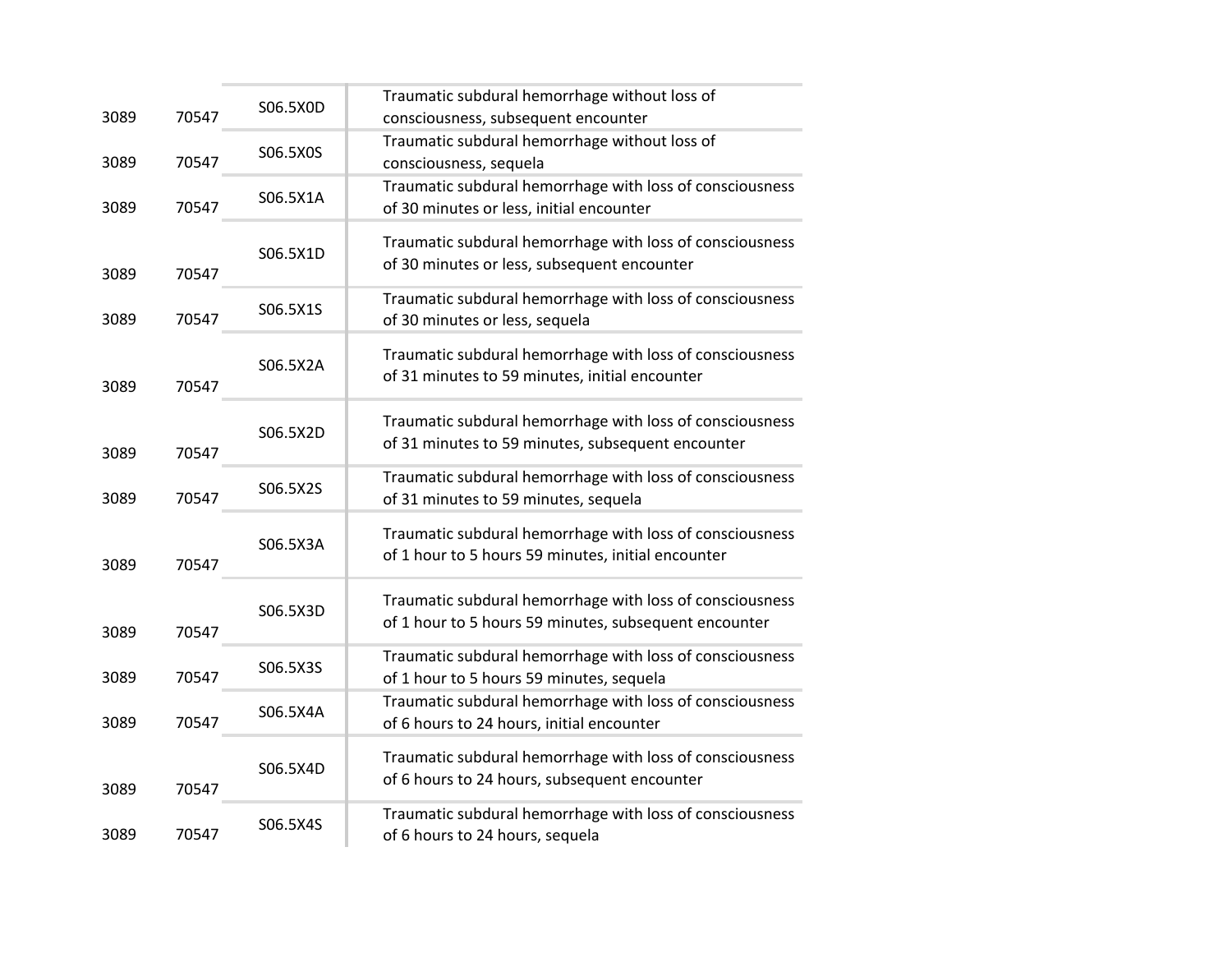|      |       |          | Traumatic subarachnoid hemorrhage with loss of                |
|------|-------|----------|---------------------------------------------------------------|
|      |       | S06.6X5A | consciousness greater than 24 hours with return to pre-       |
| 3089 | 70547 |          | existing conscious level, initial encounter                   |
|      |       |          | Traumatic subarachnoid hemorrhage with loss of                |
|      |       | S06.6X5D | consciousness greater than 24 hours with return to pre-       |
| 3089 | 70547 |          | existing conscious level, subsequent encounter                |
|      |       |          | Traumatic subarachnoid hemorrhage with loss of                |
|      |       | S06.6X5S | consciousness greater than 24 hours with return to pre-       |
| 3089 | 70547 |          | existing conscious level, sequela                             |
|      |       |          | Traumatic subarachnoid hemorrhage with loss of                |
|      |       | S06.6X6A | consciousness greater than 24 hours without return to pre-    |
|      |       |          | existing conscious level with patient surviving, initial      |
| 3089 | 70547 |          | encounter                                                     |
|      |       |          | Traumatic subarachnoid hemorrhage with loss of                |
|      |       | S06.6X6D | consciousness greater than 24 hours without return to pre-    |
|      |       |          | existing conscious level with patient surviving, subsequent   |
| 3089 | 70547 |          | encounter                                                     |
|      |       |          | Traumatic subarachnoid hemorrhage with loss of                |
|      |       | S06.6X6S | consciousness greater than 24 hours without return to pre-    |
|      |       |          | existing conscious level with patient surviving, sequela      |
| 3089 | 70547 |          |                                                               |
| 3089 | 70547 | S06.6X9A | Traumatic subarachnoid hemorrhage with loss of                |
|      |       |          | consciousness of unspecified duration, initial encounter      |
|      |       | S06.6X9D | Traumatic subarachnoid hemorrhage with loss of                |
| 3089 | 70547 |          | consciousness of unspecified duration, subsequent             |
|      |       |          | encounter<br>Traumatic subarachnoid hemorrhage with loss of   |
| 3089 | 70547 | S06.6X9S | consciousness of unspecified duration, sequela                |
|      |       |          | Injury of blood vessels of head, not elsewhere classified,    |
| 3089 | 70547 | S09.0XXA | initial encounter                                             |
|      |       |          | Injury of blood vessels of head, not elsewhere classified,    |
| 3089 | 70547 | S09.0XXD | subsequent encounter                                          |
|      |       |          | Injury of blood vessels of head, not elsewhere classified,    |
| 3089 | 70547 | S09.0XXS | sequela                                                       |
| 3089 | 70547 | S15.001A | Unspecified injury of right carotid artery, initial encounter |
|      |       |          |                                                               |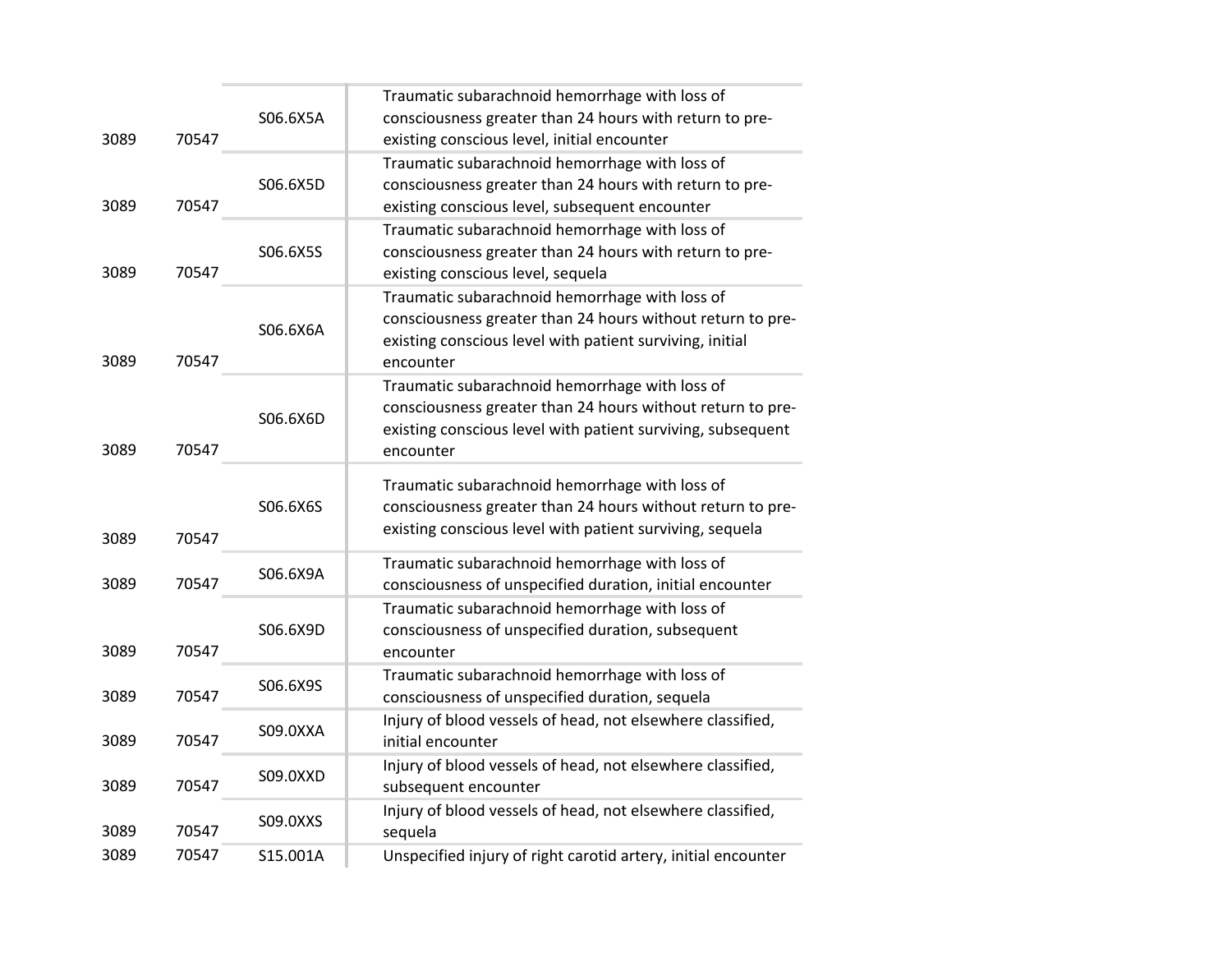| 3089 | 70547 | S15.001D | Unspecified injury of right carotid artery, subsequent<br>encounter     |
|------|-------|----------|-------------------------------------------------------------------------|
| 3089 | 70547 | S15.001S | Unspecified injury of right carotid artery, sequela                     |
| 3089 | 70547 | S15.002A | Unspecified injury of left carotid artery, initial encounter            |
| 3089 | 70547 | S15.002D | Unspecified injury of left carotid artery, subsequent<br>encounter      |
| 3089 | 70547 | S15.002S | Unspecified injury of left carotid artery, sequela                      |
| 3089 | 70547 | S15.011A | Minor laceration of right carotid artery, initial encounter             |
| 3089 | 70547 | S15.011D | Minor laceration of right carotid artery, subsequent<br>encounter       |
| 3089 | 70547 | S15.011S | Minor laceration of right carotid artery, sequela                       |
| 3089 | 70547 | S15.012A | Minor laceration of left carotid artery, initial encounter              |
| 3089 | 70547 | S15.012D | Minor laceration of left carotid artery, subsequent<br>encounter        |
| 3089 | 70547 | S15.012S | Minor laceration of left carotid artery, sequela                        |
| 3089 | 70547 | S15.019A | Minor laceration of unspecified carotid artery, initial<br>encounter    |
| 3089 | 70547 | S15.019D | Minor laceration of unspecified carotid artery, subsequent<br>encounter |
| 3089 | 70547 | S15.019S | Minor laceration of unspecified carotid artery, sequela                 |
| 3089 | 70547 | S15.021A | Major laceration of right carotid artery, initial encounter             |
| 3089 | 70547 | S15.021D | Major laceration of right carotid artery, subsequent<br>encounter       |
| 3089 | 70547 | S15.021S | Major laceration of right carotid artery, sequela                       |
| 3089 | 70547 | S15.022A | Major laceration of left carotid artery, initial encounter              |
| 3089 | 70547 | S15.022D | Major laceration of left carotid artery, subsequent<br>encounter        |
| 3089 | 70547 | S15.022S | Major laceration of left carotid artery, sequela                        |
| 3089 | 70547 | S15.029A | Major laceration of unspecified carotid artery, initial<br>encounter    |
| 3089 | 70547 | S15.029D | Major laceration of unspecified carotid artery, subsequent<br>encounter |
| 3089 | 70547 | S15.029S | Major laceration of unspecified carotid artery, sequela                 |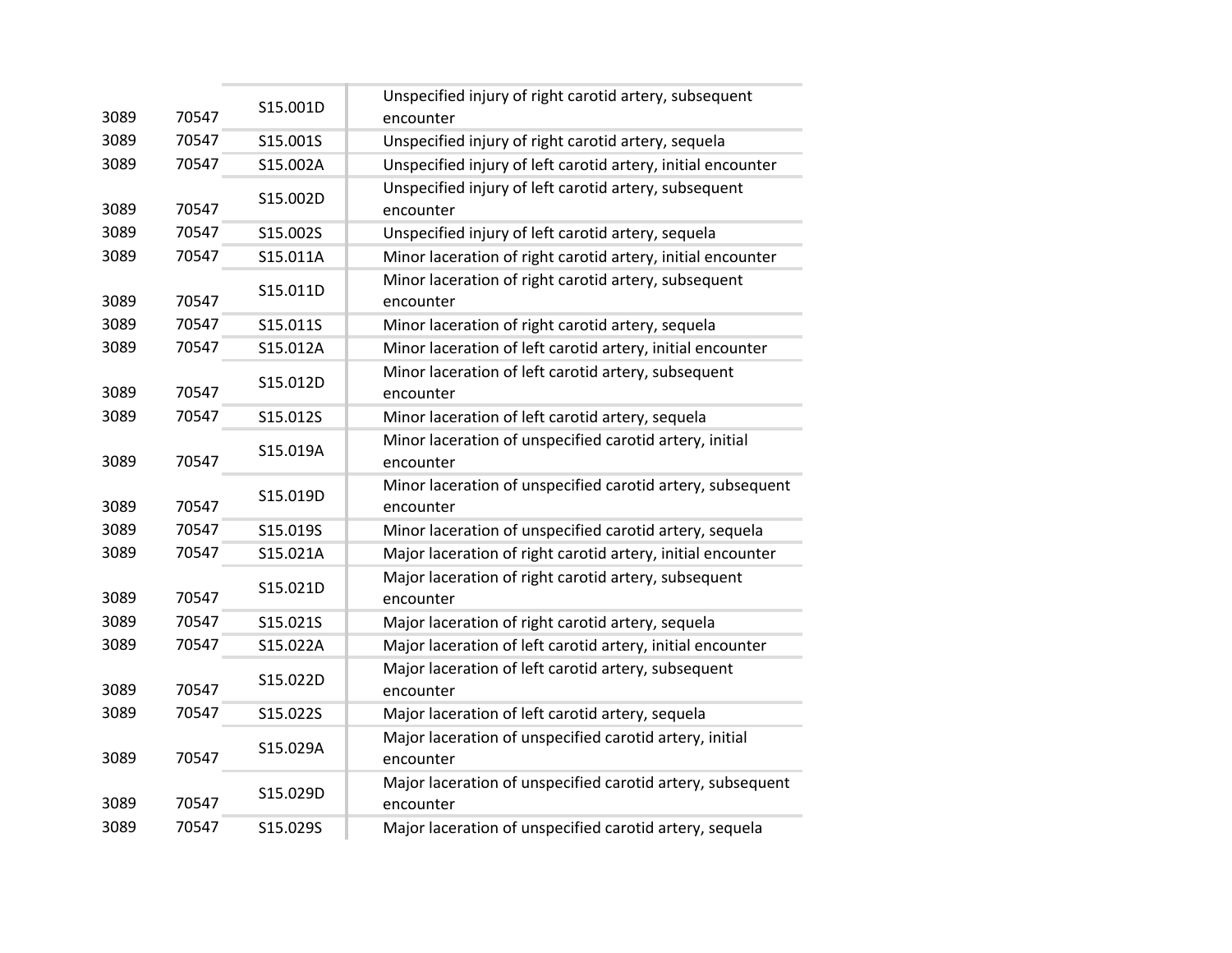| 3089 | 70547 | S15.091A | Other specified injury of right carotid artery, initial<br>encounter    |
|------|-------|----------|-------------------------------------------------------------------------|
| 3089 | 70547 | S15.091D | Other specified injury of right carotid artery, subsequent<br>encounter |
| 3089 | 70547 | S15.091S | Other specified injury of right carotid artery, sequela                 |
| 3089 | 70547 | S15.092A | Other specified injury of left carotid artery, initial<br>encounter     |
| 3089 | 70547 | S15.092D | Other specified injury of left carotid artery, subsequent<br>encounter  |
| 3089 | 70547 | S15.092S | Other specified injury of left carotid artery, sequela                  |
| 3089 | 70547 | S15.101A | Unspecified injury of right vertebral artery, initial<br>encounter      |
| 3089 | 70547 | S15.101D | Unspecified injury of right vertebral artery, subsequent<br>encounter   |
| 3089 | 70547 | S15.101S | Unspecified injury of right vertebral artery, sequela                   |
| 3089 | 70547 | S15.102A | Unspecified injury of left vertebral artery, initial encounter          |
| 3089 | 70547 | S15.102D | Unspecified injury of left vertebral artery, subsequent<br>encounter    |
| 3089 | 70547 | S15.102S | Unspecified injury of left vertebral artery, sequela                    |
| 3089 | 70547 | S15.111A | Minor laceration of right vertebral artery, initial encounter           |
| 3089 | 70547 | S15.111D | Minor laceration of right vertebral artery, subsequent<br>encounter     |
| 3089 | 70547 | S15.111S | Minor laceration of right vertebral artery, sequela                     |
| 3089 | 70547 | S15.112A | Minor laceration of left vertebral artery, initial encounter            |
| 3089 | 70547 | S15.112D | Minor laceration of left vertebral artery, subsequent<br>encounter      |
| 3089 | 70547 | S15.112S | Minor laceration of left vertebral artery, sequela                      |
| 3089 | 70547 | S15.121A | Major laceration of right vertebral artery, initial encounter           |
| 3089 | 70547 | S15.121D | Major laceration of right vertebral artery, subsequent<br>encounter     |
| 3089 | 70547 | S15.121S | Major laceration of right vertebral artery, sequela                     |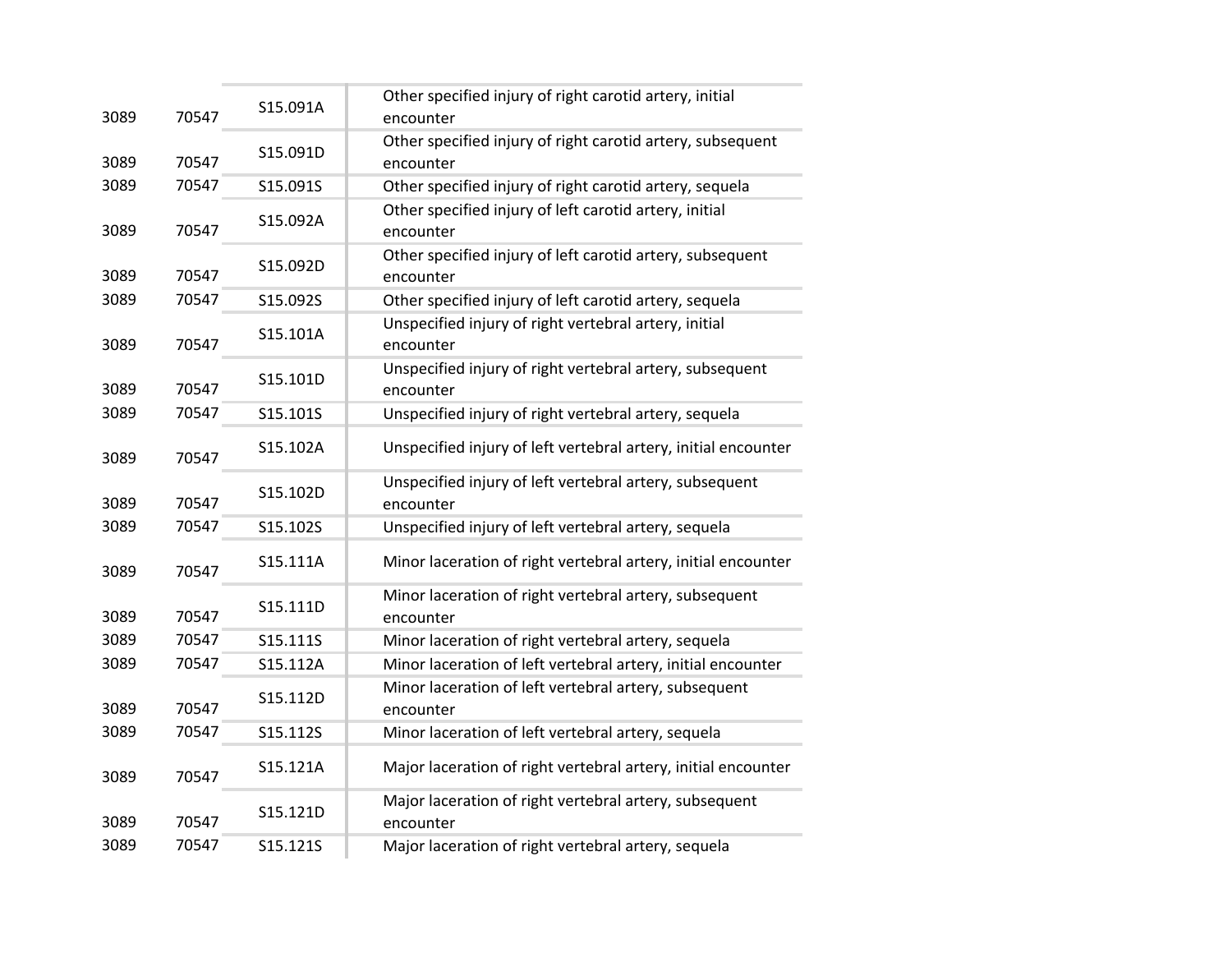| 3089 | 70547 | S15.122A        | Major laceration of left vertebral artery, initial encounter                       |
|------|-------|-----------------|------------------------------------------------------------------------------------|
| 3089 | 70547 | S15.122D        | Major laceration of left vertebral artery, subsequent<br>encounter                 |
| 3089 | 70547 | S15.122S        | Major laceration of left vertebral artery, sequela                                 |
| 3089 | 70547 | <b>S15.8XXA</b> | Injury of other specified blood vessels at neck level, initial<br>encounter        |
| 3089 | 70547 | <b>S15.8XXD</b> | Injury of other specified blood vessels at neck level,<br>subsequent encounter     |
| 3089 | 70547 | S15.8XXS        | Injury of other specified blood vessels at neck level, sequela                     |
| 3089 | 70547 | T82.311A        | Breakdown (mechanical) of carotid arterial graft (bypass),<br>initial encounter    |
| 3089 | 70547 | T82.311D        | Breakdown (mechanical) of carotid arterial graft (bypass),<br>subsequent encounter |
| 3089 | 70547 | T82.311S        | Breakdown (mechanical) of carotid arterial graft (bypass),<br>sequela              |
| 3089 | 70547 | T82.318A        | Breakdown (mechanical) of other vascular grafts, initial<br>encounter              |
| 3089 | 70547 | T82.318D        | Breakdown (mechanical) of other vascular grafts,<br>subsequent encounter           |
| 3089 | 70547 | T82.318S        | Breakdown (mechanical) of other vascular grafts, sequela                           |
| 3089 | 70547 | T82.321A        | Displacement of carotid arterial graft (bypass), initial<br>encounter              |
| 3089 | 70547 | T82.321D        | Displacement of carotid arterial graft (bypass), subsequent<br>encounter           |
| 3089 | 70547 | T82.321S        | Displacement of carotid arterial graft (bypass), sequela                           |
| 3089 | 70547 | T82.328A        | Displacement of other vascular grafts, initial encounter                           |
| 3089 | 70547 | T82.328D        | Displacement of other vascular grafts, subsequent<br>encounter                     |
| 3089 | 70547 | T82.328S        | Displacement of other vascular grafts, sequela                                     |
| 3089 | 70547 | T82.331A        | Leakage of carotid arterial graft (bypass), initial encounter                      |
| 3089 | 70547 | T82.331D        | Leakage of carotid arterial graft (bypass), subsequent<br>encounter                |
| 3089 | 70547 | T82.331S        | Leakage of carotid arterial graft (bypass), sequela                                |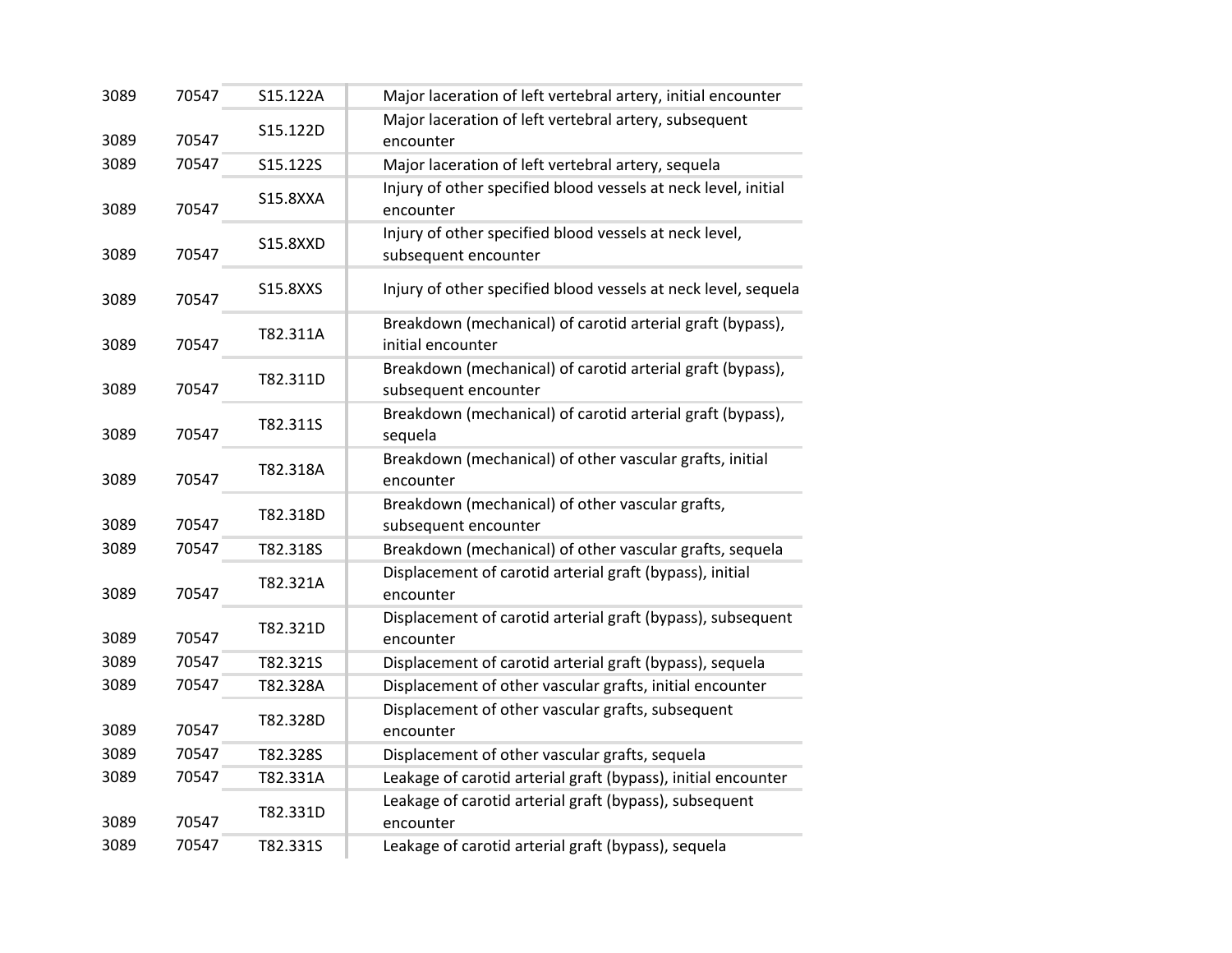| 3089 | 70547 | T82.338A | Leakage of other vascular grafts, initial encounter                                               |
|------|-------|----------|---------------------------------------------------------------------------------------------------|
| 3089 | 70547 | T82.338D | Leakage of other vascular grafts, subsequent encounter                                            |
| 3089 | 70547 | T82.338S | Leakage of other vascular grafts, sequela                                                         |
| 3089 | 70547 | T82.391A | Other mechanical complication of carotid arterial graft<br>(bypass), initial encounter            |
| 3089 | 70547 | T82.391D | Other mechanical complication of carotid arterial graft<br>(bypass), subsequent encounter         |
| 3089 | 70547 | T82.391S | Other mechanical complication of carotid arterial graft<br>(bypass), sequela                      |
| 3089 | 70547 | T82.398A | Other mechanical complication of other vascular grafts,<br>initial encounter                      |
| 3089 | 70547 | T82.398D | Other mechanical complication of other vascular grafts,<br>subsequent encounter                   |
| 3089 | 70547 | T82.398S | Other mechanical complication of other vascular grafts,<br>sequela                                |
| 3089 | 70547 | T85.01XA | Breakdown (mechanical) of ventricular intracranial<br>(communicating) shunt, initial encounter    |
| 3089 | 70547 | T85.01XD | Breakdown (mechanical) of ventricular intracranial<br>(communicating) shunt, subsequent encounter |
| 3089 | 70547 | T85.01XS | Breakdown (mechanical) of ventricular intracranial<br>(communicating) shunt, sequela              |
| 3089 | 70547 | T85.02XA | Displacement of ventricular intracranial (communicating)<br>shunt, initial encounter              |
| 3089 | 70547 | T85.02XD | Displacement of ventricular intracranial (communicating)<br>shunt, subsequent encounter           |
| 3089 | 70547 | T85.02XS | Displacement of ventricular intracranial (communicating)<br>shunt, sequela                        |
| 3089 | 70547 | T85.03XA | Leakage of ventricular intracranial (communicating) shunt,<br>initial encounter                   |
| 3089 | 70547 | T85.03XD | Leakage of ventricular intracranial (communicating) shunt,<br>subsequent encounter                |
| 3089 | 70547 | T85.03XS | Leakage of ventricular intracranial (communicating) shunt,<br>sequela                             |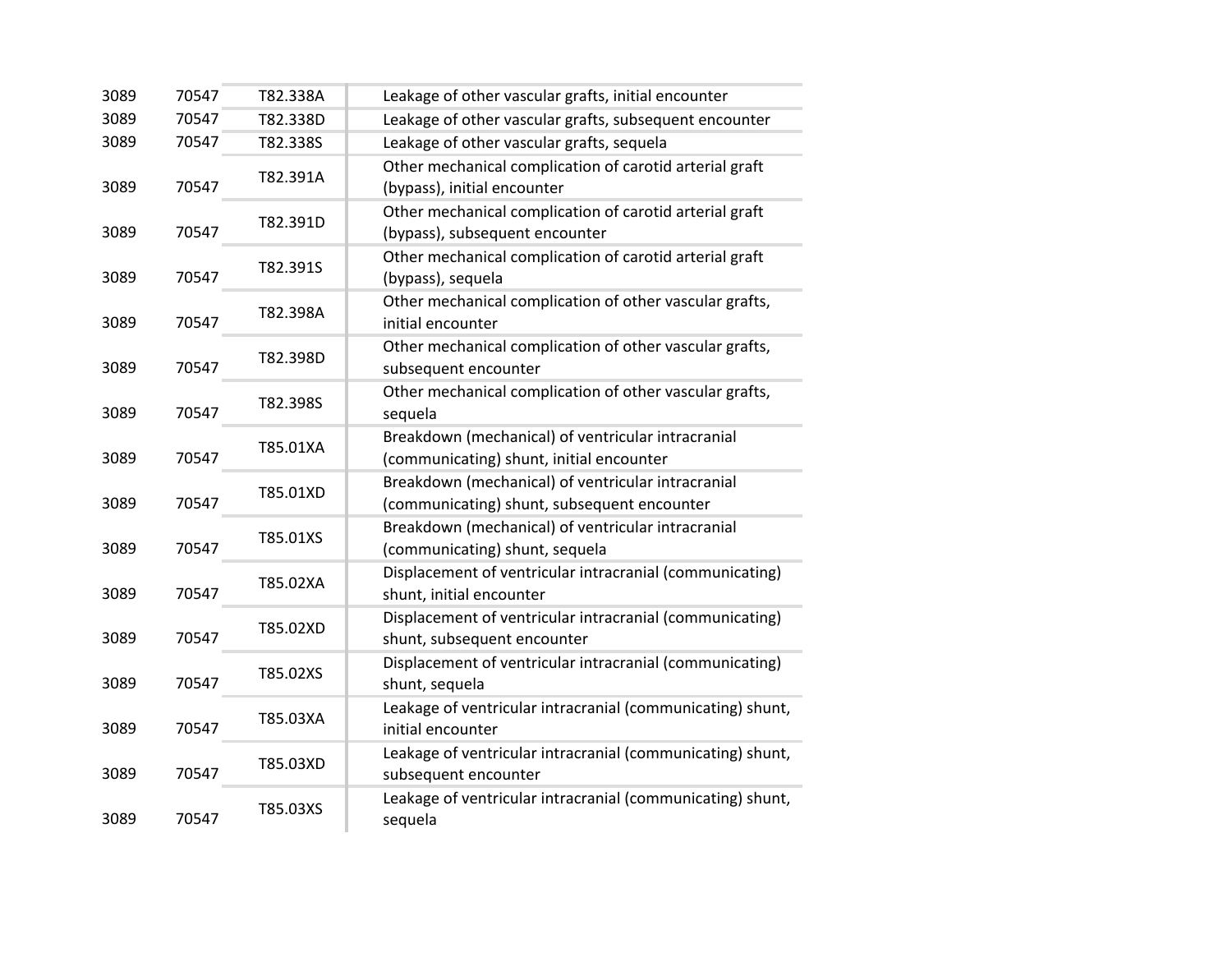| 3089         | 70547          | T85.09XA           | Other mechanical complication of ventricular intracranial<br>(communicating) shunt, initial encounter                 |
|--------------|----------------|--------------------|-----------------------------------------------------------------------------------------------------------------------|
| 3089         | 70547          | T85.09XD           | Other mechanical complication of ventricular intracranial<br>(communicating) shunt, subsequent encounter              |
| 3089         | 70547          | T85.09XS           | Other mechanical complication of ventricular intracranial<br>(communicating) shunt, sequela                           |
| 3089         | 70547          | T85.110A           | Breakdown (mechanical) of implanted electronic<br>neurostimulator of brain electrode (lead), initial encounter        |
| 3089         | 70547          | T85.110D           | Breakdown (mechanical) of implanted electronic<br>neurostimulator of brain electrode (lead), subsequent<br>encounter  |
| 3089         | 70547          | T85.110S           | Breakdown (mechanical) of implanted electronic<br>neurostimulator of brain electrode (lead), sequela                  |
| 3089         | 70547          | T85.118A           | Breakdown (mechanical) of other implanted electronic<br>stimulator of nervous system, initial encounter               |
| 3089         | 70547          | T85.118D           | Breakdown (mechanical) of other implanted electronic<br>stimulator of nervous system, subsequent encounter            |
| 3089         | 70547          | T85.118S           | Breakdown (mechanical) of other implanted electronic<br>stimulator of nervous system, sequela                         |
| 3089         | 70547          | T85.120A           | Displacement of implanted electronic neurostimulator of<br>brain electrode (lead), initial encounter                  |
| 3089         | 70547          | T85.120D           | Displacement of implanted electronic neurostimulator of<br>brain electrode (lead), subsequent encounter               |
| 3089         | 70547          | T85.120S           | Displacement of implanted electronic neurostimulator of<br>brain electrode (lead), sequela                            |
| 3089         | 70547          | T85.128A           | Displacement of other implanted electronic stimulator of<br>nervous system, initial encounter                         |
| 3089         | 70547          | T85.128D           | Displacement of other implanted electronic stimulator of<br>nervous system, subsequent encounter                      |
| 3089<br>3089 | 70547<br>70548 | T85.128S<br>A52.05 | Displacement of other implanted electronic stimulator of<br>nervous system, sequela<br>Other cerebrovascular syphilis |
| 3089         | 70548          | A52.19             | Other symptomatic neurosyphilis                                                                                       |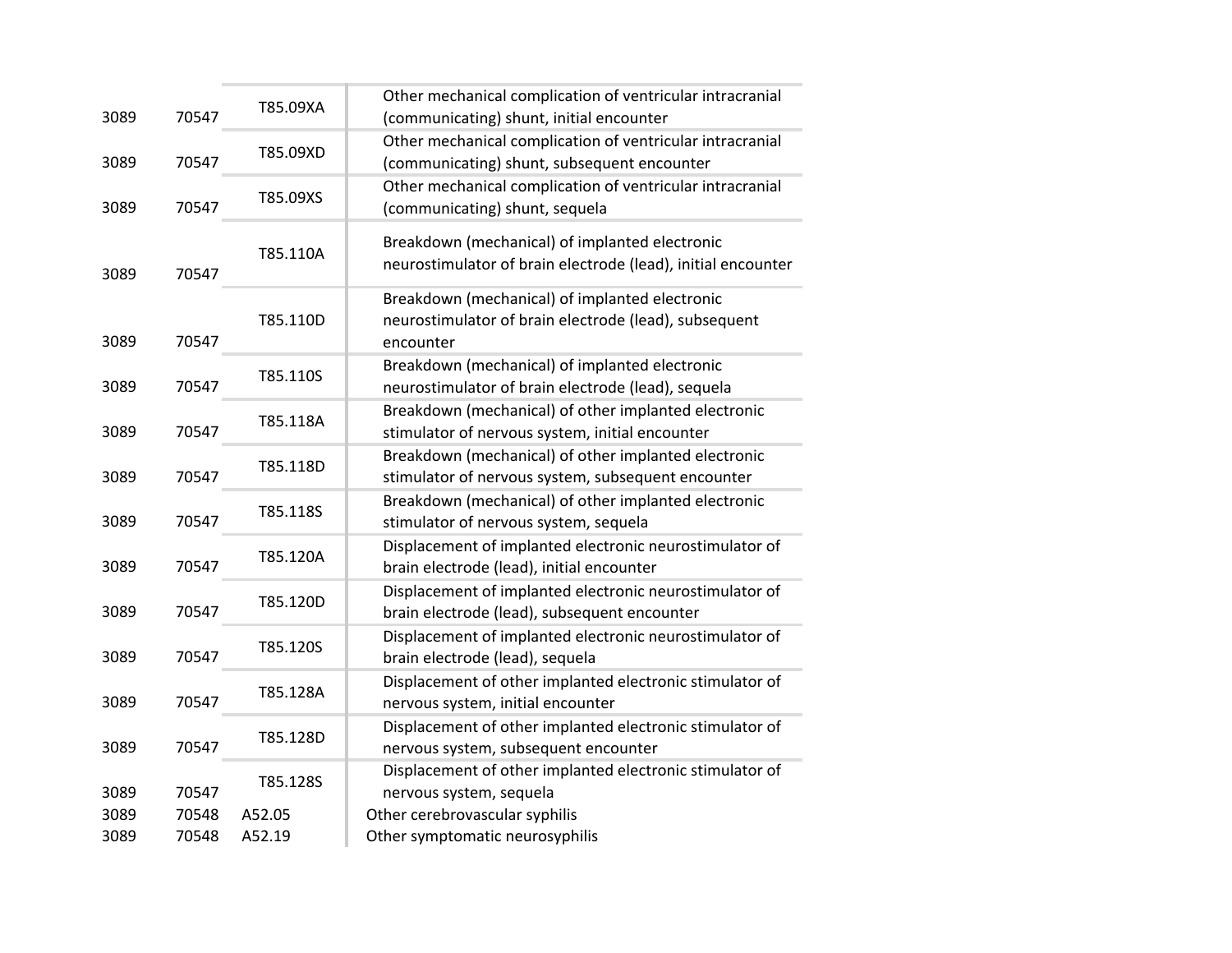| 3089 | 70548 | C <sub>00.0</sub> | Malignant neoplasm of external upper lip                  |
|------|-------|-------------------|-----------------------------------------------------------|
| 3089 | 70548 | CO <sub>0.1</sub> | Malignant neoplasm of external lower lip                  |
| 3089 | 70548 | C <sub>00.2</sub> | Malignant neoplasm of external lip, unspecified           |
| 3089 | 70548 | CO <sub>0.3</sub> | Malignant neoplasm of upper lip, inner aspect             |
| 3089 | 70548 | C00.4             | Malignant neoplasm of lower lip, inner aspect             |
| 3089 | 70548 | C00.5             | Malignant neoplasm of lip, unspecified, inner aspect      |
| 3089 | 70548 | C <sub>00.6</sub> | Malignant neoplasm of commissure of lip, unspecified      |
| 3089 | 70548 | C00.8             | Malignant neoplasm of overlapping sites of lip            |
| 3089 | 70548 | CO <sub>1</sub>   | Malignant neoplasm of base of tongue                      |
| 3089 | 70548 | CO <sub>2.0</sub> | Malignant neoplasm of dorsal surface of tongue            |
| 3089 | 70548 | CO <sub>2.1</sub> | Malignant neoplasm of border of tongue                    |
| 3089 | 70548 | CO <sub>2.2</sub> | Malignant neoplasm of ventral surface of tongue           |
|      |       |                   | Malignant neoplasm of anterior two-thirds of tongue, part |
| 3089 | 70548 | CO <sub>2.3</sub> | unspecified                                               |
| 3089 | 70548 | CO <sub>2.4</sub> | Malignant neoplasm of lingual tonsil                      |
| 3089 | 70548 | C02.8             | Malignant neoplasm of overlapping sites of tongue         |
| 3089 | 70548 | C02.9             | Malignant neoplasm of tongue, unspecified                 |
| 3089 | 70548 | C03.0             | Malignant neoplasm of upper gum                           |
| 3089 | 70548 | CO <sub>3.1</sub> | Malignant neoplasm of lower gum                           |
| 3089 | 70548 | C03.9             | Malignant neoplasm of gum, unspecified                    |
| 3089 | 70548 | CO4.0             | Malignant neoplasm of anterior floor of mouth             |
| 3089 | 70548 | CO4.1             | Malignant neoplasm of lateral floor of mouth              |
| 3089 | 70548 | CO4.8             | Malignant neoplasm of overlapping sites of floor of mouth |
| 3089 | 70548 | C04.9             | Malignant neoplasm of floor of mouth, unspecified         |
| 3089 | 70548 | C05.0             | Malignant neoplasm of hard palate                         |
| 3089 | 70548 | C <sub>05.1</sub> | Malignant neoplasm of soft palate                         |
| 3089 | 70548 | C <sub>05.2</sub> | Malignant neoplasm of uvula                               |
| 3089 | 70548 | C05.8             | Malignant neoplasm of overlapping sites of palate         |
| 3089 | 70548 | C06.0             | Malignant neoplasm of cheek mucosa                        |
| 3089 | 70548 | C <sub>06.1</sub> | Malignant neoplasm of vestibule of mouth                  |
| 3089 | 70548 | C <sub>06.2</sub> | Malignant neoplasm of retromolar area                     |
|      |       |                   | Malignant neoplasm of overlapping sites of other parts of |
| 3089 | 70548 | C06.89            | mouth                                                     |
| 3089 | 70548 | C06.9             | Malignant neoplasm of mouth, unspecified                  |
| 3089 | 70548 | CO <sub>7</sub>   | Malignant neoplasm of parotid gland                       |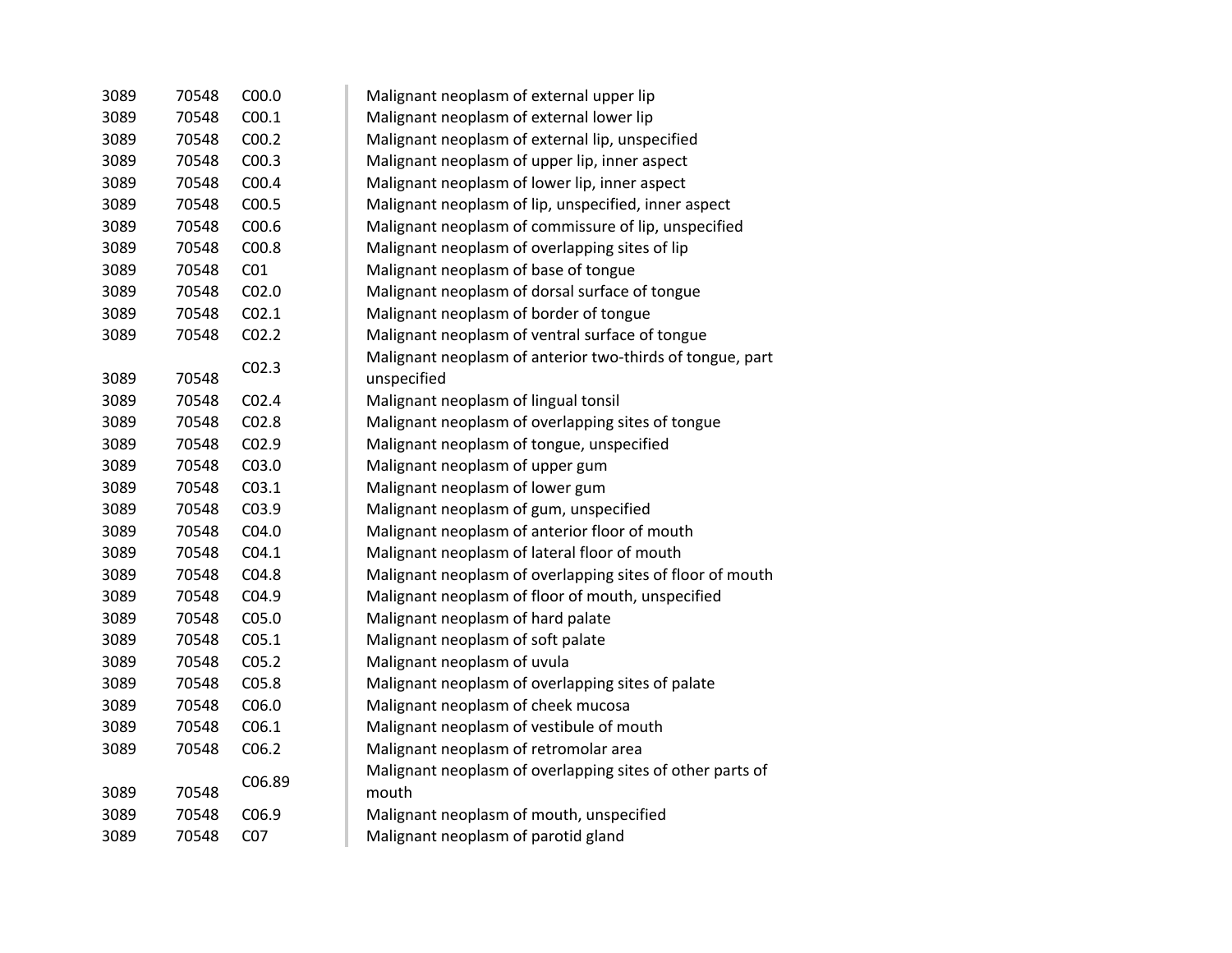| 3089 | 70548 | C08.0             | Malignant neoplasm of submandibular gland                     |
|------|-------|-------------------|---------------------------------------------------------------|
| 3089 | 70548 | CO8.1             | Malignant neoplasm of sublingual gland                        |
| 3089 | 70548 | C08.9             | Malignant neoplasm of major salivary gland, unspecified       |
| 3089 | 70548 | C09.0             | Malignant neoplasm of tonsillar fossa                         |
| 3089 | 70548 | C <sub>09.1</sub> | Malignant neoplasm of tonsillar pillar (anterior) (posterior) |
| 3089 | 70548 | C09.8             | Malignant neoplasm of overlapping sites of tonsil             |
| 3089 | 70548 | C10.0             | Malignant neoplasm of vallecula                               |
| 3089 | 70548 | C10.1             | Malignant neoplasm of anterior surface of epiglottis          |
| 3089 | 70548 | C10.2             | Malignant neoplasm of lateral wall of oropharynx              |
| 3089 | 70548 | C10.3             | Malignant neoplasm of posterior wall of oropharynx            |
| 3089 | 70548 | C10.4             | Malignant neoplasm of branchial cleft                         |
| 3089 | 70548 | C10.8             | Malignant neoplasm of overlapping sites of oropharynx         |
| 3089 | 70548 | C10.9             | Malignant neoplasm of oropharynx, unspecified                 |
| 3089 | 70548 | C11.0             | Malignant neoplasm of superior wall of nasopharynx            |
| 3089 | 70548 | C11.1             | Malignant neoplasm of posterior wall of nasopharynx           |
| 3089 | 70548 | C11.2             | Malignant neoplasm of lateral wall of nasopharynx             |
| 3089 | 70548 | C11.3             | Malignant neoplasm of anterior wall of nasopharynx            |
| 3089 | 70548 | C11.8             | Malignant neoplasm of overlapping sites of nasopharynx        |
| 3089 | 70548 | C11.9             | Malignant neoplasm of nasopharynx, unspecified                |
| 3089 | 70548 | C12               | Malignant neoplasm of pyriform sinus                          |
| 3089 | 70548 | C13.0             | Malignant neoplasm of postcricoid region                      |
|      |       | C13.1             | Malignant neoplasm of aryepiglottic fold, hypopharyngeal      |
| 3089 | 70548 |                   | aspect                                                        |
| 3089 | 70548 | C13.2             | Malignant neoplasm of posterior wall of hypopharynx           |
| 3089 | 70548 | C13.8             | Malignant neoplasm of overlapping sites of hypopharynx        |
| 3089 | 70548 | C13.9             | Malignant neoplasm of hypopharynx, unspecified                |
| 3089 | 70548 | C <sub>33</sub>   | Malignant neoplasm of trachea                                 |
| 3089 | 70548 | C69.01            | Malignant neoplasm of right conjunctiva                       |
| 3089 | 70548 | C69.02            | Malignant neoplasm of left conjunctiva                        |
| 3089 | 70548 | C69.11            | Malignant neoplasm of right cornea                            |
| 3089 | 70548 | C69.12            | Malignant neoplasm of left cornea                             |
| 3089 | 70548 | C69.21            | Malignant neoplasm of right retina                            |
| 3089 | 70548 | C69.22            | Malignant neoplasm of left retina                             |
| 3089 | 70548 | C69.31            | Malignant neoplasm of right choroid                           |
| 3089 | 70548 | C69.32            | Malignant neoplasm of left choroid                            |
|      |       |                   |                                                               |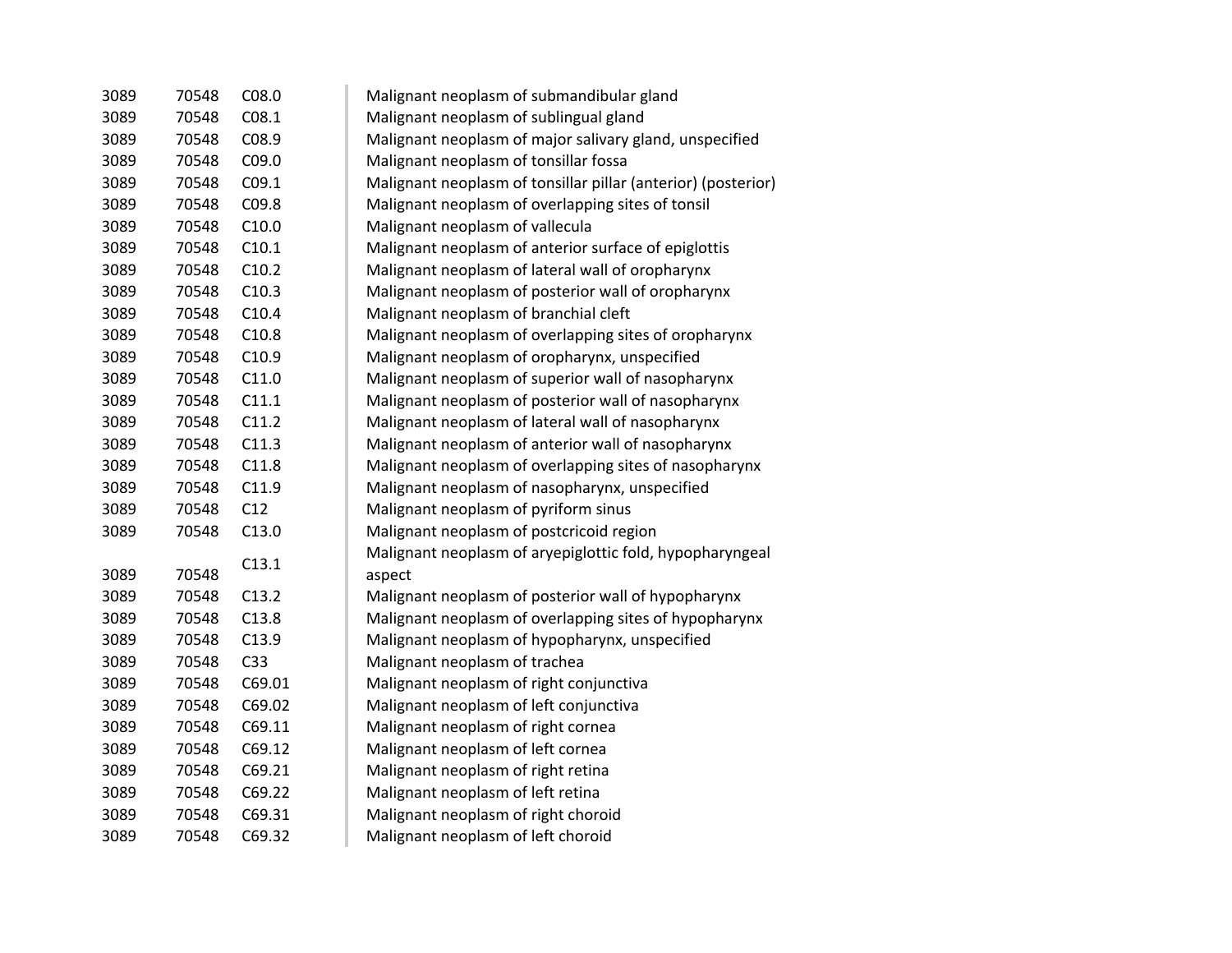| 3089 | 70548 | C69.41 | Malignant neoplasm of right ciliary body                    |
|------|-------|--------|-------------------------------------------------------------|
| 3089 | 70548 | C69.42 | Malignant neoplasm of left ciliary body                     |
| 3089 | 70548 | C69.51 | Malignant neoplasm of right lacrimal gland and duct         |
| 3089 | 70548 | C69.52 | Malignant neoplasm of left lacrimal gland and duct          |
| 3089 | 70548 | C69.61 | Malignant neoplasm of right orbit                           |
| 3089 | 70548 | C69.62 | Malignant neoplasm of left orbit                            |
|      |       | C69.81 | Malignant neoplasm of overlapping sites of right eye and    |
| 3089 | 70548 |        | adnexa                                                      |
|      |       | C69.82 | Malignant neoplasm of overlapping sites of left eye and     |
| 3089 | 70548 |        | adnexa                                                      |
| 3089 | 70548 | C70.0  | Malignant neoplasm of cerebral meninges                     |
| 3089 | 70548 | C70.9  | Malignant neoplasm of meninges, unspecified                 |
|      |       | C71.0  | Malignant neoplasm of cerebrum, except lobes and ventricles |
| 3089 | 70548 |        |                                                             |
| 3089 | 70548 | C71.1  | Malignant neoplasm of frontal lobe                          |
| 3089 | 70548 | C71.2  | Malignant neoplasm of temporal lobe                         |
| 3089 | 70548 | C71.3  | Malignant neoplasm of parietal lobe                         |
| 3089 | 70548 | C71.4  | Malignant neoplasm of occipital lobe                        |
| 3089 | 70548 | C71.5  | Malignant neoplasm of cerebral ventricle                    |
| 3089 | 70548 | C71.6  | Malignant neoplasm of cerebellum                            |
| 3089 | 70548 | C71.7  | Malignant neoplasm of brain stem                            |
| 3089 | 70548 | C71.8  | Malignant neoplasm of overlapping sites of brain            |
| 3089 | 70548 | C71.9  | Malignant neoplasm of brain, unspecified                    |
| 3089 | 70548 | C75.1  | Malignant neoplasm of pituitary gland                       |
| 3089 | 70548 | C75.2  | Malignant neoplasm of craniopharyngeal duct                 |
| 3089 | 70548 | C75.3  | Malignant neoplasm of pineal gland                          |
| 3089 | 70548 | C75.4  | Malignant neoplasm of carotid body                          |
| 3089 | 70548 | C75.5  | Malignant neoplasm of aortic body and other paraganglia     |
| 3089 | 70548 | C79.31 | Secondary malignant neoplasm of brain                       |
| 3089 | 70548 | C79.32 | Secondary malignant neoplasm of cerebral meninges           |
|      |       | C79.49 | Secondary malignant neoplasm of other parts of nervous      |
| 3089 | 70548 |        | system                                                      |
| 3089 | 70548 | D18.02 | Hemangioma of intracranial structures                       |
| 3089 | 70548 | D18.09 | Hemangioma of other sites                                   |
| 3089 | 70548 | D32.0  | Benign neoplasm of cerebral meninges                        |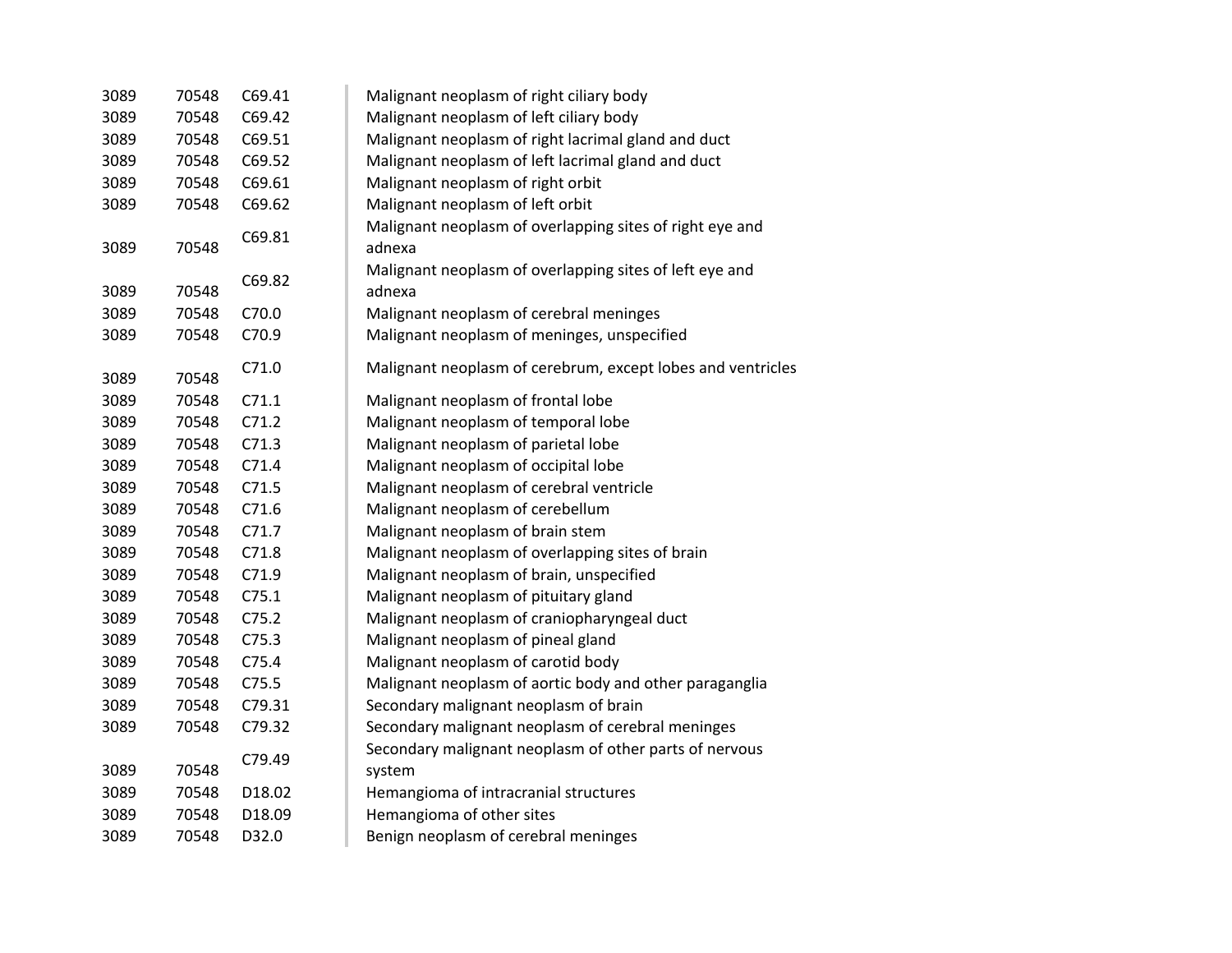| 3089 | 70548 | D32.9   | Benign neoplasm of meninges, unspecified                      |
|------|-------|---------|---------------------------------------------------------------|
| 3089 | 70548 | D33.0   | Benign neoplasm of brain, supratentorial                      |
| 3089 | 70548 | D33.1   | Benign neoplasm of brain, infratentorial                      |
| 3089 | 70548 | D33.3   | Benign neoplasm of cranial nerves                             |
| 3089 | 70548 | D35.2   | Benign neoplasm of pituitary gland                            |
| 3089 | 70548 | D35.3   | Benign neoplasm of craniopharyngeal duct                      |
| 3089 | 70548 | D35.4   | Benign neoplasm of pineal gland                               |
| 3089 | 70548 | D35.5   | Benign neoplasm of carotid body                               |
| 3089 | 70548 | D35.6   | Benign neoplasm of aortic body and other paraganglia          |
| 3089 | 70548 | D42.0   | Neoplasm of uncertain behavior of cerebral meninges           |
| 3089 | 70548 | D42.1   | Neoplasm of uncertain behavior of spinal meninges             |
| 3089 | 70548 | D42.9   | Neoplasm of uncertain behavior of meninges, unspecified       |
| 3089 | 70548 | D43.0   | Neoplasm of uncertain behavior of brain, supratentorial       |
| 3089 | 70548 | D43.1   | Neoplasm of uncertain behavior of brain, infratentorial       |
| 3089 | 70548 | D43.4   | Neoplasm of uncertain behavior of spinal cord                 |
| 3089 | 70548 | D49.6   | Neoplasm of unspecified behavior of brain                     |
| 3089 | 70548 | F01.50  | Vascular dementia without behavioral disturbance              |
| 3089 | 70548 | F01.51  | Vascular dementia with behavioral disturbance                 |
| 3089 | 70548 | G08     | Intracranial and intraspinal phlebitis and thrombophlebitis   |
| 3089 | 70548 | G43.401 | Hemiplegic migraine, not intractable, with status migrainosus |
|      |       |         | Hemiplegic migraine, not intractable, without status          |
| 3089 | 70548 | G43.409 | migrainosus                                                   |
| 3089 | 70548 | G43.411 | Hemiplegic migraine, intractable, with status migrainosus     |
| 3089 | 70548 | G43.419 | Hemiplegic migraine, intractable, without status migrainosus  |
| 3089 | 70548 | G45.0   | Vertebro-basilar artery syndrome                              |
| 3089 | 70548 | G45.3   | Amaurosis fugax                                               |
|      |       |         | Other transient cerebral ischemic attacks and related         |
| 3089 | 70548 | G45.8   | syndromes                                                     |
| 3089 | 70548 | G45.9   | Transient cerebral ischemic attack, unspecified               |
| 3089 | 70548 | G50.0   | Trigeminal neuralgia                                          |
| 3089 | 70548 | G50.8   | Other disorders of trigeminal nerve                           |
| 3089 | 70548 | H34.01  | Transient retinal artery occlusion, right eye                 |
| 3089 | 70548 | H34.02  | Transient retinal artery occlusion, left eye                  |
| 3089 | 70548 | H34.03  | Transient retinal artery occlusion, bilateral                 |
|      |       |         |                                                               |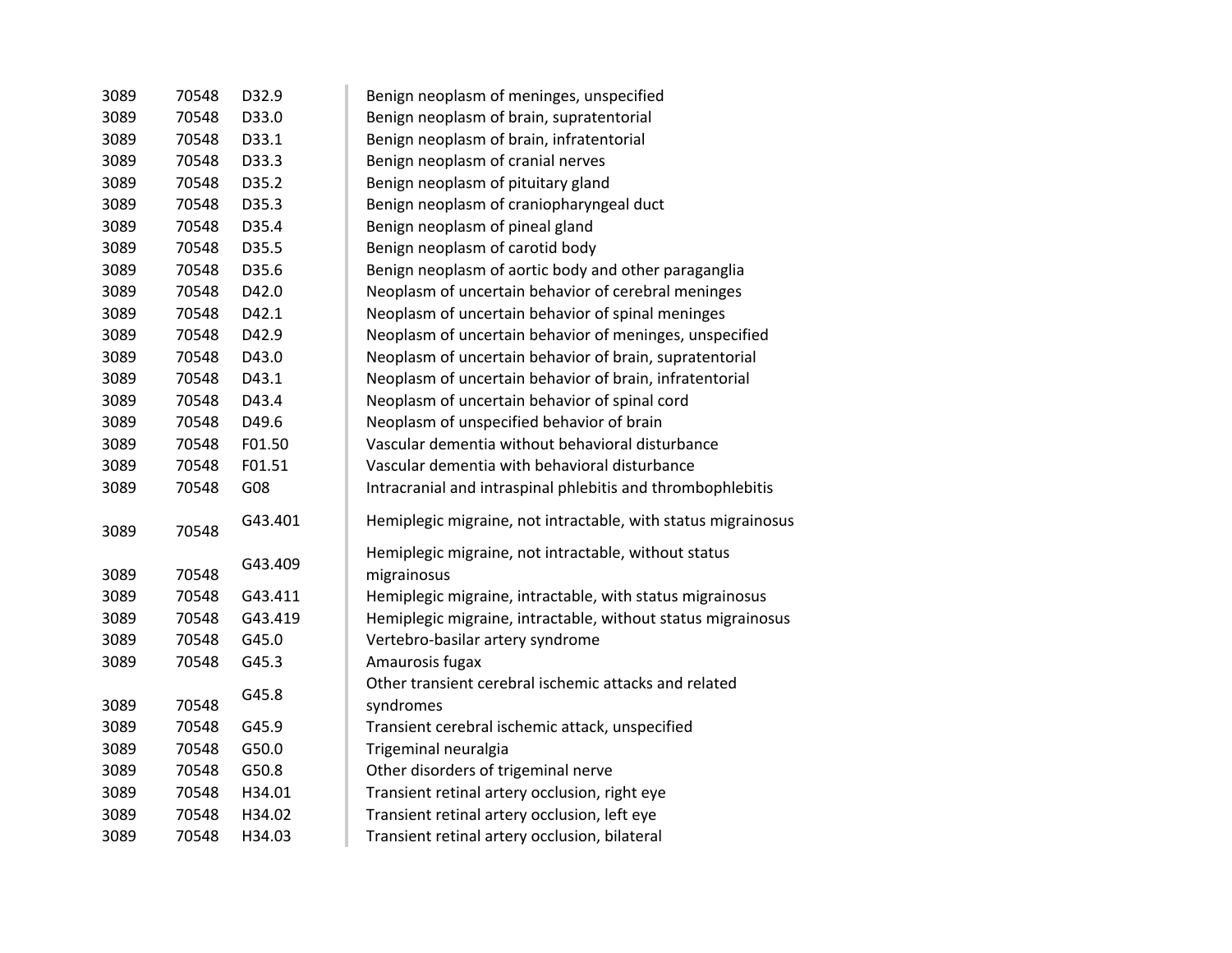| 3089 | 70548 | H34.11  | Central retinal artery occlusion, right eye                                       |
|------|-------|---------|-----------------------------------------------------------------------------------|
| 3089 | 70548 | H34.12  | Central retinal artery occlusion, left eye                                        |
| 3089 | 70548 | H34.13  | Central retinal artery occlusion, bilateral                                       |
| 3089 | 70548 | H34.211 | Partial retinal artery occlusion, right eye                                       |
| 3089 | 70548 | H34.212 | Partial retinal artery occlusion, left eye                                        |
| 3089 | 70548 | H34.213 | Partial retinal artery occlusion, bilateral                                       |
| 3089 | 70548 | H34.231 | Retinal artery branch occlusion, right eye                                        |
| 3089 | 70548 | H34.232 | Retinal artery branch occlusion, left eye                                         |
| 3089 | 70548 | H34.233 | Retinal artery branch occlusion, bilateral                                        |
| 3089 | 70548 | H34.9   | Unspecified retinal vascular occlusion                                            |
| 3089 | 70548 | H47.021 | Hemorrhage in optic nerve sheath, right eye                                       |
| 3089 | 70548 | H47.022 | Hemorrhage in optic nerve sheath, left eye                                        |
| 3089 | 70548 | H47.023 | Hemorrhage in optic nerve sheath, bilateral                                       |
| 3089 | 70548 | H47.11  | Papilledema associated with increased intracranial pressure                       |
| 3089 | 70548 | H47.141 | Foster-Kennedy syndrome, right eye                                                |
| 3089 | 70548 | H47.142 | Foster-Kennedy syndrome, left eye                                                 |
| 3089 | 70548 | H47.143 | Foster-Kennedy syndrome, bilateral                                                |
| 3089 | 70548 | H47.41  | Disorders of optic chiasm in (due to) inflammatory disorders                      |
| 3089 | 70548 | H47.42  | Disorders of optic chiasm in (due to) neoplasm                                    |
| 3089 | 70548 | H47.43  | Disorders of optic chiasm in (due to) vascular disorders                          |
| 3089 | 70548 | H47.49  | Disorders of optic chiasm in (due to) other disorders                             |
| 3089 | 70548 | H47.521 | Disorders of visual pathways in (due to) neoplasm, right side                     |
| 3089 | 70548 | H47.522 | Disorders of visual pathways in (due to) neoplasm, left side                      |
| 3089 | 70548 | H47.531 | Disorders of visual pathways in (due to) vascular disorders,<br>right side        |
| 3089 | 70548 | H47.532 | Disorders of visual pathways in (due to) vascular disorders,<br>left side         |
| 3089 | 70548 | H47.631 | Disorders of visual cortex in (due to) neoplasm, right side of<br>brain           |
| 3089 | 70548 | H47.632 | Disorders of visual cortex in (due to) neoplasm, left side of<br>brain            |
| 3089 | 70548 | H47.641 | Disorders of visual cortex in (due to) vascular disorders, right<br>side of brain |
| 3089 | 70548 | H47.642 | Disorders of visual cortex in (due to) vascular disorders, left<br>side of brain  |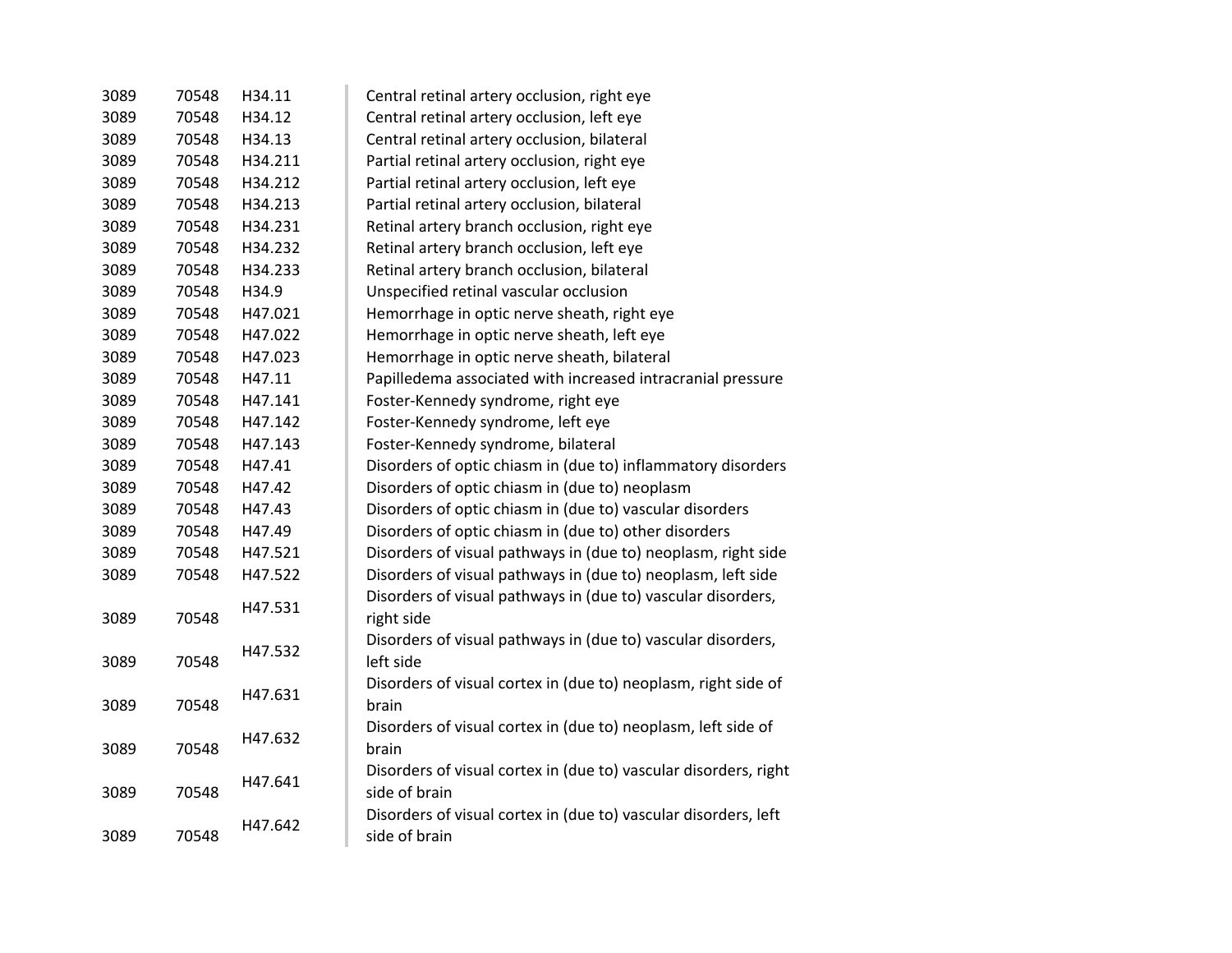| 3089 | 70548 | H49.01  | Third [oculomotor] nerve palsy, right eye               |
|------|-------|---------|---------------------------------------------------------|
| 3089 | 70548 | H49.02  | Third [oculomotor] nerve palsy, left eye                |
| 3089 | 70548 | H49.03  | Third [oculomotor] nerve palsy, bilateral               |
| 3089 | 70548 | H49.11  | Fourth [trochlear] nerve palsy, right eye               |
| 3089 | 70548 | H49.12  | Fourth [trochlear] nerve palsy, left eye                |
| 3089 | 70548 | H49.13  | Fourth [trochlear] nerve palsy, bilateral               |
| 3089 | 70548 | H49.21  | Sixth [abducent] nerve palsy, right eye                 |
| 3089 | 70548 | H49.22  | Sixth [abducent] nerve palsy, left eye                  |
| 3089 | 70548 | H49.23  | Sixth [abducent] nerve palsy, bilateral                 |
| 3089 | 70548 | H53.121 | Transient visual loss, right eye                        |
| 3089 | 70548 | H53.122 | Transient visual loss, left eye                         |
| 3089 | 70548 | H53.123 | Transient visual loss, bilateral                        |
| 3089 | 70548 | H53.131 | Sudden visual loss, right eye                           |
| 3089 | 70548 | H53.132 | Sudden visual loss, left eye                            |
| 3089 | 70548 | H53.133 | Sudden visual loss, bilateral                           |
| 3089 | 70548 | H53.40  | Unspecified visual field defects                        |
| 3089 | 70548 | H53.461 | Homonymous bilateral field defects, right side          |
| 3089 | 70548 | H53.462 | Homonymous bilateral field defects, left side           |
| 3089 | 70548 | H53.47  | Heteronymous bilateral field defects                    |
| 3089 | 70548 | H81.4   | Vertigo of central origin                               |
| 3089 | 70548 | H93.11  | Tinnitus, right ear                                     |
| 3089 | 70548 | H93.12  | Tinnitus, left ear                                      |
| 3089 | 70548 | H93.13  | Tinnitus, bilateral                                     |
| 3089 | 70548 | H93.A1  | Pulsatile tinnitus, right ear                           |
| 3089 | 70548 | H93.A2  | Pulsatile tinnitus, left ear                            |
| 3089 | 70548 | H93.A3  | Pulsatile tinnitus, bilateral                           |
|      |       | 126.02  | Saddle embolus of pulmonary artery with acute cor       |
| 3089 | 70548 |         | pulmonale                                               |
|      |       | 126.92  | Saddle embolus of pulmonary artery without acute cor    |
| 3089 | 70548 |         | pulmonale                                               |
|      |       | 160.01  | Nontraumatic subarachnoid hemorrhage from right carotid |
| 3089 | 70548 |         | siphon and bifurcation                                  |
|      |       | 160.02  | Nontraumatic subarachnoid hemorrhage from left carotid  |
| 3089 | 70548 |         | siphon and bifurcation                                  |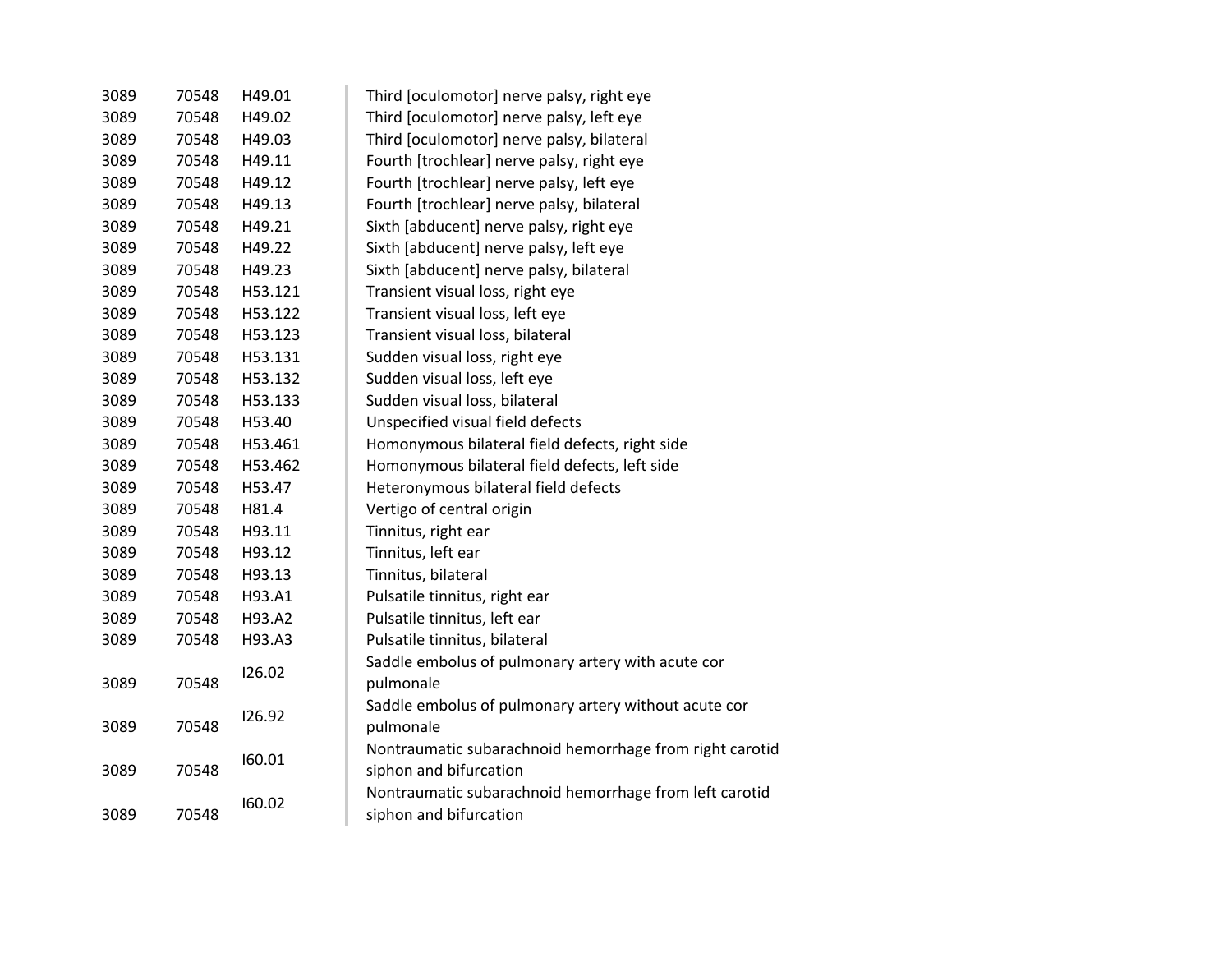| 3089 | 70548 | 160.11 | Nontraumatic subarachnoid hemorrhage from right middle<br>cerebral artery         |
|------|-------|--------|-----------------------------------------------------------------------------------|
| 3089 | 70548 | 160.12 | Nontraumatic subarachnoid hemorrhage from left middle<br>cerebral artery          |
| 3089 | 70548 | 160.2  | Nontraumatic subarachnoid hemorrhage from anterior<br>communicating artery        |
| 3089 | 70548 | 160.31 | Nontraumatic subarachnoid hemorrhage from right posterior<br>communicating artery |
| 3089 | 70548 | 160.32 | Nontraumatic subarachnoid hemorrhage from left posterior<br>communicating artery  |
| 3089 | 70548 | 160.4  | Nontraumatic subarachnoid hemorrhage from basilar artery                          |
| 3089 | 70548 | 160.51 | Nontraumatic subarachnoid hemorrhage from right vertebral<br>artery               |
| 3089 | 70548 | 160.52 | Nontraumatic subarachnoid hemorrhage from left vertebral<br>artery                |
| 3089 | 70548 | 160.6  | Nontraumatic subarachnoid hemorrhage from other<br>intracranial arteries          |
| 3089 | 70548 | 160.8  | Other nontraumatic subarachnoid hemorrhage                                        |
| 3089 | 70548 | 161.0  | Nontraumatic intracerebral hemorrhage in hemisphere,<br>subcortical               |
| 3089 | 70548 | 161.1  | Nontraumatic intracerebral hemorrhage in hemisphere,<br>cortical                  |
| 3089 | 70548 | 161.3  | Nontraumatic intracerebral hemorrhage in brain stem                               |
| 3089 | 70548 | 161.4  | Nontraumatic intracerebral hemorrhage in cerebellum                               |
| 3089 | 70548 | 161.5  | Nontraumatic intracerebral hemorrhage, intraventricular                           |
| 3089 | 70548 | 161.6  | Nontraumatic intracerebral hemorrhage, multiple localized                         |
| 3089 | 70548 | 161.8  | Other nontraumatic intracerebral hemorrhage                                       |
| 3089 | 70548 | 162.01 | Nontraumatic acute subdural hemorrhage                                            |
| 3089 | 70548 | 162.02 | Nontraumatic subacute subdural hemorrhage                                         |
| 3089 | 70548 | 162.03 | Nontraumatic chronic subdural hemorrhage                                          |
| 3089 | 70548 | 162.1  | Nontraumatic extradural hemorrhage                                                |
| 3089 | 70548 | 162.9  | Nontraumatic intracranial hemorrhage, unspecified                                 |
| 3089 | 70548 | 163.00 | Cerebral infarction due to thrombosis of unspecified<br>precerebral artery        |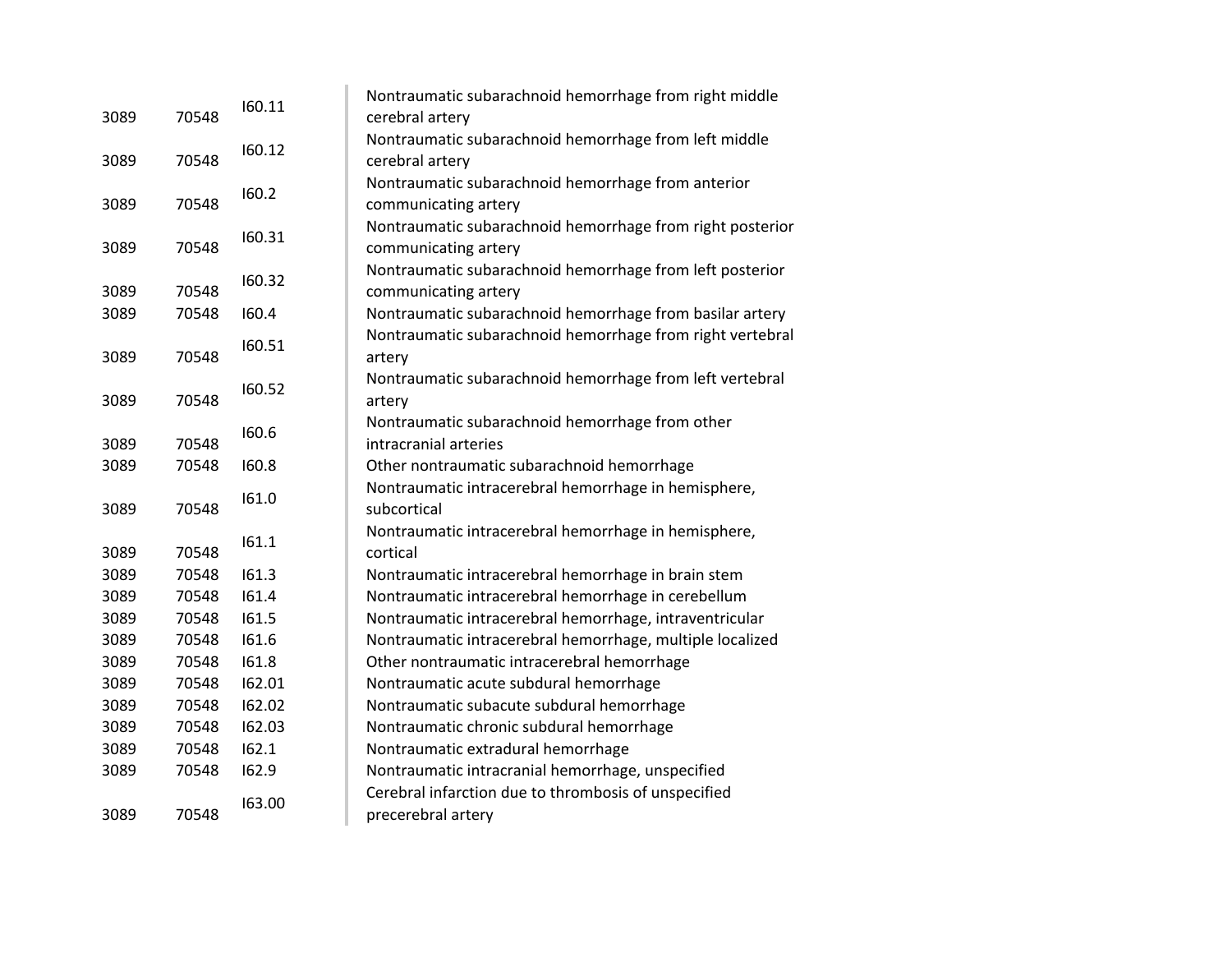| 3089 | 70548 | 163.011 | Cerebral infarction due to thrombosis of right vertebral artery                                 |
|------|-------|---------|-------------------------------------------------------------------------------------------------|
| 3089 | 70548 | 163.012 | Cerebral infarction due to thrombosis of left vertebral artery                                  |
| 3089 | 70548 | 163.013 | Cerebral infarction due to thrombosis of bilateral vertebral<br>arteries                        |
| 3089 | 70548 | 163.02  | Cerebral infarction due to thrombosis of basilar artery                                         |
| 3089 | 70548 | 163.031 | Cerebral infarction due to thrombosis of right carotid artery                                   |
| 3089 | 70548 | 163.032 | Cerebral infarction due to thrombosis of left carotid artery                                    |
| 3089 | 70548 | 163.033 | Cerebral infarction due to thrombosis of bilateral carotid<br>arteries                          |
| 3089 | 70548 | 163.09  | Cerebral infarction due to thrombosis of other precerebral<br>artery                            |
| 3089 | 70548 | 163.10  | Cerebral infarction due to embolism of unspecified<br>precerebral artery                        |
| 3089 | 70548 | 163.111 | Cerebral infarction due to embolism of right vertebral artery                                   |
| 3089 | 70548 | 163.112 | Cerebral infarction due to embolism of left vertebral artery                                    |
| 3089 | 70548 | 163.113 | Cerebral infarction due to embolism of bilateral vertebral<br>arteries                          |
| 3089 | 70548 | 163.12  | Cerebral infarction due to embolism of basilar artery                                           |
| 3089 | 70548 | 163.131 | Cerebral infarction due to embolism of right carotid artery                                     |
| 3089 | 70548 | 163.132 | Cerebral infarction due to embolism of left carotid artery                                      |
| 3089 | 70548 | 163.133 | Cerebral infarction due to embolism of bilateral carotid<br>arteries                            |
| 3089 | 70548 | 163.19  | Cerebral infarction due to embolism of other precerebral<br>artery                              |
| 3089 | 70548 | 163.211 | Cerebral infarction due to unspecified occlusion or stenosis of<br>right vertebral artery       |
| 3089 | 70548 | 163.212 | Cerebral infarction due to unspecified occlusion or stenosis of<br>left vertebral artery        |
| 3089 | 70548 | 163.213 | Cerebral infarction due to unspecified occlusion or stenosis of<br>bilateral vertebral arteries |
| 3089 | 70548 | 163.22  | Cerebral infarction due to unspecified occlusion or stenosis of<br>basilar artery               |
| 3089 | 70548 | 163.231 | Cerebral infarction due to unspecified occlusion or stenosis of<br>right carotid arteries       |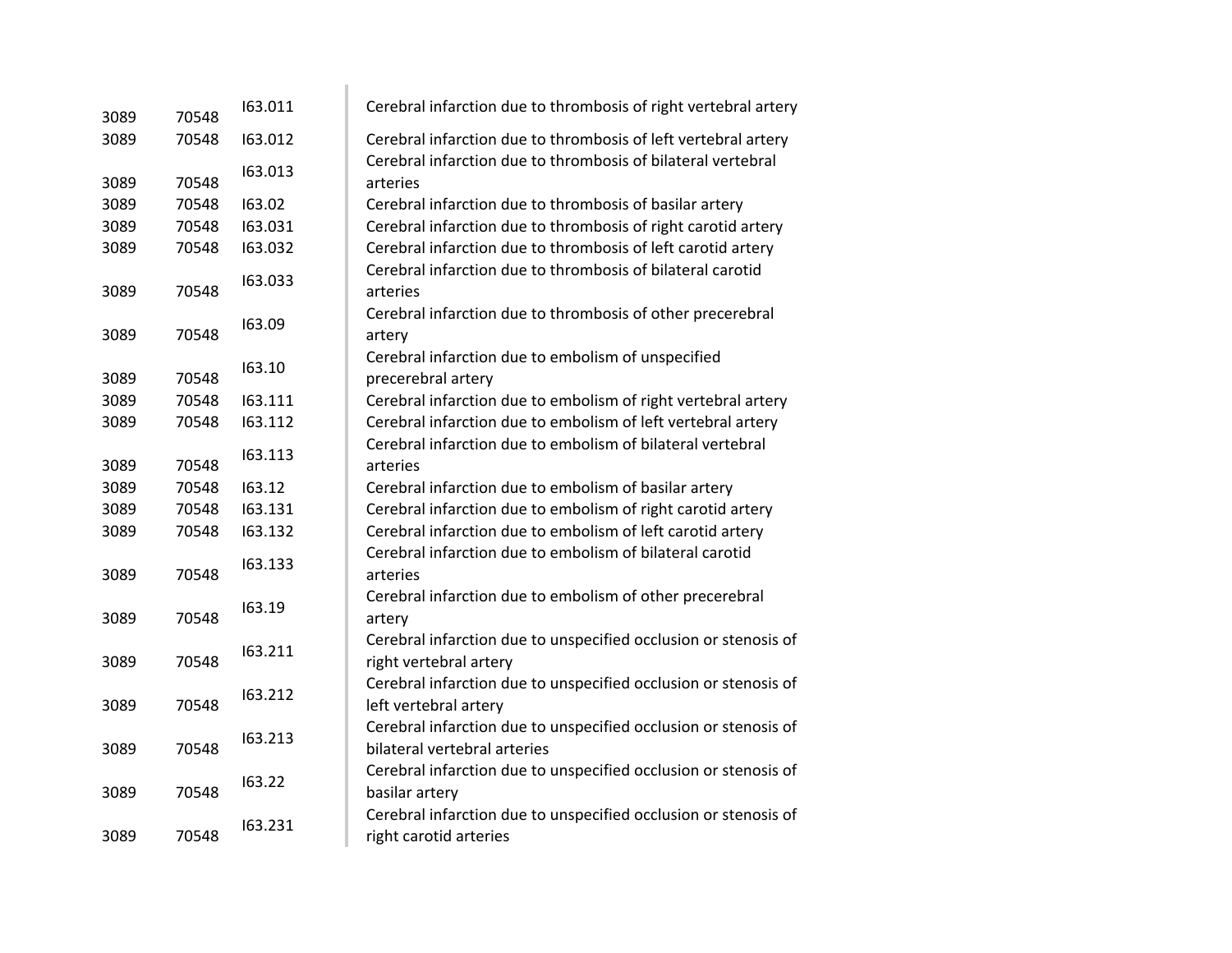| 3089 | 70548 | 163.232 | Cerebral infarction due to unspecified occlusion or stenosis of<br>left carotid arteries      |
|------|-------|---------|-----------------------------------------------------------------------------------------------|
| 3089 | 70548 | 163.233 | Cerebral infarction due to unspecified occlusion or stenosis of<br>bilateral carotid arteries |
| 3089 | 70548 | 163.29  | Cerebral infarction due to unspecified occlusion or stenosis of<br>other precerebral arteries |
| 3089 | 70548 | 163.311 | Cerebral infarction due to thrombosis of right middle cerebral<br>artery                      |
| 3089 | 70548 | 163.312 | Cerebral infarction due to thrombosis of left middle cerebral<br>artery                       |
| 3089 | 70548 | 163.313 | Cerebral infarction due to thrombosis of bilateral middle<br>cerebral arteries                |
| 3089 | 70548 | 163.321 | Cerebral infarction due to thrombosis of right anterior<br>cerebral artery                    |
| 3089 | 70548 | 163.322 | Cerebral infarction due to thrombosis of left anterior cerebral<br>artery                     |
| 3089 | 70548 | 163.323 | Cerebral infarction due to thrombosis of bilateral anterior<br>cerebral arteries              |
| 3089 | 70548 | 163.331 | Cerebral infarction due to thrombosis of right posterior<br>cerebral artery                   |
| 3089 | 70548 | 163.332 | Cerebral infarction due to thrombosis of left posterior<br>cerebral artery                    |
| 3089 | 70548 | 163.333 | Cerebral infarction due to thrombosis of bilateral posterior<br>cerebral arteries             |
| 3089 | 70548 | 163.341 | Cerebral infarction due to thrombosis of right cerebellar<br>artery                           |
| 3089 | 70548 | 163.342 | Cerebral infarction due to thrombosis of left cerebellar artery                               |
| 3089 | 70548 | 163.343 | Cerebral infarction due to thrombosis of bilateral cerebellar<br>arteries                     |
| 3089 | 70548 | 163.39  | Cerebral infarction due to thrombosis of other cerebral artery                                |
| 3089 | 70548 | 163.411 | Cerebral infarction due to embolism of right middle cerebral<br>artery                        |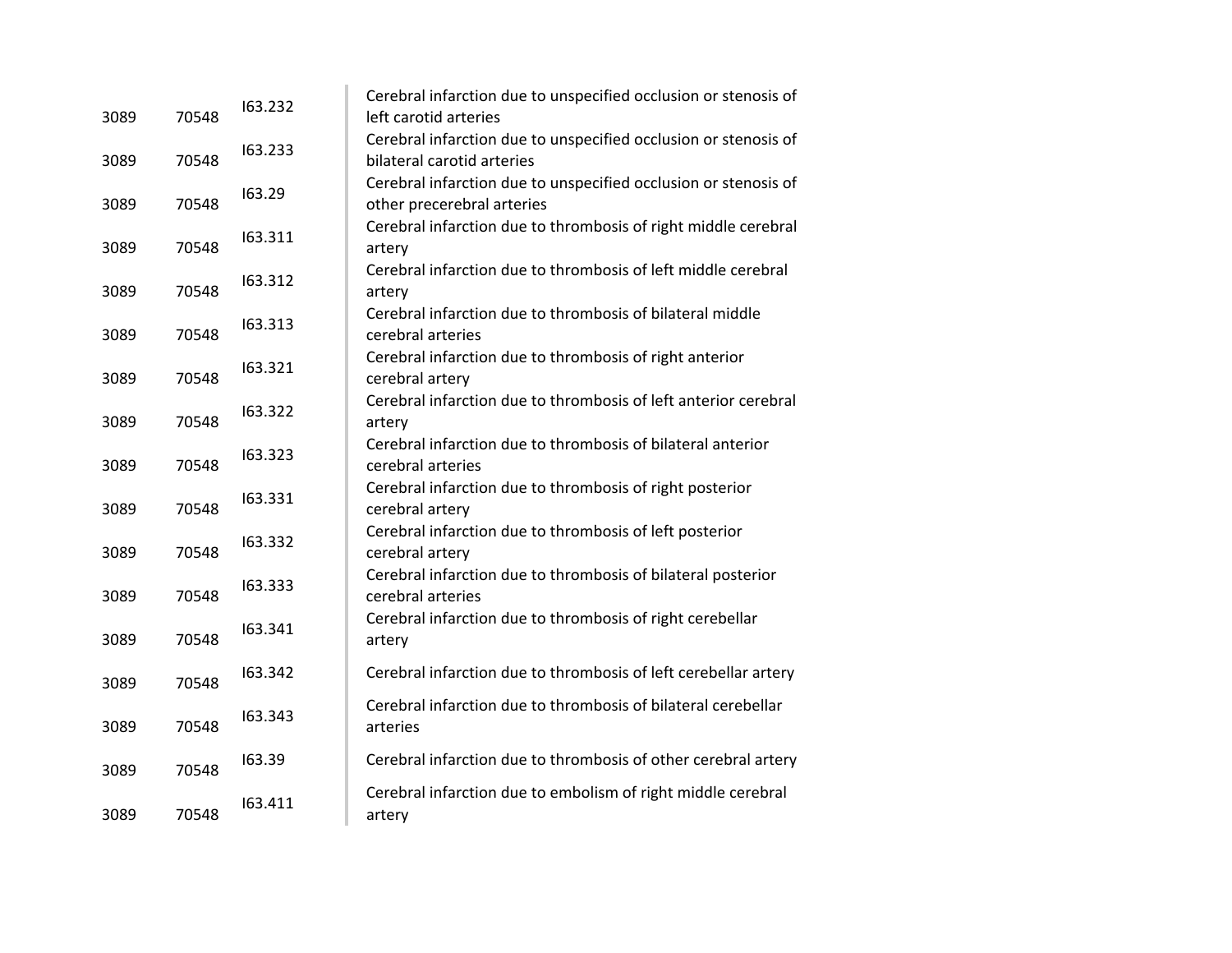| 3089 | 70548 | 163.412 | Cerebral infarction due to embolism of left middle cerebral<br>artery                                   |
|------|-------|---------|---------------------------------------------------------------------------------------------------------|
| 3089 | 70548 | 163.413 | Cerebral infarction due to embolism of bilateral middle<br>cerebral arteries                            |
| 3089 | 70548 | 163.421 | Cerebral infarction due to embolism of right anterior cerebral<br>artery                                |
| 3089 | 70548 | 163.422 | Cerebral infarction due to embolism of left anterior cerebral<br>artery                                 |
| 3089 | 70548 | 163.423 | Cerebral infarction due to embolism of bilateral anterior<br>cerebral arteries                          |
| 3089 | 70548 | 163.431 | Cerebral infarction due to embolism of right posterior<br>cerebral artery                               |
| 3089 | 70548 | 163.432 | Cerebral infarction due to embolism of left posterior cerebral<br>artery                                |
| 3089 | 70548 | 163.433 | Cerebral infarction due to embolism of bilateral posterior<br>cerebral arteries                         |
| 3089 | 70548 | 163.441 | Cerebral infarction due to embolism of right cerebellar artery                                          |
| 3089 | 70548 | 163.442 | Cerebral infarction due to embolism of left cerebellar artery                                           |
| 3089 | 70548 | 163.443 | Cerebral infarction due to embolism of bilateral cerebellar<br>arteries                                 |
| 3089 | 70548 | 163.49  | Cerebral infarction due to embolism of other cerebral artery                                            |
| 3089 | 70548 | 163.511 | Cerebral infarction due to unspecified occlusion or stenosis of<br>right middle cerebral artery         |
| 3089 | 70548 | 163.512 | Cerebral infarction due to unspecified occlusion or stenosis of<br>left middle cerebral artery          |
| 3089 | 70548 | 163.513 | Cerebral infarction due to unspecified occlusion or stenosis of<br>bilateral middle cerebral arteries   |
| 3089 | 70548 | 163.521 | Cerebral infarction due to unspecified occlusion or stenosis of<br>right anterior cerebral artery       |
| 3089 | 70548 | 163.522 | Cerebral infarction due to unspecified occlusion or stenosis of<br>left anterior cerebral artery        |
| 3089 | 70548 | 163.523 | Cerebral infarction due to unspecified occlusion or stenosis of<br>bilateral anterior cerebral arteries |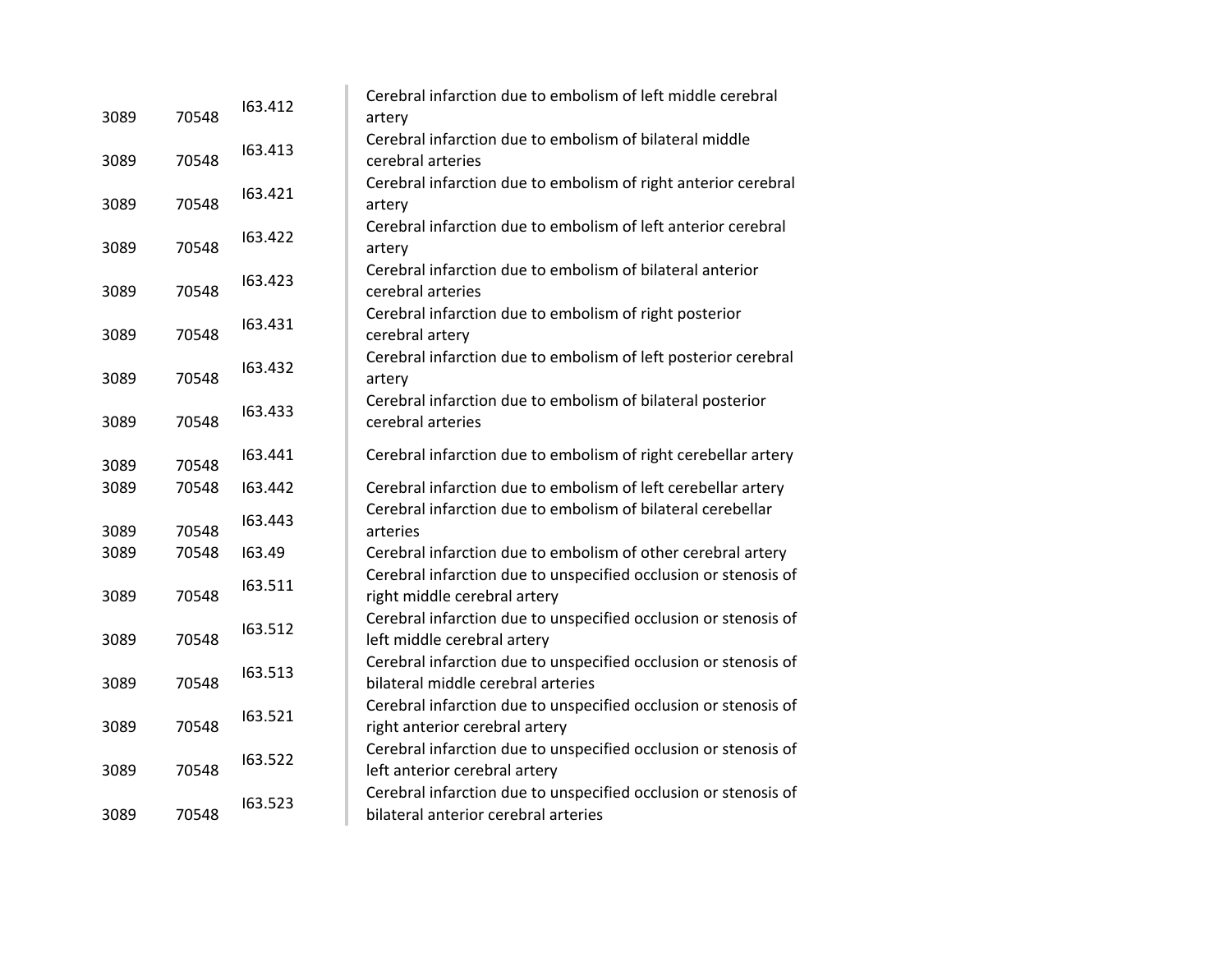| 3089 |       | 163.531 | Cerebral infarction due to unspecified occlusion or stenosis of |
|------|-------|---------|-----------------------------------------------------------------|
|      | 70548 |         | right posterior cerebral artery                                 |
|      |       | 163.532 | Cerebral infarction due to unspecified occlusion or stenosis of |
| 3089 | 70548 |         | left posterior cerebral artery                                  |
|      |       | 163.533 | Cerebral infarction due to unspecified occlusion or stenosis of |
| 3089 | 70548 |         | bilateral posterior cerebral arteries                           |
|      |       | 163.541 | Cerebral infarction due to unspecified occlusion or stenosis of |
| 3089 | 70548 |         | right cerebellar artery                                         |
|      |       | 163.542 | Cerebral infarction due to unspecified occlusion or stenosis of |
| 3089 | 70548 |         | left cerebellar artery                                          |
|      |       | 163.543 | Cerebral infarction due to unspecified occlusion or stenosis of |
| 3089 | 70548 |         | bilateral cerebellar arteries                                   |
|      |       | 163.59  | Cerebral infarction due to unspecified occlusion or stenosis of |
| 3089 | 70548 |         | other cerebral artery                                           |
|      |       | 163.6   | Cerebral infarction due to cerebral venous thrombosis,          |
| 3089 | 70548 |         | nonpyogenic                                                     |
|      |       | 163.81  | Other cerebral infarction due to occlusion or stenosis of small |
| 3089 | 70548 |         | artery                                                          |
| 3089 | 70548 | 163.89  | Other cerebral infarction                                       |
| 3089 | 70548 | 165.01  | Occlusion and stenosis of right vertebral artery                |
| 3089 | 70548 | 165.02  | Occlusion and stenosis of left vertebral artery                 |
| 3089 | 70548 | 165.03  | Occlusion and stenosis of bilateral vertebral arteries          |
| 3089 | 70548 | 165.1   | Occlusion and stenosis of basilar artery                        |
| 3089 | 70548 | 165.21  | Occlusion and stenosis of right carotid artery                  |
| 3089 | 70548 | 165.22  | Occlusion and stenosis of left carotid artery                   |
| 3089 | 70548 | 165.23  | Occlusion and stenosis of bilateral carotid arteries            |
| 3089 | 70548 | 165.8   | Occlusion and stenosis of other precerebral arteries            |
| 3089 | 70548 | 165.9   | Occlusion and stenosis of unspecified precerebral artery        |
| 3089 | 70548 | 166.01  | Occlusion and stenosis of right middle cerebral artery          |
| 3089 | 70548 | 166.02  | Occlusion and stenosis of left middle cerebral artery           |
| 3089 | 70548 | 166.03  | Occlusion and stenosis of bilateral middle cerebral arteries    |
| 3089 | 70548 | 166.11  | Occlusion and stenosis of right anterior cerebral artery        |
| 3089 | 70548 | 166.12  | Occlusion and stenosis of left anterior cerebral artery         |
| 3089 | 70548 | 166.13  | Occlusion and stenosis of bilateral anterior cerebral arteries  |
| 3089 | 70548 | 166.21  | Occlusion and stenosis of right posterior cerebral artery       |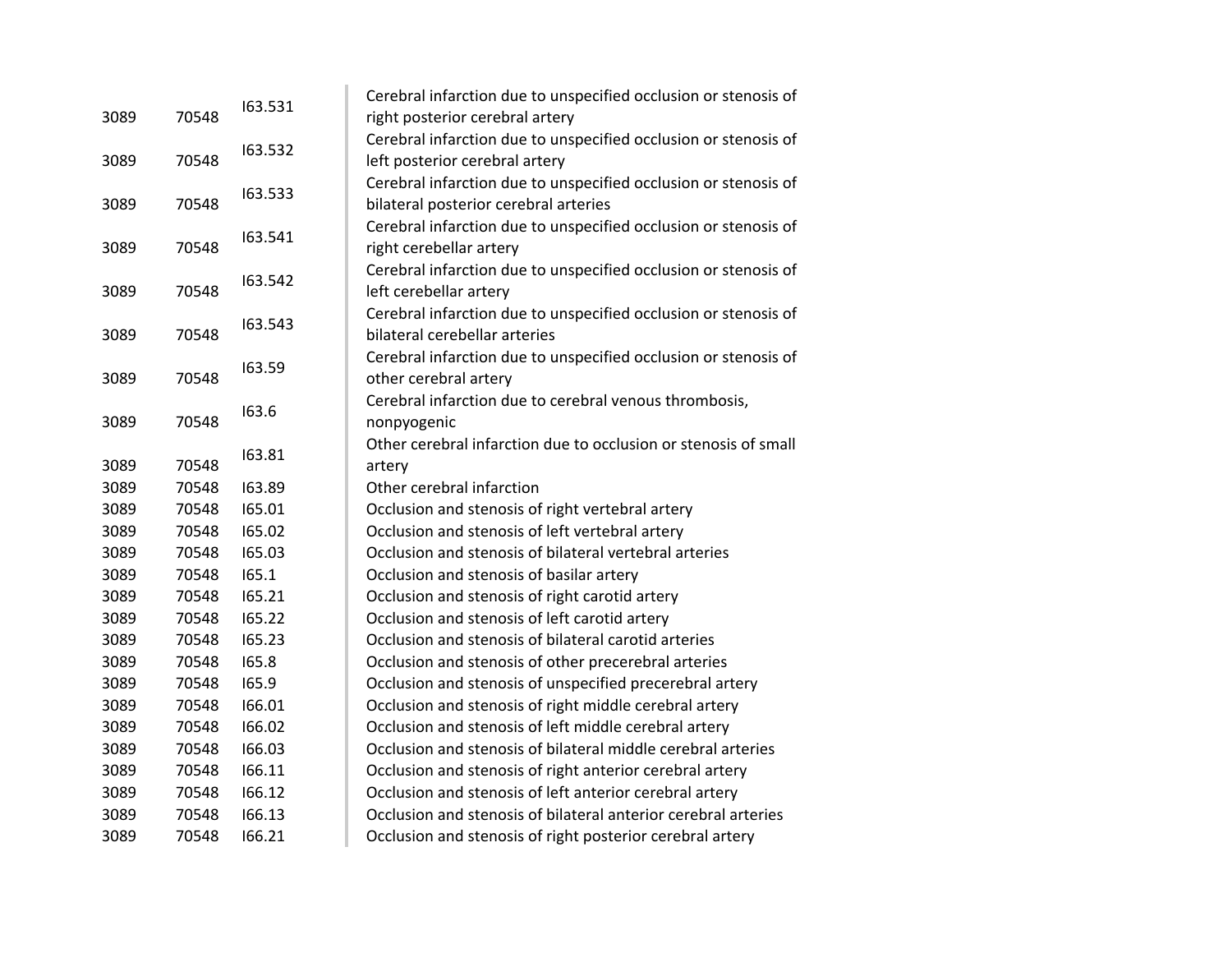| 3089 | 70548 | 166.22  | Occlusion and stenosis of left posterior cerebral artery        |
|------|-------|---------|-----------------------------------------------------------------|
| 3089 | 70548 | 166.23  | Occlusion and stenosis of bilateral posterior cerebral arteries |
| 3089 | 70548 | 166.3   | Occlusion and stenosis of cerebellar arteries                   |
| 3089 | 70548 | 166.8   | Occlusion and stenosis of other cerebral arteries               |
| 3089 | 70548 | 167.1   | Cerebral aneurysm, nonruptured                                  |
| 3089 | 70548 | 167.89  | Other cerebrovascular disease                                   |
| 3089 | 70548 | 168.2   | Cerebral arteritis in other diseases classified elsewhere       |
| 3089 | 70548 | 172.0   | Aneurysm of carotid artery                                      |
| 3089 | 70548 | 172.5   | Aneurysm of other precerebral arteries                          |
| 3089 | 70548 | 172.6   | Aneurysm of vertebral artery                                    |
| 3089 | 70548 | 172.8   | Aneurysm of other specified arteries                            |
| 3089 | 70548 | 176     | Septic arterial embolism                                        |
| 3089 | 70548 | 177.0   | Arteriovenous fistula, acquired                                 |
| 3089 | 70548 | 177.1   | Stricture of artery                                             |
| 3089 | 70548 | 177.2   | Rupture of artery                                               |
| 3089 | 70548 | 177.3   | Arterial fibromuscular dysplasia                                |
| 3089 | 70548 | 177.5   | Necrosis of artery                                              |
| 3089 | 70548 | 177.6   | Arteritis, unspecified                                          |
| 3089 | 70548 | 177.71  | Dissection of carotid artery                                    |
| 3089 | 70548 | 177.74  | Dissection of vertebral artery                                  |
| 3089 | 70548 | 177.75  | Dissection of other precerebral arteries                        |
| 3089 | 70548 | 177.89  | Other specified disorders of arteries and arterioles            |
| 3089 | 70548 | I82.C11 | Acute embolism and thrombosis of right internal jugular vein    |
| 3089 | 70548 | I82.C12 | Acute embolism and thrombosis of left internal jugular vein     |
|      |       |         | Acute embolism and thrombosis of internal jugular vein,         |
| 3089 | 70548 | I82.C13 | bilateral                                                       |
| 3089 | 70548 | M30.0   | Polyarteritis nodosa                                            |
| 3089 | 70548 | M31.5   | Giant cell arteritis with polymyalgia rheumatica                |
| 3089 | 70548 | M31.6   | Other giant cell arteritis                                      |
|      |       |         | Other organ or system involvement in systemic lupus             |
| 3089 | 70548 | M32.19  | erythematosus                                                   |
| 3089 | 70548 | M32.8   | Other forms of systemic lupus erythematosus                     |
| 3089 | 70548 | Q28.2   | Arteriovenous malformation of cerebral vessels                  |
| 3089 | 70548 | Q28.3   | Other malformations of cerebral vessels                         |
| 3089 | 70548 | Q61.3   | Polycystic kidney, unspecified                                  |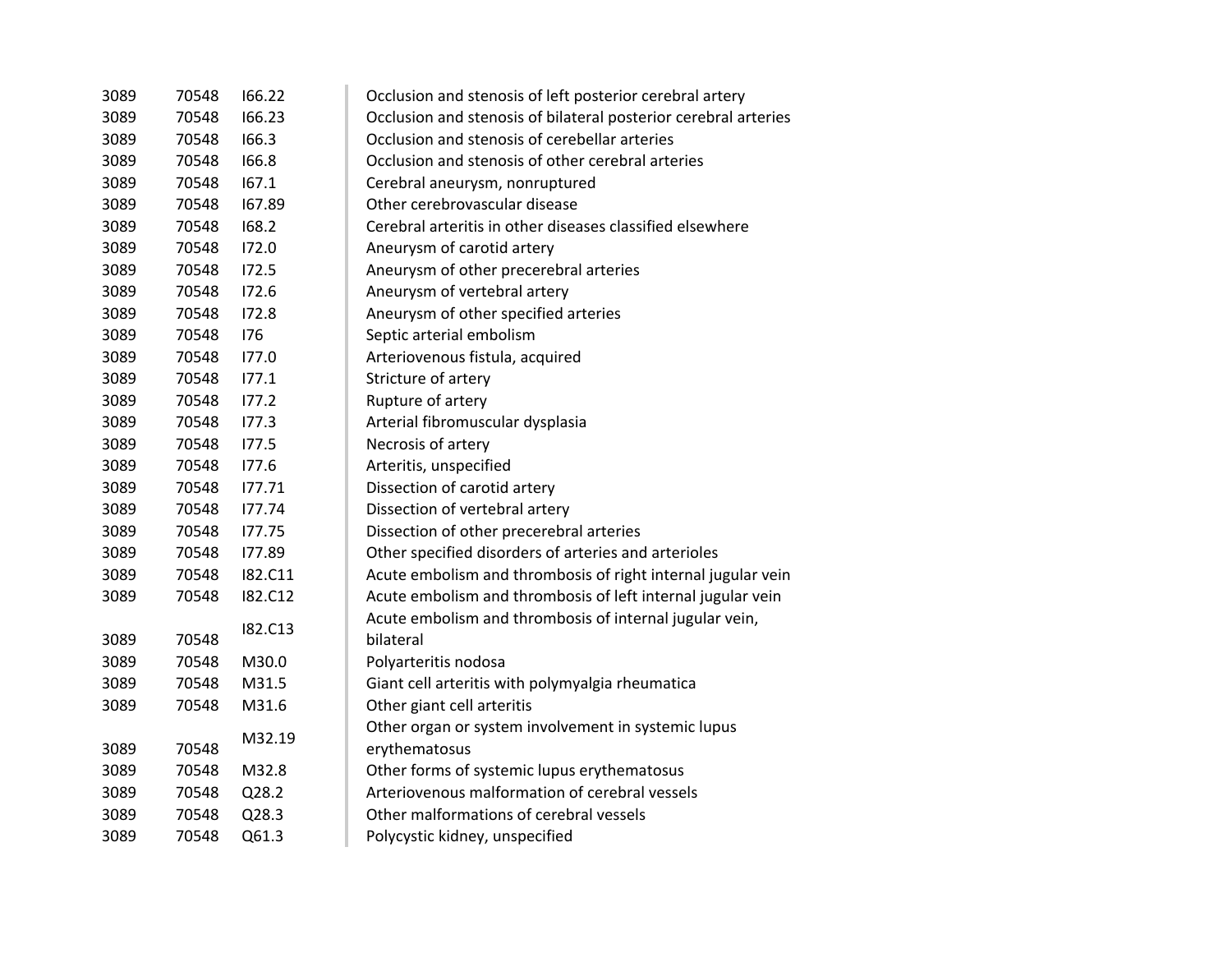| 3089          | 70548 | Q85.00         | Neurofibromatosis, unspecified                                                       |
|---------------|-------|----------------|--------------------------------------------------------------------------------------|
| 3089          | 70548 | Q85.01         | Neurofibromatosis, type 1                                                            |
| 3089          | 70548 | Q85.02         | Neurofibromatosis, type 2                                                            |
| 3089          | 70548 | R22.0          | Localized swelling, mass and lump, head                                              |
| 3089          | 70548 | R22.1          | Localized swelling, mass and lump, neck                                              |
| 3089          | 70548 | R29.5          | Transient paralysis                                                                  |
| 3089          | 70548 | R29.6*         | <b>Repeated falls</b>                                                                |
| 3089          | 70548 | R29.818*       | Other symptoms and signs involving the nervous system                                |
| 3089          | 70548 | R29.898*       | Other symptoms and signs involving the musculoskeletal<br>system                     |
| 3089          | 70548 | R42            | Dizziness and giddiness                                                              |
| 3089          | 70548 | <b>R55</b>     | Syncope and collapse                                                                 |
|               |       |                | Intracranial space-occupying lesion found on diagnostic                              |
| 3089          | 70548 | R90.0          | imaging of central nervous system                                                    |
| 3089          | 70548 | R90.82         | White matter disease, unspecified                                                    |
|               |       |                | Abnormal findings on diagnostic imaging of skull and head,                           |
| 3089          | 70548 | R93.0          | not elsewhere classified                                                             |
|               |       |                | Penetrating wound of orbit with or without foreign body,                             |
| 3089          | 70548 | S05.41XA       | right eye, initial encounter                                                         |
|               |       |                | Penetrating wound of orbit with or without foreign body,                             |
| 3089          | 70548 | S05.41XD       | right eye, subsequent encounter                                                      |
|               |       |                | Penetrating wound of orbit with or without foreign body,                             |
| 3089          | 70548 | S05.41XS       | right eye, sequela                                                                   |
| 3089          |       | 70548 S05.42XA | Penetrating wound of orbit with or without foreign body, left eye, initial encounter |
|               |       |                | Penetrating wound of orbit with or without foreign body, left                        |
| 3089          | 70548 | S05.42XD       | eye, subsequent encounter                                                            |
| 3089          |       | 70548 S05.42XS | Penetrating wound of orbit with or without foreign body, left eye, sequela           |
|               |       |                | Epidural hemorrhage without loss of consciousness, initial                           |
| 3089          | 70548 | S06.4X0A       | encounter                                                                            |
|               |       |                | Epidural hemorrhage without loss of consciousness,                                   |
| 3089          | 70548 | S06.4X0D       | subsequent encounter                                                                 |
|               |       |                | Epidural hemorrhage without loss of consciousness,                                   |
| 3089          | 70548 | S06.4X0S       | sequela                                                                              |
|               |       |                | Epidural hemorrhage with loss of consciousness of 30                                 |
| 70548<br>3089 |       | S06.4X1A       | minutes or less, initial encounter                                                   |
|               |       |                |                                                                                      |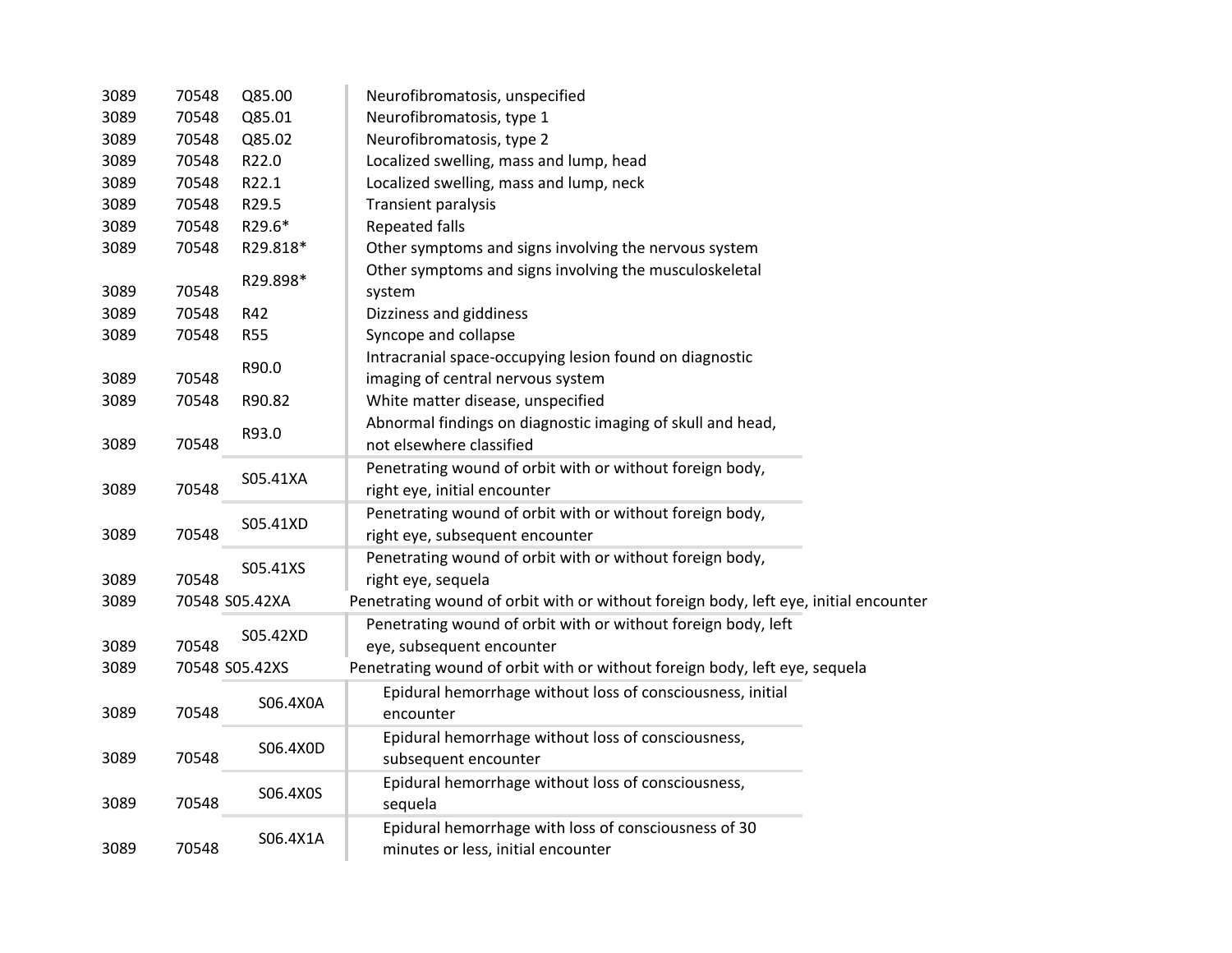| 3089 | 70548 | S06.4X1D | Epidural hemorrhage with loss of consciousness of 30<br>minutes or less, subsequent encounter                                                                       |
|------|-------|----------|---------------------------------------------------------------------------------------------------------------------------------------------------------------------|
| 3089 | 70548 | S06.4X1S | Epidural hemorrhage with loss of consciousness of 30<br>minutes or less, sequela                                                                                    |
| 3089 | 70548 | S06.4X2A | Epidural hemorrhage with loss of consciousness of 31<br>minutes to 59 minutes, initial encounter                                                                    |
| 3089 | 70548 | S06.4X2D | Epidural hemorrhage with loss of consciousness of 31<br>minutes to 59 minutes, subsequent encounter                                                                 |
| 3089 | 70548 | S06.4X2S | Epidural hemorrhage with loss of consciousness of 31<br>minutes to 59 minutes, sequela                                                                              |
| 3089 | 70548 | S06.4X3A | Epidural hemorrhage with loss of consciousness of 1 hour<br>to 5 hours 59 minutes, initial encounter                                                                |
| 3089 | 70548 | S06.4X3D | Epidural hemorrhage with loss of consciousness of 1 hour<br>to 5 hours 59 minutes, subsequent encounter                                                             |
| 3089 | 70548 | S06.4X3S | Epidural hemorrhage with loss of consciousness of 1 hour<br>to 5 hours 59 minutes, sequela                                                                          |
| 3089 | 70548 | S06.4X4A | Epidural hemorrhage with loss of consciousness of 6 hours<br>to 24 hours, initial encounter                                                                         |
| 3089 | 70548 | S06.4X4D | Epidural hemorrhage with loss of consciousness of 6 hours<br>to 24 hours, subsequent encounter                                                                      |
| 3089 | 70548 | S06.4X4S | Epidural hemorrhage with loss of consciousness of 6 hours<br>to 24 hours, sequela                                                                                   |
| 3089 | 70548 | S06.4X5A | Epidural hemorrhage with loss of consciousness greater<br>than 24 hours with return to pre-existing conscious level,<br>initial encounter                           |
| 3089 | 70548 | S06.4X5D | Epidural hemorrhage with loss of consciousness greater<br>than 24 hours with return to pre-existing conscious level,<br>subsequent encounter                        |
| 3089 | 70548 | S06.4X5S | Epidural hemorrhage with loss of consciousness greater<br>than 24 hours with return to pre-existing conscious level,<br>sequela                                     |
| 3089 | 70548 | S06.4X6A | Epidural hemorrhage with loss of consciousness greater<br>than 24 hours without return to pre-existing conscious level<br>with patient surviving, initial encounter |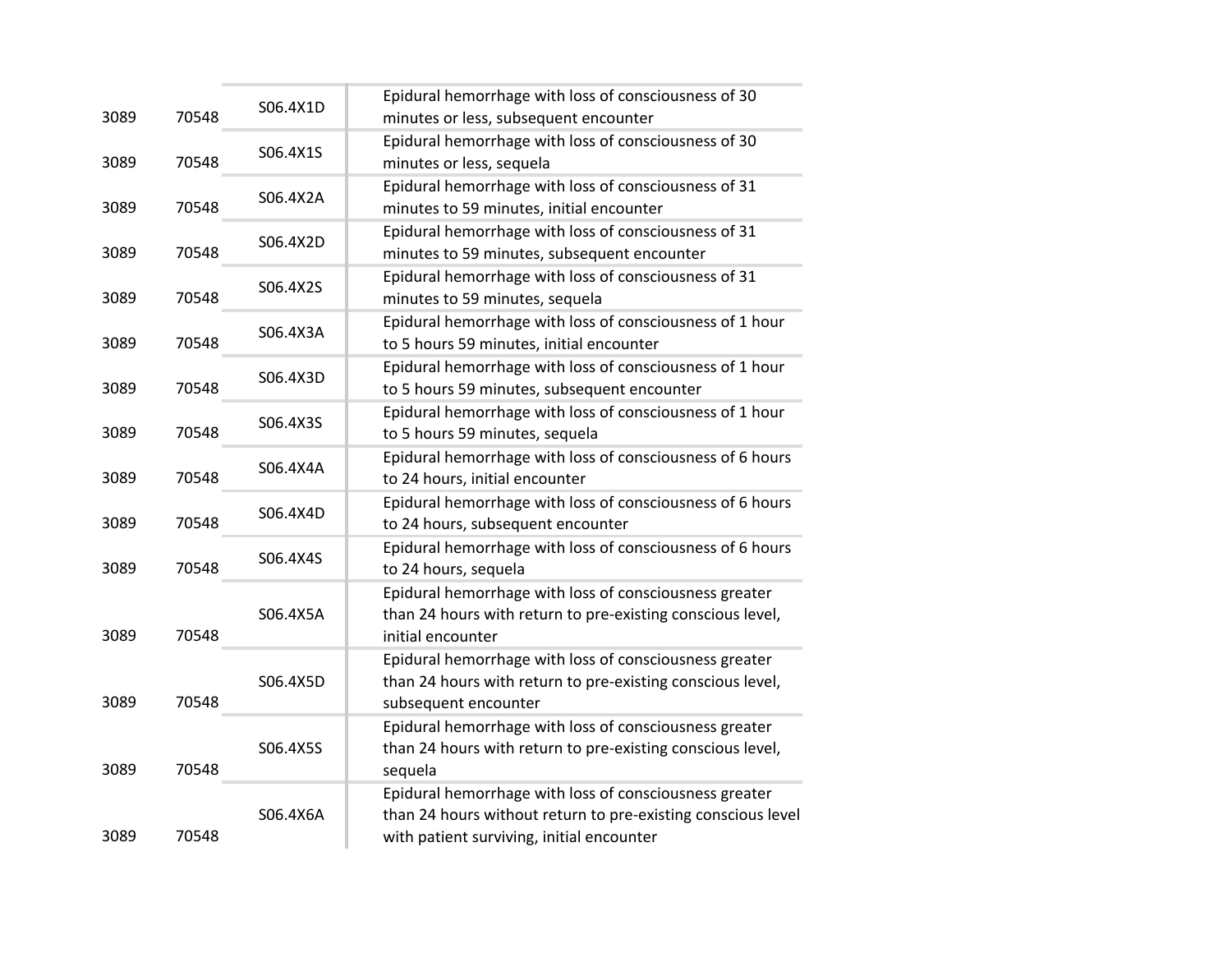|      |       |          | Epidural hemorrhage with loss of consciousness greater                                                        |
|------|-------|----------|---------------------------------------------------------------------------------------------------------------|
| 3089 | 70548 | S06.4X6D | than 24 hours without return to pre-existing conscious level<br>with patient surviving, subsequent encounter  |
|      |       |          | Epidural hemorrhage with loss of consciousness greater                                                        |
| 3089 | 70548 | S06.4X6S | than 24 hours without return to pre-existing conscious level<br>with patient surviving, sequela               |
|      |       | S06.4X9A | Epidural hemorrhage with loss of consciousness of                                                             |
| 3089 | 70548 |          | unspecified duration, initial encounter                                                                       |
| 3089 | 70548 | S06.4X9D | Epidural hemorrhage with loss of consciousness of<br>unspecified duration, subsequent encounter               |
|      |       | S06.4X9S | Epidural hemorrhage with loss of consciousness of                                                             |
| 3089 | 70548 |          | unspecified duration, sequela                                                                                 |
| 3089 | 70548 | S06.5X0A | Traumatic subdural hemorrhage without loss of<br>consciousness, initial encounter                             |
|      |       |          | Traumatic subdural hemorrhage without loss of                                                                 |
| 3089 | 70548 | S06.5X0D | consciousness, subsequent encounter                                                                           |
| 3089 | 70548 | S06.5X0S | Traumatic subdural hemorrhage without loss of<br>consciousness, sequela                                       |
| 3089 | 70548 | S06.5X1A | Traumatic subdural hemorrhage with loss of consciousness<br>of 30 minutes or less, initial encounter          |
|      |       |          | Traumatic subdural hemorrhage with loss of consciousness                                                      |
| 3089 | 70548 | S06.5X1D | of 30 minutes or less, subsequent encounter                                                                   |
|      |       | S06.5X1S | Traumatic subdural hemorrhage with loss of consciousness                                                      |
| 3089 | 70548 |          | of 30 minutes or less, sequela                                                                                |
|      |       | S06.5X2A | Traumatic subdural hemorrhage with loss of consciousness<br>of 31 minutes to 59 minutes, initial encounter    |
| 3089 | 70548 |          |                                                                                                               |
| 3089 | 70548 | S06.5X2D | Traumatic subdural hemorrhage with loss of consciousness<br>of 31 minutes to 59 minutes, subsequent encounter |
|      |       | S06.5X2S | Traumatic subdural hemorrhage with loss of consciousness                                                      |
| 3089 | 70548 |          | of 31 minutes to 59 minutes, sequela                                                                          |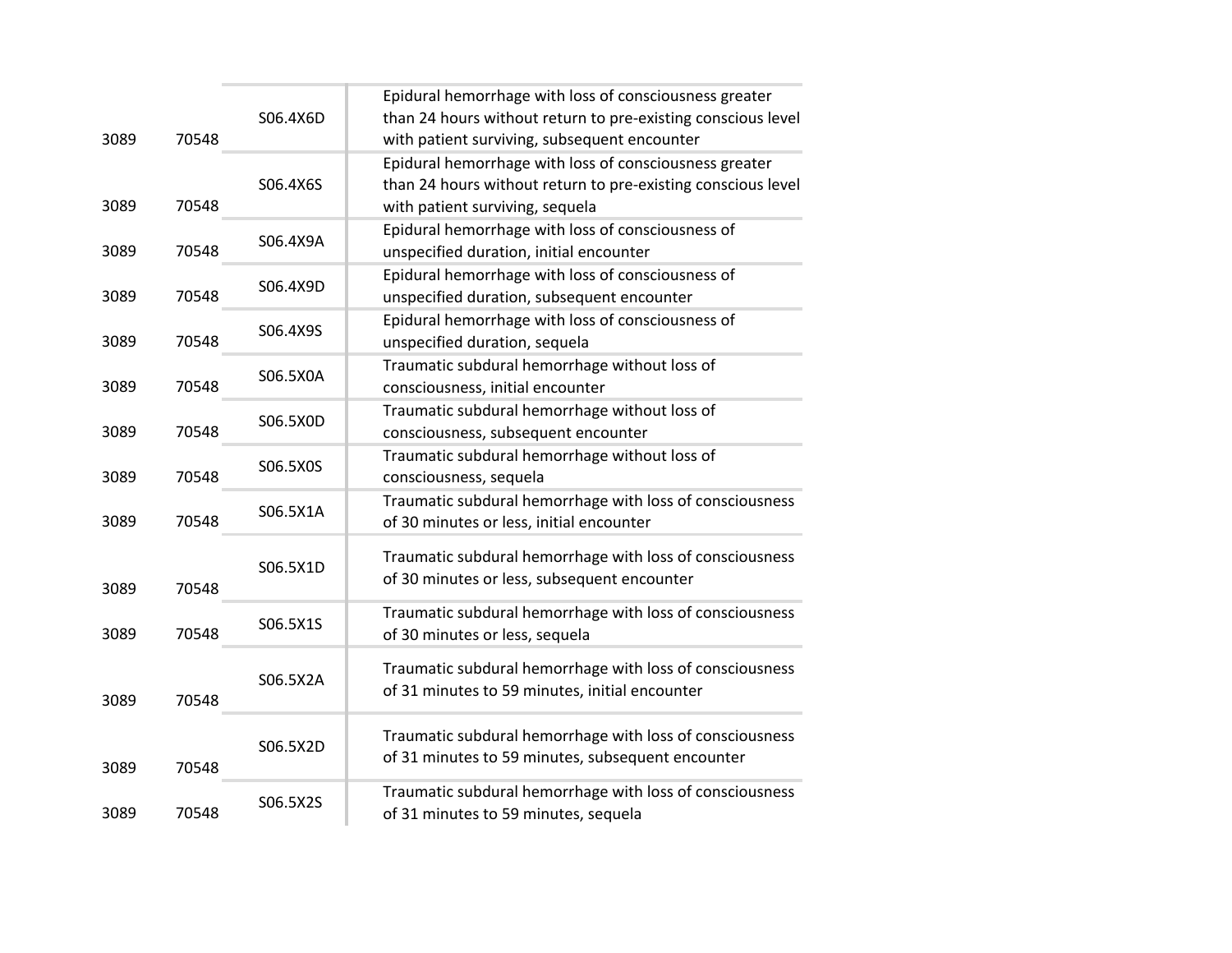| 3089 | 70548 | S06.5X3A | Traumatic subdural hemorrhage with loss of consciousness<br>of 1 hour to 5 hours 59 minutes, initial encounter                                                                           |
|------|-------|----------|------------------------------------------------------------------------------------------------------------------------------------------------------------------------------------------|
| 3089 | 70548 | S06.5X3D | Traumatic subdural hemorrhage with loss of consciousness<br>of 1 hour to 5 hours 59 minutes, subsequent encounter                                                                        |
| 3089 | 70548 | S06.5X3S | Traumatic subdural hemorrhage with loss of consciousness<br>of 1 hour to 5 hours 59 minutes, sequela                                                                                     |
| 3089 | 70548 | S06.5X4A | Traumatic subdural hemorrhage with loss of consciousness<br>of 6 hours to 24 hours, initial encounter                                                                                    |
| 3089 | 70548 | S06.5X4D | Traumatic subdural hemorrhage with loss of consciousness<br>of 6 hours to 24 hours, subsequent encounter                                                                                 |
| 3089 | 70548 | S06.5X4S | Traumatic subdural hemorrhage with loss of consciousness<br>of 6 hours to 24 hours, sequela                                                                                              |
| 3089 | 70548 | S06.6X5A | Traumatic subarachnoid hemorrhage with loss of<br>consciousness greater than 24 hours with return to pre-<br>existing conscious level, initial encounter                                 |
| 3089 | 70548 | S06.6X5D | Traumatic subarachnoid hemorrhage with loss of<br>consciousness greater than 24 hours with return to pre-<br>existing conscious level, subsequent encounter                              |
| 3089 | 70548 | S06.6X5S | Traumatic subarachnoid hemorrhage with loss of<br>consciousness greater than 24 hours with return to pre-<br>existing conscious level, sequela                                           |
| 3089 | 70548 | S06.6X6A | Traumatic subarachnoid hemorrhage with loss of<br>consciousness greater than 24 hours without return to pre-<br>existing conscious level with patient surviving, initial<br>encounter    |
| 3089 | 70548 | S06.6X6D | Traumatic subarachnoid hemorrhage with loss of<br>consciousness greater than 24 hours without return to pre-<br>existing conscious level with patient surviving, subsequent<br>encounter |
|      |       |          |                                                                                                                                                                                          |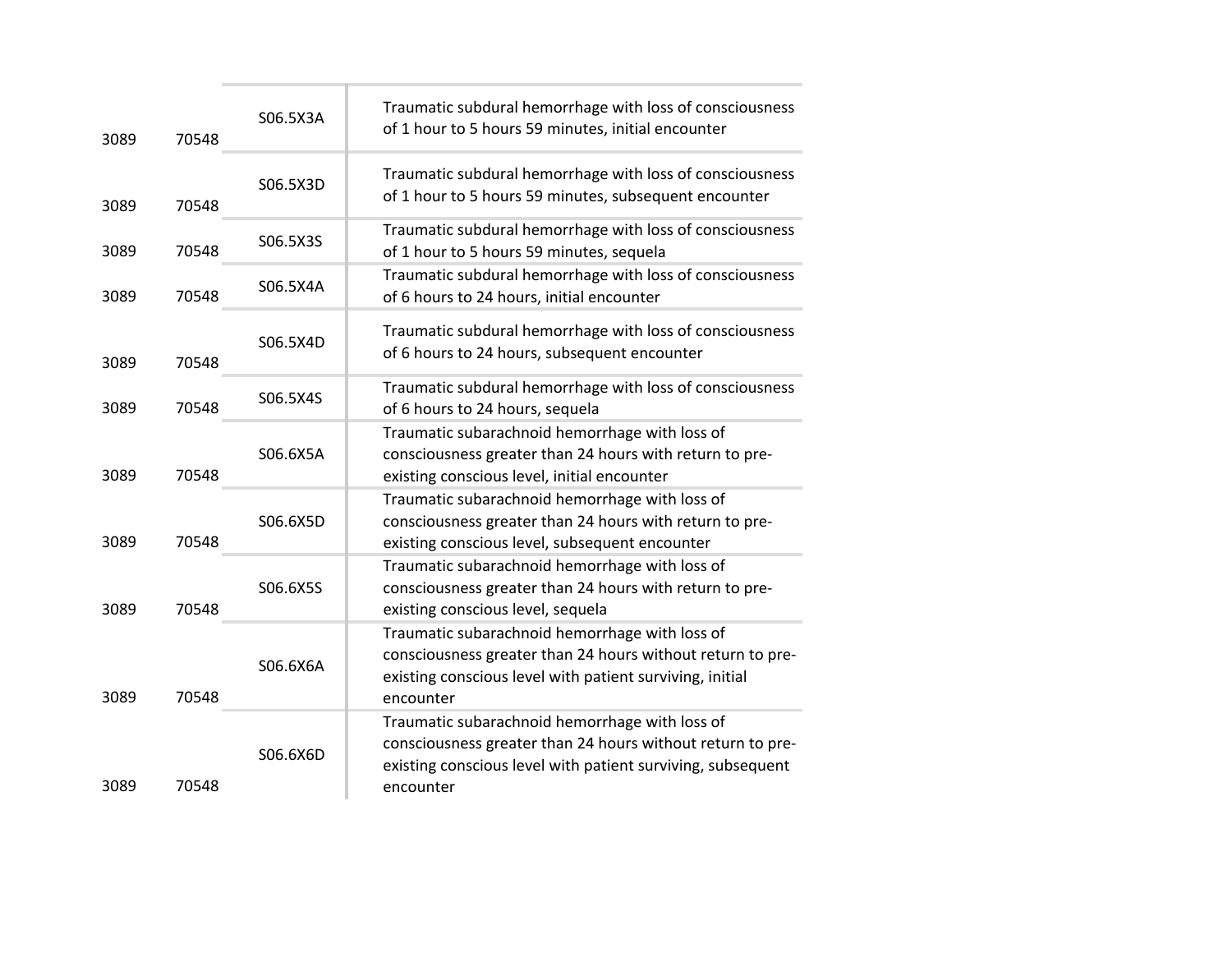| 3089 | 70548 | S06.6X6S | Traumatic subarachnoid hemorrhage with loss of<br>consciousness greater than 24 hours without return to pre-<br>existing conscious level with patient surviving, sequela |
|------|-------|----------|--------------------------------------------------------------------------------------------------------------------------------------------------------------------------|
| 3089 | 70548 | S06.6X9A | Traumatic subarachnoid hemorrhage with loss of<br>consciousness of unspecified duration, initial encounter                                                               |
| 3089 | 70548 | S06.6X9D | Traumatic subarachnoid hemorrhage with loss of<br>consciousness of unspecified duration, subsequent<br>encounter                                                         |
| 3089 | 70548 | S06.6X9S | Traumatic subarachnoid hemorrhage with loss of<br>consciousness of unspecified duration, sequela                                                                         |
| 3089 | 70548 | S09.0XXA | Injury of blood vessels of head, not elsewhere classified,<br>initial encounter                                                                                          |
| 3089 | 70548 | S09.0XXD | Injury of blood vessels of head, not elsewhere classified,<br>subsequent encounter                                                                                       |
| 3089 | 70548 | S09.0XXS | Injury of blood vessels of head, not elsewhere classified,<br>sequela                                                                                                    |
| 3089 | 70548 | S15.001A | Unspecified injury of right carotid artery, initial encounter                                                                                                            |
| 3089 | 70548 | S15.001D | Unspecified injury of right carotid artery, subsequent<br>encounter                                                                                                      |
| 3089 | 70548 | S15.001S | Unspecified injury of right carotid artery, sequela                                                                                                                      |
| 3089 | 70548 | S15.002A | Unspecified injury of left carotid artery, initial encounter                                                                                                             |
| 3089 | 70548 | S15.002D | Unspecified injury of left carotid artery, subsequent<br>encounter                                                                                                       |
| 3089 | 70548 | S15.002S | Unspecified injury of left carotid artery, sequela                                                                                                                       |
| 3089 | 70548 | S15.011A | Minor laceration of right carotid artery, initial encounter                                                                                                              |
| 3089 | 70548 | S15.011D | Minor laceration of right carotid artery, subsequent<br>encounter                                                                                                        |
| 3089 | 70548 | S15.011S | Minor laceration of right carotid artery, sequela                                                                                                                        |
| 3089 | 70548 | S15.012A | Minor laceration of left carotid artery, initial encounter                                                                                                               |
| 3089 | 70548 | S15.012D | Minor laceration of left carotid artery, subsequent<br>encounter                                                                                                         |
| 3089 | 70548 | S15.012S | Minor laceration of left carotid artery, sequela                                                                                                                         |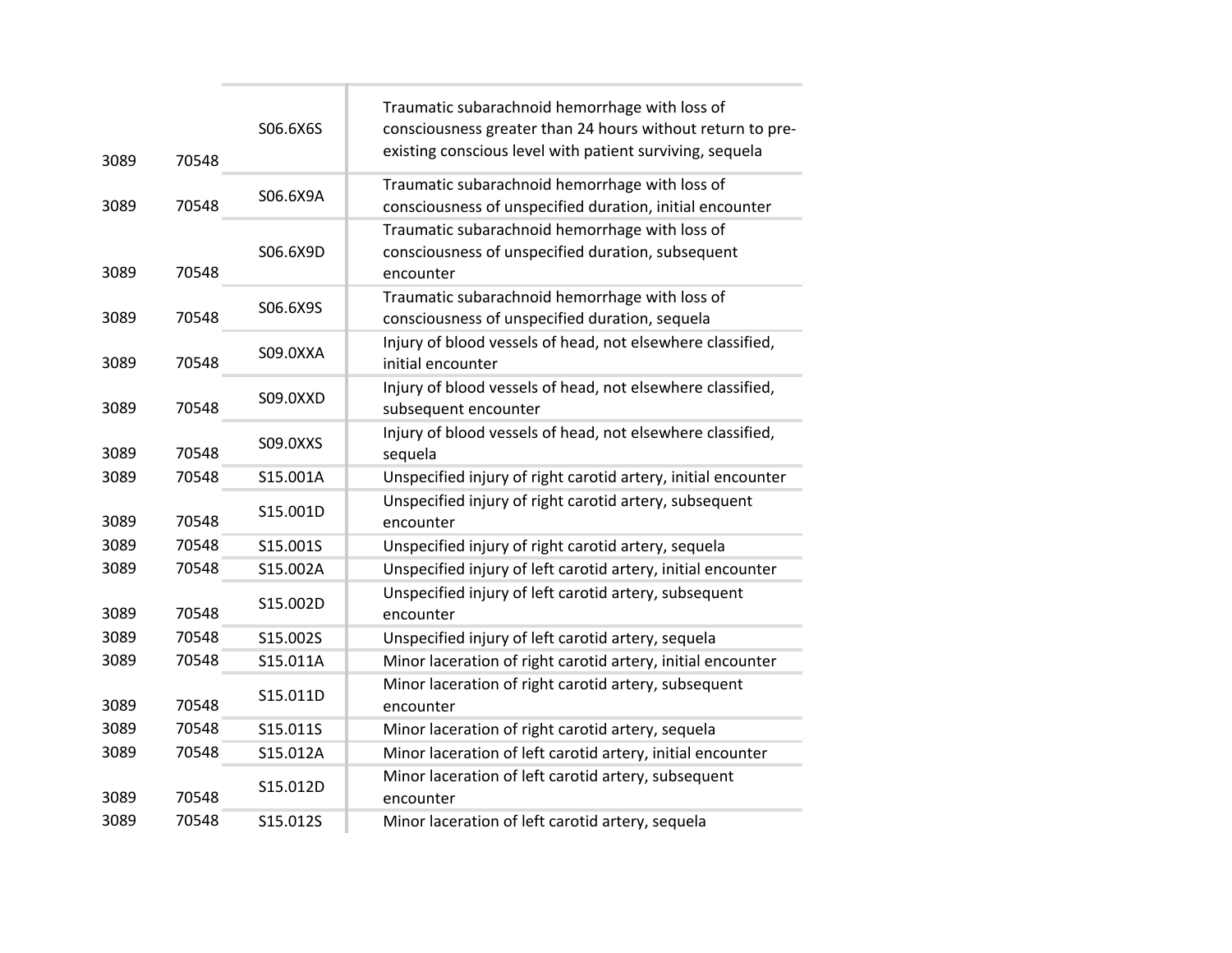| 3089 | 70548 | S15.019A | Minor laceration of unspecified carotid artery, initial<br>encounter    |
|------|-------|----------|-------------------------------------------------------------------------|
|      |       |          | Minor laceration of unspecified carotid artery, subsequent              |
| 3089 | 70548 | S15.019D | encounter                                                               |
| 3089 | 70548 | S15.019S | Minor laceration of unspecified carotid artery, sequela                 |
| 3089 | 70548 | S15.021A | Major laceration of right carotid artery, initial encounter             |
| 3089 | 70548 | S15.021D | Major laceration of right carotid artery, subsequent<br>encounter       |
| 3089 | 70548 | S15.021S | Major laceration of right carotid artery, sequela                       |
| 3089 | 70548 | S15.022A | Major laceration of left carotid artery, initial encounter              |
| 3089 | 70548 | S15.022D | Major laceration of left carotid artery, subsequent<br>encounter        |
| 3089 | 70548 | S15.022S | Major laceration of left carotid artery, sequela                        |
| 3089 | 70548 | S15.029A | Major laceration of unspecified carotid artery, initial<br>encounter    |
| 3089 | 70548 | S15.029D | Major laceration of unspecified carotid artery, subsequent<br>encounter |
| 3089 | 70548 | S15.029S | Major laceration of unspecified carotid artery, sequela                 |
| 3089 | 70548 | S15.091A | Other specified injury of right carotid artery, initial<br>encounter    |
| 3089 | 70548 | S15.091D | Other specified injury of right carotid artery, subsequent<br>encounter |
| 3089 | 70548 | S15.091S | Other specified injury of right carotid artery, sequela                 |
| 3089 | 70548 | S15.092A | Other specified injury of left carotid artery, initial<br>encounter     |
| 3089 | 70548 | S15.092D | Other specified injury of left carotid artery, subsequent<br>encounter  |
| 3089 | 70548 | S15.092S | Other specified injury of left carotid artery, sequela                  |
| 3089 | 70548 | S15.101A | Unspecified injury of right vertebral artery, initial<br>encounter      |
| 3089 | 70548 | S15.101D | Unspecified injury of right vertebral artery, subsequent<br>encounter   |
| 3089 | 70548 | S15.101S | Unspecified injury of right vertebral artery, sequela                   |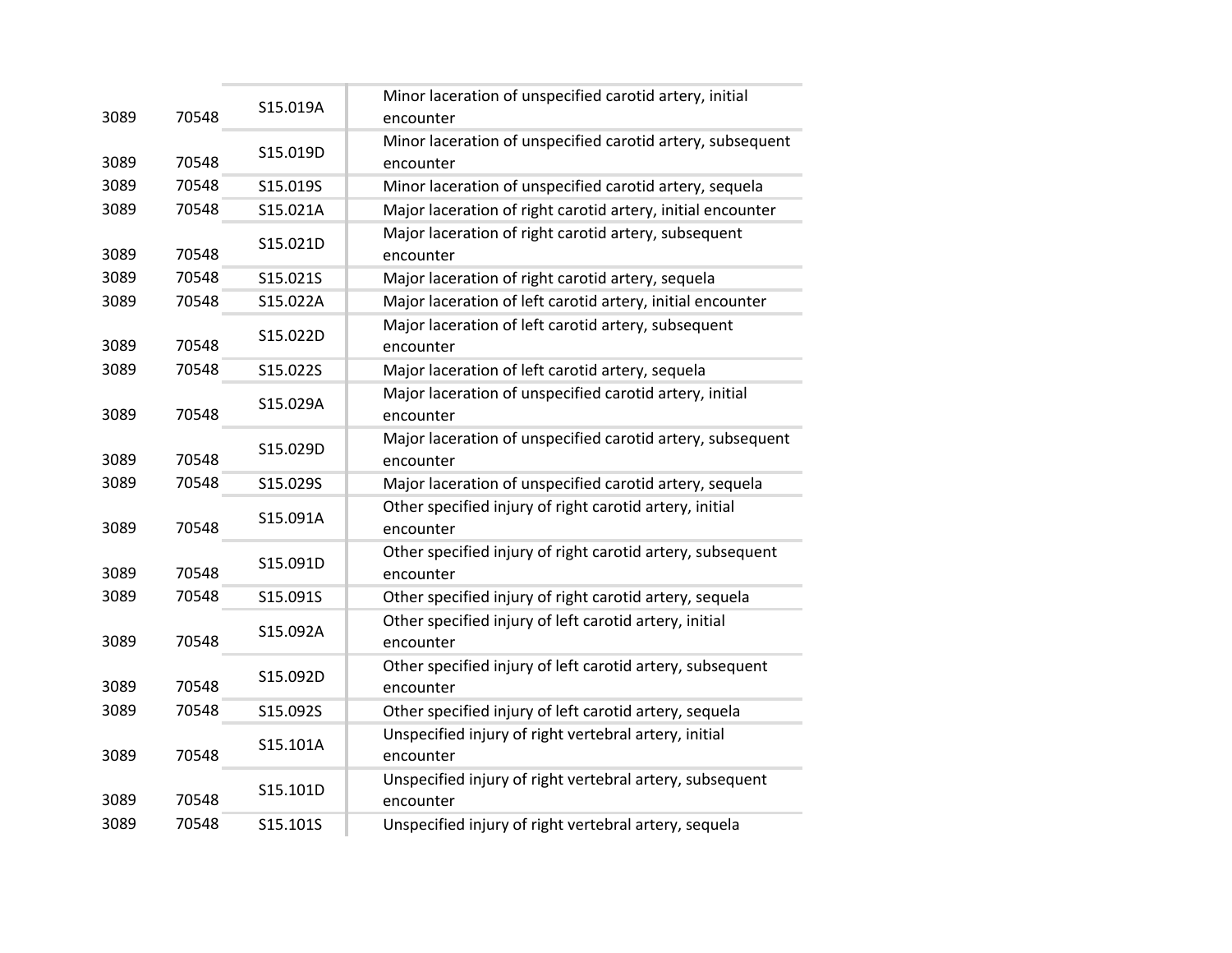| 3089 | 70548 | S15.102A        | Unspecified injury of left vertebral artery, initial encounter                     |
|------|-------|-----------------|------------------------------------------------------------------------------------|
| 3089 | 70548 | S15.102D        | Unspecified injury of left vertebral artery, subsequent<br>encounter               |
| 3089 | 70548 | S15.102S        | Unspecified injury of left vertebral artery, sequela                               |
| 3089 | 70548 | S15.111A        | Minor laceration of right vertebral artery, initial encounter                      |
| 3089 | 70548 | S15.111D        | Minor laceration of right vertebral artery, subsequent<br>encounter                |
| 3089 | 70548 | S15.111S        | Minor laceration of right vertebral artery, sequela                                |
| 3089 | 70548 | S15.112A        | Minor laceration of left vertebral artery, initial encounter                       |
| 3089 | 70548 | S15.112D        | Minor laceration of left vertebral artery, subsequent<br>encounter                 |
| 3089 | 70548 | S15.112S        | Minor laceration of left vertebral artery, sequela                                 |
| 3089 | 70548 | S15.121A        | Major laceration of right vertebral artery, initial encounter                      |
| 3089 | 70548 | S15.121D        | Major laceration of right vertebral artery, subsequent<br>encounter                |
| 3089 | 70548 | S15.121S        | Major laceration of right vertebral artery, sequela                                |
| 3089 | 70548 | S15.122A        | Major laceration of left vertebral artery, initial encounter                       |
| 3089 | 70548 | S15.122D        | Major laceration of left vertebral artery, subsequent<br>encounter                 |
| 3089 | 70548 | S15.122S        | Major laceration of left vertebral artery, sequela                                 |
| 3089 | 70548 | <b>S15.8XXA</b> | Injury of other specified blood vessels at neck level, initial<br>encounter        |
| 3089 | 70548 | <b>S15.8XXD</b> | Injury of other specified blood vessels at neck level,<br>subsequent encounter     |
| 3089 | 70548 | S15.8XXS        | Injury of other specified blood vessels at neck level, sequela                     |
| 3089 | 70548 | T82.311A        | Breakdown (mechanical) of carotid arterial graft (bypass),<br>initial encounter    |
| 3089 | 70548 | T82.311D        | Breakdown (mechanical) of carotid arterial graft (bypass),<br>subsequent encounter |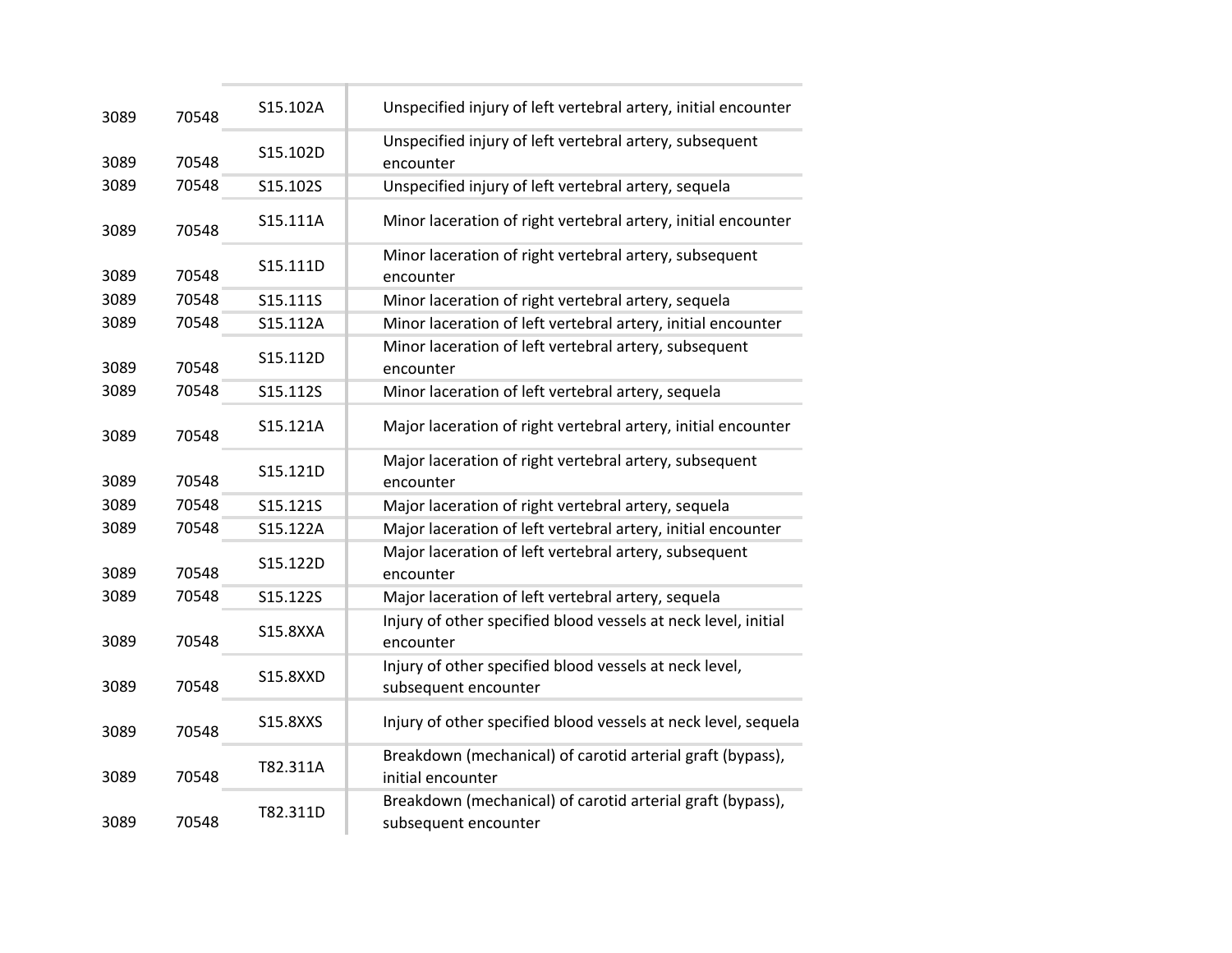| 3089 | 70548 | T82.311S | Breakdown (mechanical) of carotid arterial graft (bypass),<br>sequela                     |
|------|-------|----------|-------------------------------------------------------------------------------------------|
| 3089 | 70548 | T82.318A | Breakdown (mechanical) of other vascular grafts, initial<br>encounter                     |
| 3089 | 70548 | T82.318D | Breakdown (mechanical) of other vascular grafts,<br>subsequent encounter                  |
| 3089 | 70548 | T82.318S | Breakdown (mechanical) of other vascular grafts, sequela                                  |
| 3089 | 70548 | T82.321A | Displacement of carotid arterial graft (bypass), initial<br>encounter                     |
| 3089 | 70548 | T82.321D | Displacement of carotid arterial graft (bypass), subsequent<br>encounter                  |
| 3089 | 70548 | T82.321S | Displacement of carotid arterial graft (bypass), sequela                                  |
| 3089 | 70548 | T82.328A | Displacement of other vascular grafts, initial encounter                                  |
| 3089 | 70548 | T82.328D | Displacement of other vascular grafts, subsequent<br>encounter                            |
| 3089 | 70548 | T82.328S | Displacement of other vascular grafts, sequela                                            |
| 3089 | 70548 | T82.331A | Leakage of carotid arterial graft (bypass), initial encounter                             |
| 3089 | 70548 | T82.331D | Leakage of carotid arterial graft (bypass), subsequent<br>encounter                       |
| 3089 | 70548 | T82.331S | Leakage of carotid arterial graft (bypass), sequela                                       |
| 3089 | 70548 | T82.338A | Leakage of other vascular grafts, initial encounter                                       |
| 3089 | 70548 | T82.338D | Leakage of other vascular grafts, subsequent encounter                                    |
| 3089 | 70548 | T82.338S | Leakage of other vascular grafts, sequela                                                 |
| 3089 | 70548 | T82.391A | Other mechanical complication of carotid arterial graft<br>(bypass), initial encounter    |
| 3089 | 70548 | T82.391D | Other mechanical complication of carotid arterial graft<br>(bypass), subsequent encounter |
| 3089 | 70548 | T82.391S | Other mechanical complication of carotid arterial graft<br>(bypass), sequela              |
| 3089 | 70548 | T82.398A | Other mechanical complication of other vascular grafts,<br>initial encounter              |
| 3089 | 70548 | T82.398D | Other mechanical complication of other vascular grafts,<br>subsequent encounter           |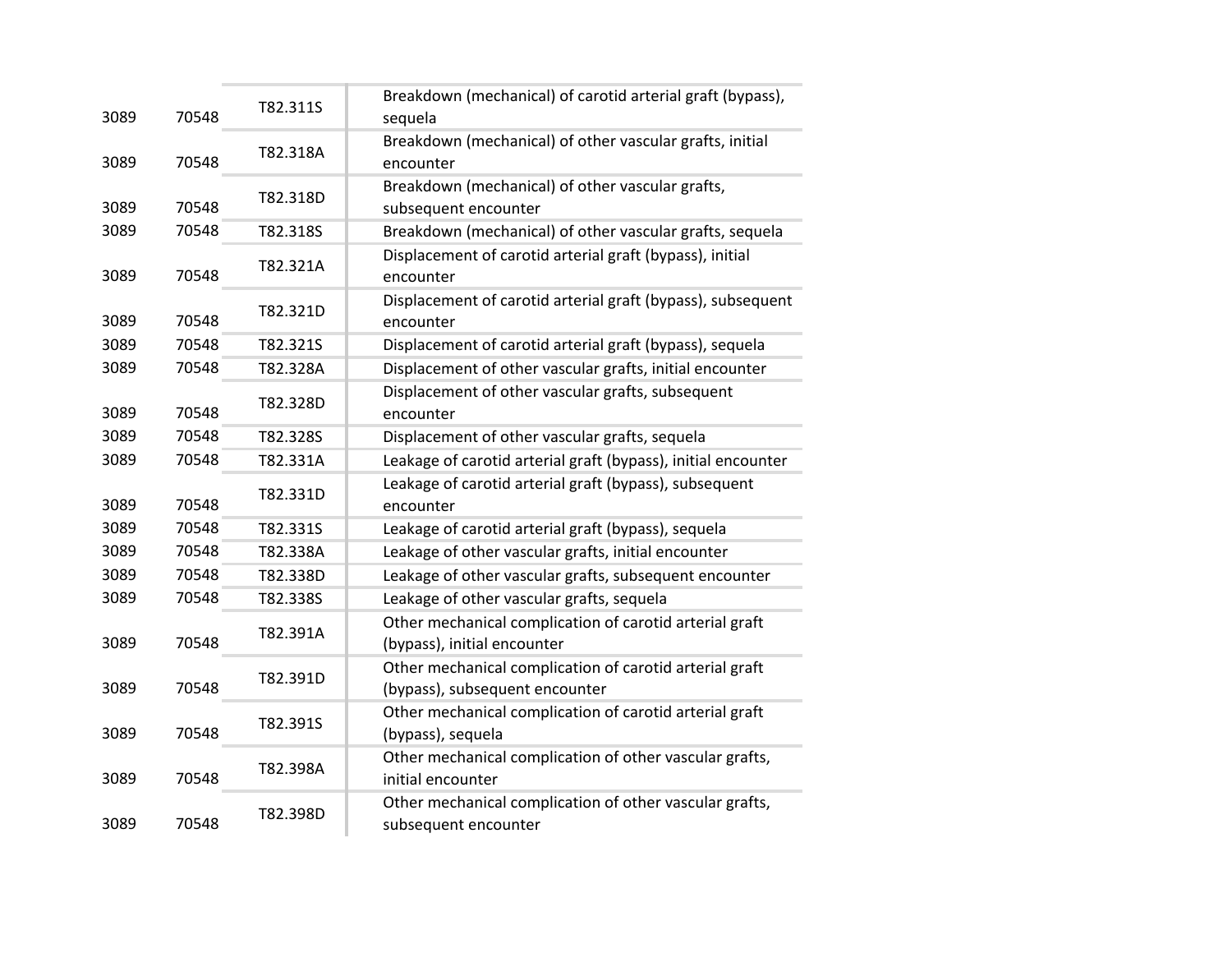| 3089 | 70548 | T82.398S | Other mechanical complication of other vascular grafts,<br>sequela                                                   |
|------|-------|----------|----------------------------------------------------------------------------------------------------------------------|
| 3089 | 70548 | T85.01XA | Breakdown (mechanical) of ventricular intracranial<br>(communicating) shunt, initial encounter                       |
| 3089 | 70548 | T85.01XD | Breakdown (mechanical) of ventricular intracranial<br>(communicating) shunt, subsequent encounter                    |
| 3089 | 70548 | T85.01XS | Breakdown (mechanical) of ventricular intracranial<br>(communicating) shunt, sequela                                 |
| 3089 | 70548 | T85.02XA | Displacement of ventricular intracranial (communicating)<br>shunt, initial encounter                                 |
| 3089 | 70548 | T85.02XD | Displacement of ventricular intracranial (communicating)<br>shunt, subsequent encounter                              |
| 3089 | 70548 | T85.02XS | Displacement of ventricular intracranial (communicating)<br>shunt, sequela                                           |
| 3089 | 70548 | T85.03XA | Leakage of ventricular intracranial (communicating) shunt,<br>initial encounter                                      |
| 3089 | 70548 | T85.03XD | Leakage of ventricular intracranial (communicating) shunt,<br>subsequent encounter                                   |
| 3089 | 70548 | T85.03XS | Leakage of ventricular intracranial (communicating) shunt,<br>sequela                                                |
| 3089 | 70548 | T85.09XA | Other mechanical complication of ventricular intracranial<br>(communicating) shunt, initial encounter                |
| 3089 | 70548 | T85.09XD | Other mechanical complication of ventricular intracranial<br>(communicating) shunt, subsequent encounter             |
| 3089 | 70548 | T85.09XS | Other mechanical complication of ventricular intracranial<br>(communicating) shunt, sequela                          |
| 3089 | 70548 | T85.110A | Breakdown (mechanical) of implanted electronic<br>neurostimulator of brain electrode (lead), initial encounter       |
| 3089 | 70548 | T85.110D | Breakdown (mechanical) of implanted electronic<br>neurostimulator of brain electrode (lead), subsequent<br>encounter |
| 3089 | 70548 | T85.110S | Breakdown (mechanical) of implanted electronic<br>neurostimulator of brain electrode (lead), sequela                 |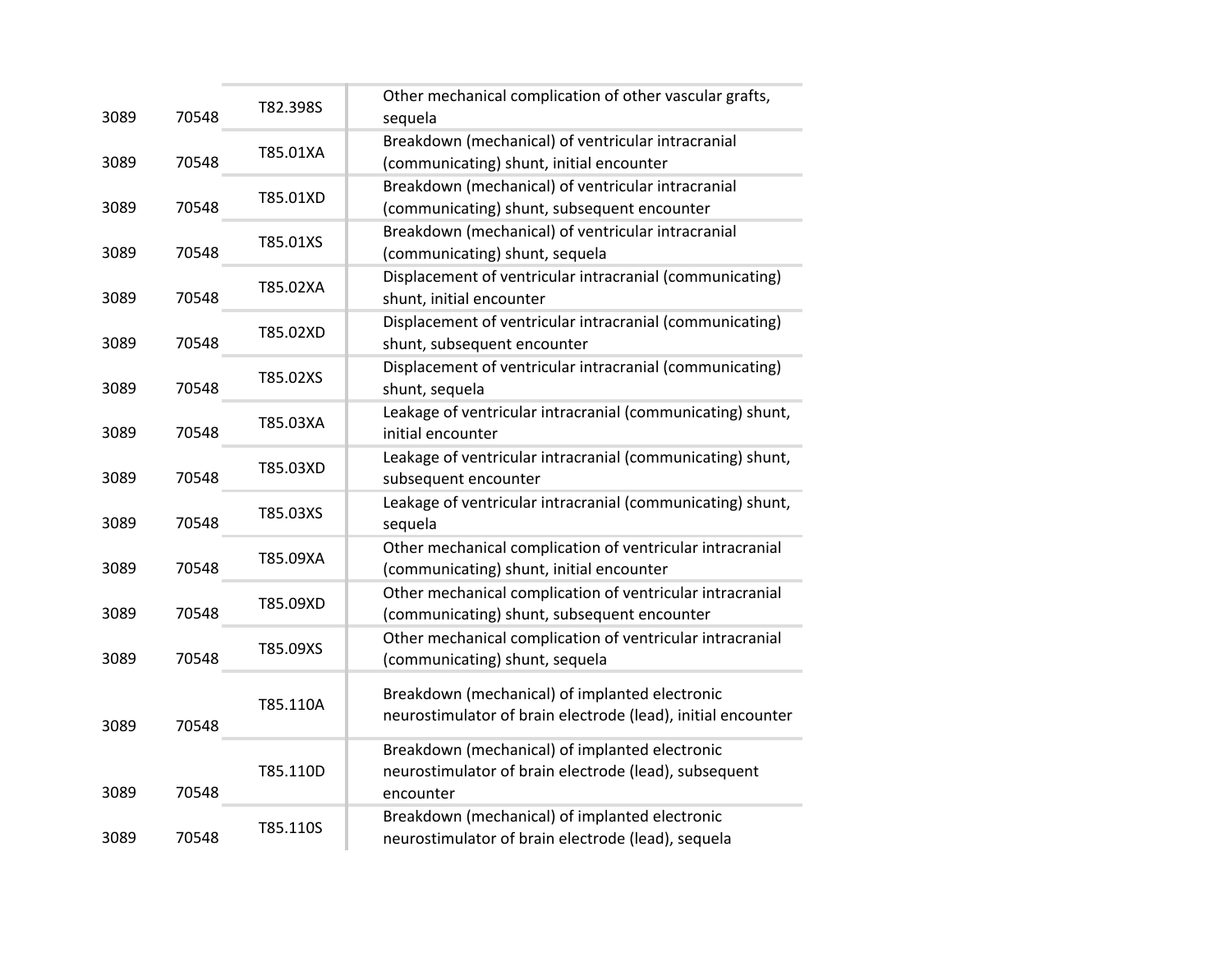|      |       |                   | Breakdown (mechanical) of other implanted electronic      |
|------|-------|-------------------|-----------------------------------------------------------|
| 3089 | 70548 | T85.118A          | stimulator of nervous system, initial encounter           |
|      |       |                   | Breakdown (mechanical) of other implanted electronic      |
| 3089 | 70548 | T85.118D          | stimulator of nervous system, subsequent encounter        |
|      |       |                   | Breakdown (mechanical) of other implanted electronic      |
| 3089 | 70548 | T85.118S          | stimulator of nervous system, sequela                     |
|      |       |                   | Displacement of implanted electronic neurostimulator of   |
| 3089 | 70548 | T85.120A          | brain electrode (lead), initial encounter                 |
|      |       | T85.120D          | Displacement of implanted electronic neurostimulator of   |
| 3089 | 70548 |                   | brain electrode (lead), subsequent encounter              |
|      |       | T85.120S          | Displacement of implanted electronic neurostimulator of   |
| 3089 | 70548 |                   | brain electrode (lead), sequela                           |
|      |       | T85.128A          | Displacement of other implanted electronic stimulator of  |
| 3089 | 70548 |                   | nervous system, initial encounter                         |
|      |       | T85.128D          | Displacement of other implanted electronic stimulator of  |
| 3089 | 70548 |                   | nervous system, subsequent encounter                      |
|      |       | T85.128S          | Displacement of other implanted electronic stimulator of  |
| 3089 | 70548 |                   | nervous system, sequela                                   |
| 3089 | 70549 | A52.05            | Other cerebrovascular syphilis                            |
| 3089 | 70549 | A52.19            | Other symptomatic neurosyphilis                           |
| 3089 | 70549 | C <sub>00.0</sub> | Malignant neoplasm of external upper lip                  |
| 3089 | 70549 | C <sub>00.1</sub> | Malignant neoplasm of external lower lip                  |
| 3089 | 70549 | C <sub>00.2</sub> | Malignant neoplasm of external lip, unspecified           |
| 3089 | 70549 | CO <sub>0.3</sub> | Malignant neoplasm of upper lip, inner aspect             |
| 3089 | 70549 | C00.4             | Malignant neoplasm of lower lip, inner aspect             |
| 3089 | 70549 | C <sub>00.5</sub> | Malignant neoplasm of lip, unspecified, inner aspect      |
| 3089 | 70549 | C <sub>00.6</sub> | Malignant neoplasm of commissure of lip, unspecified      |
| 3089 | 70549 | C00.8             | Malignant neoplasm of overlapping sites of lip            |
| 3089 | 70549 | CO <sub>1</sub>   | Malignant neoplasm of base of tongue                      |
| 3089 | 70549 | CO <sub>2.0</sub> | Malignant neoplasm of dorsal surface of tongue            |
| 3089 | 70549 | CO <sub>2.1</sub> | Malignant neoplasm of border of tongue                    |
| 3089 | 70549 | CO <sub>2.2</sub> | Malignant neoplasm of ventral surface of tongue           |
|      |       | CO <sub>2.3</sub> | Malignant neoplasm of anterior two-thirds of tongue, part |
| 3089 | 70549 |                   | unspecified                                               |
| 3089 | 70549 | CO <sub>2.4</sub> | Malignant neoplasm of lingual tonsil                      |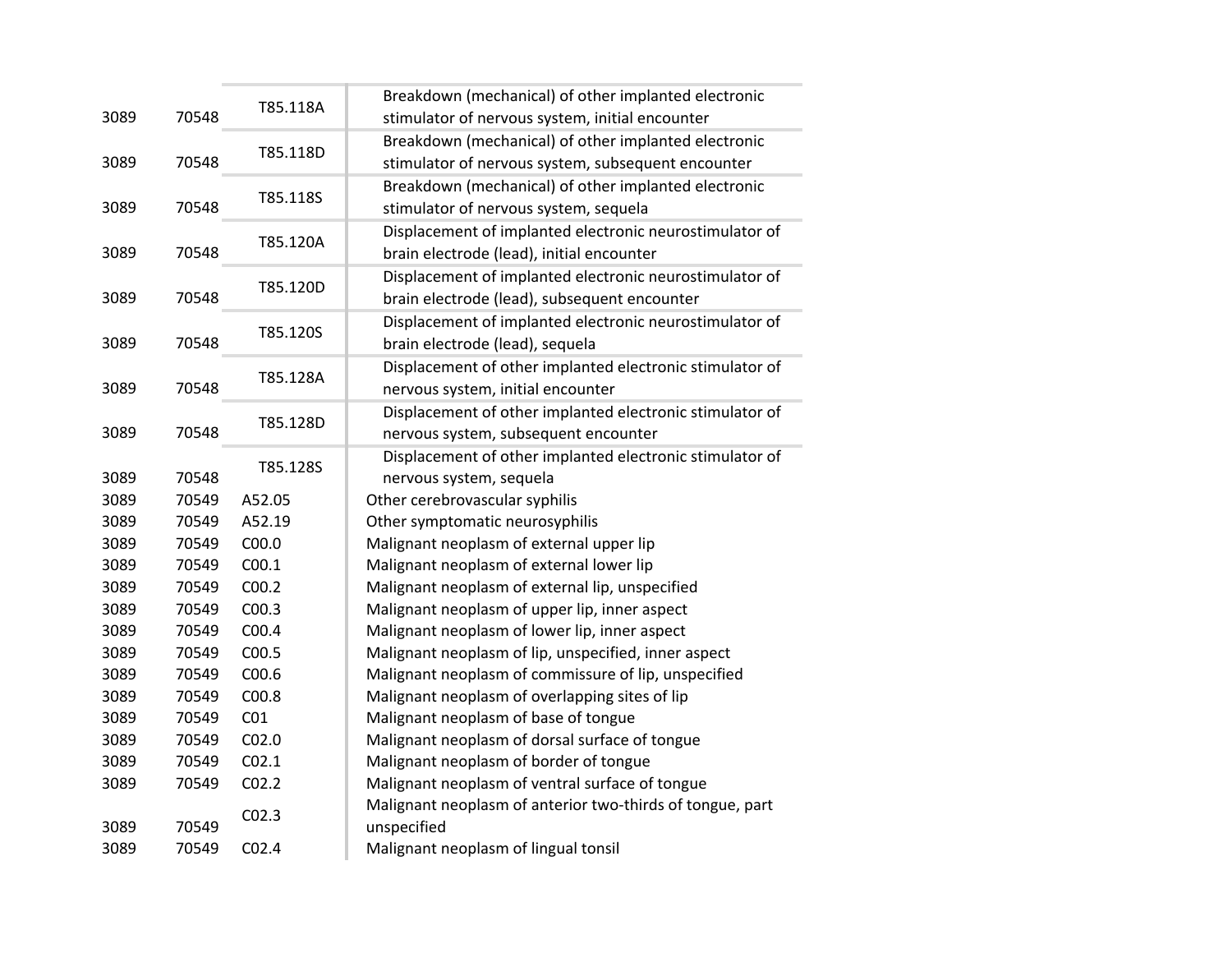| 3089 | 70549 | C <sub>02.8</sub> | Malignant neoplasm of overlapping sites of tongue             |
|------|-------|-------------------|---------------------------------------------------------------|
| 3089 | 70549 | CO <sub>2.9</sub> | Malignant neoplasm of tongue, unspecified                     |
| 3089 | 70549 | C03.0             | Malignant neoplasm of upper gum                               |
| 3089 | 70549 | CO <sub>3.1</sub> | Malignant neoplasm of lower gum                               |
| 3089 | 70549 | C03.9             | Malignant neoplasm of gum, unspecified                        |
| 3089 | 70549 | CO4.0             | Malignant neoplasm of anterior floor of mouth                 |
| 3089 | 70549 | CO4.1             | Malignant neoplasm of lateral floor of mouth                  |
| 3089 | 70549 | CO4.8             | Malignant neoplasm of overlapping sites of floor of mouth     |
| 3089 | 70549 | C04.9             | Malignant neoplasm of floor of mouth, unspecified             |
| 3089 | 70549 | C <sub>05.0</sub> | Malignant neoplasm of hard palate                             |
| 3089 | 70549 | C <sub>05.1</sub> | Malignant neoplasm of soft palate                             |
| 3089 | 70549 | CO <sub>5.2</sub> | Malignant neoplasm of uvula                                   |
| 3089 | 70549 | C05.8             | Malignant neoplasm of overlapping sites of palate             |
| 3089 | 70549 | C06.0             | Malignant neoplasm of cheek mucosa                            |
| 3089 | 70549 | C <sub>06.1</sub> | Malignant neoplasm of vestibule of mouth                      |
| 3089 | 70549 | C <sub>06.2</sub> | Malignant neoplasm of retromolar area                         |
|      |       | C06.89            | Malignant neoplasm of overlapping sites of other parts of     |
| 3089 | 70549 |                   | mouth                                                         |
| 3089 | 70549 | C <sub>06.9</sub> | Malignant neoplasm of mouth, unspecified                      |
| 3089 | 70549 | CO <sub>7</sub>   | Malignant neoplasm of parotid gland                           |
| 3089 | 70549 | C08.0             | Malignant neoplasm of submandibular gland                     |
| 3089 | 70549 | CO8.1             | Malignant neoplasm of sublingual gland                        |
| 3089 | 70549 | C08.9             | Malignant neoplasm of major salivary gland, unspecified       |
| 3089 | 70549 | C09.0             | Malignant neoplasm of tonsillar fossa                         |
| 3089 | 70549 | CO9.1             | Malignant neoplasm of tonsillar pillar (anterior) (posterior) |
| 3089 | 70549 | C09.8             | Malignant neoplasm of overlapping sites of tonsil             |
| 3089 | 70549 | C10.0             | Malignant neoplasm of vallecula                               |
| 3089 | 70549 | C10.1             | Malignant neoplasm of anterior surface of epiglottis          |
| 3089 | 70549 | C10.2             | Malignant neoplasm of lateral wall of oropharynx              |
| 3089 | 70549 | C10.3             | Malignant neoplasm of posterior wall of oropharynx            |
| 3089 | 70549 | C10.4             | Malignant neoplasm of branchial cleft                         |
| 3089 | 70549 | C10.8             | Malignant neoplasm of overlapping sites of oropharynx         |
| 3089 | 70549 | C <sub>10.9</sub> | Malignant neoplasm of oropharynx, unspecified                 |
| 3089 | 70549 | C11.0             | Malignant neoplasm of superior wall of nasopharynx            |
| 3089 | 70549 | C11.1             | Malignant neoplasm of posterior wall of nasopharynx           |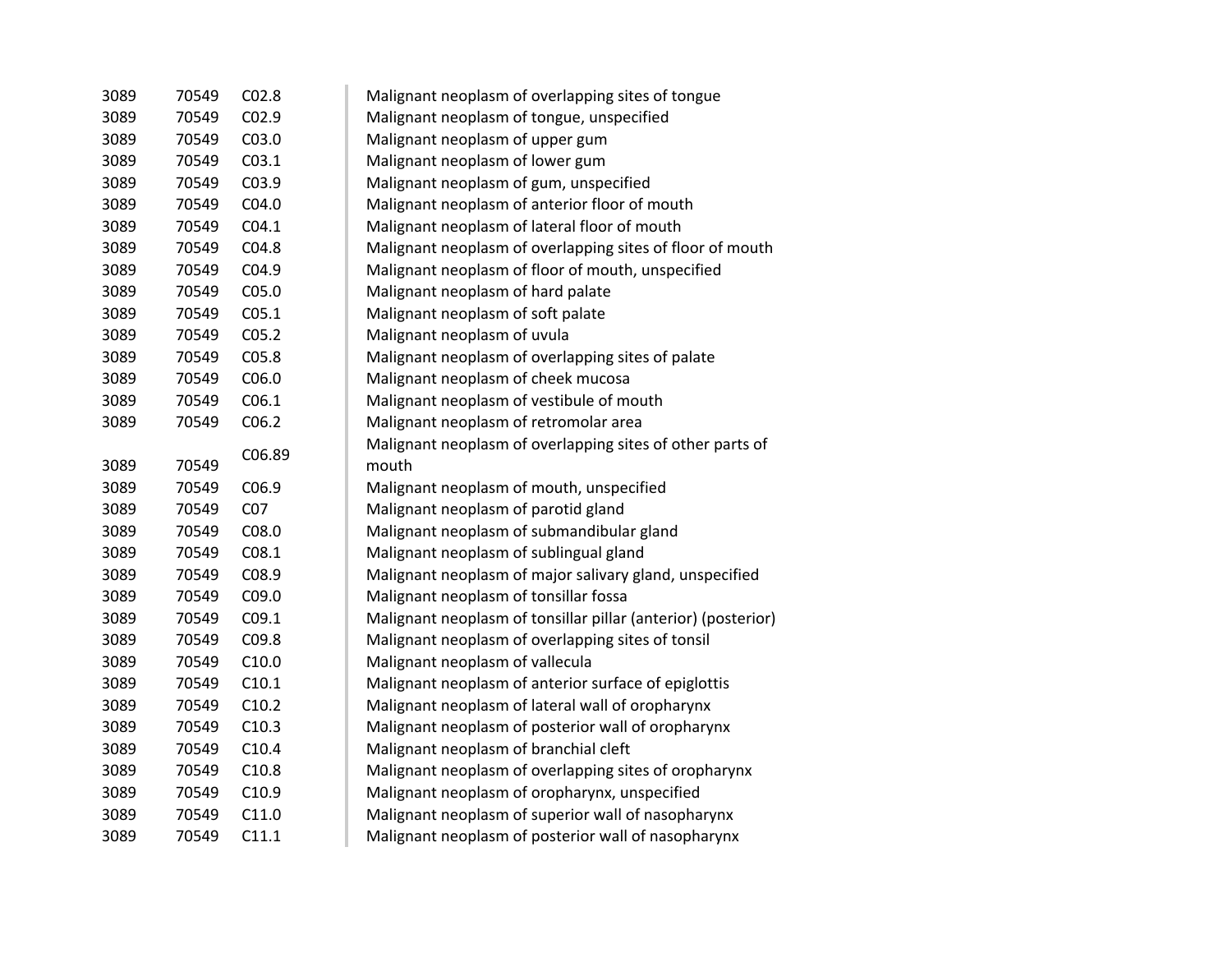| 3089 | 70549 | C11.2           | Malignant neoplasm of lateral wall of nasopharynx           |
|------|-------|-----------------|-------------------------------------------------------------|
| 3089 | 70549 | C11.3           | Malignant neoplasm of anterior wall of nasopharynx          |
| 3089 | 70549 | C11.8           | Malignant neoplasm of overlapping sites of nasopharynx      |
| 3089 | 70549 | C11.9           | Malignant neoplasm of nasopharynx, unspecified              |
| 3089 | 70549 | C12             | Malignant neoplasm of pyriform sinus                        |
| 3089 | 70549 | C13.0           | Malignant neoplasm of postcricoid region                    |
|      |       |                 | Malignant neoplasm of aryepiglottic fold, hypopharyngeal    |
| 3089 | 70549 | C13.1           | aspect                                                      |
| 3089 | 70549 | C13.2           | Malignant neoplasm of posterior wall of hypopharynx         |
| 3089 | 70549 | C13.8           | Malignant neoplasm of overlapping sites of hypopharynx      |
| 3089 | 70549 | C13.9           | Malignant neoplasm of hypopharynx, unspecified              |
| 3089 | 70549 | C <sub>33</sub> | Malignant neoplasm of trachea                               |
| 3089 | 70549 | C69.01          | Malignant neoplasm of right conjunctiva                     |
| 3089 | 70549 | C69.02          | Malignant neoplasm of left conjunctiva                      |
| 3089 | 70549 | C69.11          | Malignant neoplasm of right cornea                          |
| 3089 | 70549 | C69.12          | Malignant neoplasm of left cornea                           |
| 3089 | 70549 | C69.21          | Malignant neoplasm of right retina                          |
| 3089 | 70549 | C69.22          | Malignant neoplasm of left retina                           |
| 3089 | 70549 | C69.31          | Malignant neoplasm of right choroid                         |
| 3089 | 70549 | C69.32          | Malignant neoplasm of left choroid                          |
| 3089 | 70549 | C69.41          | Malignant neoplasm of right ciliary body                    |
| 3089 | 70549 | C69.42          | Malignant neoplasm of left ciliary body                     |
| 3089 | 70549 | C69.51          | Malignant neoplasm of right lacrimal gland and duct         |
| 3089 | 70549 | C69.52          | Malignant neoplasm of left lacrimal gland and duct          |
| 3089 | 70549 | C69.61          | Malignant neoplasm of right orbit                           |
| 3089 | 70549 | C69.62          | Malignant neoplasm of left orbit                            |
|      |       |                 | Malignant neoplasm of overlapping sites of right eye and    |
| 3089 | 70549 | C69.81          | adnexa                                                      |
|      |       |                 | Malignant neoplasm of overlapping sites of left eye and     |
| 3089 | 70549 | C69.82          | adnexa                                                      |
| 3089 | 70549 | C70.0           | Malignant neoplasm of cerebral meninges                     |
| 3089 | 70549 | C70.9           | Malignant neoplasm of meninges, unspecified                 |
|      |       |                 |                                                             |
| 3089 | 70549 | C71.0           | Malignant neoplasm of cerebrum, except lobes and ventricles |
| 3089 | 70549 | C71.1           | Malignant neoplasm of frontal lobe                          |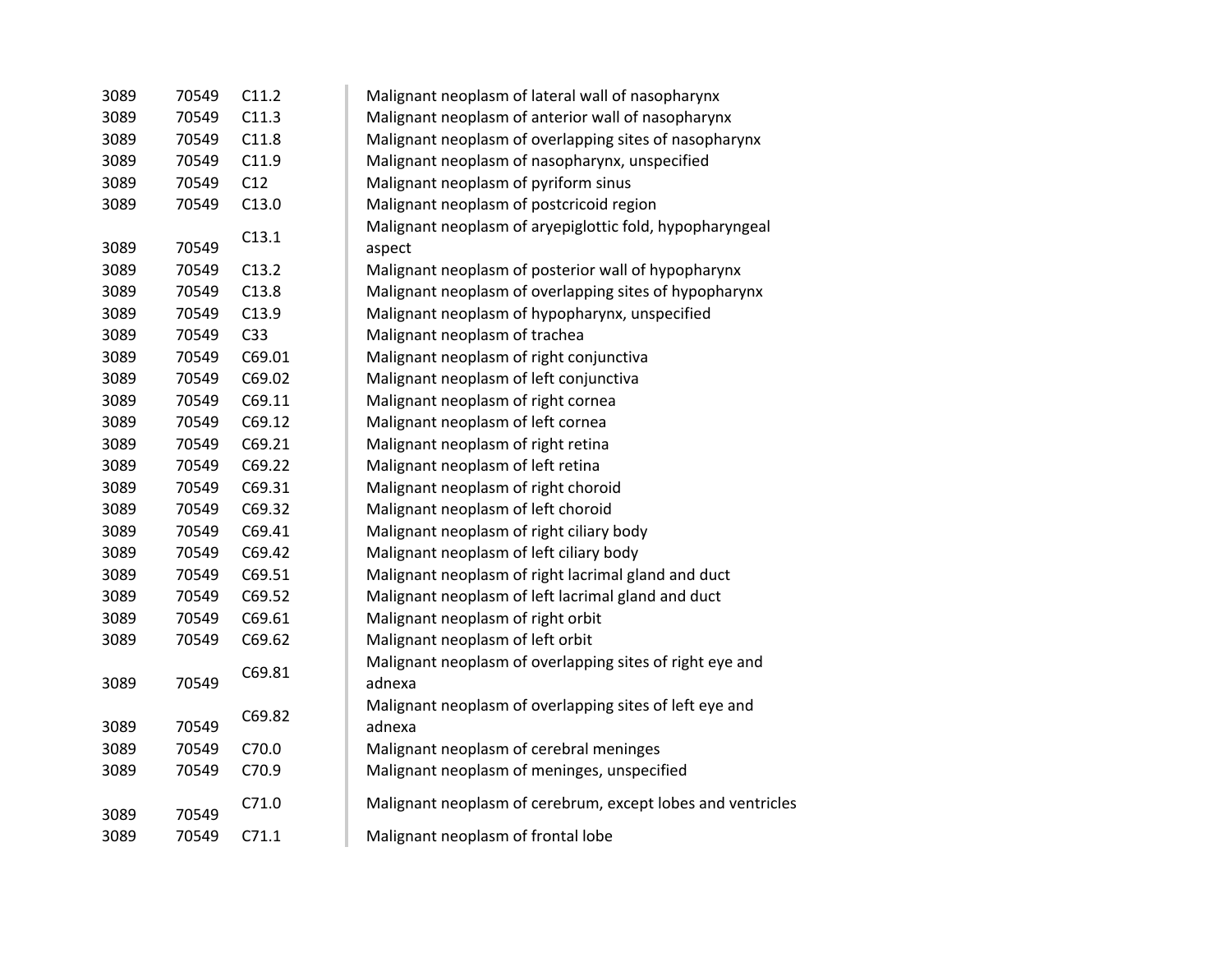| 3089 | 70549 | C71.2  | Malignant neoplasm of temporal lobe                     |
|------|-------|--------|---------------------------------------------------------|
| 3089 | 70549 | C71.3  | Malignant neoplasm of parietal lobe                     |
| 3089 | 70549 | C71.4  | Malignant neoplasm of occipital lobe                    |
| 3089 | 70549 | C71.5  | Malignant neoplasm of cerebral ventricle                |
| 3089 | 70549 | C71.6  | Malignant neoplasm of cerebellum                        |
| 3089 | 70549 | C71.7  | Malignant neoplasm of brain stem                        |
| 3089 | 70549 | C71.8  | Malignant neoplasm of overlapping sites of brain        |
| 3089 | 70549 | C71.9  | Malignant neoplasm of brain, unspecified                |
| 3089 | 70549 | C75.1  | Malignant neoplasm of pituitary gland                   |
| 3089 | 70549 | C75.2  | Malignant neoplasm of craniopharyngeal duct             |
| 3089 | 70549 | C75.3  | Malignant neoplasm of pineal gland                      |
| 3089 | 70549 | C75.4  | Malignant neoplasm of carotid body                      |
| 3089 | 70549 | C75.5  | Malignant neoplasm of aortic body and other paraganglia |
| 3089 | 70549 | C79.31 | Secondary malignant neoplasm of brain                   |
| 3089 | 70549 | C79.32 | Secondary malignant neoplasm of cerebral meninges       |
|      |       | C79.49 | Secondary malignant neoplasm of other parts of nervous  |
| 3089 | 70549 |        | system                                                  |
| 3089 | 70549 | D18.02 | Hemangioma of intracranial structures                   |
| 3089 | 70549 | D18.09 | Hemangioma of other sites                               |
| 3089 | 70549 | D32.0  | Benign neoplasm of cerebral meninges                    |
| 3089 | 70549 | D32.9  | Benign neoplasm of meninges, unspecified                |
| 3089 | 70549 | D33.0  | Benign neoplasm of brain, supratentorial                |
| 3089 | 70549 | D33.1  | Benign neoplasm of brain, infratentorial                |
| 3089 | 70549 | D33.3  | Benign neoplasm of cranial nerves                       |
| 3089 | 70549 | D35.2  | Benign neoplasm of pituitary gland                      |
| 3089 | 70549 | D35.3  | Benign neoplasm of craniopharyngeal duct                |
| 3089 | 70549 | D35.4  | Benign neoplasm of pineal gland                         |
| 3089 | 70549 | D35.5  | Benign neoplasm of carotid body                         |
| 3089 | 70549 | D35.6  | Benign neoplasm of aortic body and other paraganglia    |
| 3089 | 70549 | D42.0  | Neoplasm of uncertain behavior of cerebral meninges     |
| 3089 | 70549 | D42.1  | Neoplasm of uncertain behavior of spinal meninges       |
| 3089 | 70549 | D42.9  | Neoplasm of uncertain behavior of meninges, unspecified |
| 3089 | 70549 | D43.0  | Neoplasm of uncertain behavior of brain, supratentorial |
| 3089 | 70549 | D43.1  | Neoplasm of uncertain behavior of brain, infratentorial |
| 3089 | 70549 | D43.4  | Neoplasm of uncertain behavior of spinal cord           |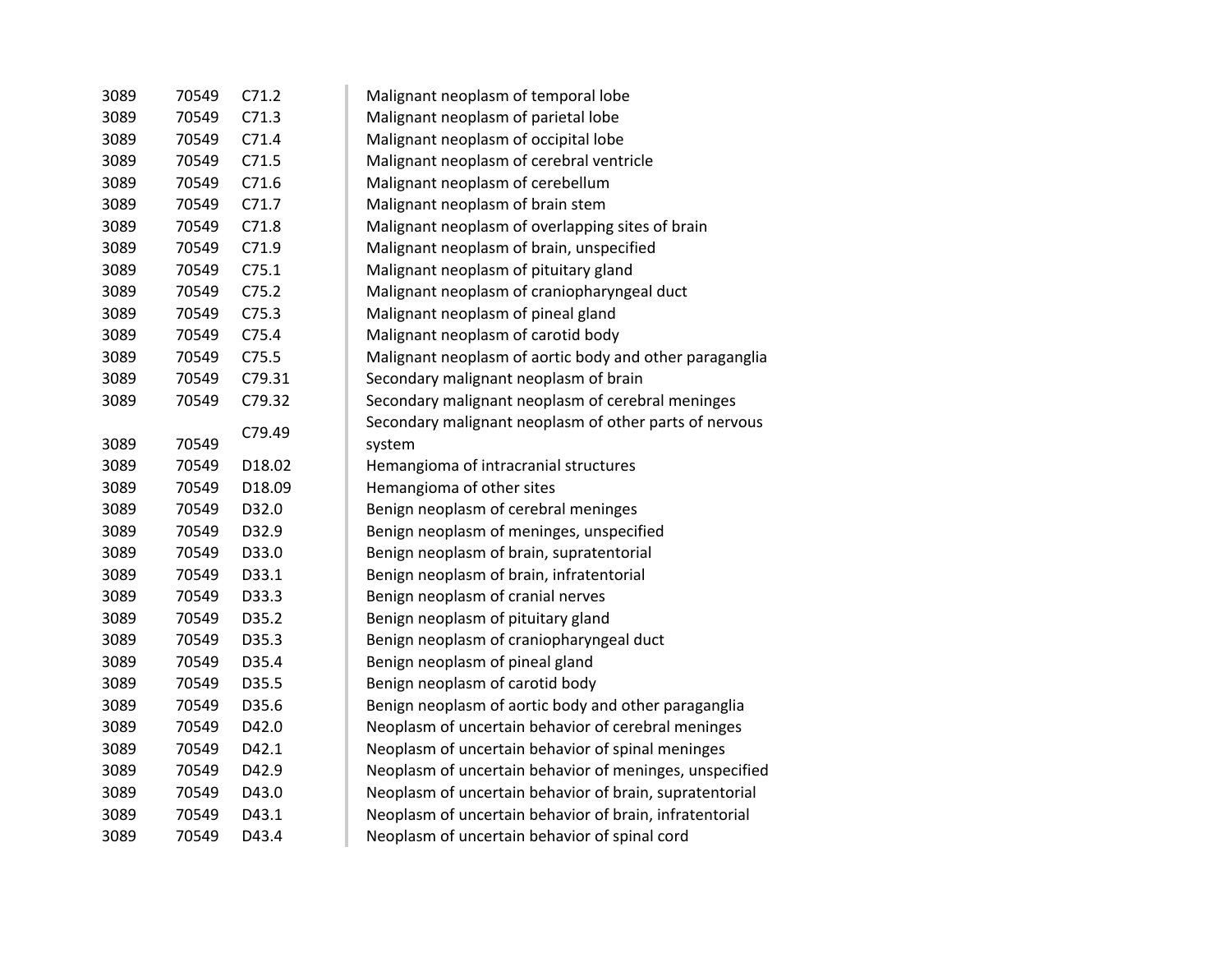| 3089 | 70549 | D49.6   | Neoplasm of unspecified behavior of brain                     |
|------|-------|---------|---------------------------------------------------------------|
| 3089 | 70549 | F01.50  | Vascular dementia without behavioral disturbance              |
| 3089 | 70549 | F01.51  | Vascular dementia with behavioral disturbance                 |
| 3089 | 70549 | G08     | Intracranial and intraspinal phlebitis and thrombophlebitis   |
| 3089 | 70549 | G43.401 | Hemiplegic migraine, not intractable, with status migrainosus |
|      |       |         | Hemiplegic migraine, not intractable, without status          |
| 3089 | 70549 | G43.409 | migrainosus                                                   |
| 3089 | 70549 | G43.411 | Hemiplegic migraine, intractable, with status migrainosus     |
| 3089 | 70549 | G43.419 | Hemiplegic migraine, intractable, without status migrainosus  |
| 3089 | 70549 | G45.0   |                                                               |
| 3089 | 70549 | G45.3   | Vertebro-basilar artery syndrome<br>Amaurosis fugax           |
|      |       |         | Other transient cerebral ischemic attacks and related         |
| 3089 | 70549 | G45.8   |                                                               |
|      |       |         | syndromes                                                     |
| 3089 | 70549 | G45.9   | Transient cerebral ischemic attack, unspecified               |
| 3089 | 70549 | G50.0   | Trigeminal neuralgia                                          |
| 3089 | 70549 | G50.8   | Other disorders of trigeminal nerve                           |
| 3089 | 70549 | H34.01  | Transient retinal artery occlusion, right eye                 |
| 3089 | 70549 | H34.02  | Transient retinal artery occlusion, left eye                  |
| 3089 | 70549 | H34.03  | Transient retinal artery occlusion, bilateral                 |
| 3089 | 70549 | H34.11  | Central retinal artery occlusion, right eye                   |
| 3089 | 70549 | H34.12  | Central retinal artery occlusion, left eye                    |
| 3089 | 70549 | H34.13  | Central retinal artery occlusion, bilateral                   |
| 3089 | 70549 | H34.211 | Partial retinal artery occlusion, right eye                   |
| 3089 | 70549 | H34.212 | Partial retinal artery occlusion, left eye                    |
| 3089 | 70549 | H34.213 | Partial retinal artery occlusion, bilateral                   |
| 3089 | 70549 | H34.231 | Retinal artery branch occlusion, right eye                    |
| 3089 | 70549 | H34.232 | Retinal artery branch occlusion, left eye                     |
| 3089 | 70549 | H34.233 | Retinal artery branch occlusion, bilateral                    |
| 3089 | 70549 | H34.9   | Unspecified retinal vascular occlusion                        |
| 3089 | 70549 | H47.021 | Hemorrhage in optic nerve sheath, right eye                   |
| 3089 | 70549 | H47.022 | Hemorrhage in optic nerve sheath, left eye                    |
| 3089 | 70549 | H47.023 | Hemorrhage in optic nerve sheath, bilateral                   |
| 3089 | 70549 | H47.11  | Papilledema associated with increased intracranial pressure   |
| 3089 | 70549 | H47.141 | Foster-Kennedy syndrome, right eye                            |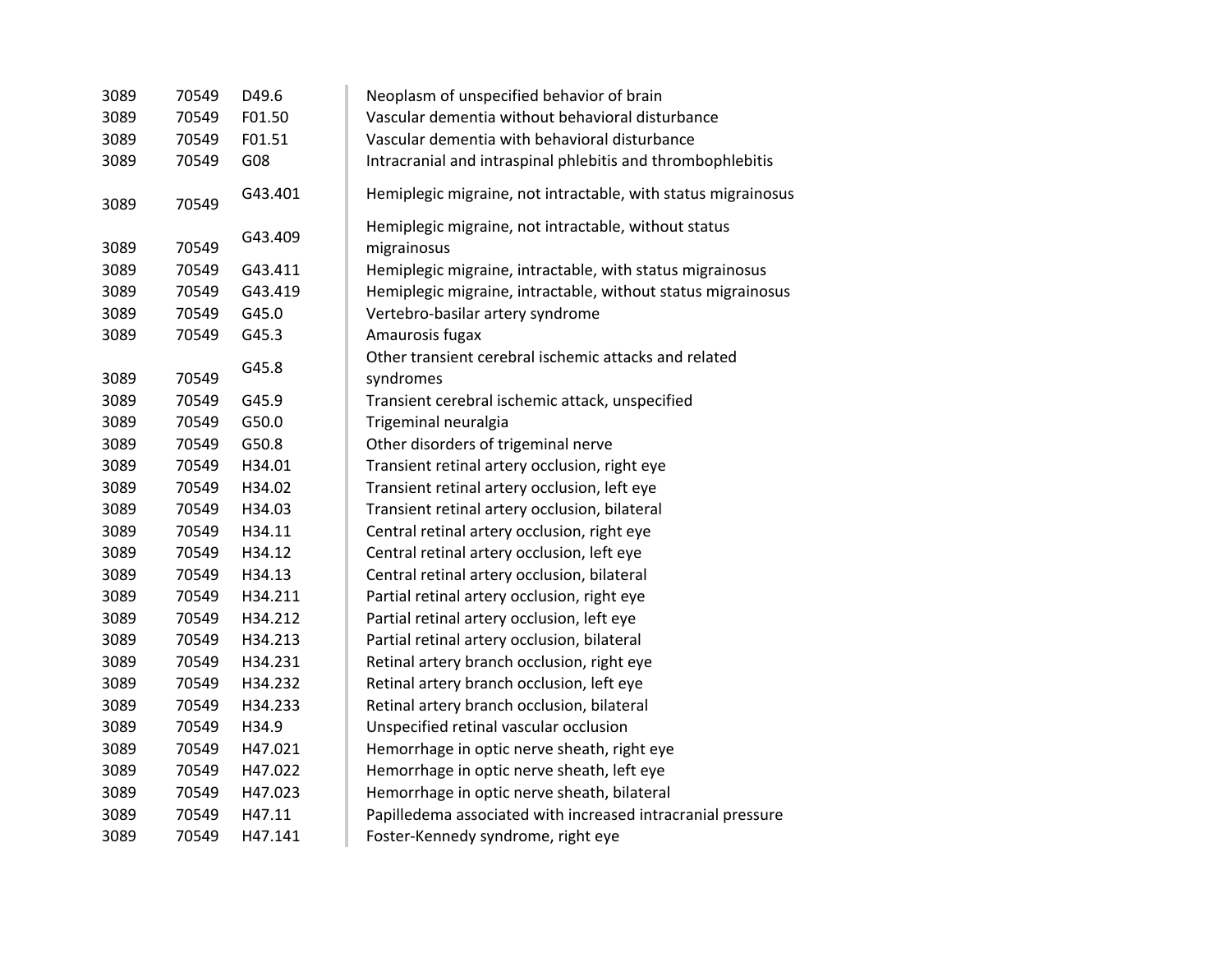| 3089 | 70549 | H47.142 | Foster-Kennedy syndrome, left eye                                |
|------|-------|---------|------------------------------------------------------------------|
| 3089 | 70549 | H47.143 | Foster-Kennedy syndrome, bilateral                               |
| 3089 | 70549 | H47.41  | Disorders of optic chiasm in (due to) inflammatory disorders     |
| 3089 | 70549 | H47.42  | Disorders of optic chiasm in (due to) neoplasm                   |
| 3089 | 70549 | H47.43  | Disorders of optic chiasm in (due to) vascular disorders         |
| 3089 | 70549 | H47.49  | Disorders of optic chiasm in (due to) other disorders            |
| 3089 | 70549 | H47.521 | Disorders of visual pathways in (due to) neoplasm, right side    |
| 3089 | 70549 | H47.522 | Disorders of visual pathways in (due to) neoplasm, left side     |
|      |       |         | Disorders of visual pathways in (due to) vascular disorders,     |
| 3089 | 70549 | H47.531 | right side                                                       |
|      |       |         | Disorders of visual pathways in (due to) vascular disorders,     |
| 3089 | 70549 | H47.532 | left side                                                        |
|      |       |         | Disorders of visual cortex in (due to) neoplasm, right side of   |
| 3089 | 70549 | H47.631 | brain                                                            |
|      |       | H47.632 | Disorders of visual cortex in (due to) neoplasm, left side of    |
| 3089 | 70549 |         | brain                                                            |
|      |       |         | Disorders of visual cortex in (due to) vascular disorders, right |
| 3089 | 70549 | H47.641 | side of brain                                                    |
|      |       |         | Disorders of visual cortex in (due to) vascular disorders, left  |
| 3089 | 70549 | H47.642 | side of brain                                                    |
| 3089 | 70549 | H49.01  | Third [oculomotor] nerve palsy, right eye                        |
| 3089 | 70549 | H49.02  | Third [oculomotor] nerve palsy, left eye                         |
| 3089 | 70549 | H49.03  | Third [oculomotor] nerve palsy, bilateral                        |
| 3089 | 70549 | H49.11  | Fourth [trochlear] nerve palsy, right eye                        |
| 3089 | 70549 | H49.12  | Fourth [trochlear] nerve palsy, left eye                         |
| 3089 | 70549 | H49.13  | Fourth [trochlear] nerve palsy, bilateral                        |
| 3089 | 70549 | H49.21  | Sixth [abducent] nerve palsy, right eye                          |
| 3089 | 70549 | H49.22  | Sixth [abducent] nerve palsy, left eye                           |
| 3089 | 70549 | H49.23  | Sixth [abducent] nerve palsy, bilateral                          |
| 3089 | 70549 | H53.121 | Transient visual loss, right eye                                 |
| 3089 | 70549 | H53.122 | Transient visual loss, left eye                                  |
| 3089 | 70549 | H53.123 | Transient visual loss, bilateral                                 |
| 3089 | 70549 | H53.131 | Sudden visual loss, right eye                                    |
| 3089 | 70549 | H53.132 | Sudden visual loss, left eye                                     |
| 3089 | 70549 | H53.133 | Sudden visual loss, bilateral                                    |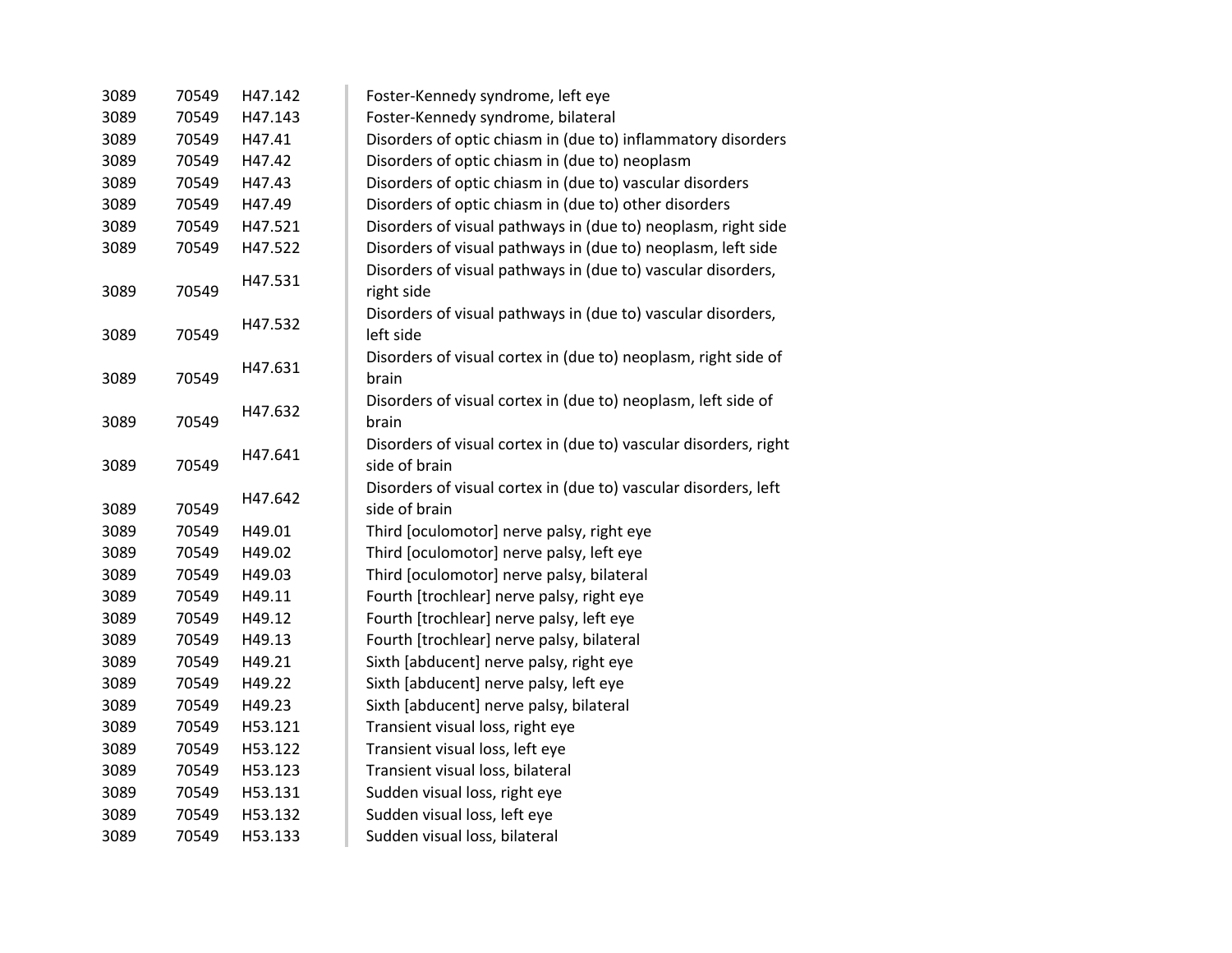| 3089 | 70549 | H53.40  | Unspecified visual field defects                          |
|------|-------|---------|-----------------------------------------------------------|
| 3089 | 70549 | H53.461 | Homonymous bilateral field defects, right side            |
| 3089 | 70549 | H53.462 | Homonymous bilateral field defects, left side             |
| 3089 | 70549 | H53.47  | Heteronymous bilateral field defects                      |
| 3089 | 70549 | H81.4   | Vertigo of central origin                                 |
| 3089 | 70549 | H93.11  | Tinnitus, right ear                                       |
| 3089 | 70549 | H93.12  | Tinnitus, left ear                                        |
| 3089 | 70549 | H93.13  | Tinnitus, bilateral                                       |
| 3089 | 70549 | H93.A1  | Pulsatile tinnitus, right ear                             |
| 3089 | 70549 | H93.A2  | Pulsatile tinnitus, left ear                              |
| 3089 | 70549 | H93.A3  | Pulsatile tinnitus, bilateral                             |
|      |       |         | Saddle embolus of pulmonary artery with acute cor         |
| 3089 | 70549 | 126.02  | pulmonale                                                 |
|      |       |         | Saddle embolus of pulmonary artery without acute cor      |
| 3089 | 70549 | 126.92  | pulmonale                                                 |
|      |       |         | Nontraumatic subarachnoid hemorrhage from right carotid   |
| 3089 | 70549 | 160.01  | siphon and bifurcation                                    |
|      |       |         | Nontraumatic subarachnoid hemorrhage from left carotid    |
| 3089 | 70549 | 160.02  | siphon and bifurcation                                    |
|      |       |         | Nontraumatic subarachnoid hemorrhage from right middle    |
| 3089 | 70549 | 160.11  | cerebral artery                                           |
|      |       |         | Nontraumatic subarachnoid hemorrhage from left middle     |
| 3089 | 70549 | 160.12  | cerebral artery                                           |
|      |       |         | Nontraumatic subarachnoid hemorrhage from anterior        |
| 3089 | 70549 | 160.2   | communicating artery                                      |
|      |       |         | Nontraumatic subarachnoid hemorrhage from right posterior |
| 3089 | 70549 | 160.31  | communicating artery                                      |
|      |       |         | Nontraumatic subarachnoid hemorrhage from left posterior  |
| 3089 | 70549 | 160.32  | communicating artery                                      |
| 3089 | 70549 | 160.4   | Nontraumatic subarachnoid hemorrhage from basilar artery  |
|      |       |         | Nontraumatic subarachnoid hemorrhage from right vertebral |
| 3089 | 70549 | 160.51  | artery                                                    |
|      |       |         | Nontraumatic subarachnoid hemorrhage from left vertebral  |
| 3089 | 70549 | 160.52  | artery                                                    |
|      |       |         |                                                           |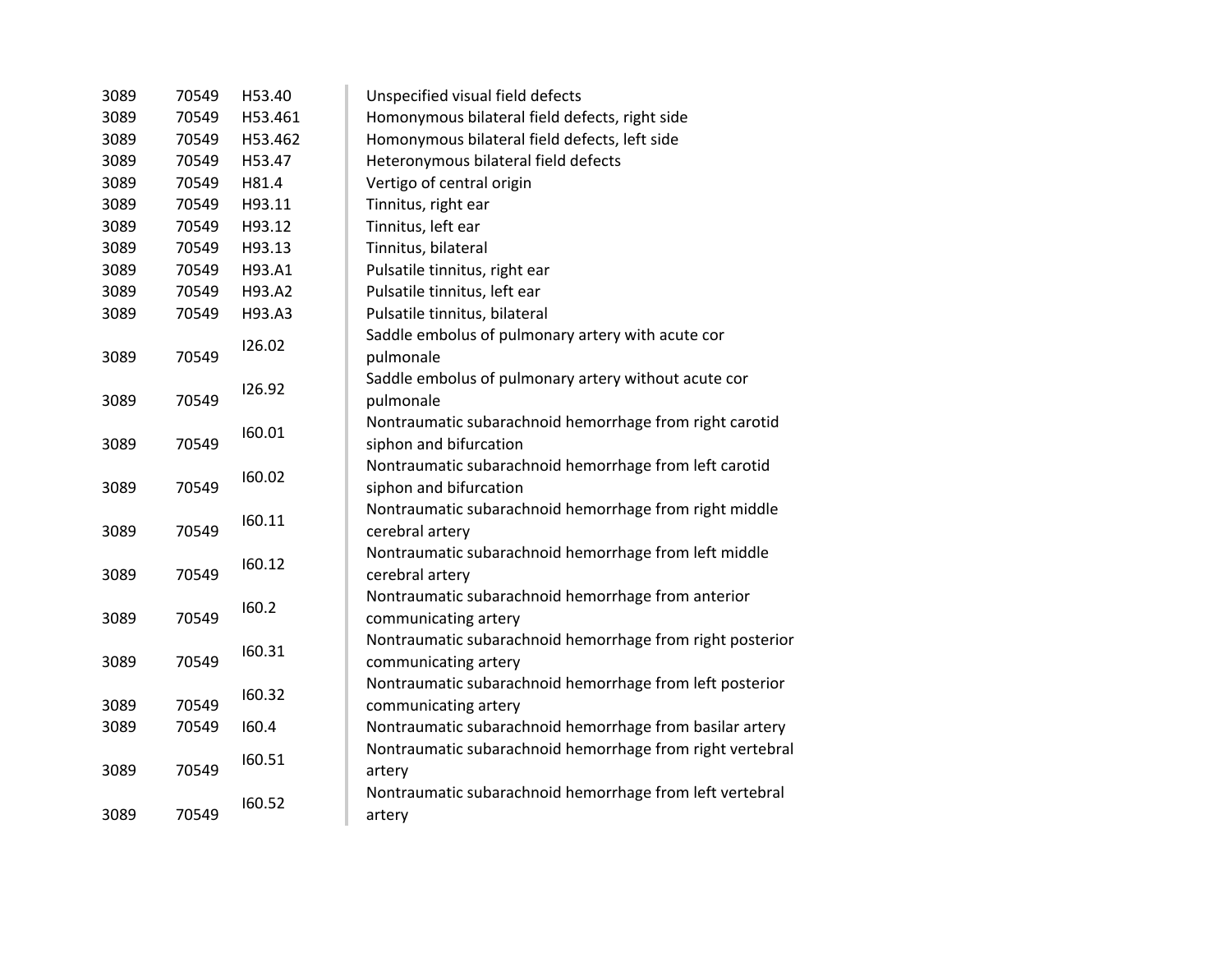|      |       | 160.6   | Nontraumatic subarachnoid hemorrhage from other                 |
|------|-------|---------|-----------------------------------------------------------------|
| 3089 | 70549 |         | intracranial arteries                                           |
| 3089 | 70549 | 160.8   | Other nontraumatic subarachnoid hemorrhage                      |
|      |       | 161.0   | Nontraumatic intracerebral hemorrhage in hemisphere,            |
| 3089 | 70549 |         | subcortical                                                     |
|      |       |         | Nontraumatic intracerebral hemorrhage in hemisphere,            |
| 3089 | 70549 | 161.1   | cortical                                                        |
| 3089 | 70549 | 161.3   | Nontraumatic intracerebral hemorrhage in brain stem             |
| 3089 | 70549 | 161.4   | Nontraumatic intracerebral hemorrhage in cerebellum             |
| 3089 | 70549 | 161.5   | Nontraumatic intracerebral hemorrhage, intraventricular         |
| 3089 | 70549 | 161.6   | Nontraumatic intracerebral hemorrhage, multiple localized       |
| 3089 | 70549 | 161.8   | Other nontraumatic intracerebral hemorrhage                     |
| 3089 | 70549 | 162.01  | Nontraumatic acute subdural hemorrhage                          |
| 3089 | 70549 | 162.02  | Nontraumatic subacute subdural hemorrhage                       |
| 3089 | 70549 | 162.03  | Nontraumatic chronic subdural hemorrhage                        |
| 3089 | 70549 | 162.1   | Nontraumatic extradural hemorrhage                              |
| 3089 | 70549 | 162.9   | Nontraumatic intracranial hemorrhage, unspecified               |
|      |       | 163.00  | Cerebral infarction due to thrombosis of unspecified            |
| 3089 | 70549 |         | precerebral artery                                              |
| 3089 | 70549 | 163.011 | Cerebral infarction due to thrombosis of right vertebral artery |
| 3089 | 70549 | 163.012 | Cerebral infarction due to thrombosis of left vertebral artery  |
|      |       |         | Cerebral infarction due to thrombosis of bilateral vertebral    |
| 3089 | 70549 | 163.013 | arteries                                                        |
| 3089 | 70549 | 163.02  | Cerebral infarction due to thrombosis of basilar artery         |
| 3089 | 70549 | 163.031 | Cerebral infarction due to thrombosis of right carotid artery   |
| 3089 | 70549 | 163.032 | Cerebral infarction due to thrombosis of left carotid artery    |
|      |       | 163.033 | Cerebral infarction due to thrombosis of bilateral carotid      |
| 3089 | 70549 |         | arteries                                                        |
|      |       | 163.09  | Cerebral infarction due to thrombosis of other precerebral      |
| 3089 | 70549 |         | artery                                                          |
|      |       | 163.10  | Cerebral infarction due to embolism of unspecified              |
| 3089 | 70549 |         | precerebral artery                                              |
| 3089 | 70549 | 163.111 | Cerebral infarction due to embolism of right vertebral artery   |
| 3089 | 70549 | 163.112 | Cerebral infarction due to embolism of left vertebral artery    |
|      |       |         |                                                                 |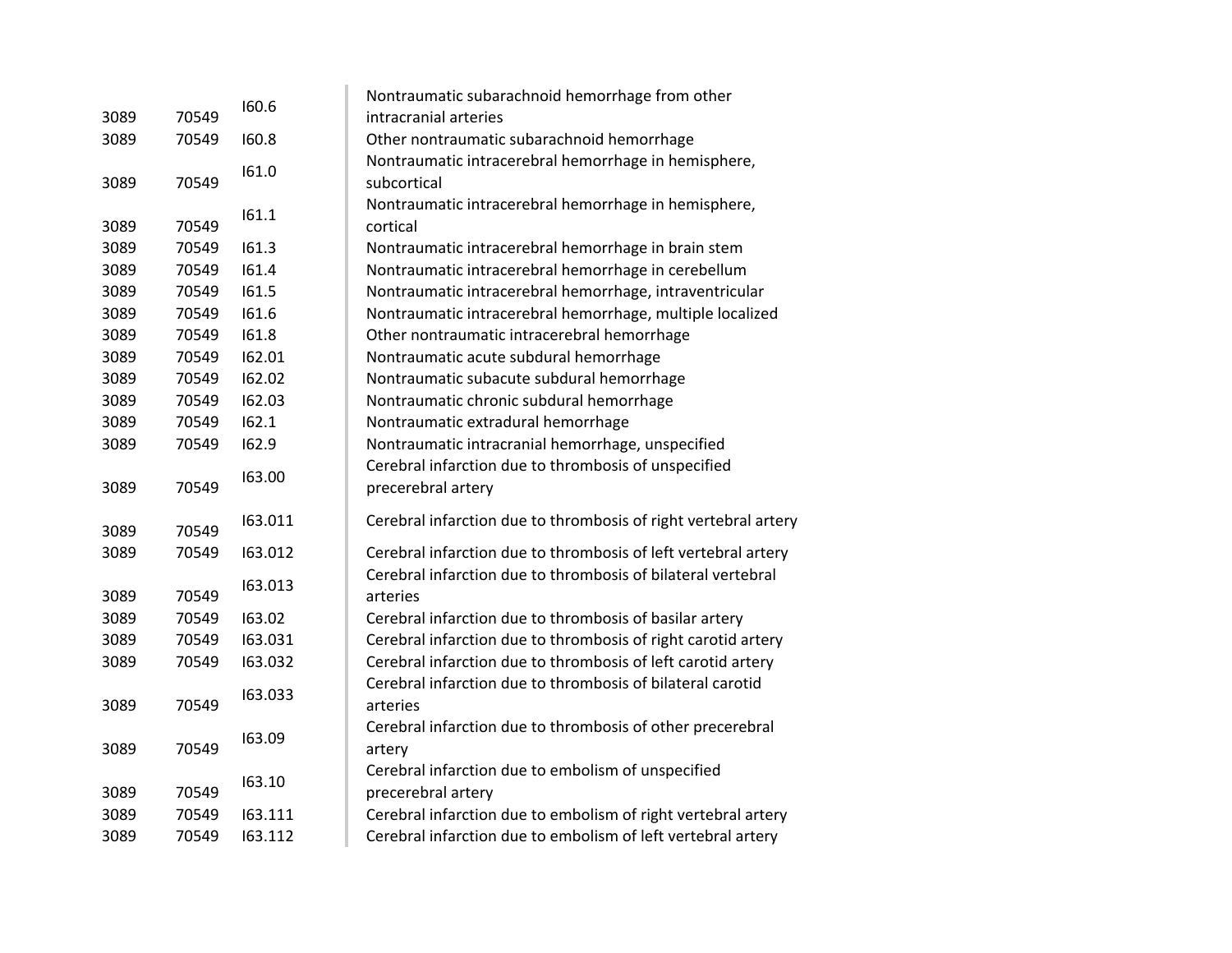| 3089 | 70549 | 163.113 | Cerebral infarction due to embolism of bilateral vertebral<br>arteries                        |
|------|-------|---------|-----------------------------------------------------------------------------------------------|
| 3089 | 70549 | 163.12  | Cerebral infarction due to embolism of basilar artery                                         |
| 3089 | 70549 | 163.131 | Cerebral infarction due to embolism of right carotid artery                                   |
| 3089 | 70549 | 163.132 | Cerebral infarction due to embolism of left carotid artery                                    |
|      |       |         | Cerebral infarction due to embolism of bilateral carotid                                      |
| 3089 | 70549 | 163.133 | arteries                                                                                      |
|      |       |         | Cerebral infarction due to embolism of other precerebral                                      |
| 3089 | 70549 | 163.19  | artery                                                                                        |
|      |       | 163.211 | Cerebral infarction due to unspecified occlusion or stenosis of                               |
| 3089 | 70549 |         | right vertebral artery                                                                        |
|      |       | 163.212 | Cerebral infarction due to unspecified occlusion or stenosis of                               |
| 3089 | 70549 |         | left vertebral artery                                                                         |
|      |       | 163.213 | Cerebral infarction due to unspecified occlusion or stenosis of                               |
| 3089 | 70549 |         | bilateral vertebral arteries                                                                  |
|      |       | 163.22  | Cerebral infarction due to unspecified occlusion or stenosis of                               |
| 3089 | 70549 |         | basilar artery                                                                                |
|      |       | 163.231 | Cerebral infarction due to unspecified occlusion or stenosis of                               |
| 3089 | 70549 |         | right carotid arteries                                                                        |
|      | 70549 | 163.232 | Cerebral infarction due to unspecified occlusion or stenosis of                               |
| 3089 |       |         | left carotid arteries                                                                         |
| 3089 | 70549 | 163.233 | Cerebral infarction due to unspecified occlusion or stenosis of<br>bilateral carotid arteries |
|      |       |         | Cerebral infarction due to unspecified occlusion or stenosis of                               |
| 3089 | 70549 | 163.29  | other precerebral arteries                                                                    |
|      |       |         | Cerebral infarction due to thrombosis of right middle cerebral                                |
| 3089 | 70549 | 163.311 | artery                                                                                        |
|      |       |         | Cerebral infarction due to thrombosis of left middle cerebral                                 |
| 3089 | 70549 | 163.312 | artery                                                                                        |
|      |       |         | Cerebral infarction due to thrombosis of bilateral middle                                     |
| 3089 | 70549 | 163.313 | cerebral arteries                                                                             |
|      |       |         | Cerebral infarction due to thrombosis of right anterior                                       |
| 3089 | 70549 | 163.321 | cerebral artery                                                                               |
|      |       | 163.322 | Cerebral infarction due to thrombosis of left anterior cerebral                               |
| 3089 | 70549 |         | artery                                                                                        |
|      |       |         |                                                                                               |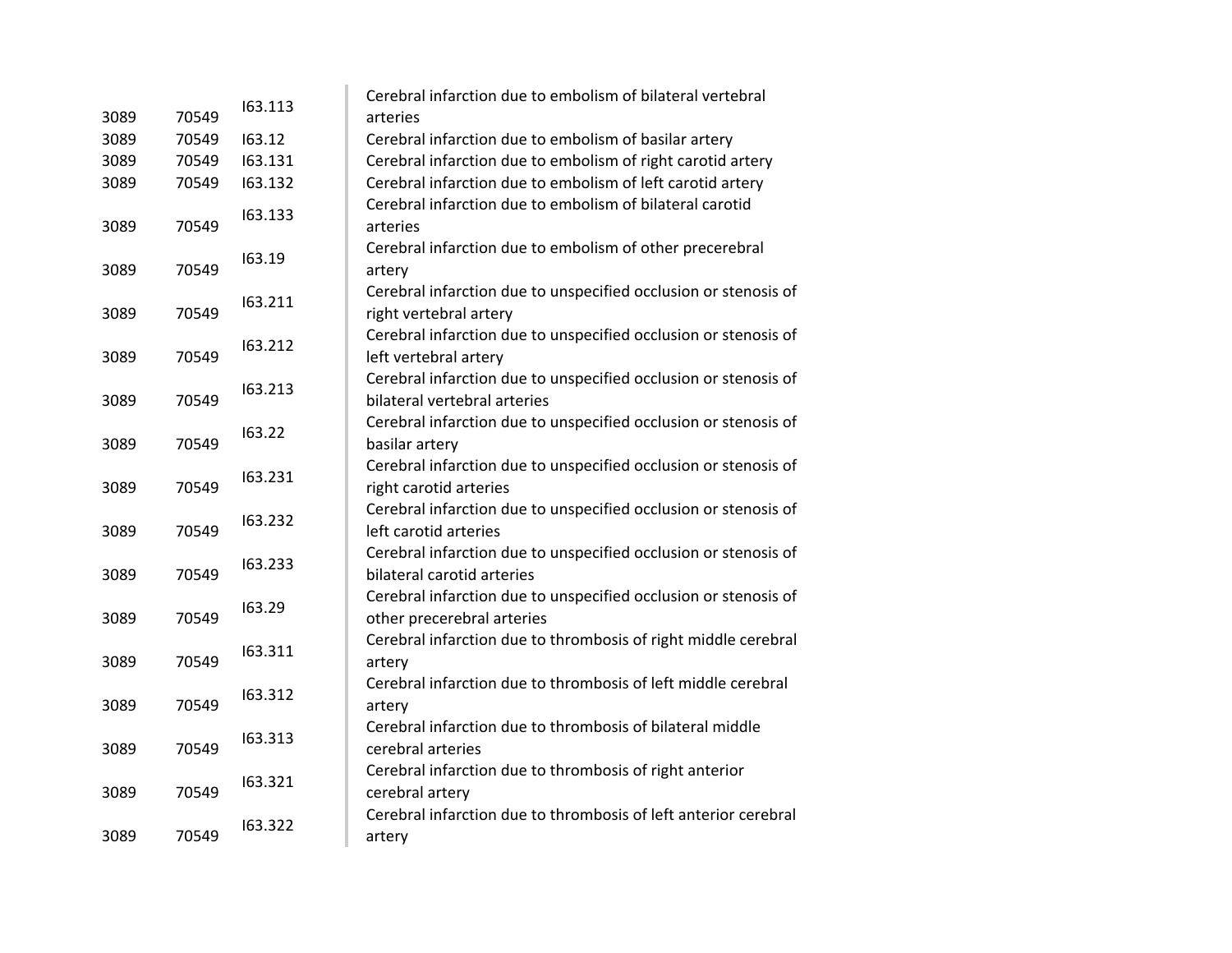| 3089 | 70549 | 163.323 | Cerebral infarction due to thrombosis of bilateral anterior<br>cerebral arteries  |
|------|-------|---------|-----------------------------------------------------------------------------------|
| 3089 | 70549 | 163.331 | Cerebral infarction due to thrombosis of right posterior<br>cerebral artery       |
| 3089 | 70549 | 163.332 | Cerebral infarction due to thrombosis of left posterior<br>cerebral artery        |
| 3089 | 70549 | 163.333 | Cerebral infarction due to thrombosis of bilateral posterior<br>cerebral arteries |
| 3089 | 70549 | 163.341 | Cerebral infarction due to thrombosis of right cerebellar<br>artery               |
| 3089 | 70549 | 163.342 | Cerebral infarction due to thrombosis of left cerebellar artery                   |
| 3089 | 70549 | 163.343 | Cerebral infarction due to thrombosis of bilateral cerebellar<br>arteries         |
| 3089 | 70549 | 163.39  | Cerebral infarction due to thrombosis of other cerebral artery                    |
| 3089 | 70549 | 163.411 | Cerebral infarction due to embolism of right middle cerebral<br>artery            |
| 3089 | 70549 | 163.412 | Cerebral infarction due to embolism of left middle cerebral<br>artery             |
| 3089 | 70549 | 163.413 | Cerebral infarction due to embolism of bilateral middle<br>cerebral arteries      |
| 3089 | 70549 | 163.421 | Cerebral infarction due to embolism of right anterior cerebral<br>artery          |
| 3089 | 70549 | 163.422 | Cerebral infarction due to embolism of left anterior cerebral<br>artery           |
| 3089 | 70549 | 163.423 | Cerebral infarction due to embolism of bilateral anterior<br>cerebral arteries    |
| 3089 | 70549 | 163.431 | Cerebral infarction due to embolism of right posterior<br>cerebral artery         |
| 3089 | 70549 | 163.432 | Cerebral infarction due to embolism of left posterior cerebral<br>artery          |
| 3089 | 70549 | 163.433 | Cerebral infarction due to embolism of bilateral posterior<br>cerebral arteries   |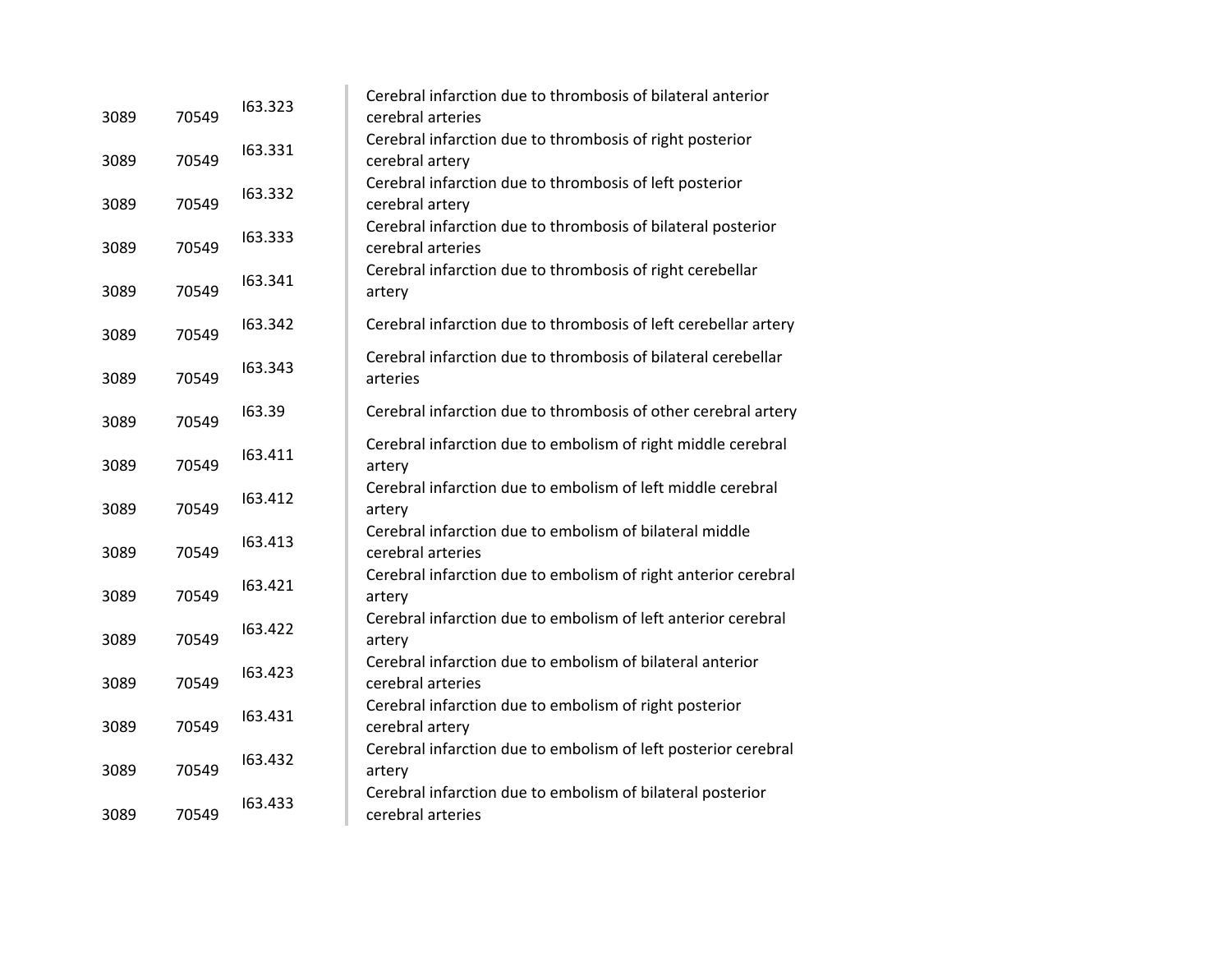| 3089 | 70549 | 163.441 | Cerebral infarction due to embolism of right cerebellar artery                                           |
|------|-------|---------|----------------------------------------------------------------------------------------------------------|
| 3089 | 70549 | 163.442 | Cerebral infarction due to embolism of left cerebellar artery                                            |
| 3089 | 70549 | 163.443 | Cerebral infarction due to embolism of bilateral cerebellar<br>arteries                                  |
| 3089 | 70549 | 163.49  | Cerebral infarction due to embolism of other cerebral artery                                             |
| 3089 | 70549 | 163.511 | Cerebral infarction due to unspecified occlusion or stenosis of<br>right middle cerebral artery          |
| 3089 | 70549 | 163.512 | Cerebral infarction due to unspecified occlusion or stenosis of<br>left middle cerebral artery           |
| 3089 | 70549 | 163.513 | Cerebral infarction due to unspecified occlusion or stenosis of<br>bilateral middle cerebral arteries    |
| 3089 | 70549 | 163.521 | Cerebral infarction due to unspecified occlusion or stenosis of<br>right anterior cerebral artery        |
| 3089 | 70549 | 163.522 | Cerebral infarction due to unspecified occlusion or stenosis of<br>left anterior cerebral artery         |
| 3089 | 70549 | 163.523 | Cerebral infarction due to unspecified occlusion or stenosis of<br>bilateral anterior cerebral arteries  |
| 3089 | 70549 | 163.531 | Cerebral infarction due to unspecified occlusion or stenosis of<br>right posterior cerebral artery       |
| 3089 | 70549 | 163.532 | Cerebral infarction due to unspecified occlusion or stenosis of<br>left posterior cerebral artery        |
| 3089 | 70549 | 163.533 | Cerebral infarction due to unspecified occlusion or stenosis of<br>bilateral posterior cerebral arteries |
| 3089 | 70549 | 163.541 | Cerebral infarction due to unspecified occlusion or stenosis of<br>right cerebellar artery               |
| 3089 | 70549 | 163.542 | Cerebral infarction due to unspecified occlusion or stenosis of<br>left cerebellar artery                |
| 3089 | 70549 | 163.543 | Cerebral infarction due to unspecified occlusion or stenosis of<br>bilateral cerebellar arteries         |
| 3089 | 70549 | 163.59  | Cerebral infarction due to unspecified occlusion or stenosis of<br>other cerebral artery                 |
| 3089 | 70549 | 163.6   | Cerebral infarction due to cerebral venous thrombosis,<br>nonpyogenic                                    |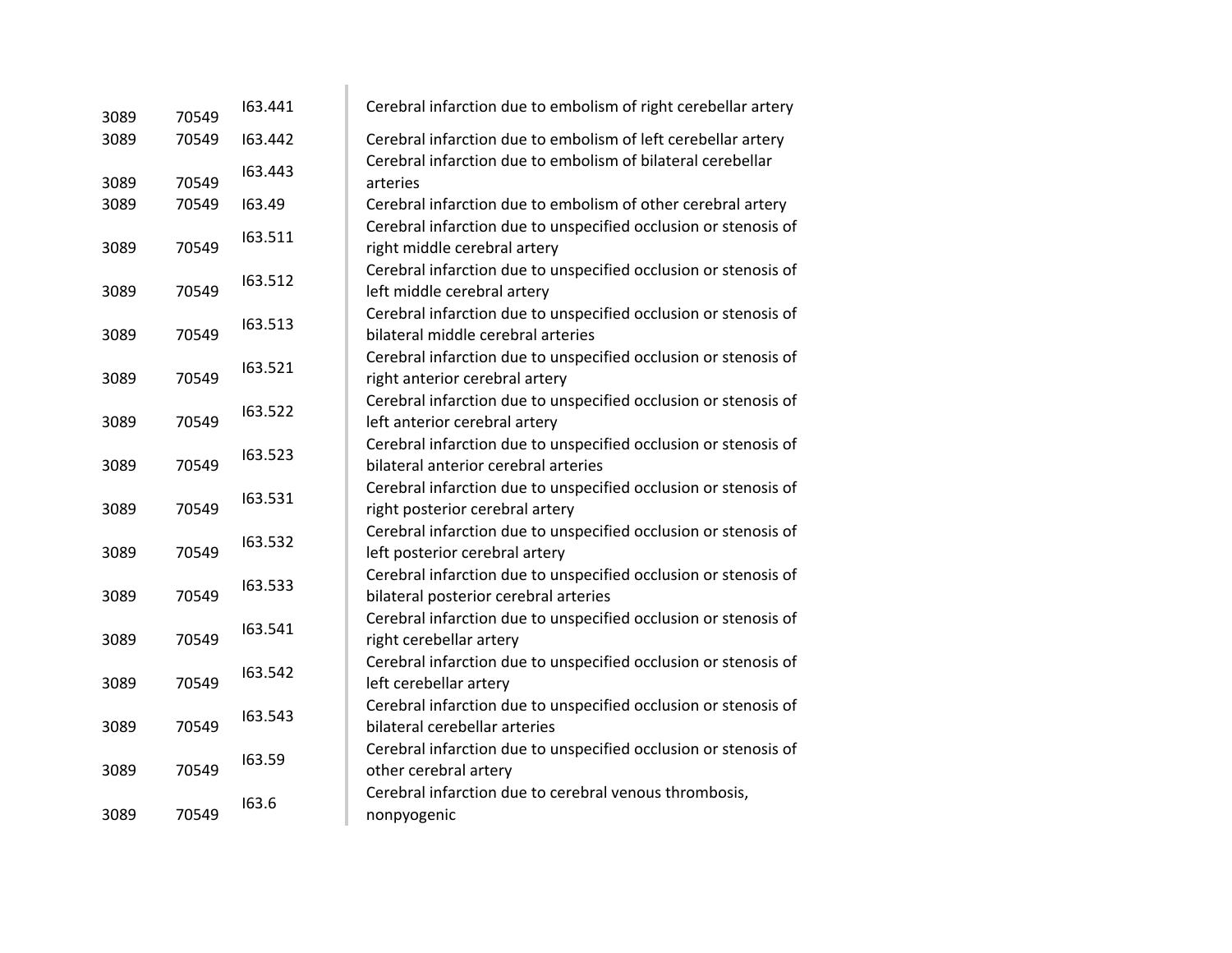|      |       |        | Other cerebral infarction due to occlusion or stenosis of small |
|------|-------|--------|-----------------------------------------------------------------|
| 3089 | 70549 | 163.81 | artery                                                          |
| 3089 | 70549 | 163.89 | Other cerebral infarction                                       |
| 3089 | 70549 | 165.01 | Occlusion and stenosis of right vertebral artery                |
| 3089 | 70549 | 165.02 | Occlusion and stenosis of left vertebral artery                 |
| 3089 | 70549 | 165.03 | Occlusion and stenosis of bilateral vertebral arteries          |
| 3089 | 70549 | 165.1  | Occlusion and stenosis of basilar artery                        |
| 3089 | 70549 | 165.21 | Occlusion and stenosis of right carotid artery                  |
| 3089 | 70549 | 165.22 | Occlusion and stenosis of left carotid artery                   |
| 3089 | 70549 | 165.23 | Occlusion and stenosis of bilateral carotid arteries            |
| 3089 | 70549 | 165.8  | Occlusion and stenosis of other precerebral arteries            |
| 3089 | 70549 | 165.9  | Occlusion and stenosis of unspecified precerebral artery        |
| 3089 | 70549 | 166.01 | Occlusion and stenosis of right middle cerebral artery          |
| 3089 | 70549 | 166.02 | Occlusion and stenosis of left middle cerebral artery           |
| 3089 | 70549 | 166.03 | Occlusion and stenosis of bilateral middle cerebral arteries    |
| 3089 | 70549 | 166.11 | Occlusion and stenosis of right anterior cerebral artery        |
| 3089 | 70549 | 166.12 | Occlusion and stenosis of left anterior cerebral artery         |
| 3089 | 70549 | 166.13 | Occlusion and stenosis of bilateral anterior cerebral arteries  |
| 3089 | 70549 | 166.21 | Occlusion and stenosis of right posterior cerebral artery       |
| 3089 | 70549 | 166.22 | Occlusion and stenosis of left posterior cerebral artery        |
| 3089 | 70549 | 166.23 | Occlusion and stenosis of bilateral posterior cerebral arteries |
| 3089 | 70549 | 166.3  | Occlusion and stenosis of cerebellar arteries                   |
| 3089 | 70549 | 166.8  | Occlusion and stenosis of other cerebral arteries               |
| 3089 | 70549 | 167.1  | Cerebral aneurysm, nonruptured                                  |
| 3089 | 70549 | 167.89 | Other cerebrovascular disease                                   |
| 3089 | 70549 | 168.2  | Cerebral arteritis in other diseases classified elsewhere       |
| 3089 | 70549 | 172.0  | Aneurysm of carotid artery                                      |
| 3089 | 70549 | 172.5  | Aneurysm of other precerebral arteries                          |
| 3089 | 70549 | 172.6  | Aneurysm of vertebral artery                                    |
| 3089 | 70549 | 172.8  | Aneurysm of other specified arteries                            |
| 3089 | 70549 | 176    | Septic arterial embolism                                        |
| 3089 | 70549 | 177.0  | Arteriovenous fistula, acquired                                 |
| 3089 | 70549 | 177.1  | Stricture of artery                                             |
| 3089 | 70549 | 177.2  | Rupture of artery                                               |
| 3089 | 70549 | 177.3  | Arterial fibromuscular dysplasia                                |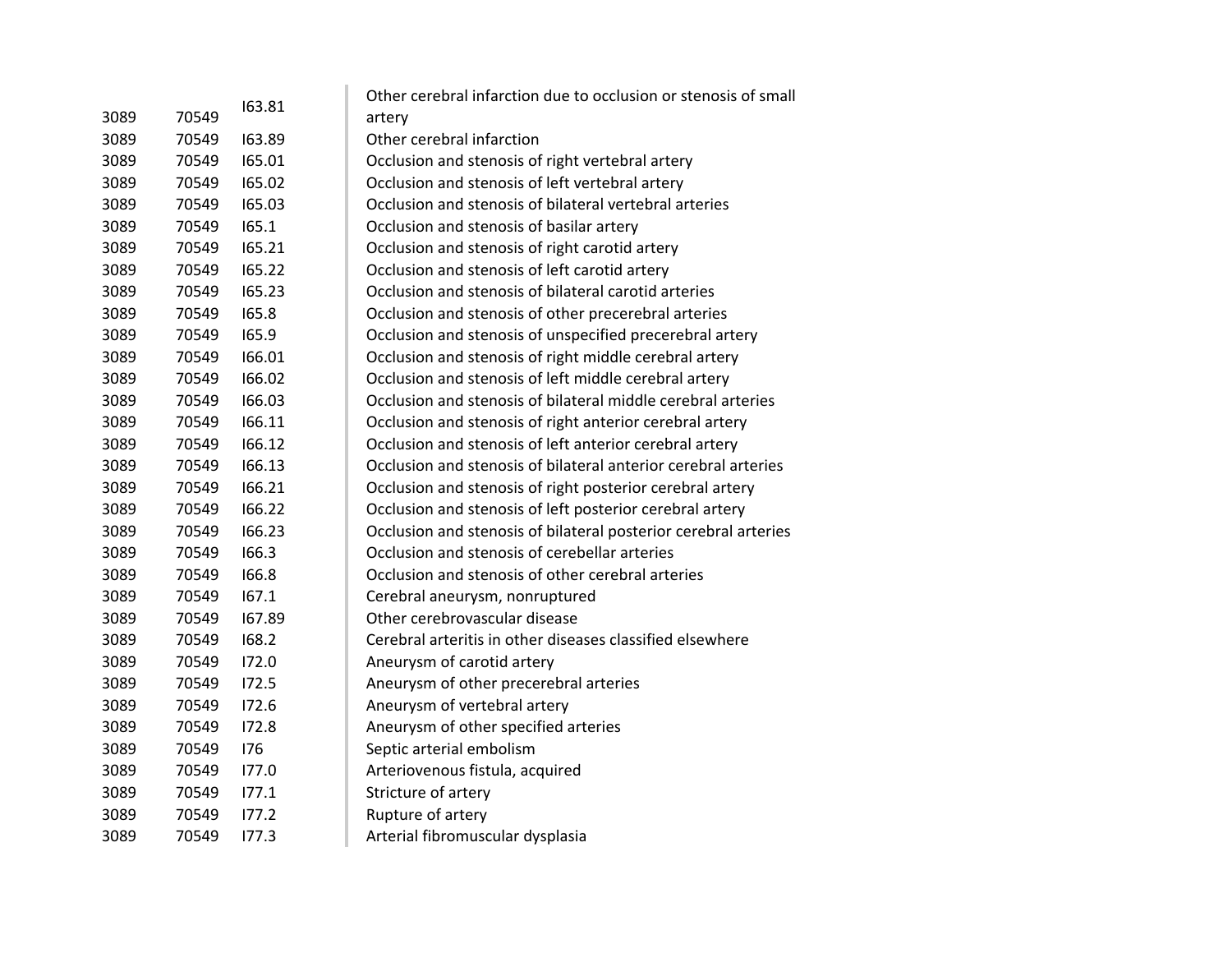| 3089 | 70549 | 177.5          | Necrosis of artery                                                   |
|------|-------|----------------|----------------------------------------------------------------------|
| 3089 | 70549 | 177.6          | Arteritis, unspecified                                               |
| 3089 | 70549 | 177.71         | Dissection of carotid artery                                         |
| 3089 | 70549 | 177.74         | Dissection of vertebral artery                                       |
| 3089 | 70549 | 177.75         | Dissection of other precerebral arteries                             |
| 3089 | 70549 | 177.89         | Other specified disorders of arteries and arterioles                 |
| 3089 | 70549 | I82.C11        | Acute embolism and thrombosis of right internal jugular vein         |
| 3089 | 70549 | <b>182.C12</b> | Acute embolism and thrombosis of left internal jugular vein          |
| 3089 | 70549 | I82.C13        | Acute embolism and thrombosis of internal jugular vein,<br>bilateral |
| 3089 | 70549 | M30.0          | Polyarteritis nodosa                                                 |
| 3089 | 70549 | M31.5          | Giant cell arteritis with polymyalgia rheumatica                     |
| 3089 | 70549 | M31.6          | Other giant cell arteritis                                           |
|      |       |                | Other organ or system involvement in systemic lupus                  |
| 3089 | 70549 | M32.19         | erythematosus                                                        |
| 3089 | 70549 | M32.8          | Other forms of systemic lupus erythematosus                          |
| 3089 | 70549 | Q28.2          | Arteriovenous malformation of cerebral vessels                       |
| 3089 | 70549 | Q28.3          | Other malformations of cerebral vessels                              |
| 3089 | 70549 | Q61.3          | Polycystic kidney, unspecified                                       |
| 3089 | 70549 | Q85.00         | Neurofibromatosis, unspecified                                       |
| 3089 | 70549 | Q85.01         | Neurofibromatosis, type 1                                            |
| 3089 | 70549 | Q85.02         | Neurofibromatosis, type 2                                            |
| 3089 | 70549 | R22.0          | Localized swelling, mass and lump, head                              |
| 3089 | 70549 | R22.1          | Localized swelling, mass and lump, neck                              |
| 3089 | 70549 | R29.5          | <b>Transient paralysis</b>                                           |
| 3089 | 70549 | R29.6*         | <b>Repeated falls</b>                                                |
| 3089 | 70549 | R29.818*       | Other symptoms and signs involving the nervous system                |
|      |       |                | Other symptoms and signs involving the musculoskeletal               |
| 3089 | 70549 | R29.898*       | system                                                               |
| 3089 | 70549 | R42            | Dizziness and giddiness                                              |
| 3089 | 70549 | <b>R55</b>     | Syncope and collapse                                                 |
|      |       | R90.0          | Intracranial space-occupying lesion found on diagnostic              |
| 3089 | 70549 |                | imaging of central nervous system                                    |
| 3089 | 70549 | R90.82         | White matter disease, unspecified                                    |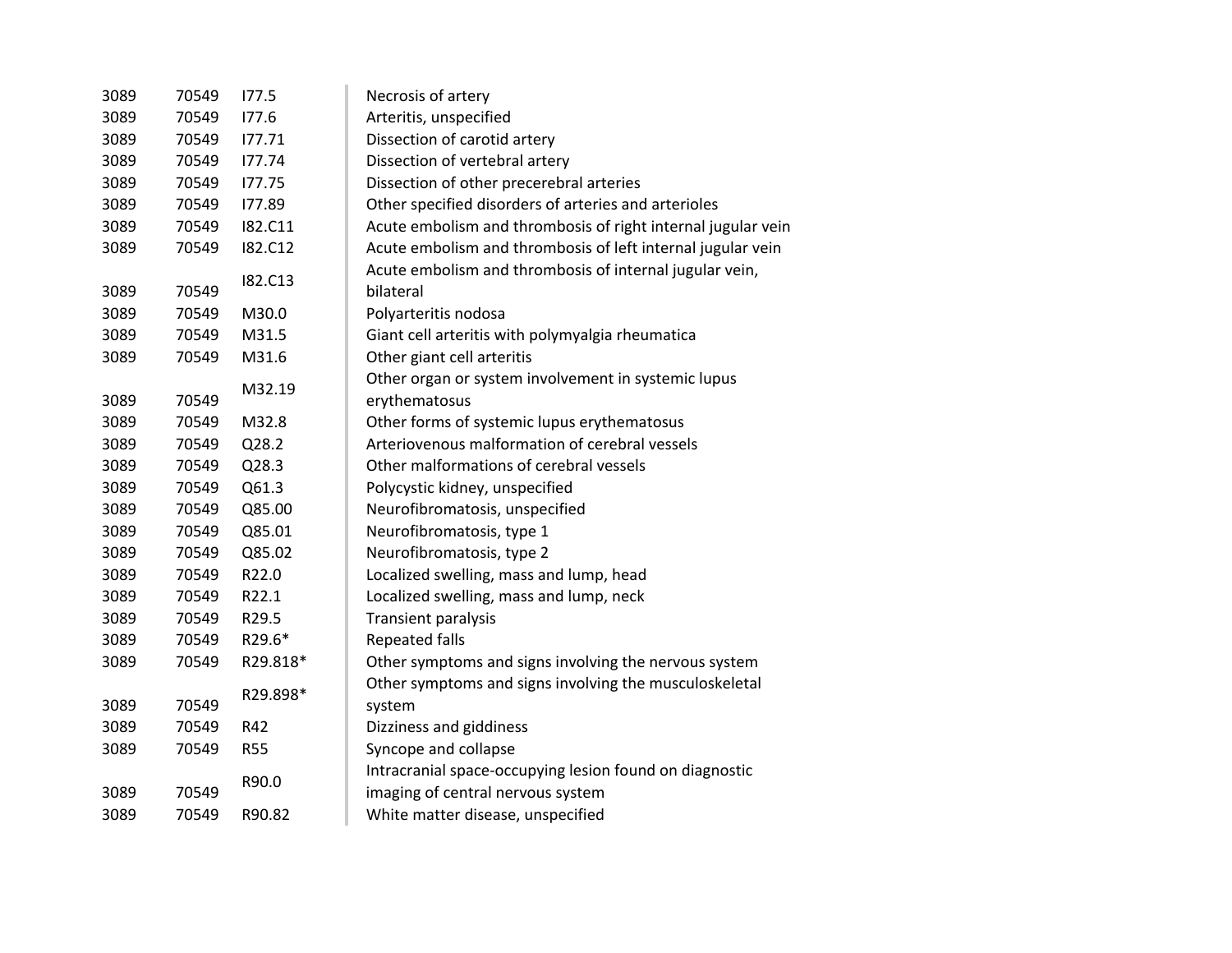| 3089 | 70549 | R93.0          | Abnormal findings on diagnostic imaging of skull and head,<br>not elsewhere classified                  |
|------|-------|----------------|---------------------------------------------------------------------------------------------------------|
| 3089 | 70549 | S05.41XA       | Penetrating wound of orbit with or without foreign body,<br>right eye, initial encounter                |
| 3089 | 70549 | S05.41XD       | Penetrating wound of orbit with or without foreign body,<br>right eye, subsequent encounter             |
| 3089 | 70549 | S05.41XS       | Penetrating wound of orbit with or without foreign body,<br>right eye, sequela                          |
| 3089 |       | 70549 S05.42XA | Penetrating wound of orbit with or without foreign body, left eye, initial encounter                    |
| 3089 | 70549 | S05.42XD       | Penetrating wound of orbit with or without foreign body, left<br>eye, subsequent encounter              |
| 3089 |       | 70549 S05.42XS | Penetrating wound of orbit with or without foreign body, left eye, sequela                              |
| 3089 | 70549 | S06.4X0A       | Epidural hemorrhage without loss of consciousness, initial<br>encounter                                 |
| 3089 | 70549 | S06.4X0D       | Epidural hemorrhage without loss of consciousness,<br>subsequent encounter                              |
| 3089 | 70549 | S06.4X0S       | Epidural hemorrhage without loss of consciousness,<br>sequela                                           |
| 3089 | 70549 | S06.4X1A       | Epidural hemorrhage with loss of consciousness of 30<br>minutes or less, initial encounter              |
| 3089 | 70549 | S06.4X1D       | Epidural hemorrhage with loss of consciousness of 30<br>minutes or less, subsequent encounter           |
| 3089 | 70549 | S06.4X1S       | Epidural hemorrhage with loss of consciousness of 30<br>minutes or less, sequela                        |
| 3089 | 70549 | S06.4X2A       | Epidural hemorrhage with loss of consciousness of 31<br>minutes to 59 minutes, initial encounter        |
| 3089 | 70549 | S06.4X2D       | Epidural hemorrhage with loss of consciousness of 31<br>minutes to 59 minutes, subsequent encounter     |
| 3089 | 70549 | S06.4X2S       | Epidural hemorrhage with loss of consciousness of 31<br>minutes to 59 minutes, sequela                  |
| 3089 | 70549 | S06.4X3A       | Epidural hemorrhage with loss of consciousness of 1 hour<br>to 5 hours 59 minutes, initial encounter    |
| 3089 | 70549 | S06.4X3D       | Epidural hemorrhage with loss of consciousness of 1 hour<br>to 5 hours 59 minutes, subsequent encounter |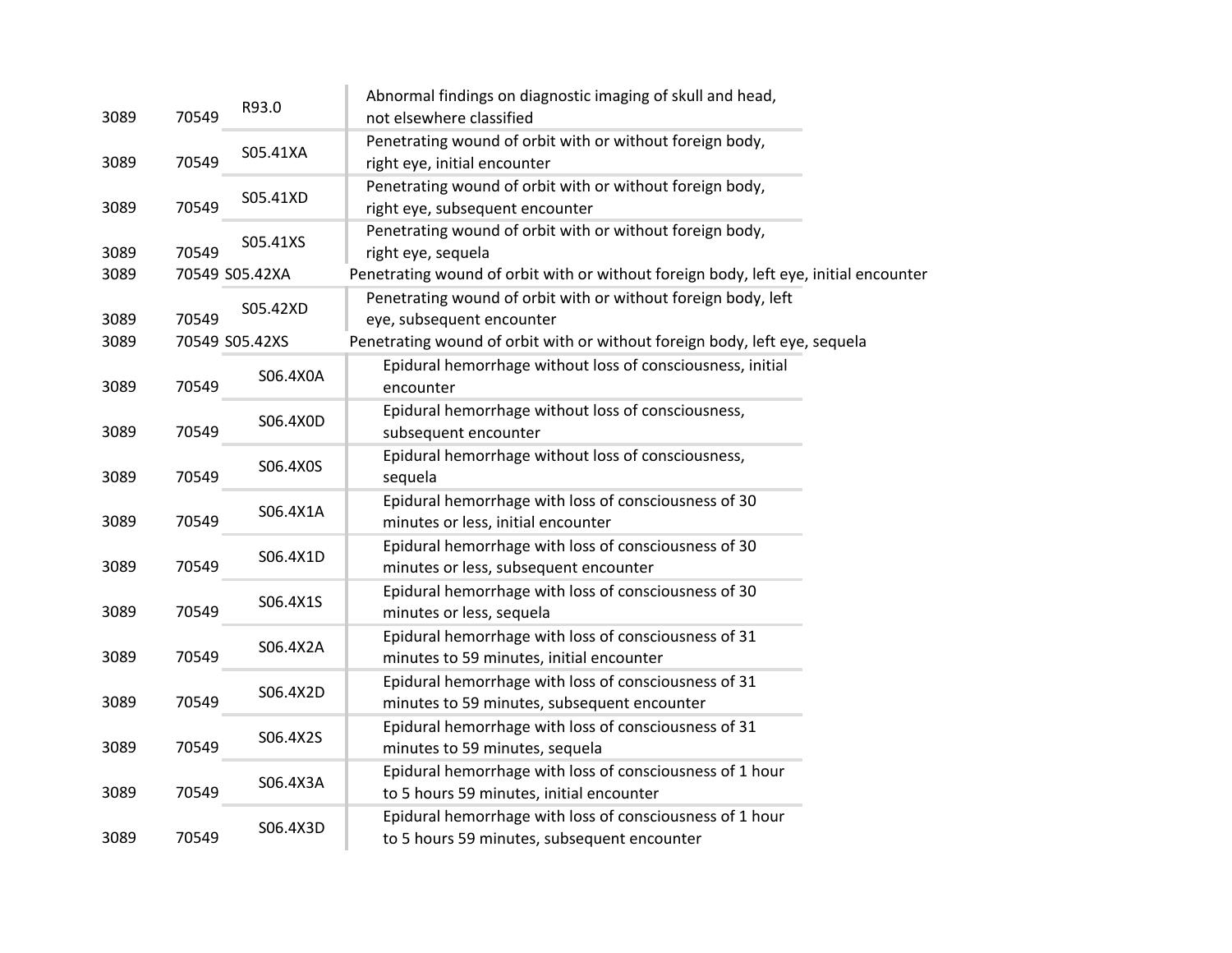| 3089 | 70549 | S06.4X3S | Epidural hemorrhage with loss of consciousness of 1 hour<br>to 5 hours 59 minutes, sequela                                                                             |
|------|-------|----------|------------------------------------------------------------------------------------------------------------------------------------------------------------------------|
| 3089 | 70549 | S06.4X4A | Epidural hemorrhage with loss of consciousness of 6 hours<br>to 24 hours, initial encounter                                                                            |
| 3089 | 70549 | S06.4X4D | Epidural hemorrhage with loss of consciousness of 6 hours<br>to 24 hours, subsequent encounter                                                                         |
| 3089 | 70549 | S06.4X4S | Epidural hemorrhage with loss of consciousness of 6 hours<br>to 24 hours, sequela                                                                                      |
| 3089 | 70549 | S06.4X5A | Epidural hemorrhage with loss of consciousness greater<br>than 24 hours with return to pre-existing conscious level,<br>initial encounter                              |
| 3089 | 70549 | S06.4X5D | Epidural hemorrhage with loss of consciousness greater<br>than 24 hours with return to pre-existing conscious level,<br>subsequent encounter                           |
| 3089 | 70549 | S06.4X5S | Epidural hemorrhage with loss of consciousness greater<br>than 24 hours with return to pre-existing conscious level,<br>sequela                                        |
| 3089 | 70549 | S06.4X6A | Epidural hemorrhage with loss of consciousness greater<br>than 24 hours without return to pre-existing conscious level<br>with patient surviving, initial encounter    |
| 3089 | 70549 | S06.4X6D | Epidural hemorrhage with loss of consciousness greater<br>than 24 hours without return to pre-existing conscious level<br>with patient surviving, subsequent encounter |
| 3089 | 70549 | S06.4X6S | Epidural hemorrhage with loss of consciousness greater<br>than 24 hours without return to pre-existing conscious level<br>with patient surviving, sequela              |
| 3089 | 70549 | S06.4X9A | Epidural hemorrhage with loss of consciousness of<br>unspecified duration, initial encounter                                                                           |
| 3089 | 70549 | S06.4X9D | Epidural hemorrhage with loss of consciousness of<br>unspecified duration, subsequent encounter                                                                        |
| 3089 | 70549 | S06.4X9S | Epidural hemorrhage with loss of consciousness of<br>unspecified duration, sequela                                                                                     |
| 3089 | 70549 | S06.5X0A | Traumatic subdural hemorrhage without loss of<br>consciousness, initial encounter                                                                                      |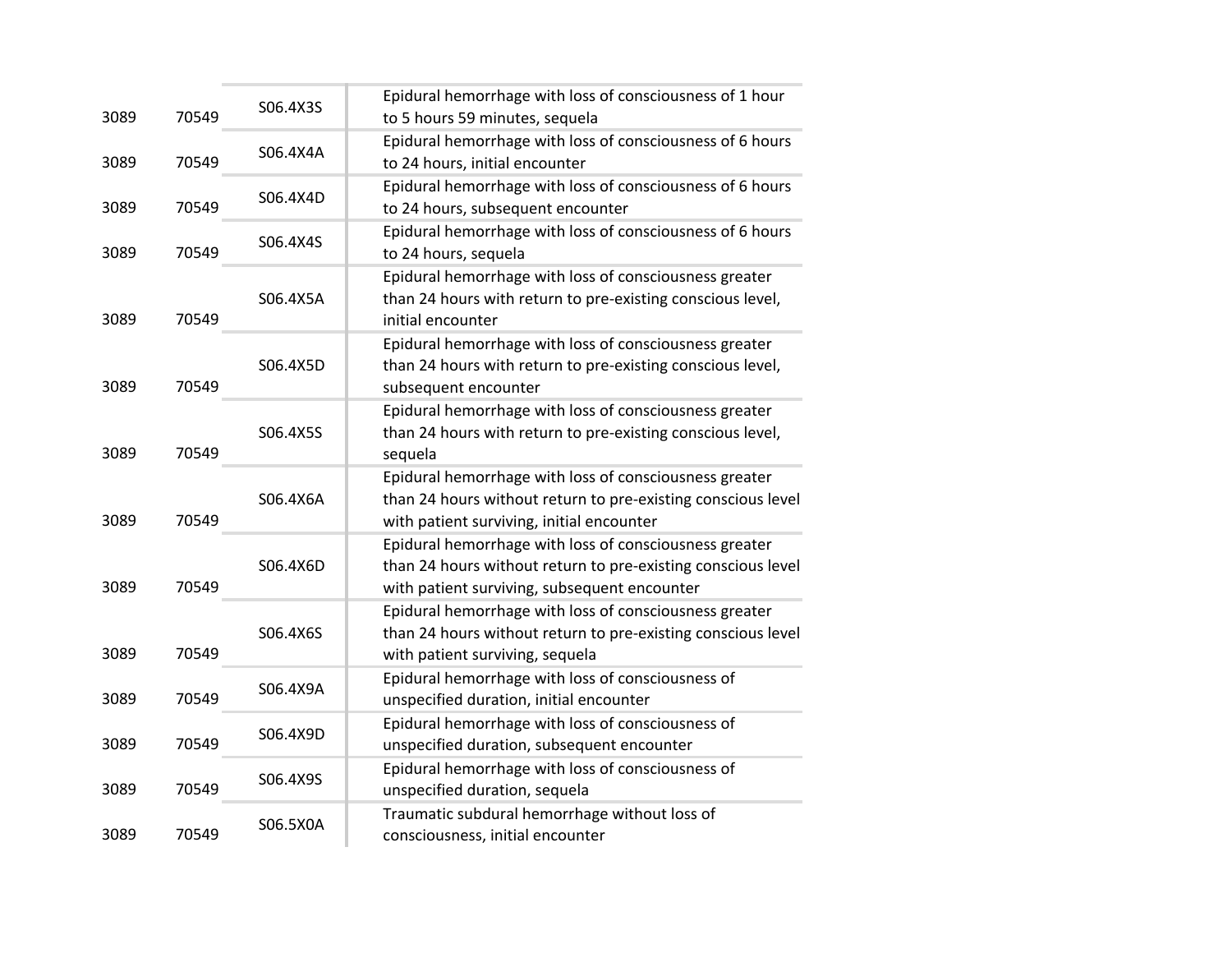| 3089 | 70549 | S06.5X0D | Traumatic subdural hemorrhage without loss of<br>consciousness, subsequent encounter                              |
|------|-------|----------|-------------------------------------------------------------------------------------------------------------------|
| 3089 | 70549 | S06.5X0S | Traumatic subdural hemorrhage without loss of<br>consciousness, sequela                                           |
| 3089 | 70549 | S06.5X1A | Traumatic subdural hemorrhage with loss of consciousness<br>of 30 minutes or less, initial encounter              |
| 3089 | 70549 | S06.5X1D | Traumatic subdural hemorrhage with loss of consciousness<br>of 30 minutes or less, subsequent encounter           |
| 3089 | 70549 | S06.5X1S | Traumatic subdural hemorrhage with loss of consciousness<br>of 30 minutes or less, sequela                        |
| 3089 | 70549 | S06.5X2A | Traumatic subdural hemorrhage with loss of consciousness<br>of 31 minutes to 59 minutes, initial encounter        |
| 3089 | 70549 | S06.5X2D | Traumatic subdural hemorrhage with loss of consciousness<br>of 31 minutes to 59 minutes, subsequent encounter     |
| 3089 | 70549 | S06.5X2S | Traumatic subdural hemorrhage with loss of consciousness<br>of 31 minutes to 59 minutes, sequela                  |
| 3089 | 70549 | S06.5X3A | Traumatic subdural hemorrhage with loss of consciousness<br>of 1 hour to 5 hours 59 minutes, initial encounter    |
| 3089 | 70549 | S06.5X3D | Traumatic subdural hemorrhage with loss of consciousness<br>of 1 hour to 5 hours 59 minutes, subsequent encounter |
| 3089 | 70549 | S06.5X3S | Traumatic subdural hemorrhage with loss of consciousness<br>of 1 hour to 5 hours 59 minutes, sequela              |
| 3089 | 70549 | S06.5X4A | Traumatic subdural hemorrhage with loss of consciousness<br>of 6 hours to 24 hours, initial encounter             |
| 3089 | 70549 | S06.5X4D | Traumatic subdural hemorrhage with loss of consciousness<br>of 6 hours to 24 hours, subsequent encounter          |
| 3089 | 70549 | S06.5X4S | Traumatic subdural hemorrhage with loss of consciousness<br>of 6 hours to 24 hours, sequela                       |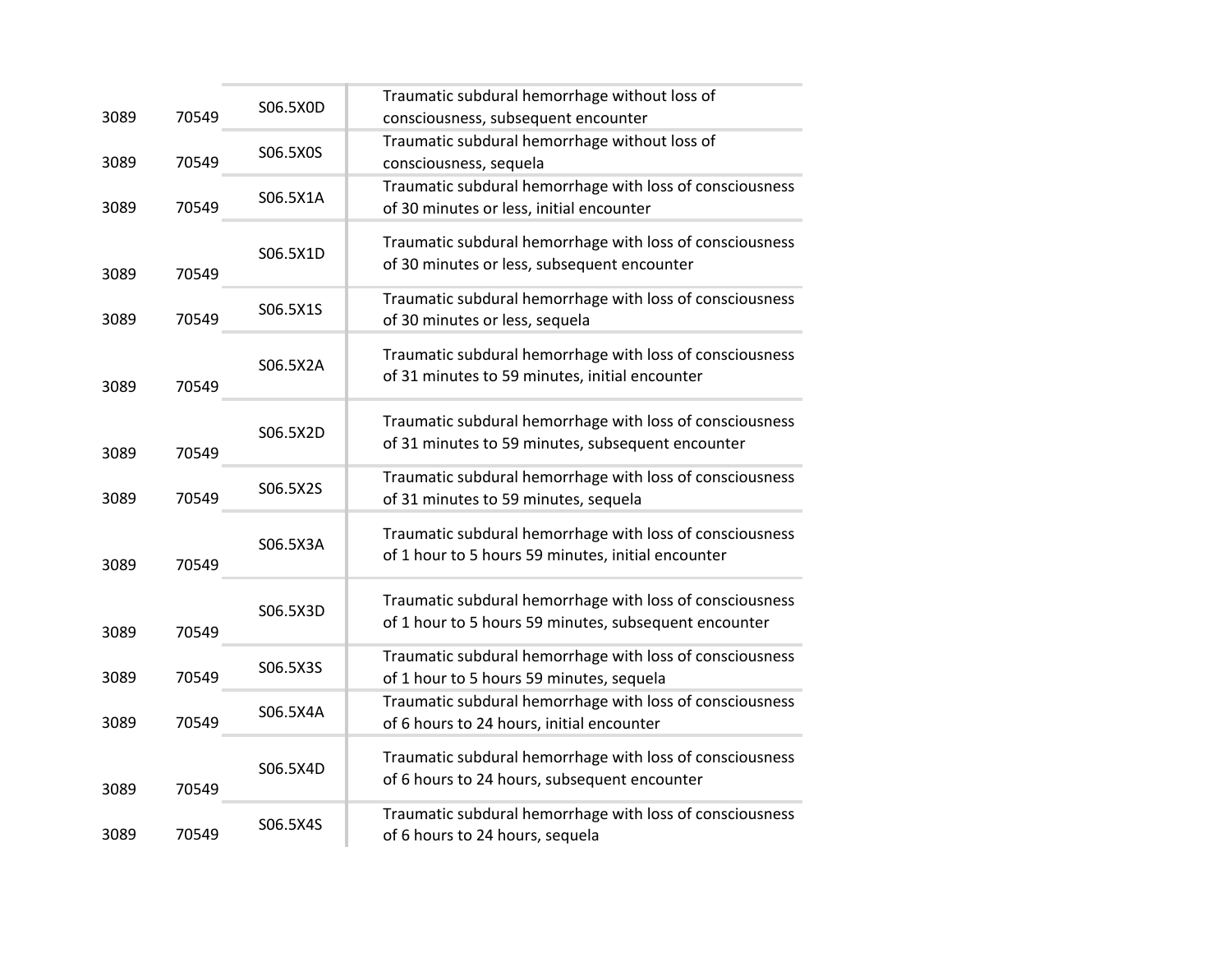|      |       |          | Traumatic subarachnoid hemorrhage with loss of                                                               |
|------|-------|----------|--------------------------------------------------------------------------------------------------------------|
|      |       | S06.6X5A | consciousness greater than 24 hours with return to pre-                                                      |
| 3089 | 70549 |          | existing conscious level, initial encounter                                                                  |
|      |       |          | Traumatic subarachnoid hemorrhage with loss of                                                               |
|      |       | S06.6X5D | consciousness greater than 24 hours with return to pre-                                                      |
| 3089 | 70549 |          | existing conscious level, subsequent encounter                                                               |
|      |       |          | Traumatic subarachnoid hemorrhage with loss of                                                               |
|      |       | S06.6X5S | consciousness greater than 24 hours with return to pre-                                                      |
| 3089 | 70549 |          | existing conscious level, sequela                                                                            |
|      |       |          | Traumatic subarachnoid hemorrhage with loss of                                                               |
|      |       | S06.6X6A | consciousness greater than 24 hours without return to pre-                                                   |
|      |       |          | existing conscious level with patient surviving, initial                                                     |
| 3089 | 70549 |          | encounter                                                                                                    |
|      |       |          | Traumatic subarachnoid hemorrhage with loss of                                                               |
|      |       | S06.6X6D | consciousness greater than 24 hours without return to pre-                                                   |
|      |       |          | existing conscious level with patient surviving, subsequent                                                  |
| 3089 | 70549 |          | encounter                                                                                                    |
|      |       |          | Traumatic subarachnoid hemorrhage with loss of                                                               |
|      |       | S06.6X6S | consciousness greater than 24 hours without return to pre-                                                   |
|      |       |          | existing conscious level with patient surviving, sequela                                                     |
| 3089 | 70549 |          |                                                                                                              |
|      |       | S06.6X9A | Traumatic subarachnoid hemorrhage with loss of                                                               |
| 3089 | 70549 |          | consciousness of unspecified duration, initial encounter                                                     |
|      |       |          | Traumatic subarachnoid hemorrhage with loss of                                                               |
| 3089 | 70549 | S06.6X9D | consciousness of unspecified duration, subsequent                                                            |
|      |       |          | encounter                                                                                                    |
| 3089 | 70549 | S06.6X9S | Traumatic subarachnoid hemorrhage with loss of                                                               |
|      |       |          | consciousness of unspecified duration, sequela<br>Injury of blood vessels of head, not elsewhere classified, |
| 3089 | 70549 | S09.0XXA | initial encounter                                                                                            |
|      |       |          | Injury of blood vessels of head, not elsewhere classified,                                                   |
| 3089 | 70549 | S09.0XXD | subsequent encounter                                                                                         |
|      |       |          | Injury of blood vessels of head, not elsewhere classified,                                                   |
| 3089 | 70549 | S09.0XXS | sequela                                                                                                      |
| 3089 | 70549 | S15.001A | Unspecified injury of right carotid artery, initial encounter                                                |
|      |       |          |                                                                                                              |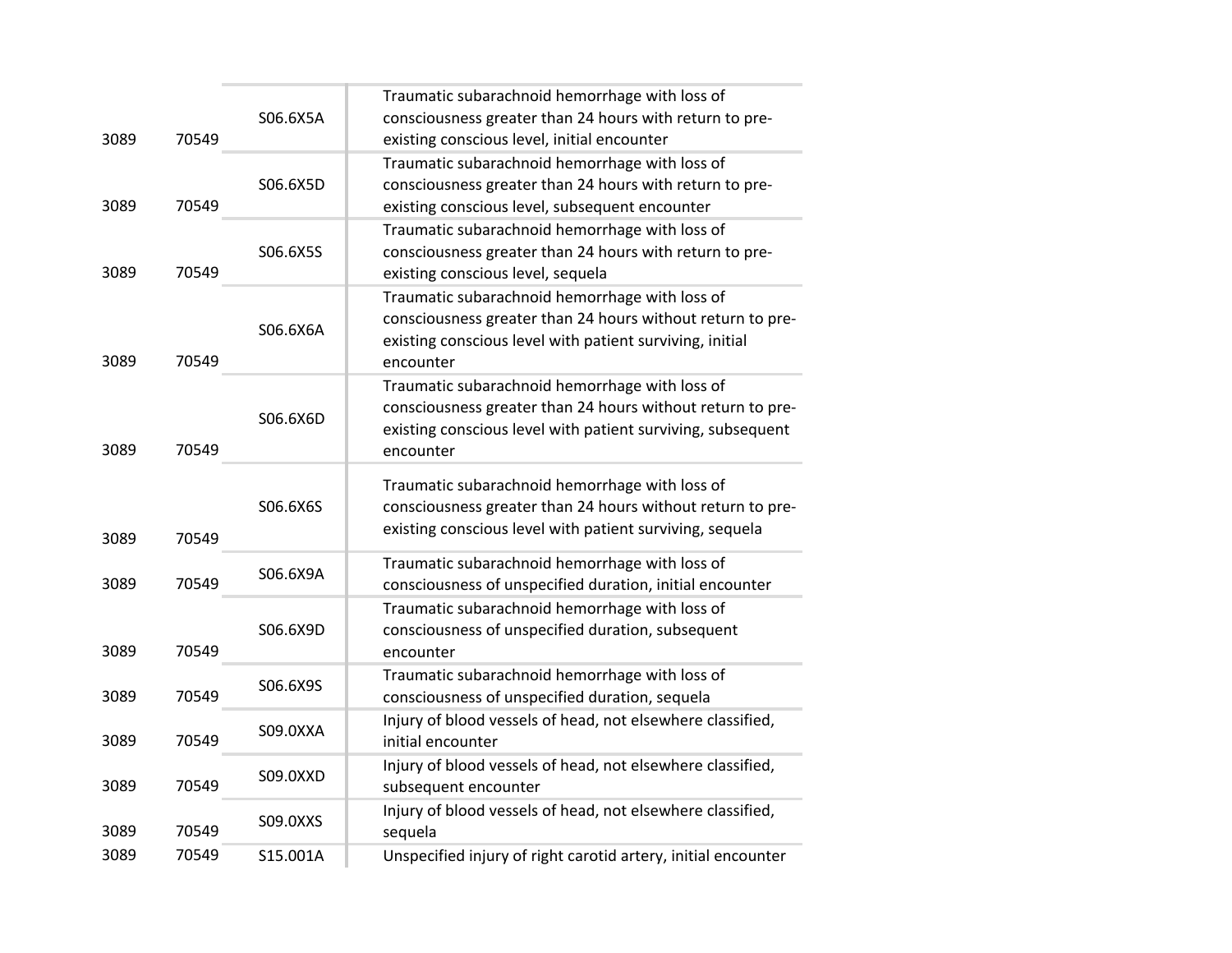| 3089 | 70549 | S15.001D | Unspecified injury of right carotid artery, subsequent<br>encounter     |
|------|-------|----------|-------------------------------------------------------------------------|
| 3089 | 70549 | S15.001S | Unspecified injury of right carotid artery, sequela                     |
| 3089 | 70549 | S15.002A | Unspecified injury of left carotid artery, initial encounter            |
| 3089 | 70549 | S15.002D | Unspecified injury of left carotid artery, subsequent<br>encounter      |
| 3089 | 70549 | S15.002S | Unspecified injury of left carotid artery, sequela                      |
| 3089 | 70549 | S15.011A | Minor laceration of right carotid artery, initial encounter             |
| 3089 | 70549 | S15.011D | Minor laceration of right carotid artery, subsequent<br>encounter       |
| 3089 | 70549 | S15.011S | Minor laceration of right carotid artery, sequela                       |
| 3089 | 70549 | S15.012A | Minor laceration of left carotid artery, initial encounter              |
| 3089 | 70549 | S15.012D | Minor laceration of left carotid artery, subsequent<br>encounter        |
| 3089 | 70549 | S15.012S | Minor laceration of left carotid artery, sequela                        |
| 3089 | 70549 | S15.019A | Minor laceration of unspecified carotid artery, initial<br>encounter    |
| 3089 | 70549 | S15.019D | Minor laceration of unspecified carotid artery, subsequent<br>encounter |
| 3089 | 70549 | S15.019S | Minor laceration of unspecified carotid artery, sequela                 |
| 3089 | 70549 | S15.021A | Major laceration of right carotid artery, initial encounter             |
| 3089 | 70549 | S15.021D | Major laceration of right carotid artery, subsequent<br>encounter       |
| 3089 | 70549 | S15.021S | Major laceration of right carotid artery, sequela                       |
| 3089 | 70549 | S15.022A | Major laceration of left carotid artery, initial encounter              |
| 3089 | 70549 | S15.022D | Major laceration of left carotid artery, subsequent<br>encounter        |
| 3089 | 70549 | S15.022S | Major laceration of left carotid artery, sequela                        |
| 3089 | 70549 | S15.029A | Major laceration of unspecified carotid artery, initial<br>encounter    |
| 3089 | 70549 | S15.029D | Major laceration of unspecified carotid artery, subsequent<br>encounter |
| 3089 | 70549 | S15.029S | Major laceration of unspecified carotid artery, sequela                 |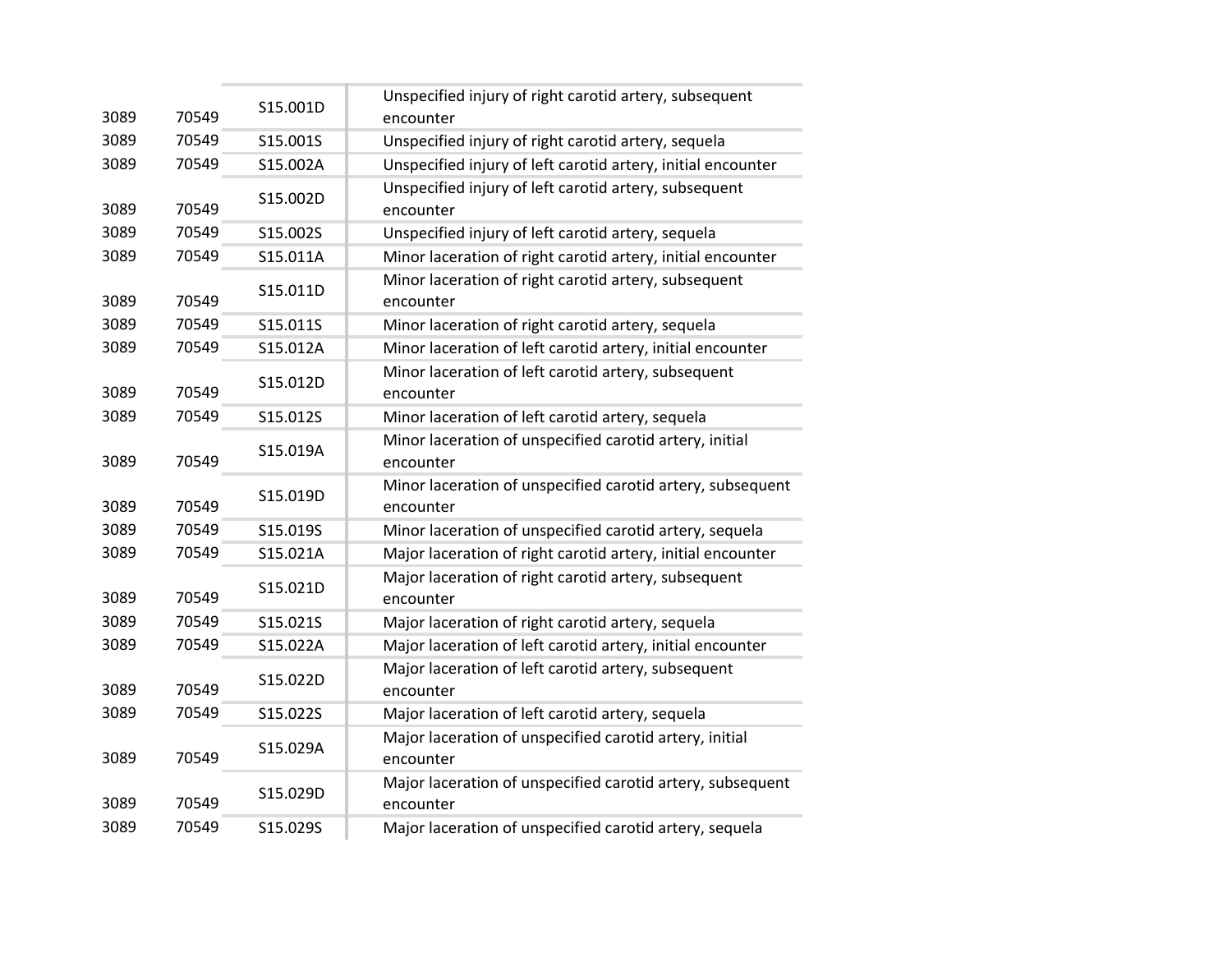| 3089 | 70549 | S15.091A | Other specified injury of right carotid artery, initial<br>encounter    |
|------|-------|----------|-------------------------------------------------------------------------|
| 3089 | 70549 | S15.091D | Other specified injury of right carotid artery, subsequent<br>encounter |
| 3089 | 70549 | S15.091S | Other specified injury of right carotid artery, sequela                 |
| 3089 | 70549 | S15.092A | Other specified injury of left carotid artery, initial<br>encounter     |
| 3089 | 70549 | S15.092D | Other specified injury of left carotid artery, subsequent<br>encounter  |
| 3089 | 70549 | S15.092S | Other specified injury of left carotid artery, sequela                  |
| 3089 | 70549 | S15.101A | Unspecified injury of right vertebral artery, initial<br>encounter      |
| 3089 | 70549 | S15.101D | Unspecified injury of right vertebral artery, subsequent<br>encounter   |
| 3089 | 70549 | S15.101S | Unspecified injury of right vertebral artery, sequela                   |
| 3089 | 70549 | S15.102A | Unspecified injury of left vertebral artery, initial encounter          |
| 3089 | 70549 | S15.102D | Unspecified injury of left vertebral artery, subsequent<br>encounter    |
| 3089 | 70549 | S15.102S | Unspecified injury of left vertebral artery, sequela                    |
| 3089 | 70549 | S15.111A | Minor laceration of right vertebral artery, initial encounter           |
| 3089 | 70549 | S15.111D | Minor laceration of right vertebral artery, subsequent<br>encounter     |
| 3089 | 70549 | S15.111S | Minor laceration of right vertebral artery, sequela                     |
| 3089 | 70549 | S15.112A | Minor laceration of left vertebral artery, initial encounter            |
| 3089 | 70549 | S15.112D | Minor laceration of left vertebral artery, subsequent<br>encounter      |
| 3089 | 70549 | S15.112S | Minor laceration of left vertebral artery, sequela                      |
| 3089 | 70549 | S15.121A | Major laceration of right vertebral artery, initial encounter           |
| 3089 | 70549 | S15.121D | Major laceration of right vertebral artery, subsequent<br>encounter     |
| 3089 | 70549 | S15.121S | Major laceration of right vertebral artery, sequela                     |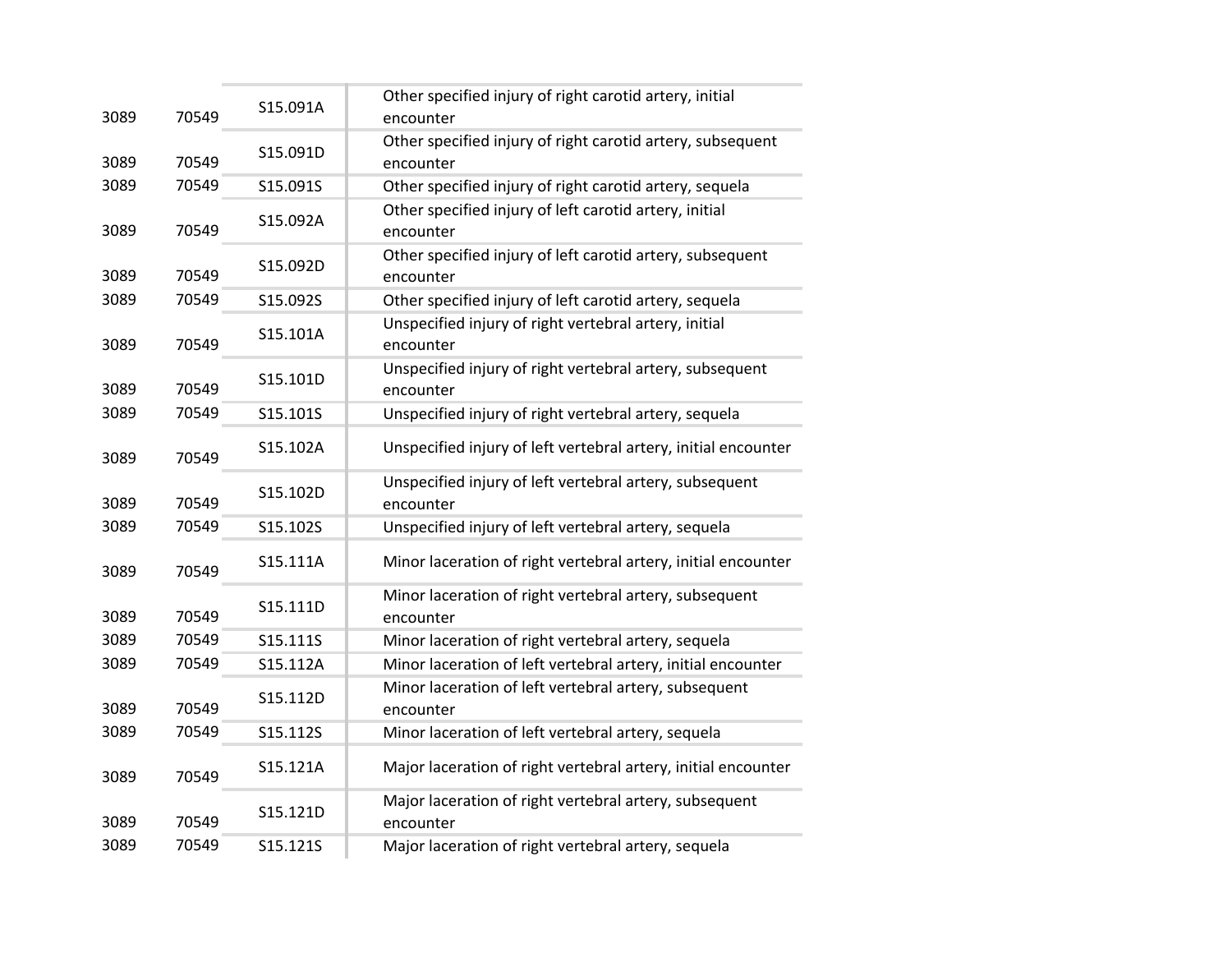| 3089 | 70549 | S15.122A        | Major laceration of left vertebral artery, initial encounter                       |
|------|-------|-----------------|------------------------------------------------------------------------------------|
| 3089 | 70549 | S15.122D        | Major laceration of left vertebral artery, subsequent<br>encounter                 |
| 3089 | 70549 | S15.122S        | Major laceration of left vertebral artery, sequela                                 |
| 3089 | 70549 | <b>S15.8XXA</b> | Injury of other specified blood vessels at neck level, initial<br>encounter        |
| 3089 | 70549 | <b>S15.8XXD</b> | Injury of other specified blood vessels at neck level,<br>subsequent encounter     |
| 3089 | 70549 | S15.8XXS        | Injury of other specified blood vessels at neck level, sequela                     |
| 3089 | 70549 | T82.311A        | Breakdown (mechanical) of carotid arterial graft (bypass),<br>initial encounter    |
| 3089 | 70549 | T82.311D        | Breakdown (mechanical) of carotid arterial graft (bypass),<br>subsequent encounter |
| 3089 | 70549 | T82.311S        | Breakdown (mechanical) of carotid arterial graft (bypass),<br>sequela              |
| 3089 | 70549 | T82.318A        | Breakdown (mechanical) of other vascular grafts, initial<br>encounter              |
| 3089 | 70549 | T82.318D        | Breakdown (mechanical) of other vascular grafts,<br>subsequent encounter           |
| 3089 | 70549 | T82.318S        | Breakdown (mechanical) of other vascular grafts, sequela                           |
| 3089 | 70549 | T82.321A        | Displacement of carotid arterial graft (bypass), initial<br>encounter              |
| 3089 | 70549 | T82.321D        | Displacement of carotid arterial graft (bypass), subsequent<br>encounter           |
| 3089 | 70549 | T82.321S        | Displacement of carotid arterial graft (bypass), sequela                           |
| 3089 | 70549 | T82.328A        | Displacement of other vascular grafts, initial encounter                           |
| 3089 | 70549 | T82.328D        | Displacement of other vascular grafts, subsequent<br>encounter                     |
| 3089 | 70549 | T82.328S        | Displacement of other vascular grafts, sequela                                     |
| 3089 | 70549 | T82.331A        | Leakage of carotid arterial graft (bypass), initial encounter                      |
| 3089 | 70549 | T82.331D        | Leakage of carotid arterial graft (bypass), subsequent<br>encounter                |
| 3089 | 70549 | T82.331S        | Leakage of carotid arterial graft (bypass), sequela                                |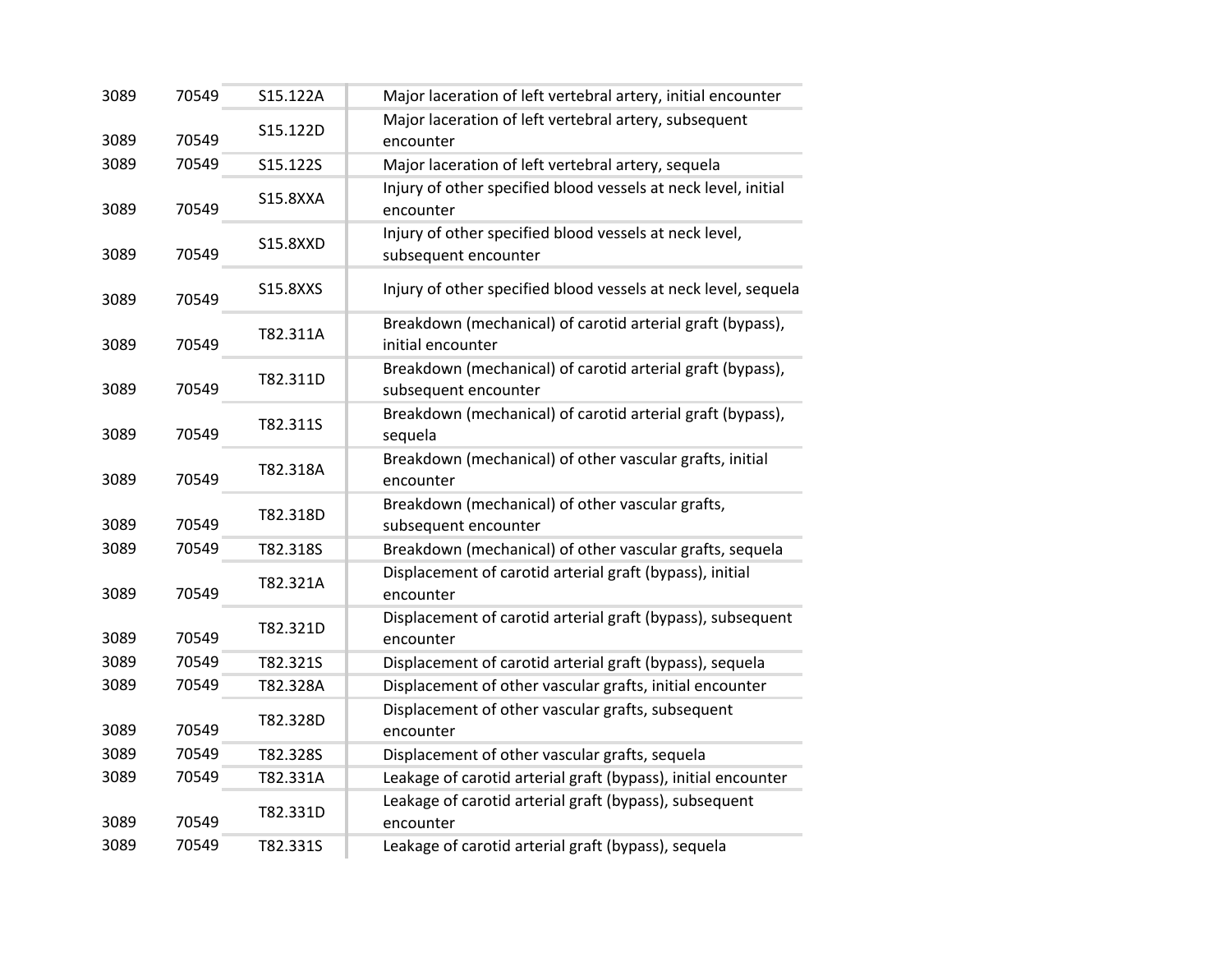| 3089 | 70549 | T82.338A | Leakage of other vascular grafts, initial encounter                                               |
|------|-------|----------|---------------------------------------------------------------------------------------------------|
| 3089 | 70549 | T82.338D | Leakage of other vascular grafts, subsequent encounter                                            |
| 3089 | 70549 | T82.338S | Leakage of other vascular grafts, sequela                                                         |
| 3089 | 70549 | T82.391A | Other mechanical complication of carotid arterial graft<br>(bypass), initial encounter            |
| 3089 | 70549 | T82.391D | Other mechanical complication of carotid arterial graft<br>(bypass), subsequent encounter         |
| 3089 | 70549 | T82.391S | Other mechanical complication of carotid arterial graft<br>(bypass), sequela                      |
| 3089 | 70549 | T82.398A | Other mechanical complication of other vascular grafts,<br>initial encounter                      |
| 3089 | 70549 | T82.398D | Other mechanical complication of other vascular grafts,<br>subsequent encounter                   |
| 3089 | 70549 | T82.398S | Other mechanical complication of other vascular grafts,<br>sequela                                |
| 3089 | 70549 | T85.01XA | Breakdown (mechanical) of ventricular intracranial<br>(communicating) shunt, initial encounter    |
| 3089 | 70549 | T85.01XD | Breakdown (mechanical) of ventricular intracranial<br>(communicating) shunt, subsequent encounter |
| 3089 | 70549 | T85.01XS | Breakdown (mechanical) of ventricular intracranial<br>(communicating) shunt, sequela              |
| 3089 | 70549 | T85.02XA | Displacement of ventricular intracranial (communicating)<br>shunt, initial encounter              |
| 3089 | 70549 | T85.02XD | Displacement of ventricular intracranial (communicating)<br>shunt, subsequent encounter           |
| 3089 | 70549 | T85.02XS | Displacement of ventricular intracranial (communicating)<br>shunt, sequela                        |
| 3089 | 70549 | T85.03XA | Leakage of ventricular intracranial (communicating) shunt,<br>initial encounter                   |
| 3089 | 70549 | T85.03XD | Leakage of ventricular intracranial (communicating) shunt,<br>subsequent encounter                |
| 3089 | 70549 | T85.03XS | Leakage of ventricular intracranial (communicating) shunt,<br>sequela                             |